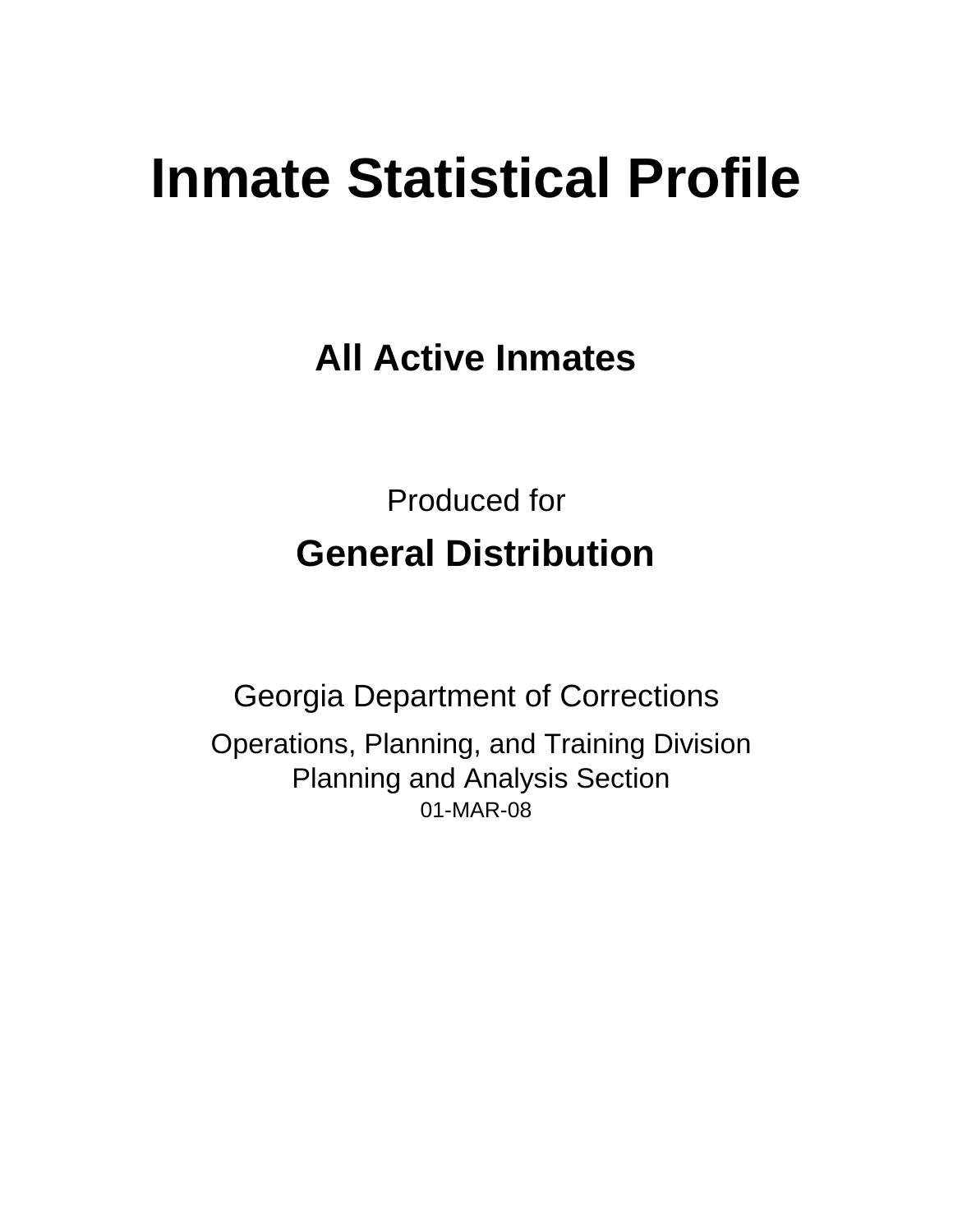**Contents** 

**All Active Inmates**

Produced for **General Distribution**

# Table of Contents

| <b>Demographic information</b>                                       |  |
|----------------------------------------------------------------------|--|
| 5 Current age, broken out in ten year age groups                     |  |
| 6 Race group                                                         |  |
| 7 Hispanic Origin                                                    |  |
| 8 Marital status, self-reported at entry to prison                   |  |
| 9 Number of children, self-reported at entry to prison               |  |
| 10 Religious affiliation, self-reported at entry to prison           |  |
| 11 Home county - self-reported at entry to prison                    |  |
| 16 Environment to age 16, self-reported at entry to prison           |  |
| 17 Guardian status to age 16, self-reported at entry to prison       |  |
| 18 Employment status before prison, self-reported at entry to prison |  |
| 19 Age at admission                                                  |  |
| 21 Age at release                                                    |  |
| 22 Height, measured at entry to prison                               |  |
| 24 Weight, measured at entry to prison                               |  |
| 26 Military service                                                  |  |
| <b>Correctional information</b>                                      |  |
| 27 Type of admission to prison                                       |  |
| 28 Current / last security status                                    |  |
| 29 Current / last institution type                                   |  |
| 30 Institution type - transitional centers                           |  |
| Institution type - mental hospitals<br>31                            |  |
| 32 Institution type - county prisons                                 |  |
| 33 Institution type - state prisons                                  |  |
| 35 Institution type - private prisons                                |  |
| 36 Institution type - prison annexes                                 |  |
| Institution type - pre-release centers<br>37                         |  |
| 38 Institution type - inmate boot camp                               |  |
| 39 Number of disciplinary reports                                    |  |
| 40 Number of transfers                                               |  |
| 41 Number of escapes                                                 |  |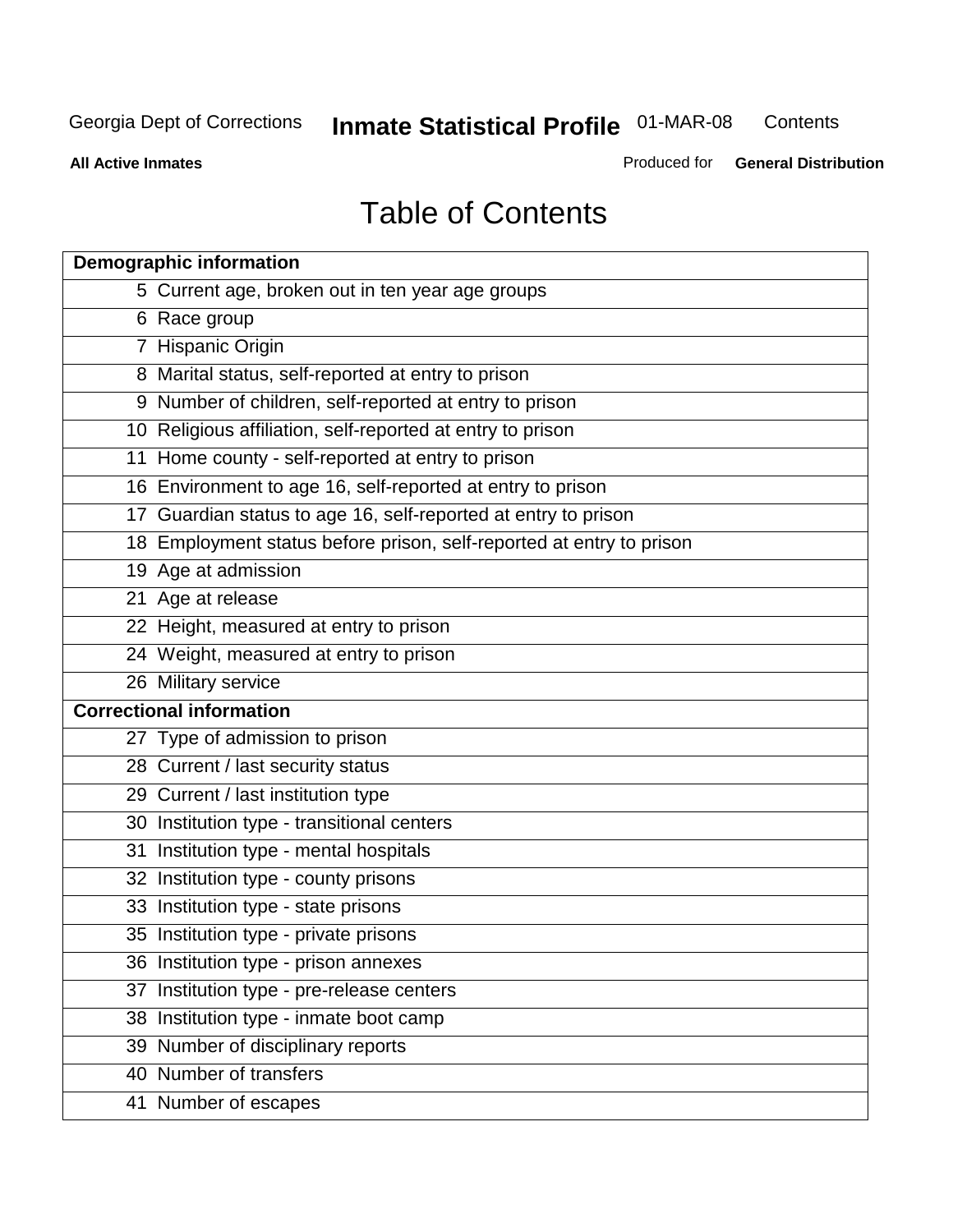**Contents** 

**All Active Inmates**

Produced for **General Distribution**

# Table of Contents

| <b>Correctional information</b>                                  |
|------------------------------------------------------------------|
| 42 Probable future release type                                  |
| 43 Actual release type                                           |
| 44 Time served in current (or last) institution                  |
| Educational, psychological and physical information              |
| 45 Highest grade level attained                                  |
| 46 Culture fair IQ scores                                        |
| 47 Wide Range Achievement Test (WRAT) reading score              |
| 48 Wide Range Achievement Test (WRAT) math score                 |
| 49 Wide Range Achievement Test (WRAT) spelling score             |
| 50 Scope of substance abuse - summary                            |
| 51 Scope of substance abuse - detail                             |
| 52 Current / last mental health treatment level                  |
| 53 PULHESDWIT medical scale - 'P' overall condition ('P'hysical) |
| 54 PULHESDWIT medical scale - 'U' upper body                     |
| 55 PULHESDWIT medical scale - 'L' lower body                     |
| 56 PULHESDWIT medical scale - 'H' hearing                        |
| 57 PULHESDWIT medical scale - 'E' vision                         |
| 58 PULHESDWIT medical scale -'S' psychiatric                     |
| 59 PULHESDWIT medical scale - 'D' dental                         |
| 60 PULHESDWIT medical scale - 'W' work ability                   |
| 61 PULHESDWIT medical scale - 'I' impairment                     |
| 62 PULHESDWIT medical scale - 'T' transportability               |
| 63 Criminality in family, self-reported                          |
| 64 Alcoholism in family, self-reported                           |
| 65 Drug abuse in family, self-reported                           |
| 66 Subjected to frequent beatings, self-reported                 |
| 67 Father absent during inmate's childhood                       |
| 68 Mother absent during inmate's childhood                       |
| <b>Crimes and criminal history information</b>                   |
| 69 Number of prior Georgia incarcerations                        |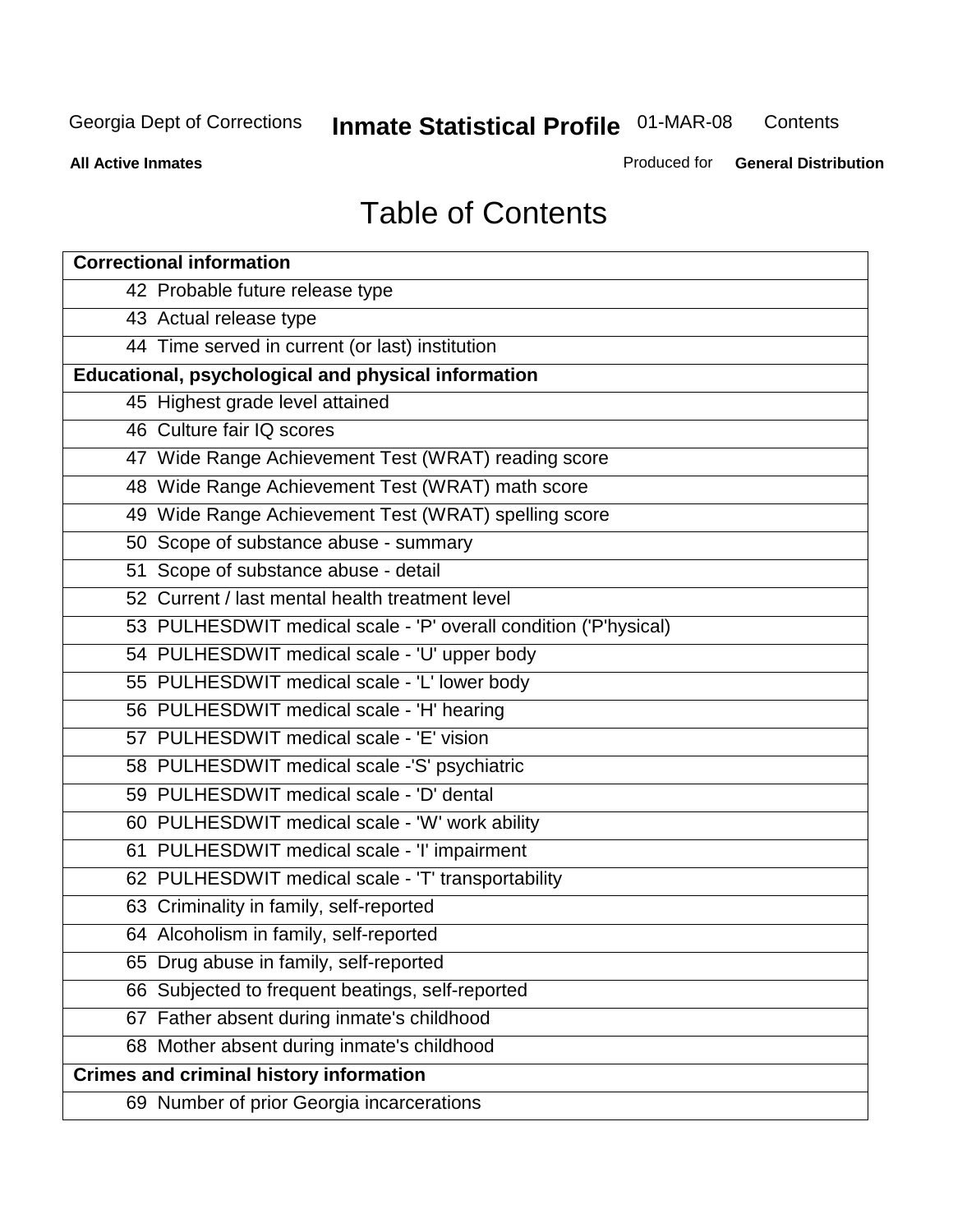**Contents** 

**All Active Inmates**

Produced for **General Distribution**

# Table of Contents

| <b>Crimes and criminal history information</b>                 |
|----------------------------------------------------------------|
| 70 Prison sentence in years                                    |
| 71 Primary offense, broken out into felonies vs misdemeanors   |
| 72 Primary offense, broken out into six broad crime categories |
| 73 Primary offense, detailed offense code                      |
| 81 County of conviction of primary offense                     |
| 86 Circuit of conviction of primary offense                    |
| 88 Years served (jail + prison) in this incarceration          |
| <b>Medical information</b>                                     |
| 89 Results of most recent HIV test                             |
| 90 Results of most recent tuberculosis test                    |
| 91 Results of most recent syphilis test                        |
| 92 Results of most recent Hepatitis-C test                     |
| 93 Results of most recent pregnancy test                       |
| 94 Results of most recent diabetes test                        |
| 95 Results of most recent hypertension test                    |
| 96 Results of most recent asthma test                          |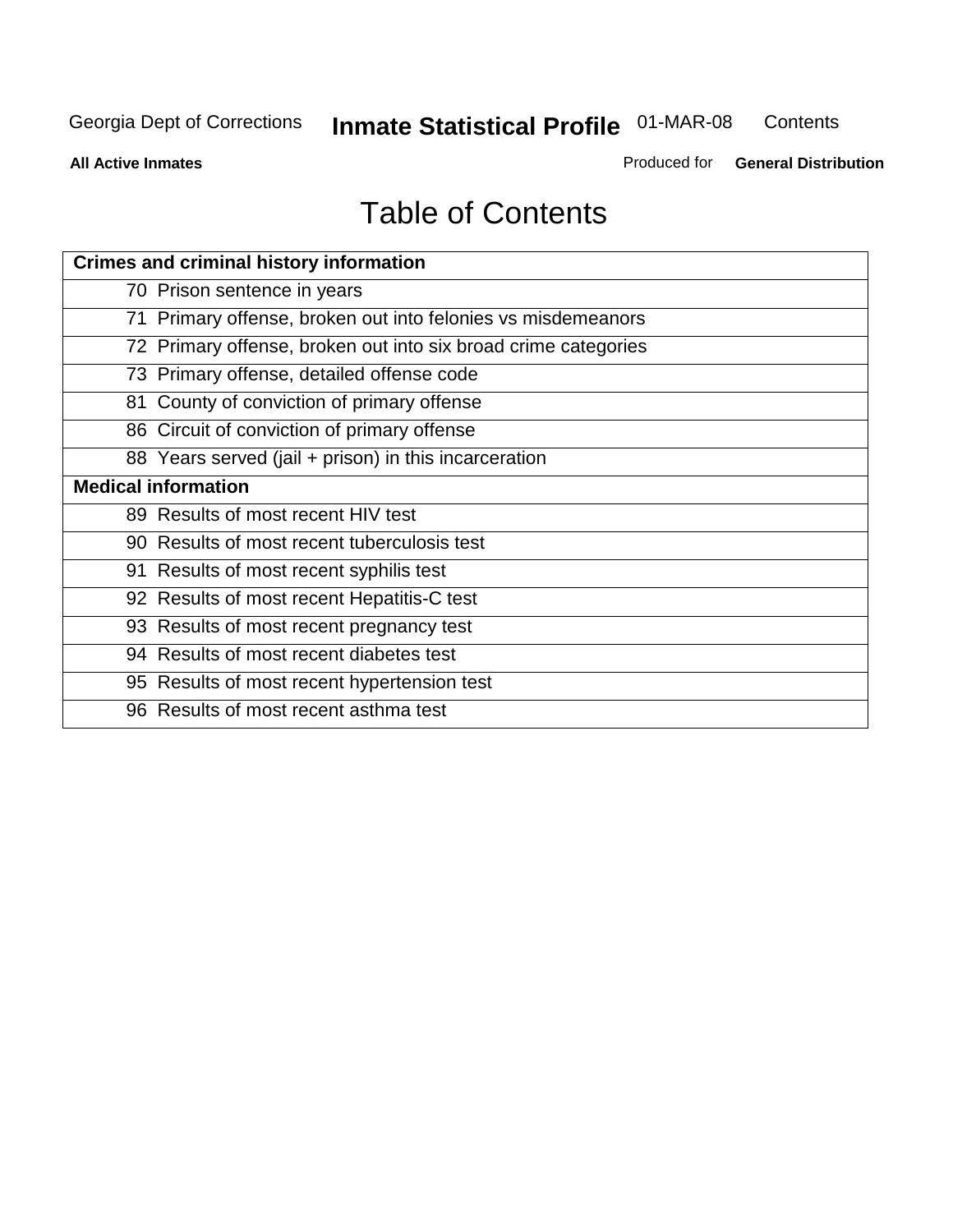#### **All Active Inmates**

#### Produced for **General Distribution**

### Current age, broken out in ten-year age groups

|                          |              | <b>Male</b> |        |                | <b>Female</b> |          | <b>Total</b> |                 |
|--------------------------|--------------|-------------|--------|----------------|---------------|----------|--------------|-----------------|
| <b>Current Age</b>       | <b>Count</b> | Col %       | Row %  | <b>Count</b>   | Col %         | Row %    | <b>Total</b> | Col %           |
| <b>Teens (1-19)</b>      | 984          | $1.94\%$    | 96.00% | 41             | 1.18%         | 4.00%    | 1,025        | 1.89%           |
| <b>Twenties (20-29)</b>  | 16,343       | 32.18%      | 94.31% | 986            | 28.26%        | $5.69\%$ |              | 17,329 31.93%   |
| <b>Thirties (30-39)</b>  | 14,892       | 29.32%      | 92.94% | 1,131          | 32.42%        | 7.06%    |              | 16,023   29.52% |
| <b>Forties (40-49)</b>   | 12,150       | 23.92%      | 92.34% | 1,008          | 28.89%        | 7.66%    |              | 13,158 24.24%   |
| <b>Fifties (50-59)</b>   | 5,041        | 9.93%       | 94.83% | 275            | 7.88%         | $5.17\%$ | 5,316        | 9.79%           |
| <b>Sixties (60-69)</b>   | 1,165        | 2.29%       | 96.68% | 40             | 1.15%         | $3.32\%$ | 1,205        | 2.22%           |
| Seventy + (70 and above) | 214          | 0.42%       | 96.40% | 8 <sup>1</sup> | 0.23%         | $3.60\%$ | 222          | 0.41%           |
| <b>Total Reported</b>    | 50,789       | 100%        | 93.57% | 3,489          | 100%          | 6.43%    | 54,278       | 100%            |

| $^{\prime}$ Not $\cdot$<br>بعدادها المعادل<br>reo |        |      |                    |
|---------------------------------------------------|--------|------|--------------------|
| <b>Total</b>                                      | 50,789 | ,489 | 54 27 <sup>r</sup> |

| <b>Mean</b><br>(average) | 36.11     | 36.43 | 36.13     |
|--------------------------|-----------|-------|-----------|
| Median (middle)          | 25<br>JJ. | 36    | 35        |
| Mode<br>(most frequent)  | ററ<br>20  |       | ^7<br>. . |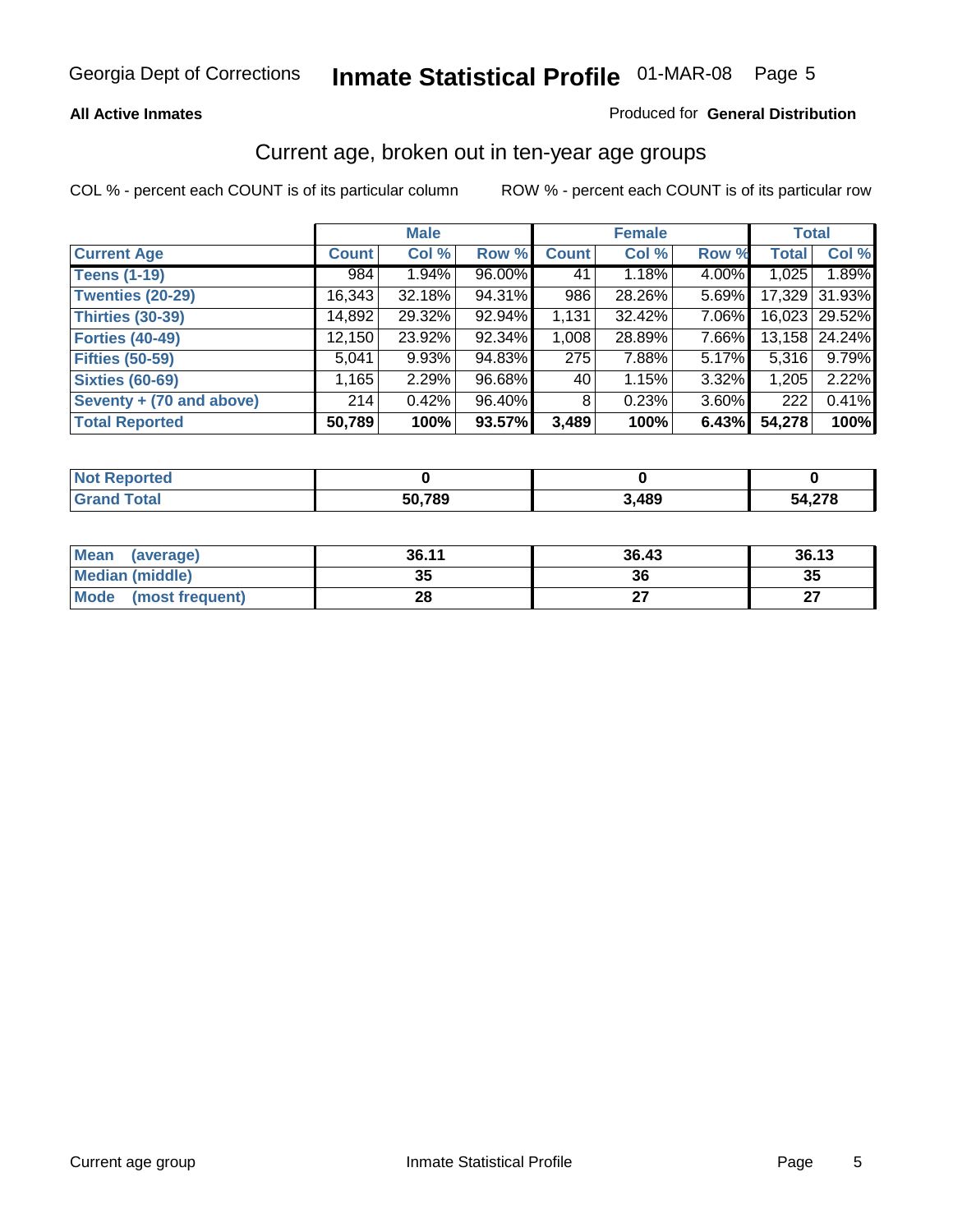**All Active Inmates**

#### Produced for **General Distribution**

### Race group

|                       |              | <b>Male</b> |             |       | <b>Female</b> |          |              | <b>Total</b> |
|-----------------------|--------------|-------------|-------------|-------|---------------|----------|--------------|--------------|
| <b>Race Group</b>     | <b>Count</b> | Col %       | Row % Count |       | Col %         | Row %    | <b>Total</b> | Col %        |
| <b>White</b>          | 18,885       | 37.36%      | 90.84%      | 1,905 | 54.80%        | 9.16%    | 20,790       | 38.48%       |
| <b>Black</b>          | 31,557       | $62.42\%$   | 95.27%      | .567  | 45.08%        | 4.73%    | 33,124       | 61.31%       |
| <b>Indian</b><br>3    | 59           | $.12\%$     | 98.33%      |       | $.03\%$       | 1.67%    | 60           | $.11\%$      |
| <b>Asian</b>          | 52           | $.10\%$     | 94.55%      | 3     | .09%          | $5.45\%$ | 55           | .10%         |
| <b>Total Reported</b> | 50,553       | 100%        | 93.57%      | 3,476 | 100%          | 6.43%    | 54,029       | 100%         |

| 236           | .,  | 249 |
|---------------|-----|-----|
| 50,789<br>้วน | 489 | 070 |

|  | $Mc$ | Black | White<br>$ -$ | 21904<br>DIACK |
|--|------|-------|---------------|----------------|
|--|------|-------|---------------|----------------|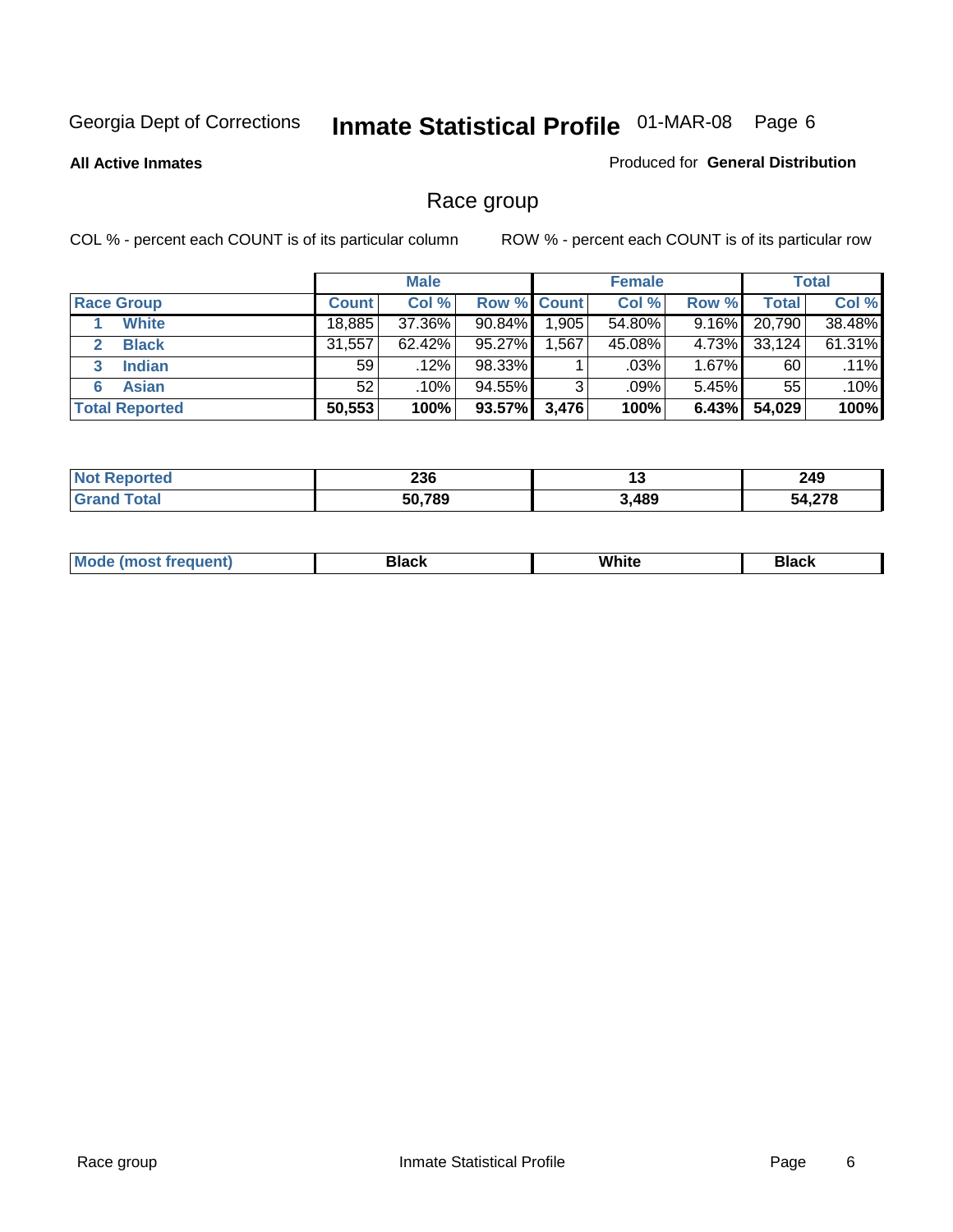**All Active Inmates**

Produced for **General Distribution**

### Hispanic Origin

COL % - percent each COUNT is of its particular column ROW % - percent each COUNT is of its particular row

|                        |              | <b>Male</b> |                    |     | <b>Female</b> |          |                 | <b>Total</b> |
|------------------------|--------------|-------------|--------------------|-----|---------------|----------|-----------------|--------------|
| <b>Hispanic Origin</b> | <b>Count</b> | Col %       | <b>Row % Count</b> |     | Col %         | Row %    | Total           | Col %        |
| <b>Non Hispanic</b>    | 48,333       | $95.16\%$   | 93.46% 3.382       |     | $96.93\%$     |          | $6.54\%$ 51,715 | 95.28%       |
| <b>Hispanic</b>        | 2.456        | 4.84%       | 95.83%             | 107 | $3.07\%$      | $4.17\%$ | 2,563           | 4.72%        |
| <b>Total Reported</b>  | 50,789       | 100%        | $93.57\%$ 3,489    |     | 100%          |          | 6.43% 54,278    | 100%         |

**An inmate is counted as Hispanic if** 

**(a) he self-reported as Hispanic during the diagnostic process, or** 

**(b) his primary language is Spanish, or** 

**(c) he claimed birth or citizenship in Spain or a Latin American country, or** 

**(d) he had a common Spanish surname such as Lopez or Garcia**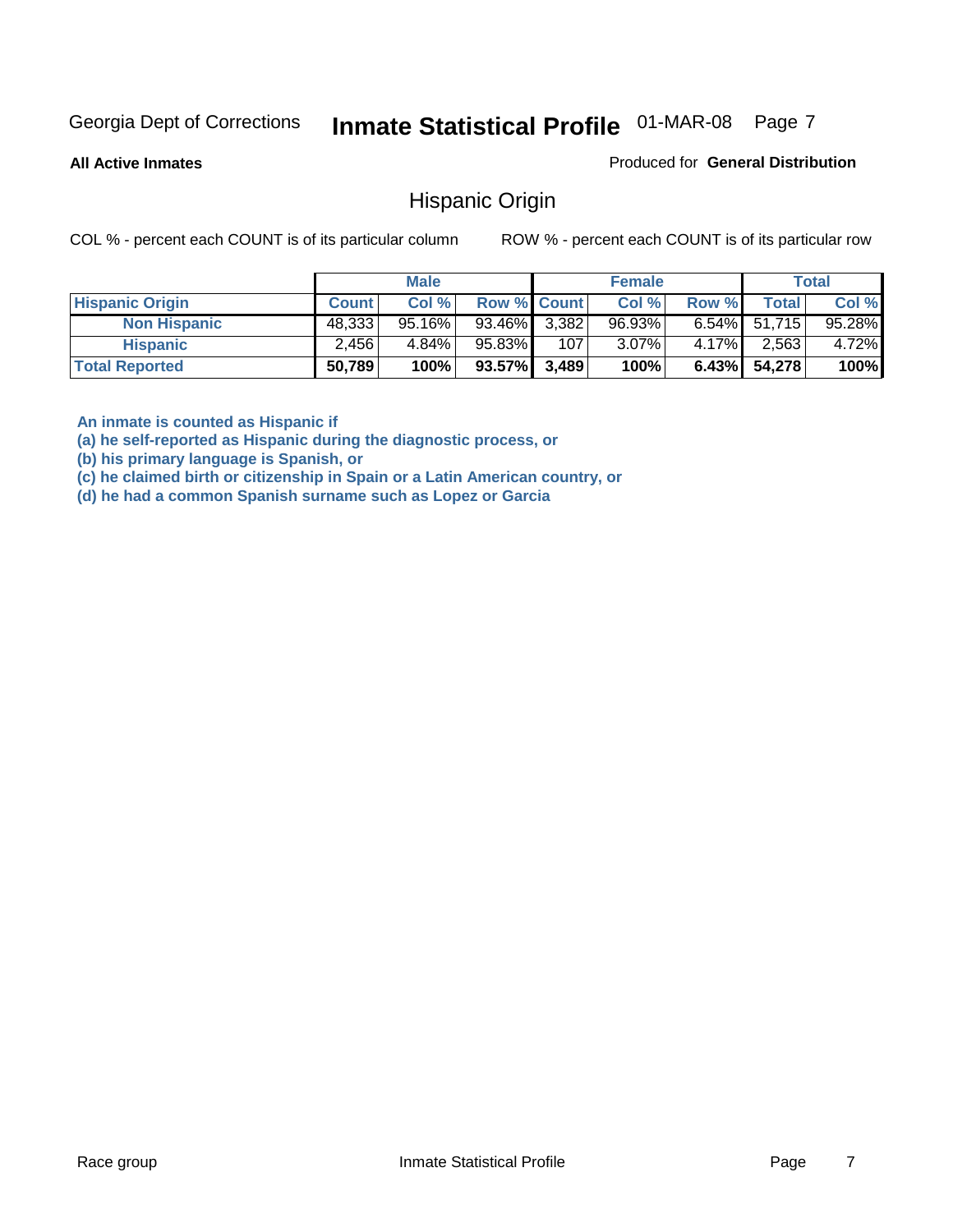#### **All Active Inmates**

#### Produced for **General Distribution**

### Marital status, self-reported at entry to prison

|                                | <b>Male</b>  |           |        | <b>Female</b> |        |          | <b>Total</b> |        |
|--------------------------------|--------------|-----------|--------|---------------|--------|----------|--------------|--------|
| <b>Marital Status</b>          | <b>Count</b> | Col %     | Row %  | <b>Count</b>  | Col %  | Row %    | <b>Total</b> | Col %  |
| <b>Single</b>                  | 30,376       | $61.34\%$ | 94.71% | 1,697         | 49.53% | $5.29\%$ | 32,073       | 60.58% |
| <b>Married</b><br>$\mathbf{2}$ | 6,227        | 12.57%    | 92.24% | 524           | 15.29% | 7.76%    | 6,751        | 12.75% |
| <b>Separated</b><br>3          | 2,664        | 5.38%     | 86.78% | 406           | 11.85% | 13.22%   | 3,070        | 5.80%  |
| <b>Divorced</b><br>4           | 6,222        | 12.56%    | 91.93% | 546           | 15.94% | 8.07%    | 6,768        | 12.78% |
| <b>Widowed</b><br>5            | 584          | 1.18%     | 80.55% | 141           | 4.12%  | 19.45%   | 725          | 1.37%  |
| <b>Common Law</b><br>6         | 3,446        | 6.96%     | 96.85% | 112           | 3.27%  | 3.15%    | 3,558        | 6.72%  |
| <b>Total Reported</b>          | 49,519       | 100%      | 93.53% | 3,426         | 100%   | 6.47%    | 52,945       | 100%   |

|         | 070          | νυ            | ההה<br>.ააა |
|---------|--------------|---------------|-------------|
| _______ | 50,789<br>50 | $A$ QC<br>10J | $\sim$      |

|  | Mode (most f<br>freauent) | `ınale |  | `inale |
|--|---------------------------|--------|--|--------|
|--|---------------------------|--------|--|--------|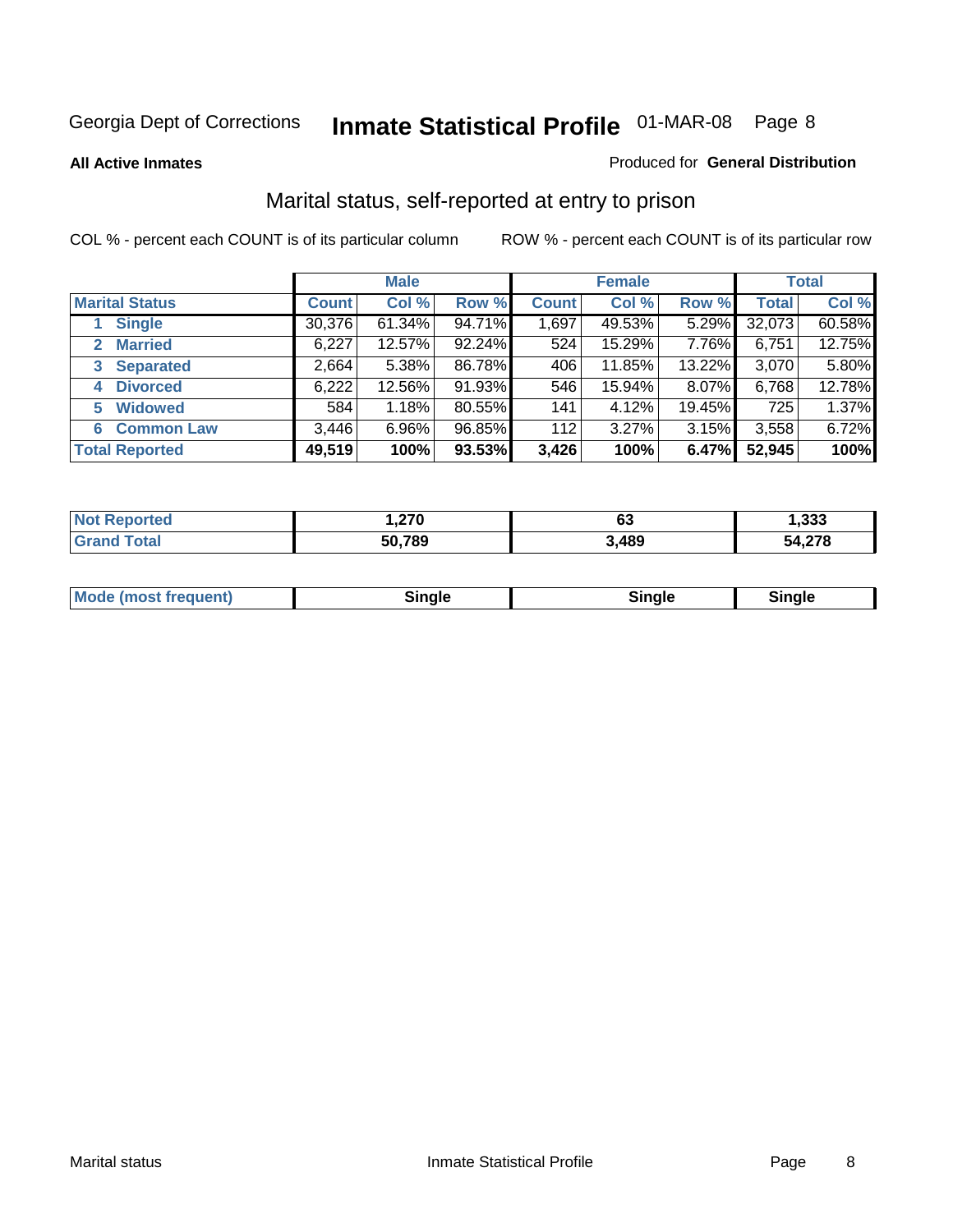#### **All Active Inmates**

#### Produced for **General Distribution**

### Number of children, self reported at entry to prison

|                           |              | <b>Male</b> |        |              | <b>Female</b> |        | <b>Total</b> |        |
|---------------------------|--------------|-------------|--------|--------------|---------------|--------|--------------|--------|
| <b>Number of Children</b> | <b>Count</b> | Col %       | Row %  | <b>Count</b> | Col %         | Row %  | <b>Total</b> | Col %  |
| $\bf{0}$                  | 20,329       | 40.50%      | 96.27% | 787          | 22.62%        | 3.73%  | 21,116       | 39.34% |
|                           | 11,238       | 22.39%      | 94.56% | 647          | 18.60%        | 5.44%  | 11,885       | 22.14% |
| $\overline{2}$            | 8,623        | 17.18%      | 91.08% | 844          | 24.26%        | 8.92%  | 9,467        | 17.64% |
| 3                         | 5,079        | 10.12%      | 88.41% | 666          | 19.14%        | 11.59% | 5,745        | 10.70% |
| 4                         | 2,574        | 5.13%       | 89.69% | 296          | 8.51%         | 10.31% | 2,870        | 5.35%  |
| 5                         | 1,246        | 2.48%       | 90.55% | 130          | 3.74%         | 9.45%  | 1,376        | 2.56%  |
| 6                         | 589          | 1.17%       | 90.06% | 65           | 1.87%         | 9.94%  | 654          | 1.22%  |
| 7                         | 263          | 0.52%       | 90.38% | 28           | 0.80%         | 9.62%  | 291          | 0.54%  |
| 8                         | 122          | 0.24%       | 95.31% | 6            | 0.17%         | 4.69%  | 128          | 0.24%  |
| $\boldsymbol{9}$          | 50           | 0.10%       | 94.34% | 3            | 0.09%         | 5.66%  | 53           | 0.10%  |
| 10                        | 24           | 0.05%       | 80.00% | 6            | 0.17%         | 20.00% | 30           | 0.06%  |
| Over 10                   | 53           | 0.11%       | 98.15% |              | 0.03%         | 1.85%  | 54           | 0.10%  |
| <b>Total Reported</b>     | 50,190       | 100%        | 93.52% | 3,479        | 100%          | 6.48%  | 53,669       | 100%   |

| 597<br>JJI | 1V   | 607        |
|------------|------|------------|
| 50787      | .489 | 27c<br>5Л. |

| <b>Mean</b><br>(average) | 36.، | 1.98 | 1.40 |
|--------------------------|------|------|------|
| <b>Median (middle)</b>   |      |      |      |
| Mode<br>(most frequent)  |      |      |      |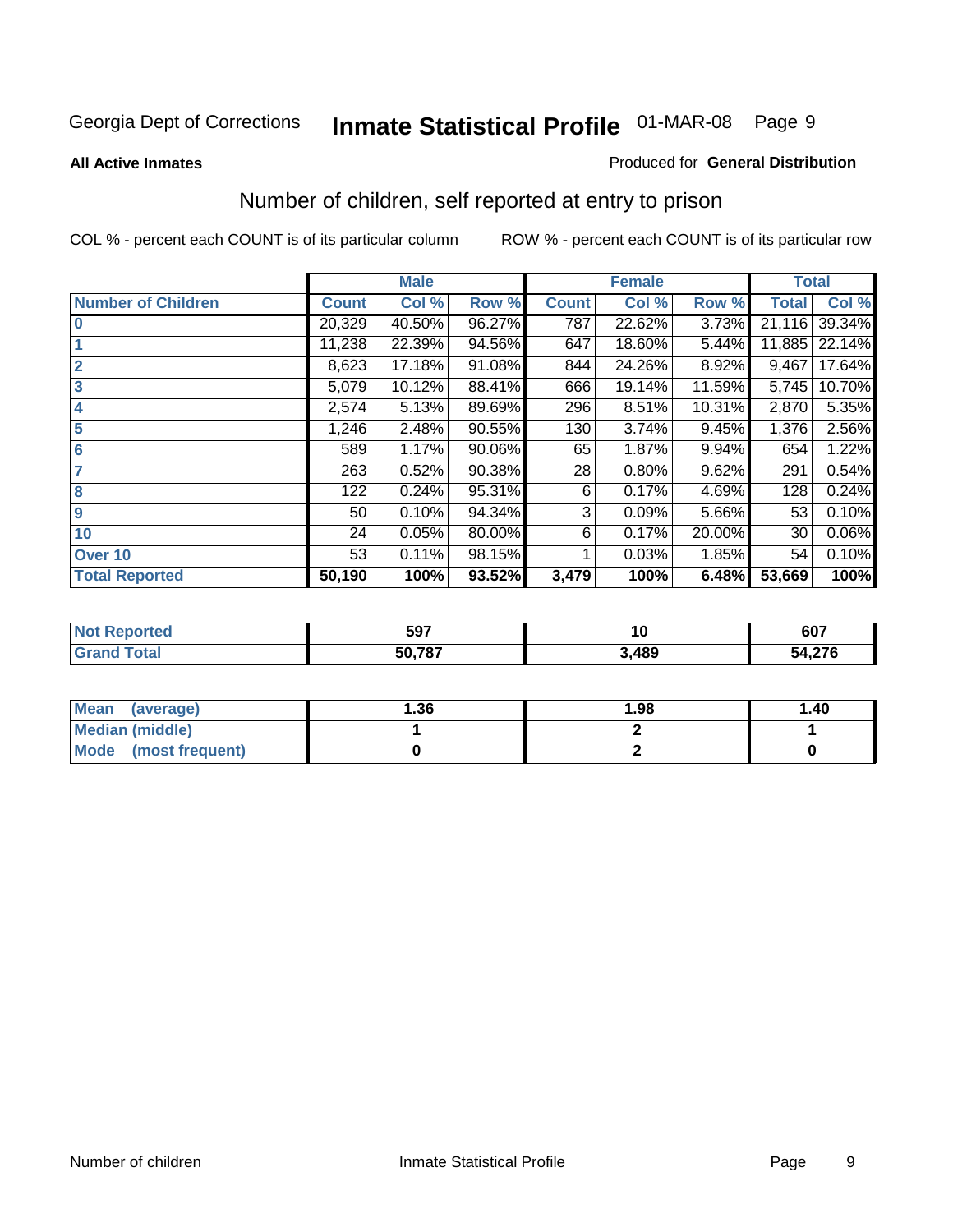#### **All Active Inmates**

#### Produced for **General Distribution**

### Religious affiliation, self-reported at entry to prison

|                  |                              |                | <b>Male</b> |         |                 | <b>Female</b> |        | <b>Total</b>    |        |  |
|------------------|------------------------------|----------------|-------------|---------|-----------------|---------------|--------|-----------------|--------|--|
|                  | <b>Religious Affiliation</b> | <b>Count</b>   | Col %       | Row %   | <b>Count</b>    | Col %         | Row %  | <b>Total</b>    | Col %  |  |
| 1                | <b>Islam</b>                 | 1,440          | 3.28%       | 98.63%  | $\overline{20}$ | .60%          | 1.37%  | 1,460           | 3.09%  |  |
| $\overline{2}$   | <b>Catholic</b>              | 2,276          | 5.18%       | 92.86%  | 175             | 5.21%         | 7.14%  | 2,451           | 5.18%  |  |
| 3                | <b>Baptist</b>               | 20,602         | 46.90%      | 91.74%  | 1,855           | 55.26%        | 8.26%  | 22,457          | 47.49% |  |
| 4                | <b>Methodist</b>             | 930            | 2.12%       | 89.42%  | 110             | 3.28%         | 10.58% | 1,040           | 2.20%  |  |
| 5                | <b>EpiscopIn</b>             | 66             | .15%        | 91.67%  | 6               | .18%          | 8.33%  | 72              | .15%   |  |
| 6                | <b>Presbytrn</b>             | 124            | .28%        | 96.12%  | 5               | .15%          | 3.88%  | 129             | .27%   |  |
| 7                | <b>Chc Of God</b>            | 516            | 1.17%       | 89.58%  | 60              | 1.79%         | 10.42% | 576             | 1.22%  |  |
| 8                | <b>Holiness</b>              | 1,603          | 3.65%       | 82.89%  | 331             | 9.86%         | 17.11% | 1,934           | 4.09%  |  |
| $\boldsymbol{9}$ | <b>Jewish</b>                | 48             | .11%        | 97.96%  |                 | .03%          | 2.04%  | 49              | .10%   |  |
| 10               | <b>Anglican</b>              | 10             | .02%        | 90.91%  |                 | .03%          | 9.09%  | 11              | .02%   |  |
| 11               | <b>Grk Orthdx</b>            | 9              | .02%        | 81.82%  | $\overline{2}$  | .06%          | 18.18% | 11              | .02%   |  |
| 12               | <b>Hindu</b>                 | 8              | .02%        | 100.00% |                 |               |        | 8               | .02%   |  |
| 13               | <b>Buddhist</b>              | 48             | .11%        | 96.00%  | $\overline{2}$  | .06%          | 4.00%  | $\overline{50}$ | .11%   |  |
| 14               | <b>Taoist</b>                | 5              | .01%        | 100.00% |                 |               |        | 5               | .01%   |  |
| 15               | <b>Shintoist</b>             | $\overline{3}$ | .01%        | 100.00% |                 |               |        | 3               | .01%   |  |
| 16               | <b>Seven D Ad</b>            | 148            | .34%        | 97.37%  | 4               | .12%          | 2.63%  | 152             | .32%   |  |
| 17               | <b>Jehovah Wt</b>            | 427            | .97%        | 92.83%  | 33              | .98%          | 7.17%  | 460             | .97%   |  |
| 18               | <b>Latr Day S</b>            | 54             | .12%        | 96.43%  | $\overline{2}$  | .06%          | 3.57%  | 56              | .12%   |  |
| 20               | <b>Other Prot</b>            | 6,988          | 15.91%      | 91.94%  | 613             | 18.26%        | 8.06%  | 7,601           | 16.08% |  |
| 96               | <b>None</b>                  | 8,622          | 19.63%      | 98.44%  | 137             | 4.08%         | 1.56%  | 8,759           | 18.52% |  |
|                  | <b>Total Reported</b>        | 43,927         | 100%        | 92.9%   | 3,357           | 100%          | 7.1%   | 47,284          | 100%   |  |

| rtec | ,862   | n -<br>IJZ | 6.994  |  |
|------|--------|------------|--------|--|
|      | 50,789 | 3,489      | 54,278 |  |

| <b>Mode</b><br>frequent)<br>umost | 3aptist | 3aptist | <b>Baptist</b> |
|-----------------------------------|---------|---------|----------------|
|                                   |         |         |                |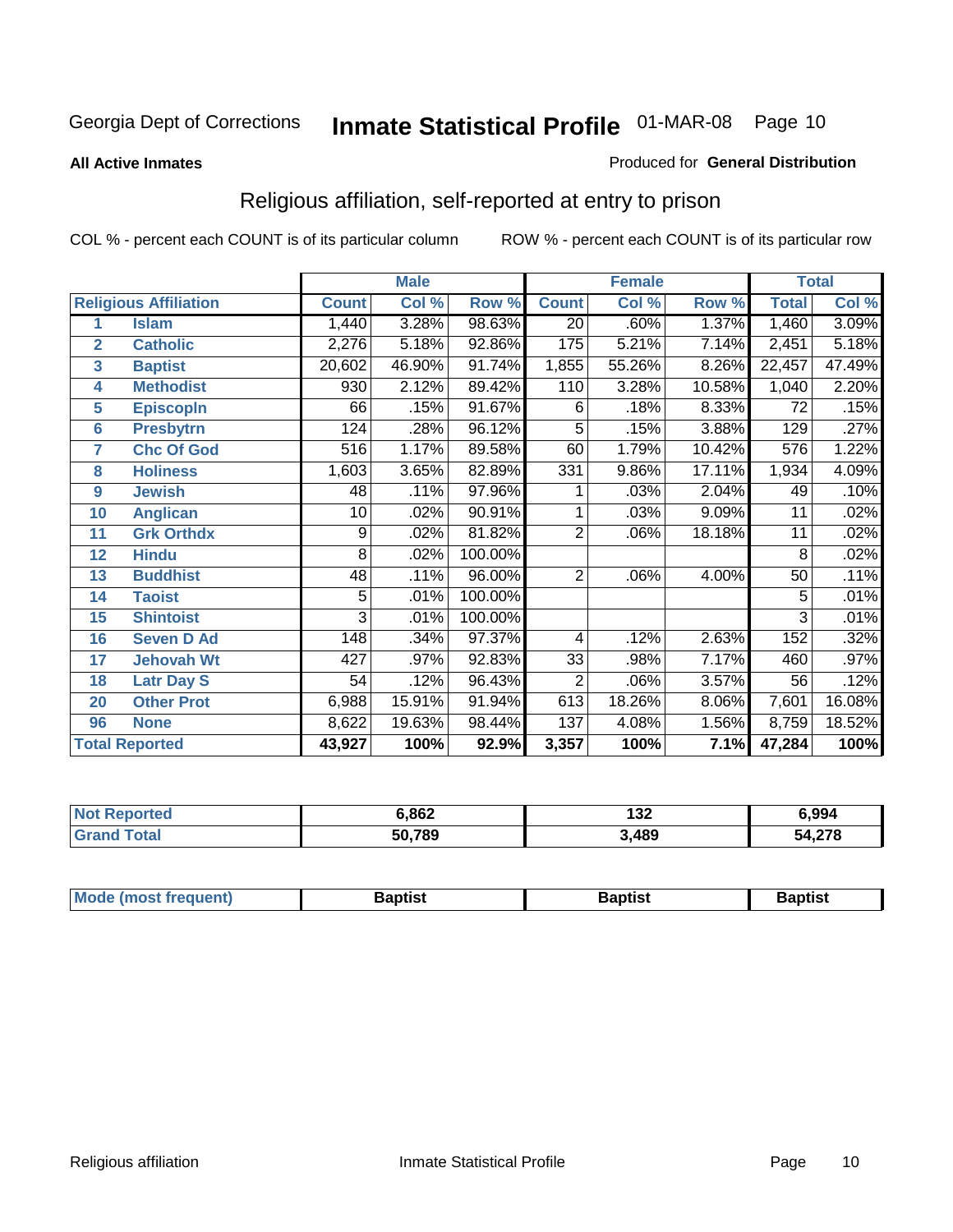**All Active Inmates**

#### Produced for **General Distribution**

### Home county, self-reported at entry to prison

|                 |                      | <b>Male</b>      |       |         |                 | <b>Female</b> |        | <b>Total</b>     |       |  |
|-----------------|----------------------|------------------|-------|---------|-----------------|---------------|--------|------------------|-------|--|
|                 | <b>Home County</b>   | <b>Count</b>     | Col % | Row %   | <b>Count</b>    | Col %         | Row %  | <b>Total</b>     | Col % |  |
| 1               | <b>Appling</b>       | 101              | .21%  | 93.52%  | 7               | .21%          | 6.48%  | 108              | .21%  |  |
| $\overline{2}$  | <b>Atkinson</b>      | $\overline{43}$  | .09%  | 93.48%  | $\overline{3}$  | .09%          | 6.52%  | 46               | .09%  |  |
| 3               | <b>Bacon</b>         | 66               | .14%  | 95.65%  | $\overline{3}$  | .09%          | 4.35%  | 69               | .13%  |  |
| 4               | <b>Baker</b>         | $\overline{8}$   | .02%  | 100.00% |                 |               |        | $\overline{8}$   | .02%  |  |
| 5               | <b>Baldwin</b>       | 284              | .58%  | 96.27%  | 11              | .32%          | 3.73%  | 295              | .57%  |  |
| $6\phantom{a}$  | <b>Banks</b>         | $\overline{54}$  | .11%  | 94.74%  | $\overline{3}$  | .09%          | 5.26%  | $\overline{57}$  | .11%  |  |
| $\overline{7}$  | <b>Barrow</b>        | 269              | .55%  | 91.81%  | $\overline{24}$ | .70%          | 8.19%  | 293              | .56%  |  |
| 8               | <b>Bartow</b>        | $\overline{573}$ | 1.18% | 89.39%  | $\overline{68}$ | 1.99%         | 10.61% | 641              | 1.23% |  |
| 9               | <b>Ben Hill</b>      | $\overline{225}$ | .46%  | 92.21%  | $\overline{19}$ | .56%          | 7.79%  | 244              | .47%  |  |
| 10              | <b>Berrien</b>       | $\overline{74}$  | .15%  | 89.16%  | $\overline{9}$  | .26%          | 10.84% | 83               | .16%  |  |
| 11              | <b>Bibb</b>          | 1,204            | 2.47% | 95.33%  | $\overline{59}$ | 1.73%         | 4.67%  | 1,263            | 2.42% |  |
| 12              | <b>Bleckley</b>      | $\overline{77}$  | .16%  | 92.77%  | $\overline{6}$  | .18%          | 7.23%  | $\overline{83}$  | .16%  |  |
| $\overline{13}$ | <b>Brantley</b>      | $\overline{51}$  | .10%  | 87.93%  | $\overline{7}$  | .21%          | 12.07% | $\overline{58}$  | .11%  |  |
| $\overline{14}$ | <b>Brooks</b>        | $\overline{76}$  | .16%  | 98.70%  | $\overline{1}$  | .03%          | 1.30%  | $\overline{77}$  | .15%  |  |
| 15              | <b>Bryan</b>         | $\overline{94}$  | .19%  | 95.92%  | 4               | .12%          | 4.08%  | $\overline{98}$  | .19%  |  |
| 16              | <b>Bulloch</b>       | 359              | .74%  | 94.23%  | $\overline{22}$ | .64%          | 5.77%  | 381              | .73%  |  |
| $\overline{17}$ | <b>Burke</b>         | $\overline{204}$ | .42%  | 95.77%  | $\overline{9}$  | .26%          | 4.23%  | $\overline{213}$ | .41%  |  |
| 18              | <b>Butts</b>         | $\overline{142}$ | .29%  | 95.30%  | $\overline{7}$  | .21%          | 4.70%  | 149              | .29%  |  |
| 19              | <b>Calhoun</b>       | $\overline{50}$  | .10%  | 98.04%  | $\mathbf{1}$    | .03%          | 1.96%  | $\overline{51}$  | .10%  |  |
| 20              | <b>Camden</b>        | 124              | .25%  | 94.66%  | $\overline{7}$  | .21%          | 5.34%  | 131              | .25%  |  |
| 21              | <b>Candler</b>       | $\overline{89}$  | .18%  | 93.68%  | $\overline{6}$  | .18%          | 6.32%  | $\overline{95}$  | .18%  |  |
| $\overline{22}$ | <b>Carroll</b>       | $\overline{534}$ | 1.10% | 90.51%  | $\overline{56}$ | 1.64%         | 9.49%  | 590              | 1.13% |  |
| 23              | <b>Catoosa</b>       | $\overline{214}$ | .44%  | 89.54%  | $\overline{25}$ | .73%          | 10.46% | 239              | .46%  |  |
| 24              | <b>Charlton</b>      | $\overline{41}$  | .08%  | 100.00% |                 |               |        | $\overline{41}$  | .08%  |  |
| 25              | <b>Chatham</b>       | 2,273            | 4.67% | 95.14%  | 116             | 3.40%         | 4.86%  | 2,389            | 4.58% |  |
| 26              | <b>Chattahoochee</b> | $\overline{19}$  | .04%  | 82.61%  | 4               | .12%          | 17.39% | $\overline{23}$  | .04%  |  |
| 27              | <b>Chattooga</b>     | $\overline{235}$ | .48%  | 91.80%  | $\overline{21}$ | .62%          | 8.20%  | 256              | .49%  |  |
| 28              | <b>Cherokee</b>      | 386              | .79%  | 88.74%  | 49              | 1.44%         | 11.26% | 435              | .83%  |  |
| 29              | <b>Clarke</b>        | 501              | 1.03% | 94.00%  | $\overline{32}$ | .94%          | 6.00%  | 533              | 1.02% |  |
| 30              | <b>Clay</b>          | $\overline{19}$  | .04%  | 90.48%  | $\overline{2}$  | .06%          | 9.52%  | $\overline{21}$  | .04%  |  |
| $\overline{31}$ | <b>Clayton</b>       | 1,406            | 2.89% | 93.42%  | $\overline{99}$ | 2.90%         | 6.58%  | 1,505            | 2.89% |  |
| 32              | <b>Clinch</b>        | 48               | .10%  | 96.00%  | 2               | .06%          | 4.00%  | 50               | .10%  |  |
| 33              | <b>Cobb</b>          | 2,205            | 4.53% | 92.30%  | 184             | 5.39%         | 7.70%  | 2,389            | 4.58% |  |
| 34              | <b>Coffee</b>        | 226              | .46%  | 92.24%  | $\overline{19}$ | .56%          | 7.76%  | $\overline{245}$ | .47%  |  |
| 35              | <b>Colquitt</b>      | 298              | .61%  | 94.60%  | $\overline{17}$ | .50%          | 5.40%  | 315              | .60%  |  |
| 36              | <b>Columbia</b>      | 176              | .36%  | 91.19%  | $\overline{17}$ | .50%          | 8.81%  | 193              | .37%  |  |
| 37              | <b>Cook</b>          | 118              | .24%  | 90.08%  | $\overline{13}$ | .38%          | 9.92%  | 131              | .25%  |  |
| 38              | <b>Coweta</b>        | 458              | .94%  | 92.15%  | $\overline{39}$ | 1.14%         | 7.85%  | 497              | .95%  |  |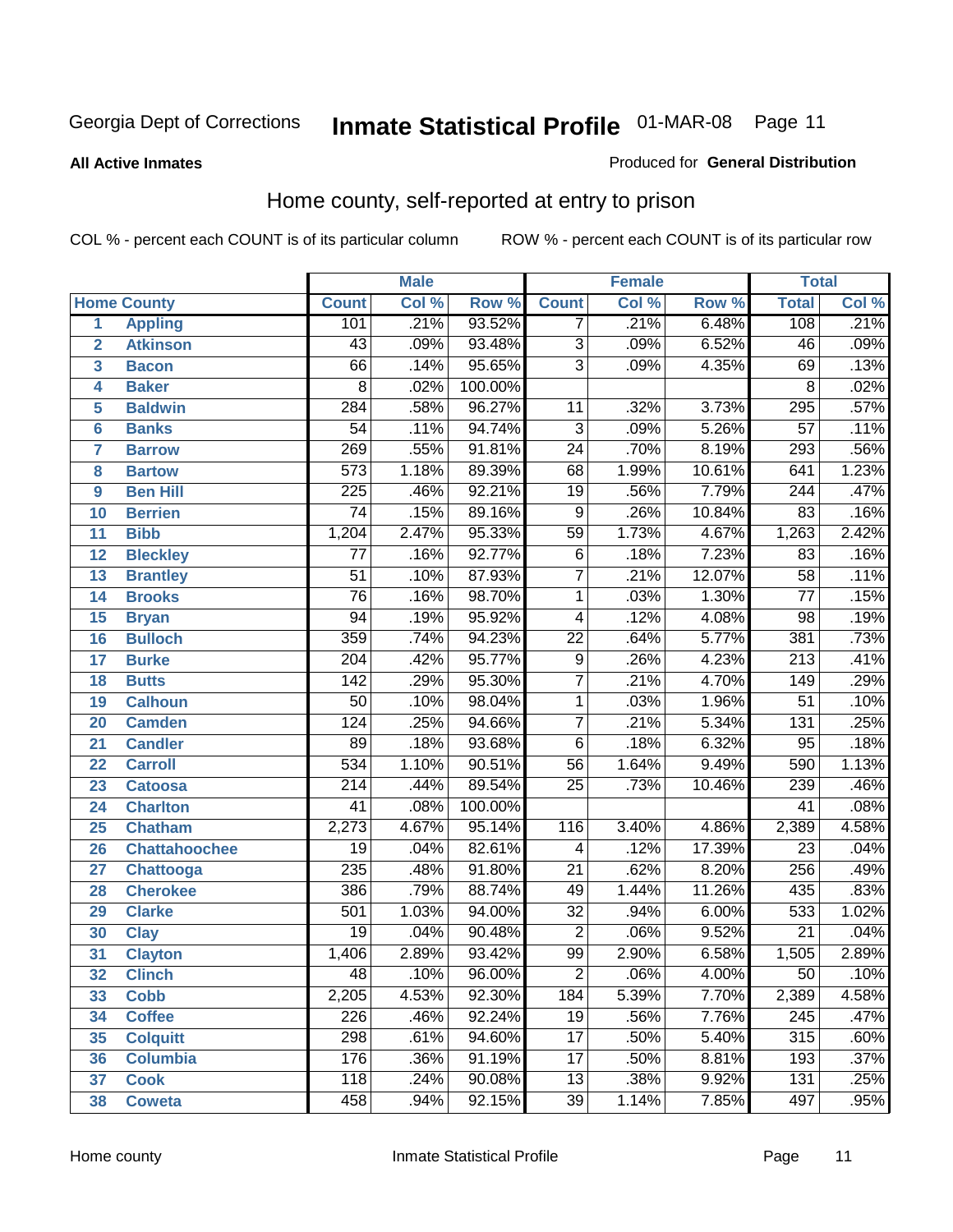#### **All Active Inmates**

#### Produced for **General Distribution**

### Home county, self-reported at entry to prison

|                 |                    | <b>Male</b>      |        |         |                 | <b>Female</b> |          | <b>Total</b>     |        |  |
|-----------------|--------------------|------------------|--------|---------|-----------------|---------------|----------|------------------|--------|--|
|                 | <b>Home County</b> | <b>Count</b>     | Col %  | Row %   | <b>Count</b>    | Col %         | Row %    | <b>Total</b>     | Col %  |  |
| 39              | <b>Crawford</b>    | $\overline{29}$  | .06%   | 90.63%  | $\overline{3}$  | .09%          | 9.38%    | $\overline{32}$  | .06%   |  |
| 40              | <b>Crisp</b>       | $\overline{247}$ | .51%   | 95.74%  | $\overline{11}$ | .32%          | 4.26%    | 258              | .49%   |  |
| 41              | <b>Dade</b>        | 68               | .14%   | 95.77%  | $\overline{3}$  | .09%          | 4.23%    | $\overline{71}$  | .14%   |  |
| 42              | <b>Dawson</b>      | 89               | .18%   | 91.75%  | $\overline{8}$  | .23%          | 8.25%    | $\overline{97}$  | .19%   |  |
| 43              | <b>Decatur</b>     | $\overline{265}$ | .54%   | 93.97%  | $\overline{17}$ | .50%          | 6.03%    | 282              | .54%   |  |
| 44              | <b>Dekalb</b>      | 2,536            | 5.21%  | 94.80%  | 139             | 4.07%         | 5.20%    | 2,675            | 5.13%  |  |
| 45              | <b>Dodge</b>       | 136              | .28%   | 93.15%  | $\overline{10}$ | .29%          | 6.85%    | 146              | .28%   |  |
| 46              | <b>Dooly</b>       | $\overline{76}$  | .16%   | 93.83%  | 5               | .15%          | 6.17%    | $\overline{81}$  | .16%   |  |
| 47              | <b>Dougherty</b>   | 1,013            | 2.08%  | 95.39%  | 49              | 1.44%         | 4.61%    | 1,062            | 2.04%  |  |
| 48              | <b>Douglas</b>     | 596              | 1.22%  | 92.69%  | $\overline{47}$ | 1.38%         | 7.31%    | 643              | 1.23%  |  |
| 49              | <b>Early</b>       | $\overline{77}$  | .16%   | 98.72%  | 1               | .03%          | 1.28%    | 78               | .15%   |  |
| 50              | <b>Echols</b>      | 6                | .01%   | 85.71%  | $\mathbf{1}$    | .03%          | 14.29%   | $\overline{7}$   | .01%   |  |
| $\overline{51}$ | Effingham          | $\overline{142}$ | .29%   | 92.21%  | $\overline{12}$ | .35%          | 7.79%    | 154              | .30%   |  |
| 52              | <b>Elbert</b>      | 137              | .28%   | 93.20%  | $\overline{10}$ | .29%          | 6.80%    | $\overline{147}$ | .28%   |  |
| 53              | <b>Emanuel</b>     | 145              | .30%   | 93.55%  | $\overline{10}$ | .29%          | 6.45%    | 155              | .30%   |  |
| 54              | <b>Evans</b>       | $\overline{91}$  | .19%   | 97.85%  | $\overline{2}$  | .06%          | 2.15%    | $\overline{93}$  | .18%   |  |
| 55              | <b>Fannin</b>      | 102              | .21%   | 92.73%  | $\overline{8}$  | .23%          | 7.27%    | 110              | .21%   |  |
| 56              | <b>Fayette</b>     | 143              | .29%   | 87.73%  | $\overline{20}$ | .59%          | 12.27%   | 163              | .31%   |  |
| 57              | <b>Floyd</b>       | 760              | 1.56%  | 90.58%  | $\overline{79}$ | 2.32%         | 9.42%    | 839              | 1.61%  |  |
| 58              | <b>Forsyth</b>     | $\overline{204}$ | .42%   | 87.93%  | $\overline{28}$ | .82%          | 12.07%   | 232              | .45%   |  |
| 59              | <b>Franklin</b>    | 137              | .28%   | 93.84%  | $\overline{9}$  | .26%          | 6.16%    | 146              | .28%   |  |
| 60              | <b>Fulton</b>      | 5,641            | 11.58% | 95.69%  | 254             | 7.44%         | 4.31%    | 5,895            | 11.31% |  |
| 61              | Gilmer             | 99               | .20%   | 93.40%  | 7               | .21%          | 6.60%    | 106              | .20%   |  |
| 62              | <b>Glascock</b>    | $\overline{8}$   | .02%   | 100.00% |                 |               |          | $\overline{8}$   | .02%   |  |
| 63              | <b>Glynn</b>       | $\overline{372}$ | .76%   | 94.66%  | $\overline{21}$ | .62%          | 5.34%    | 393              | .75%   |  |
| 64              | <b>Gordon</b>      | $\overline{302}$ | .62%   | 91.79%  | $\overline{27}$ | .79%          | 8.21%    | 329              | .63%   |  |
| 65              | <b>Grady</b>       | 186              | .38%   | 92.54%  | $\overline{15}$ | .44%          | 7.46%    | $\overline{201}$ | .39%   |  |
| 66              | <b>Greene</b>      | $\overline{89}$  | .18%   | 94.68%  | $\overline{5}$  | .15%          | 5.32%    | $\overline{94}$  | .18%   |  |
| 67              | <b>Gwinnett</b>    | 1,576            | 3.24%  | 94.26%  | $\overline{96}$ | 2.81%         | 5.74%    | 1,672            | 3.21%  |  |
| 68              | <b>Habersham</b>   | 111              | .23%   | 94.87%  | 6               | .18%          | 5.13%    | 117              | .22%   |  |
| 69              | <b>Hall</b>        | 697              | 1.43%  | 91.23%  | 67              | 1.96%         | 8.77%    | 764              | 1.47%  |  |
| 70              | <b>Hancock</b>     | 54               | .11%   | 98.18%  | 1               | .03%          | $1.82\%$ | 55               | .11%   |  |
| 71              | <b>Haralson</b>    | 137              | .28%   | 94.48%  | $\overline{8}$  | .23%          | 5.52%    | 145              | .28%   |  |
| 72              | <b>Harris</b>      | $\overline{98}$  | .20%   | 93.33%  | $\overline{7}$  | .21%          | 6.67%    | 105              | .20%   |  |
| 73              | <b>Hart</b>        | $\overline{83}$  | .17%   | 90.22%  | $\overline{9}$  | .26%          | 9.78%    | $\overline{92}$  | .18%   |  |
| 74              | <b>Heard</b>       | 63               | .13%   | 88.73%  | $\overline{8}$  | .23%          | 11.27%   | 71               | .14%   |  |
| 75              | <b>Henry</b>       | 536              | 1.10%  | 91.62%  | 49              | 1.44%         | 8.38%    | 585              | 1.12%  |  |
| 76              | <b>Houston</b>     | 545              | 1.12%  | 92.69%  | $\overline{43}$ | 1.26%         | 7.31%    | 588              | 1.13%  |  |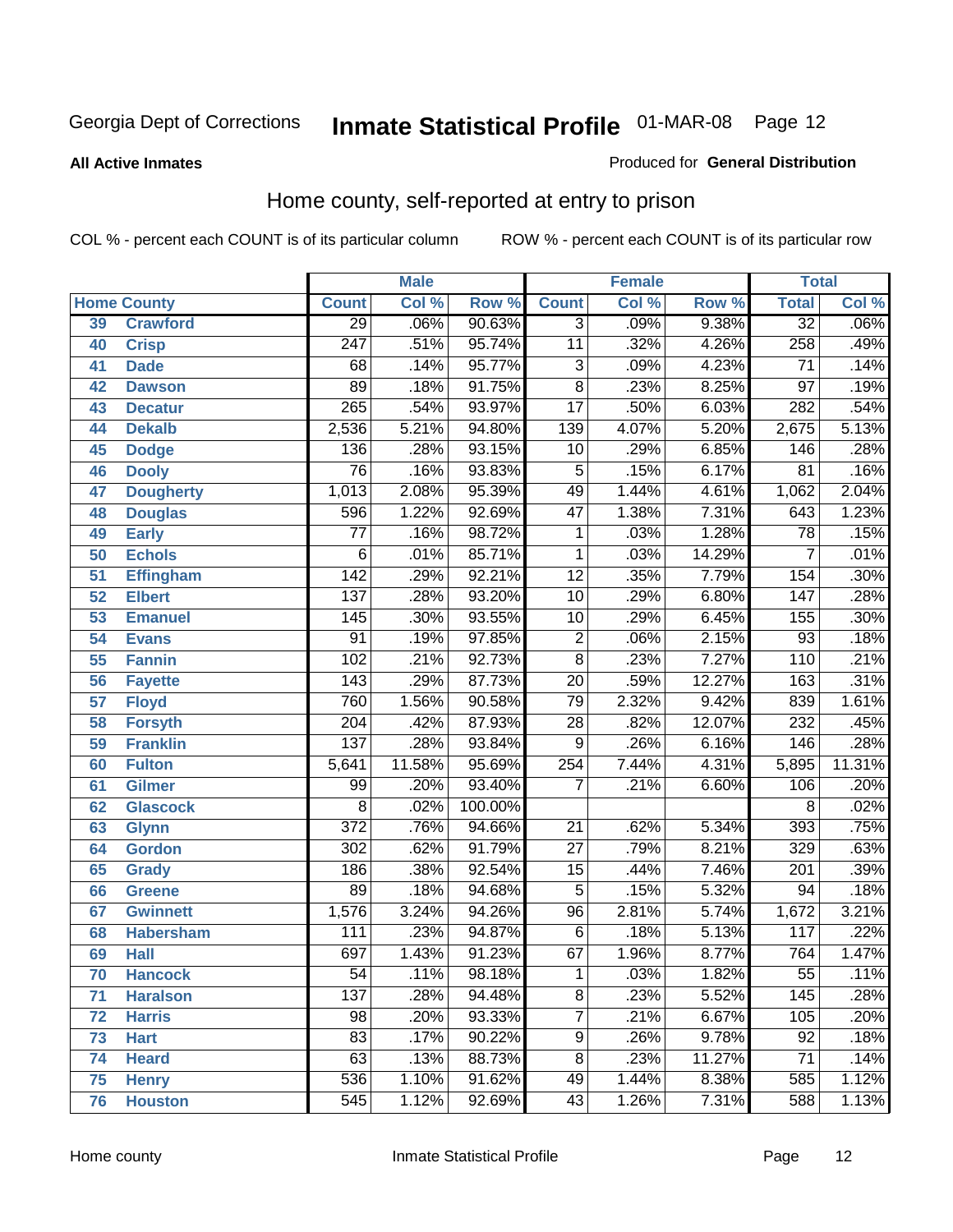#### **All Active Inmates**

#### Produced for **General Distribution**

### Home county, self-reported at entry to prison

|                 |                    |                  | <b>Male</b> |         |                           | <b>Female</b> |        | <b>Total</b>     |                            |  |
|-----------------|--------------------|------------------|-------------|---------|---------------------------|---------------|--------|------------------|----------------------------|--|
|                 | <b>Home County</b> | <b>Count</b>     | Col %       | Row %   | <b>Count</b>              | Col %         | Row %  | <b>Total</b>     | $\overline{\text{Col }\%}$ |  |
| $\overline{77}$ | <b>Irwin</b>       | 67               | .14%        | 98.53%  | 1                         | .03%          | 1.47%  | 68               | .13%                       |  |
| 78              | <b>Jackson</b>     | $\overline{203}$ | .42%        | 90.63%  | $\overline{21}$           | .62%          | 9.38%  | $\overline{224}$ | .43%                       |  |
| 79              | <b>Jasper</b>      | 69               | .14%        | 93.24%  | 5                         | .15%          | 6.76%  | $\overline{74}$  | .14%                       |  |
| 80              | <b>Jeff Davis</b>  | $\overline{72}$  | .15%        | 94.74%  | $\overline{4}$            | .12%          | 5.26%  | $\overline{76}$  | .15%                       |  |
| 81              | <b>Jefferson</b>   | 108              | .22%        | 93.10%  | $\overline{8}$            | .23%          | 6.90%  | 116              | .22%                       |  |
| 82              | <b>Jenkins</b>     | 68               | .14%        | 94.44%  | $\overline{4}$            | .12%          | 5.56%  | $\overline{72}$  | .14%                       |  |
| 83              | <b>Johnson</b>     | $\overline{50}$  | .10%        | 89.29%  | $\overline{6}$            | .18%          | 10.71% | $\overline{56}$  | .11%                       |  |
| 84              | <b>Jones</b>       | $\overline{67}$  | .14%        | 94.37%  | $\overline{4}$            | .12%          | 5.63%  | $\overline{71}$  | .14%                       |  |
| 85              | <b>Lamar</b>       | $\overline{88}$  | .18%        | 96.70%  | $\overline{3}$            | .09%          | 3.30%  | $\overline{91}$  | .17%                       |  |
| 86              | <b>Lanier</b>      | $\overline{35}$  | .07%        | 83.33%  | $\overline{7}$            | .21%          | 16.67% | $\overline{42}$  | .08%                       |  |
| 87              | <b>Laurens</b>     | $\overline{323}$ | .66%        | 94.17%  | $\overline{20}$           | .59%          | 5.83%  | $\overline{343}$ | .66%                       |  |
| 88              | Lee                | $\overline{66}$  | .14%        | 97.06%  | $\overline{2}$            | .06%          | 2.94%  | 68               | .13%                       |  |
| 89              | <b>Liberty</b>     | $\overline{243}$ | .50%        | 93.10%  | $\overline{18}$           | .53%          | 6.90%  | $\overline{261}$ | .50%                       |  |
| 90              | <b>Lincoln</b>     | $\overline{37}$  | .08%        | 100.00% |                           |               |        | $\overline{37}$  | .07%                       |  |
| 91              | Long               | $\overline{37}$  | .08%        | 90.24%  | $\overline{4}$            | .12%          | 9.76%  | $\overline{41}$  | .08%                       |  |
| 92              | <b>Lowndes</b>     | 560              | 1.15%       | 94.59%  | $\overline{32}$           | .94%          | 5.41%  | 592              | 1.14%                      |  |
| 93              | <b>Lumpkin</b>     | $\overline{93}$  | .19%        | 87.74%  | $\overline{13}$           | .38%          | 12.26% | 106              | .20%                       |  |
| 94              | <b>Macon</b>       | $\overline{92}$  | .19%        | 93.88%  | $\overline{6}$            | .18%          | 6.12%  | $\overline{98}$  | .19%                       |  |
| 95              | <b>Madison</b>     | 110              | .23%        | 91.67%  | $\overline{10}$           | .29%          | 8.33%  | 120              | .23%                       |  |
| 96              | <b>Marion</b>      | $\overline{50}$  | .10%        | 98.04%  | 1                         | .03%          | 1.96%  | $\overline{51}$  | .10%                       |  |
| 97              | <b>Mcduffie</b>    | 160              | .33%        | 96.39%  | $\overline{6}$            | .18%          | 3.61%  | 166              | .32%                       |  |
| 98              | <b>Mcintosh</b>    | $\overline{69}$  | .14%        | 95.83%  | $\overline{\overline{3}}$ | .09%          | 4.17%  | $\overline{72}$  | .14%                       |  |
| 99              | <b>Meriwether</b>  | 192              | .39%        | 93.66%  | $\overline{13}$           | .38%          | 6.34%  | $\overline{205}$ | .39%                       |  |
| 100             | <b>Miller</b>      | $\overline{33}$  | .07%        | 100.00% |                           |               |        | $\overline{33}$  | .06%                       |  |
| 101             | <b>Mitchell</b>    | 172              | .35%        | 92.47%  | $\overline{14}$           | .41%          | 7.53%  | 186              | .36%                       |  |
| 102             | <b>Monroe</b>      | $\overline{132}$ | .27%        | 94.29%  | $\overline{8}$            | .23%          | 5.71%  | 140              | .27%                       |  |
| 103             | <b>Montgomery</b>  | 43               | .09%        | 93.48%  | $\overline{3}$            | .09%          | 6.52%  | 46               | .09%                       |  |
| 104             | <b>Morgan</b>      | $\overline{78}$  | .16%        | 91.76%  | $\overline{7}$            | .21%          | 8.24%  | 85               | .16%                       |  |
| 105             | <b>Murray</b>      | 235              | .48%        | 91.09%  | $\overline{23}$           | .67%          | 8.91%  | 258              | .49%                       |  |
| 106             | <b>Muscogee</b>    | 1,642            | 3.37%       | 93.56%  | $\overline{113}$          | 3.31%         | 6.44%  | 1,755            | 3.37%                      |  |
| 107             | <b>Newton</b>      | 523              | 1.07%       | 90.48%  | $\overline{55}$           | 1.61%         | 9.52%  | 578              | 1.11%                      |  |
| 108             | <b>Oconee</b>      | 51               | .10%        | 92.73%  | 4                         | .12%          | 7.27%  | 55               | .11%                       |  |
| 109             | <b>Oglethorpe</b>  | $\overline{56}$  | .11%        | 94.92%  | $\overline{\mathbf{3}}$   | .09%          | 5.08%  | $\overline{59}$  | .11%                       |  |
| 110             | <b>Paulding</b>    | 232              | .48%        | 91.34%  | $\overline{22}$           | .64%          | 8.66%  | 254              | .49%                       |  |
| 111             | <b>Peach</b>       | 117              | .24%        | 97.50%  | $\overline{3}$            | .09%          | 2.50%  | 120              | .23%                       |  |
| 112             | <b>Pickens</b>     | 103              | .21%        | 84.43%  | $\overline{19}$           | .56%          | 15.57% | 122              | .23%                       |  |
| 113             | <b>Pierce</b>      | $\overline{52}$  | .11%        | 92.86%  | 4                         | .12%          | 7.14%  | 56               | .11%                       |  |
| 114             | <b>Pike</b>        | 65               | .13%        | 95.59%  | $\overline{3}$            | .09%          | 4.41%  | 68               | .13%                       |  |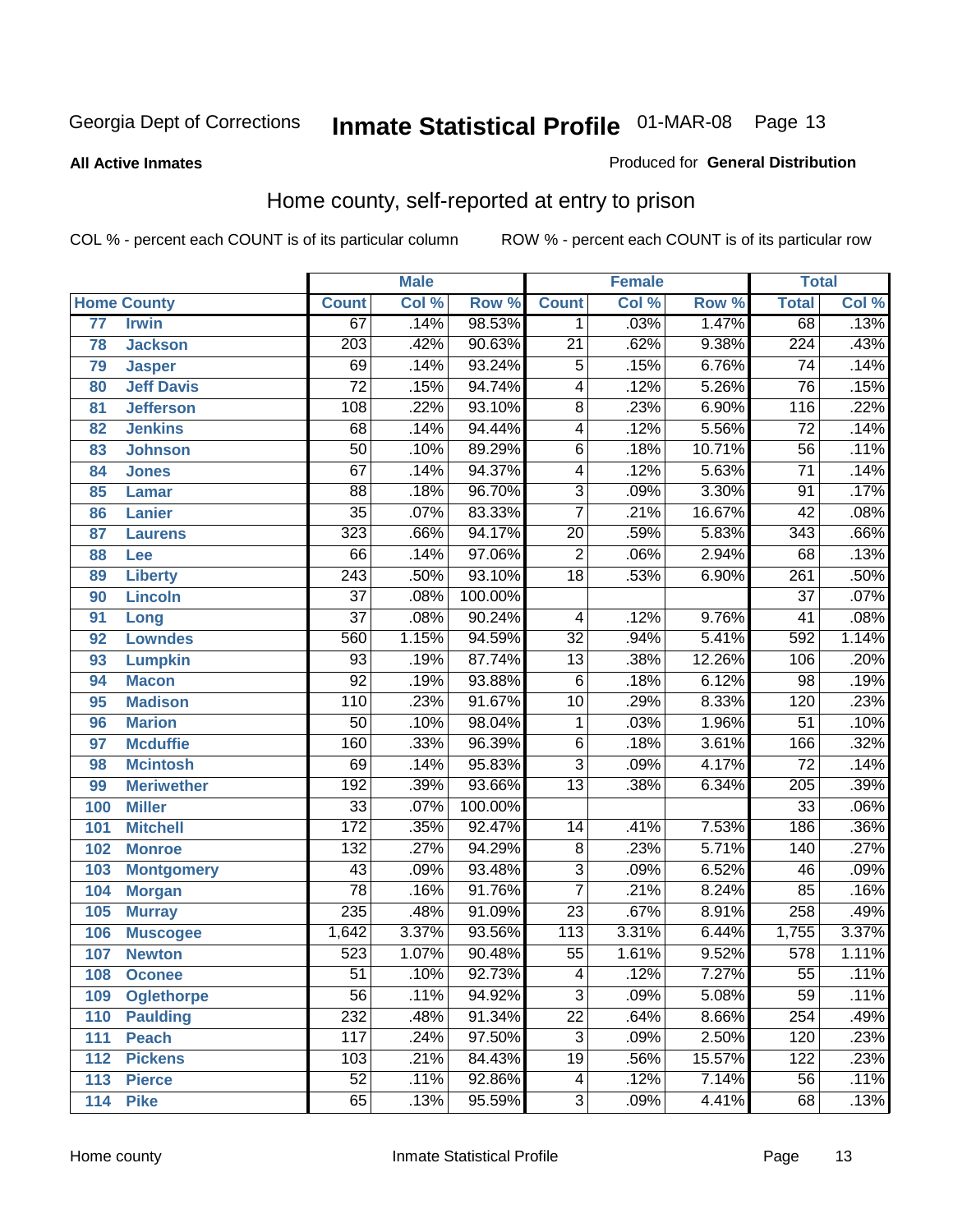#### **All Active Inmates**

#### Produced for **General Distribution**

### Home county, self-reported at entry to prison

|     |                    |                  | <b>Male</b> |         |                  | <b>Female</b> |        | <b>Total</b>     |       |  |
|-----|--------------------|------------------|-------------|---------|------------------|---------------|--------|------------------|-------|--|
|     | <b>Home County</b> | <b>Count</b>     | Col %       | Row %   | <b>Count</b>     | Col %         | Row %  | <b>Total</b>     | Col % |  |
| 115 | <b>Polk</b>        | 195              | .40%        | 92.42%  | $\overline{16}$  | .47%          | 7.58%  | 211              | .40%  |  |
| 116 | <b>Pulaski</b>     | $\overline{87}$  | .18%        | 89.69%  | $\overline{10}$  | .29%          | 10.31% | $\overline{97}$  | .19%  |  |
| 117 | <b>Putnam</b>      | $\overline{132}$ | .27%        | 97.78%  | $\overline{3}$   | .09%          | 2.22%  | $\overline{135}$ | .26%  |  |
| 118 | Quitman            | $\overline{14}$  | .03%        | 93.33%  | $\overline{1}$   | .03%          | 6.67%  | $\overline{15}$  | .03%  |  |
| 119 | <b>Rabun</b>       | $\overline{54}$  | .11%        | 93.10%  | 4                | .12%          | 6.90%  | $\overline{58}$  | .11%  |  |
| 120 | <b>Randolph</b>    | $\overline{41}$  | .08%        | 87.23%  | $\overline{6}$   | .18%          | 12.77% | $\overline{47}$  | .09%  |  |
| 121 | <b>Richmond</b>    | 1,841            | 3.78%       | 93.93%  | $\overline{119}$ | 3.49%         | 6.07%  | 1,960            | 3.76% |  |
| 122 | <b>Rockdale</b>    | $\overline{340}$ | .70%        | 92.39%  | 28               | .82%          | 7.61%  | 368              | .71%  |  |
| 123 | <b>Schley</b>      | $\overline{24}$  | .05%        | 100.00% |                  |               |        | $\overline{24}$  | .05%  |  |
| 124 | <b>Screven</b>     | 110              | .23%        | 95.65%  | 5                | .15%          | 4.35%  | 115              | .22%  |  |
| 125 | <b>Seminole</b>    | 67               | .14%        | 91.78%  | $\overline{6}$   | .18%          | 8.22%  | 73               | .14%  |  |
| 126 | <b>Spalding</b>    | 548              | 1.12%       | 92.72%  | 43               | 1.26%         | 7.28%  | 591              | 1.13% |  |
| 127 | <b>Stephens</b>    | 169              | .35%        | 91.35%  | $\overline{16}$  | .47%          | 8.65%  | 185              | .35%  |  |
| 128 | <b>Stewart</b>     | $\overline{46}$  | .09%        | 97.87%  | 1                | .03%          | 2.13%  | $\overline{47}$  | .09%  |  |
| 129 | <b>Sumter</b>      | 255              | .52%        | 93.75%  | $\overline{17}$  | .50%          | 6.25%  | $\overline{272}$ | .52%  |  |
| 130 | <b>Talbot</b>      | 49               | .10%        | 94.23%  | $\overline{3}$   | .09%          | 5.77%  | $\overline{52}$  | .10%  |  |
| 131 | <b>Taliaferro</b>  | 9                | .02%        | 100.00% |                  |               |        | 9                | .02%  |  |
| 132 | <b>Tattnall</b>    | $\overline{135}$ | .28%        | 93.75%  | 9                | .26%          | 6.25%  | 144              | .28%  |  |
| 133 | <b>Taylor</b>      | 80               | .16%        | 94.12%  | $\overline{5}$   | .15%          | 5.88%  | 85               | .16%  |  |
| 134 | <b>Telfair</b>     | 136              | .28%        | 93.79%  | $\overline{9}$   | .26%          | 6.21%  | 145              | .28%  |  |
| 135 | <b>Terrell</b>     | $\overline{83}$  | .17%        | 96.51%  | $\overline{3}$   | .09%          | 3.49%  | 86               | .16%  |  |
| 136 | <b>Thomas</b>      | $\overline{287}$ | .59%        | 93.49%  | $\overline{20}$  | .59%          | 6.51%  | $\overline{307}$ | .59%  |  |
| 137 | <b>Tift</b>        | 295              | .61%        | 97.68%  | $\overline{7}$   | .21%          | 2.32%  | $\overline{302}$ | .58%  |  |
| 138 | <b>Toombs</b>      | 254              | .52%        | 93.73%  | $\overline{17}$  | .50%          | 6.27%  | $\overline{271}$ | .52%  |  |
| 139 | <b>Towns</b>       | $\overline{27}$  | .06%        | 90.00%  | $\overline{3}$   | .09%          | 10.00% | 30               | .06%  |  |
| 140 | <b>Treutlen</b>    | 65               | .13%        | 97.01%  | $\overline{2}$   | .06%          | 2.99%  | 67               | .13%  |  |
| 141 | <b>Troup</b>       | 623              | 1.28%       | 91.22%  | 60               | 1.76%         | 8.78%  | 683              | 1.31% |  |
| 142 | <b>Turner</b>      | $\overline{62}$  | .13%        | 95.38%  | $\overline{3}$   | .09%          | 4.62%  | 65               | .12%  |  |
| 143 | <b>Twiggs</b>      | $\overline{41}$  | .08%        | 93.18%  | $\overline{3}$   | .09%          | 6.82%  | 44               | .08%  |  |
| 144 | <b>Union</b>       | $\overline{70}$  | .14%        | 93.33%  | $\overline{5}$   | .15%          | 6.67%  | $\overline{75}$  | .14%  |  |
| 145 | <b>Upson</b>       | $\overline{215}$ | .44%        | 91.88%  | $\overline{19}$  | .56%          | 8.12%  | 234              | .45%  |  |
| 146 | <b>Walker</b>      | 337              | .69%        | 93.09%  | $\overline{25}$  | .73%          | 6.91%  | 362              | .69%  |  |
| 147 | <b>Walton</b>      | 283              | .58%        | 92.79%  | $\overline{22}$  | .64%          | 7.21%  | 305              | .59%  |  |
| 148 | <b>Ware</b>        | 299              | .61%        | 93.73%  | $\overline{20}$  | .59%          | 6.27%  | 319              | .61%  |  |
| 149 | <b>Warren</b>      | 43               | .09%        | 93.48%  | $\overline{3}$   | .09%          | 6.52%  | 46               | .09%  |  |
| 150 | <b>Washington</b>  | 133              | .27%        | 91.72%  | $\overline{12}$  | .35%          | 8.28%  | 145              | .28%  |  |
| 151 | <b>Wayne</b>       | 179              | .37%        | 92.75%  | $\overline{14}$  | .41%          | 7.25%  | 193              | .37%  |  |
| 152 | <b>Webster</b>     | $\overline{8}$   | .02%        | 100.00% |                  |               |        | 8                | .02%  |  |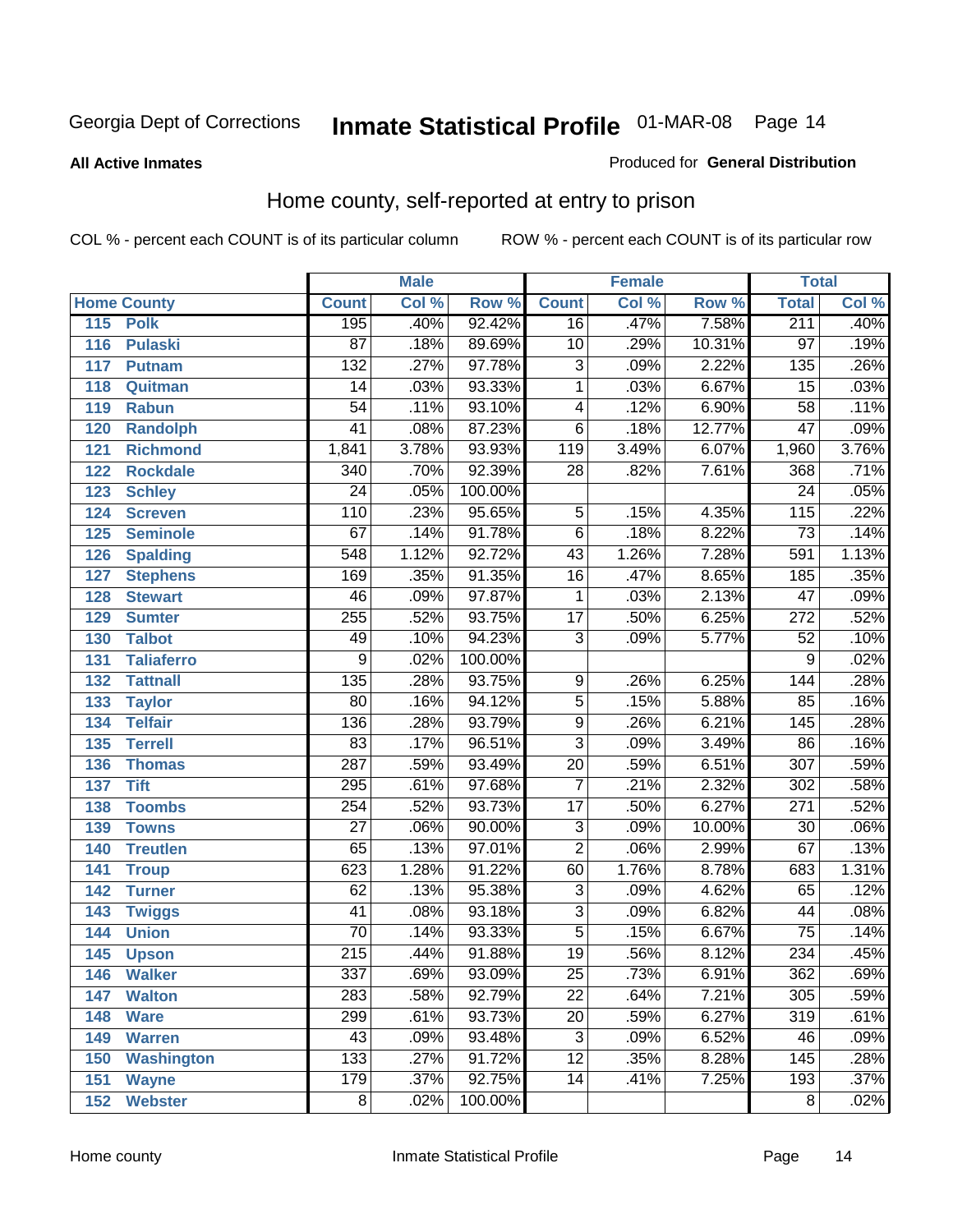**All Active Inmates**

#### Produced for **General Distribution**

### Home county, self-reported at entry to prison

|                      |                  |              | <b>Male</b> |        |              | <b>Female</b> | <b>Total</b> |              |         |
|----------------------|------------------|--------------|-------------|--------|--------------|---------------|--------------|--------------|---------|
| <b>Home County</b>   |                  | <b>Count</b> | Col %       | Row %  | <b>Count</b> | Col %         | Row %        | <b>Total</b> | Col %   |
| 153                  | <b>Wheeler</b>   | 25           | .05%        | 86.21% | 4            | .12%          | 13.79%       | 29           | $.06\%$ |
| 154                  | <b>White</b>     | 78           | .16%        | 84.78% | 14           | .41%          | 15.22%       | 92           | .18%    |
| 155                  | <b>Whitfield</b> | 641          | 1.32%       | 90.15% | 70           | 2.05%         | 9.85%        | 711          | 1.36%   |
| 156                  | <b>Wilcox</b>    | 61           | .13%        | 93.85% | 4            | .12%          | 6.15%        | 65           | .12%    |
| 157                  | <b>Wilkes</b>    | 67           | .14%        | 98.53% |              | .03%          | 1.47%        | 68           | .13%    |
| 158                  | <b>Wilkinson</b> | 70           | .14%        | 89.74% | 8            | .23%          | 10.26%       | 78           | .15%    |
| 159                  | <b>Worth</b>     | 112          | .23%        | 93.33% | 8            | .23%          | 6.67%        | 120          | .23%    |
| 160                  | <b>Unknown</b>   | 2,714        | 5.57%       | 92.31% | 226          | 6.62%         | 7.69%        | 2,940        | 5.64%   |
| <b>Total Rported</b> |                  | 48,717       | 100%        | 93.45% | 3,412        | 100%          | 6.55%        | 52,129       | 100%    |

| oorted<br>NO: | 2 ר7ס  | --   | 2,149           |
|---------------|--------|------|-----------------|
| otal<br>. Gr  | 50,789 | ,489 | 1.270<br>34.Z18 |

| <b>Mode</b> | ---<br>.tor | <b>ulton</b> | . |
|-------------|-------------|--------------|---|
|             |             |              |   |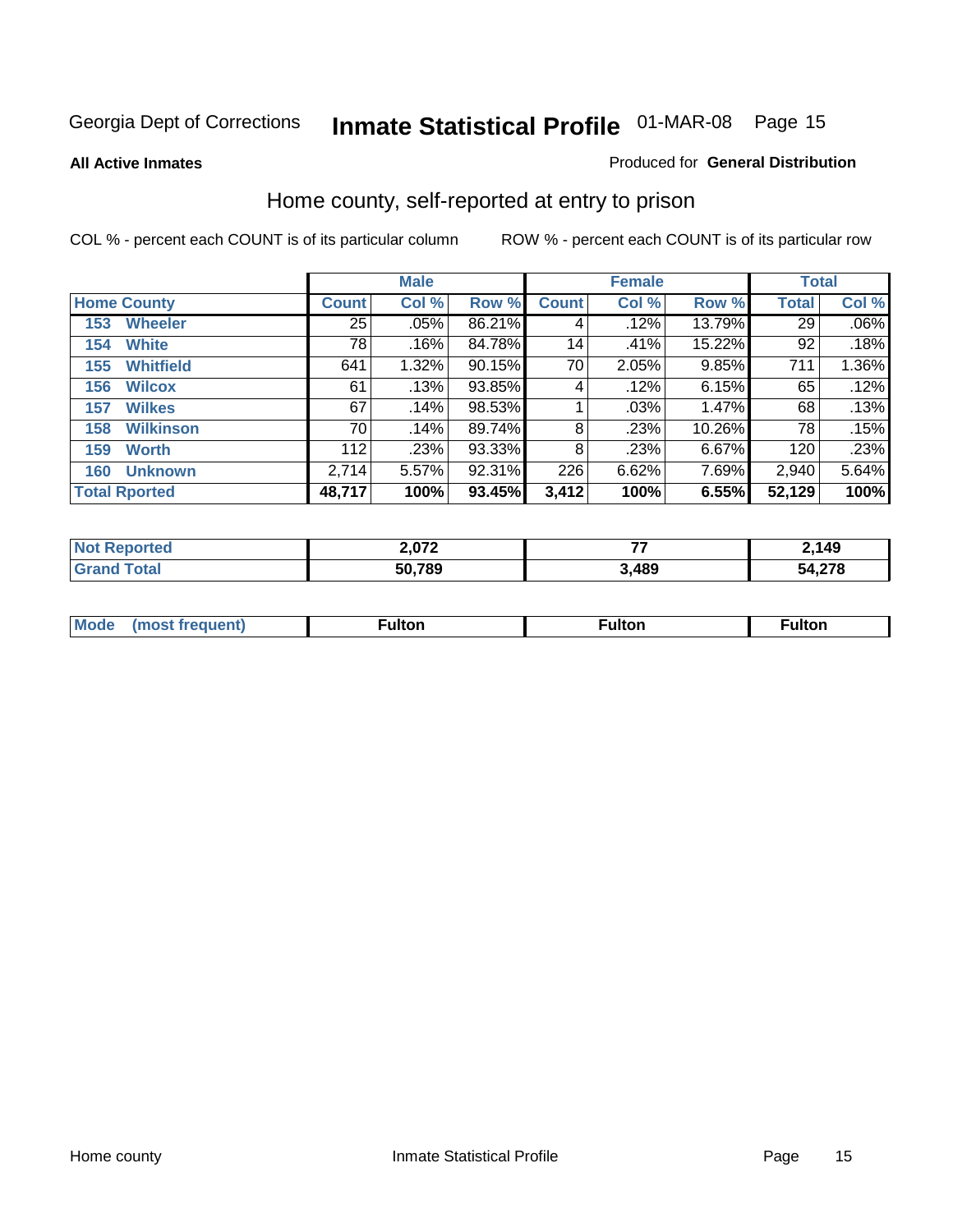#### **All Active Inmates**

#### Produced for **General Distribution**

### Environment to age 16, self-reported at entry to prison

|                              | <b>Male</b>  |        |           | <b>Female</b> |           |          | <b>Total</b> |          |
|------------------------------|--------------|--------|-----------|---------------|-----------|----------|--------------|----------|
| <b>Environment to age 16</b> | <b>Count</b> | Col %  | Row %     | <b>Count</b>  | Col %     | Row %    | <b>Total</b> | Col %    |
| <b>Rural/Farm</b>            | 1,700        | 3.47%  | $92.69\%$ | 134           | $3.94\%$  | 7.31%    | 1,834        | $3.50\%$ |
| <b>Rural/Nfarm</b>           | 2,594        | 5.30%  | 87.16%    | 382           | $11.24\%$ | 12.84%   | 2,976        | 5.68%    |
| <b>S.M.S.A</b><br>3          | 16,518       | 33.74% | 96.31%    | 632           | 18.59%    | $3.69\%$ | 17,150       | 32.76%   |
| <b>Urban</b><br>4            | 10,700       | 21.86% | 90.36%    | 1,141         | 33.57%    | $9.64\%$ | 11,841       | 22.62%   |
| <b>Small Town</b><br>5.      | 17,438       | 35.62% | 94.02%    | 1,110         | 32.66%    | $5.98\%$ | 18,548       | 35.43%   |
| <b>Total Reported</b>        | 48,950       | 100%   | 93.51%    | 3,399         | 100%      | 6.49%    | 52,349       | 100%     |

| Reported<br>' N∩t∶ | .839   | 90   | ,929         |
|--------------------|--------|------|--------------|
| ™otal              | 50,789 | 489, | 54,278<br>54 |

| Mo<br>. . | . owr | <u>'''' ''</u><br>roa<br>_____ | .0W <sub>r</sub> |
|-----------|-------|--------------------------------|------------------|
|           |       |                                |                  |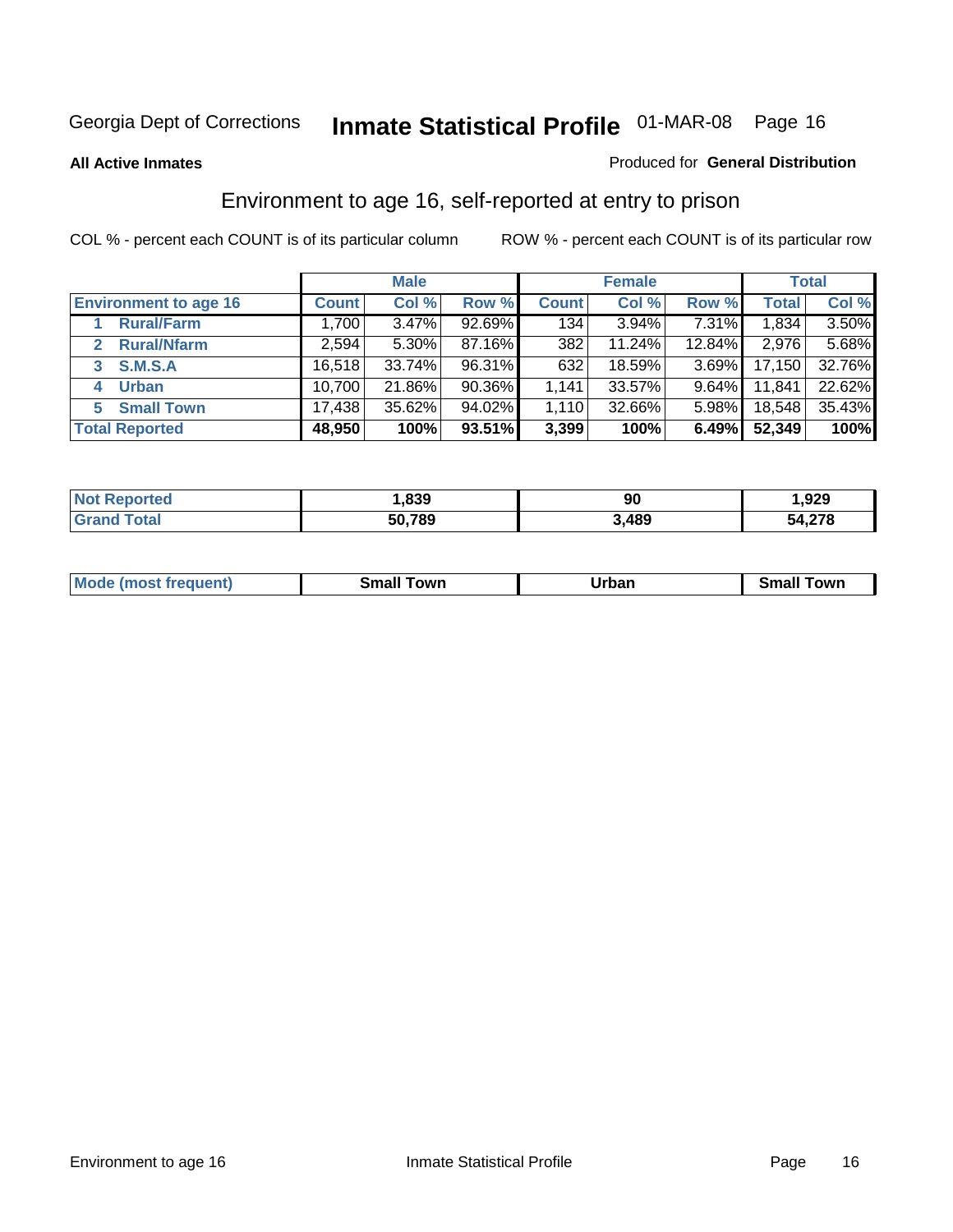#### **All Active Inmates**

#### Produced for **General Distribution**

### Guardian status to age 16, self-reported at entry to prison

|                                  |              | <b>Male</b> |         |              | <b>Female</b> |       |        | <b>Total</b> |
|----------------------------------|--------------|-------------|---------|--------------|---------------|-------|--------|--------------|
| <b>Guardian Status To Age 16</b> | <b>Count</b> | Col %       | Row %   | <b>Count</b> | Col %         | Row % | Total  | Col %        |
| 1 Orphanage                      | 34           | .12%        | 94.44%  | 2            | $.20\%$       | 5.56% | 36     | .12%         |
| 2 Father Only                    | 894          | 3.06%       | 96.86%  | 29           | 2.96%         | 3.14% | 923    | 3.05%        |
| <b>3 Both Parents</b>            | 11,890       | 40.66%      | 96.43%  | 440          | 44.85%        | 3.57% | 12,330 | 40.80%       |
| <b>4 Mother Only</b>             | 12,447       | 42.57%      | 97.59%  | 308          | 31.40%        | 2.41% | 12,755 | 42.20%       |
| <b>6 Oth Female</b>              | 721          | 2.47%       | 96.13%  | 29           | 2.96%         | 3.87% | 750    | 2.48%        |
| <b>7 Oth Male</b>                | 131          | .45%        | 96.32%  | 5            | .51%          | 3.68% | 136    | .45%         |
| 8 Step-Parents                   | 312          | 1.07%       | 100.00% |              |               |       | 312    | 1.03%        |
| 9 Foster Home                    | 416          | 1.42%       | 95.85%  | 18           | 1.83%         | 4.15% | 434    | 1.44%        |
| <b>10 Grand Parents</b>          | 2,396        | 8.19%       | 94.11%  | 150          | 15.29%        | 5.89% | 2,546  | 8.42%        |
| <b>Total Reported</b>            | 29,241       | 100%        | 96.75%  | 981          | 100%          | 3.25% | 30,222 | 100%         |

| NO  | 21,548<br>-- | 2,508 | ,056   |
|-----|--------------|-------|--------|
| Gr. | 50,789       | 3,489 | 54,278 |

| <b>Mode</b><br><i><b>IMOST</b></i> | Dnlv<br>MΩ | 'arents | IMo<br>)nlv |
|------------------------------------|------------|---------|-------------|
|                                    |            |         |             |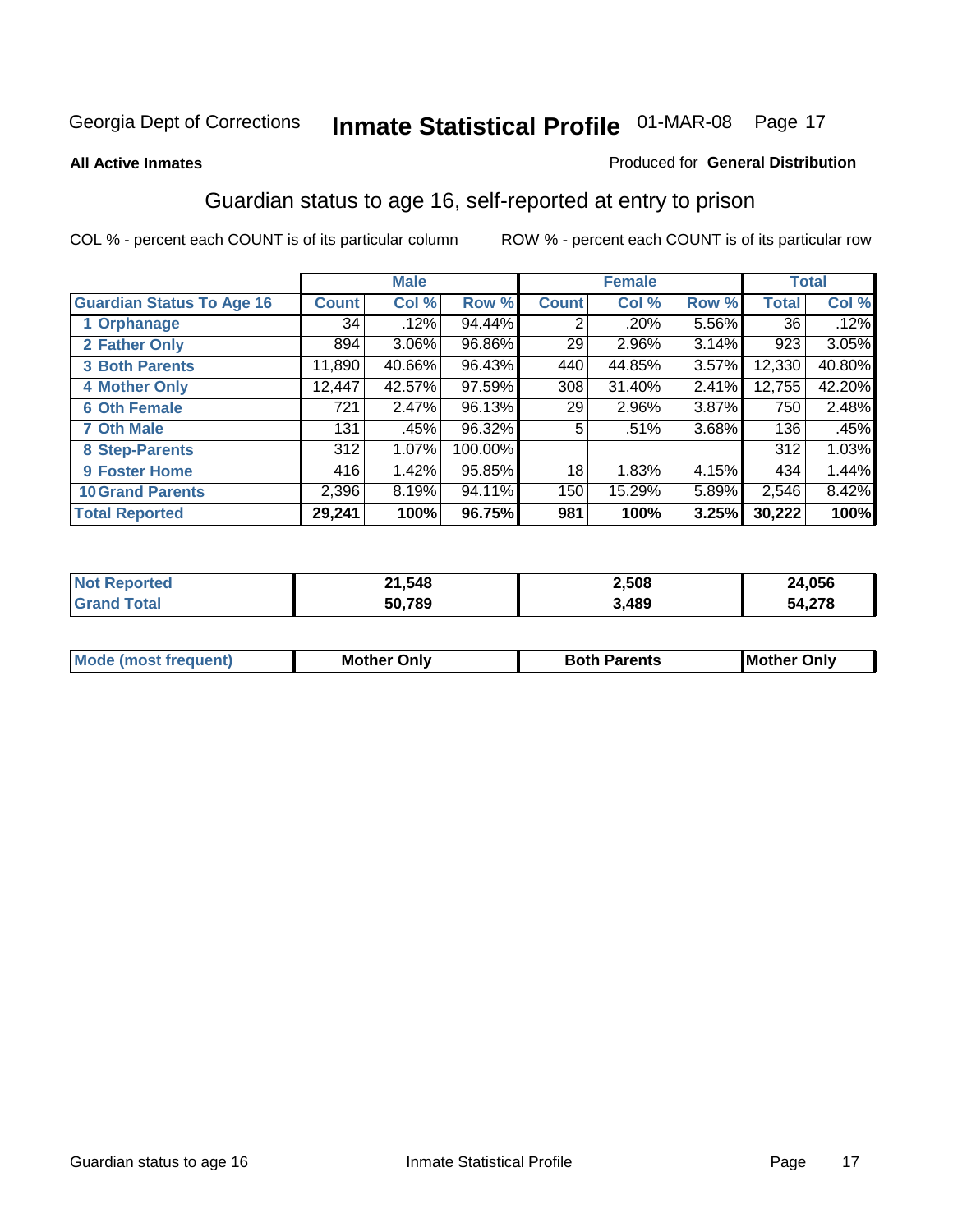#### **All Active Inmates**

#### Produced for **General Distribution**

### Employment status before prison, self-reported at entry to prison

|                                  |              | <b>Male</b> |        |              | <b>Female</b> |        |        | <b>Total</b> |
|----------------------------------|--------------|-------------|--------|--------------|---------------|--------|--------|--------------|
| <b>Employment Status</b>         | <b>Count</b> | Col %       | Row %  | <b>Count</b> | Col %         | Row %  | Total  | Col %        |
| <b>Full Time</b>                 | 23,341       | 52.13%      | 96.11% | 944          | 50.29%        | 3.89%  | 24,285 | 52.05%       |
| <b>Part Time</b><br>$\mathbf{2}$ | 3,385        | 7.56%       | 97.69% | 80           | 4.26%         | 2.31%  | 3,465  | 7.43%        |
| Unempl $<$ 6m<br>3               | 4,782        | 10.68%      | 96.92% | 152          | 8.10%         | 3.08%  | 4,934  | 10.58%       |
| Unempl > 6m<br>4                 | 7,766        | 17.34%      | 96.30% | 298          | 15.88%        | 3.70%  | 8,064  | 17.28%       |
| <b>Never Workd</b><br>5          | 3,528        | 7.88%       | 96.26% | 137          | 7.30%         | 3.74%  | 3,665  | 7.86%        |
| <b>Student</b><br>6              | 363          | .81%        | 85.41% | 62           | $3.30\%$      | 14.59% | 425    | .91%         |
| 7<br><b>Incapable</b>            | 1,613        | 3.60%       | 88.77% | 204          | 10.87%        | 11.23% | 1,817  | 3.89%        |
| <b>Total Reported</b>            | 44,778       | 100%        | 95.98% | 1,877        | 100%          | 4.02%  | 46,655 | 100%         |

| n e o | C 011<br>, u | $\sim$<br>.<br>14 | 7,623      |
|-------|--------------|-------------------|------------|
| . Gro | 50,789       | ,489              | .27c<br>54 |

| Mo | 'me<br>uн<br>the contract of the contract of the contract of the contract of the contract of the contract of the contract of the contract of the contract of the contract of the contract of the contract of the contract of the contract o | ïme<br>uı.<br>the contract of the contract of the contract of the contract of the contract of the contract of the contract of |
|----|---------------------------------------------------------------------------------------------------------------------------------------------------------------------------------------------------------------------------------------------|-------------------------------------------------------------------------------------------------------------------------------|
|    |                                                                                                                                                                                                                                             |                                                                                                                               |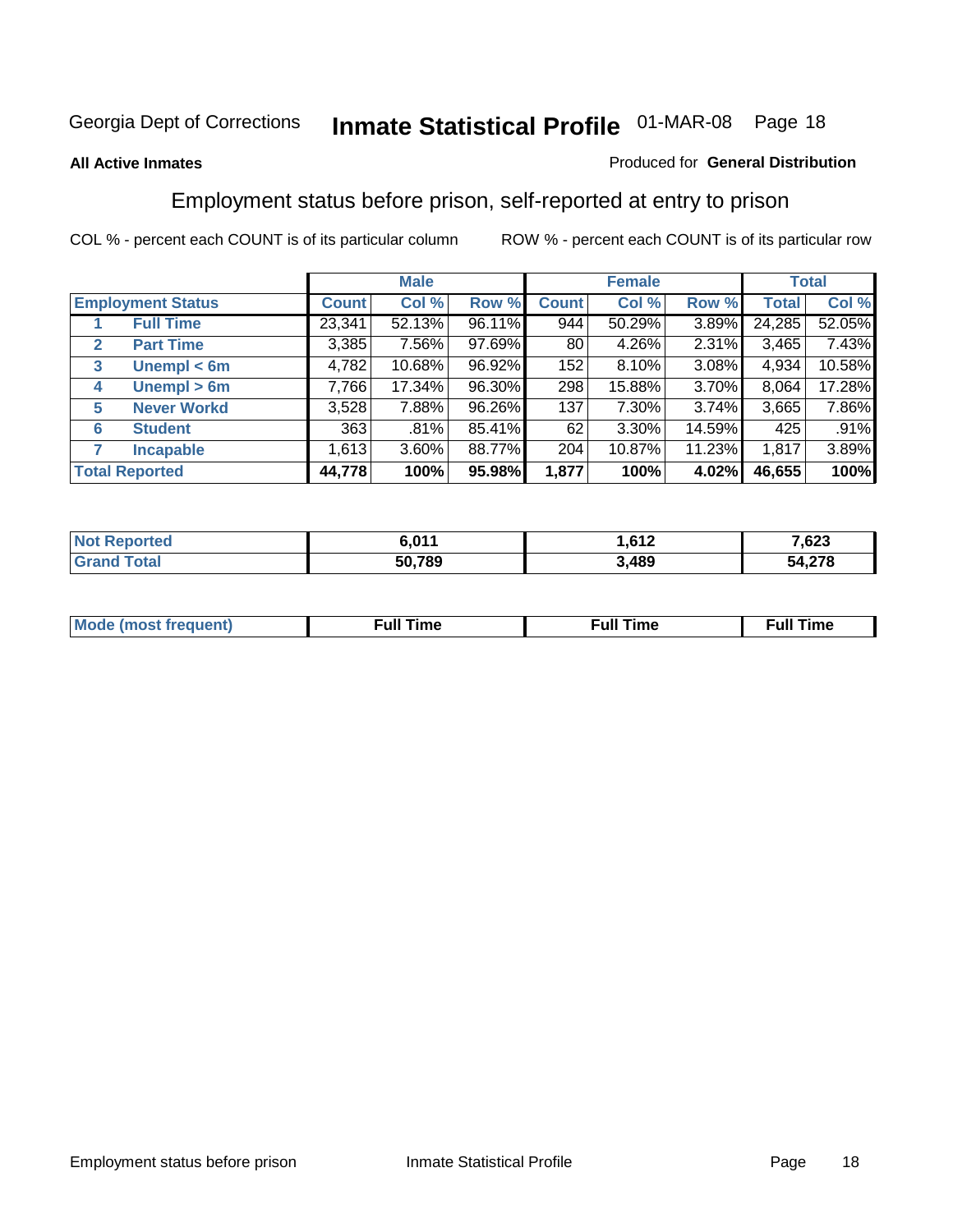#### **All Active Inmates**

Produced for **General Distribution**

### Age at admission

|                         |                 | <b>Male</b> |         |                  | <b>Female</b> |       |              | <b>Total</b> |
|-------------------------|-----------------|-------------|---------|------------------|---------------|-------|--------------|--------------|
| <b>Age At Admission</b> | <b>Count</b>    | Col %       | Row %   | <b>Count</b>     | Col %         | Row % | <b>Total</b> | Col %        |
| 13                      | 1               | 0.01%       | 100.00% |                  |               |       | 1            | 0.01%        |
| 14                      | $\overline{13}$ | 0.03%       | 92.86%  | 1                | 0.03%         | 7.14% | 14           | 0.03%        |
| $\overline{15}$         | 62              | 0.12%       | 100.00% |                  |               |       | 62           | 0.11%        |
| 16                      | 188             | 0.37%       | 95.43%  | 9                | 0.26%         | 4.57% | 197          | 0.36%        |
| $\overline{17}$         | 802             | 1.58%       | 96.74%  | $\overline{27}$  | 0.77%         | 3.26% | 829          | 1.53%        |
| 18                      | 1,603           | 3.16%       | 97.21%  | 46               | 1.32%         | 2.79% | 1,649        | 3.04%        |
| 19                      | 2,122           | 4.18%       | 97.07%  | 64               | 1.83%         | 2.93% | 2,186        | 4.03%        |
| 20                      | 2,120           | 4.17%       | 95.24%  | 106              | 3.04%         | 4.76% | 2,226        | 4.10%        |
| 21                      | 2,158           | 4.25%       | 95.32%  | 106              | 3.04%         | 4.68% | 2,264        | 4.17%        |
| 22                      | 2,191           | 4.31%       | 95.72%  | 98               | 2.81%         | 4.28% | 2,289        | 4.22%        |
| 23                      | 2,112           | 4.16%       | 94.29%  | 128              | 3.67%         | 5.71% | 2,240        | 4.13%        |
| 24                      | 1,993           | 3.92%       | 93.31%  | $\overline{143}$ | 4.10%         | 6.69% | 2,136        | 3.94%        |
| $\overline{25}$         | 2,072           | 4.08%       | 94.31%  | 125              | 3.58%         | 5.69% | 2,197        | 4.05%        |
| 26                      | 1,940           | 3.82%       | 94.59%  | 111              | 3.18%         | 5.41% | 2,051        | 3.78%        |
| 27                      | 1,933           | 3.81%       | 93.56%  | 133              | 3.81%         | 6.44% | 2,066        | 3.81%        |
| 28                      | 1,806           | 3.56%       | 94.01%  | 115              | 3.30%         | 5.99% | 1,921        | 3.54%        |
| 29                      | 1,699           | 3.35%       | 92.94%  | 129              | 3.70%         | 7.06% | 1,828        | 3.37%        |
| 30                      | 1,595           | 3.14%       | 93.00%  | 120              | 3.44%         | 7.00% | 1,715        | 3.16%        |
| 31                      | 1,549           | 3.05%       | 94.16%  | 96               | 2.75%         | 5.84% | 1,645        | 3.03%        |
| 32                      | 1,421           | 2.80%       | 92.69%  | 112              | 3.21%         | 7.31% | 1,533        | 2.82%        |
| 33                      | 1,404           | 2.76%       | 94.48%  | $\overline{82}$  | 2.35%         | 5.52% | 1,486        | 2.74%        |
| 34                      | 1,405           | 2.77%       | 93.05%  | 105              | 3.01%         | 6.95% | 1,510        | 2.78%        |
| 35                      | 1,353           | 2.66%       | 92.48%  | 110              | 3.15%         | 7.52% | 1,463        | 2.70%        |
| 36                      | 1,356           | 2.67%       | 91.68%  | $\overline{123}$ | 3.53%         | 8.32% | 1,479        | 2.72%        |
| 37                      | 1,252           | 2.47%       | 92.19%  | 106              | 3.04%         | 7.81% | 1,358        | 2.50%        |
| 38                      | 1,162           | 2.29%       | 91.07%  | 114              | 3.27%         | 8.93% | 1,276        | 2.35%        |
| 39                      | 1,236           | 2.43%       | 90.95%  | 123              | 3.53%         | 9.05% | 1,359        | 2.50%        |
| 40                      | 1,156           | 2.28%       | 92.55%  | 93               | 2.67%         | 7.45% | 1,249        | 2.30%        |
| 41                      | 1,165           | 2.29%       | 90.17%  | 127              | 3.64%         | 9.83% | 1,292        | 2.38%        |
| 42                      | 1,061           | 2.09%       | 90.84%  | 107              | 3.07%         | 9.16% | 1,168        | 2.15%        |
| 43                      | 1,036           | 2.04%       | 90.09%  | 114              | 3.27%         | 9.91% | 1,150        | 2.12%        |
| 44                      | 952             | 1.87%       | 91.10%  | 93               | 2.67%         | 8.90% | 1,045        | 1.93%        |
| 45                      | 949             | 1.87%       | 90.73%  | $\overline{97}$  | 2.78%         | 9.27% | 1,046        | 1.93%        |
| 46                      | 832             | 1.64%       | 92.34%  | 69               | 1.98%         | 7.66% | 901          | 1.66%        |
| 47                      | 722             | 1.42%       | 92.09%  | 62               | 1.78%         | 7.91% | 784          | 1.44%        |
| 48                      | 650             | 1.28%       | 91.04%  | 64               | 1.83%         | 8.96% | 714          | 1.32%        |
| 49                      | 564             | 1.11%       | 92.76%  | 44               | 1.26%         | 7.24% | 608          | 1.12%        |
| 50                      | 492             | 0.97%       | 94.07%  | 31               | 0.89%         | 5.93% | 523          | 0.96%        |
| 51                      | 421             | 0.83%       | 93.56%  | 29               | 0.83%         | 6.44% | 450          | 0.83%        |
| 52                      | 400             | 0.79%       | 94.56%  | 23               | 0.66%         | 5.44% | 423          | 0.78%        |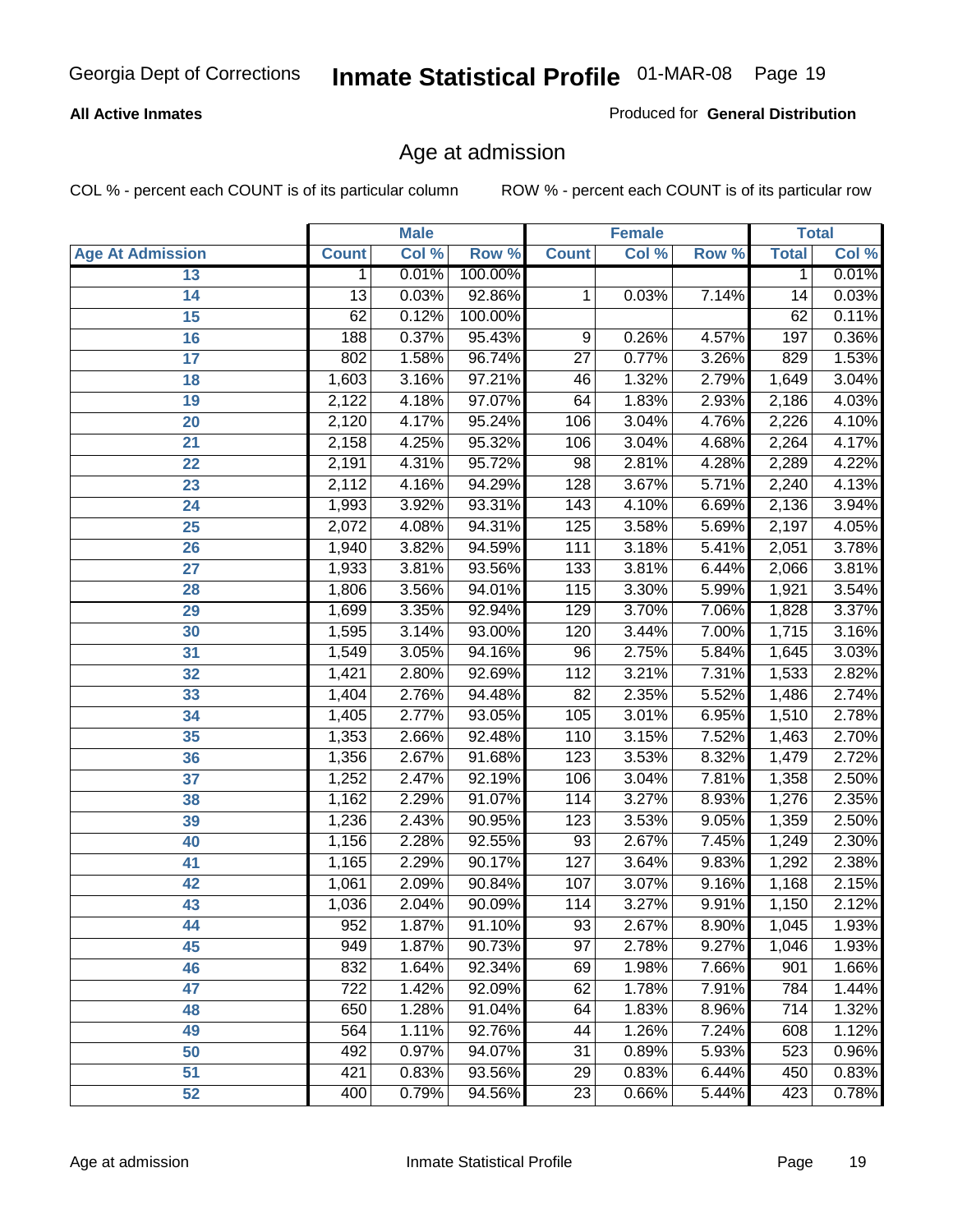#### **All Active Inmates**

Produced for **General Distribution**

### Age at admission

|                         | <b>Male</b>      |       | <b>Female</b> |                 |       | <b>Total</b> |                  |       |
|-------------------------|------------------|-------|---------------|-----------------|-------|--------------|------------------|-------|
| <b>Age At Admission</b> | <b>Count</b>     | Col % | Row %         | <b>Count</b>    | Col % | Row %        | <b>Total</b>     | Col % |
| 53                      | 299              | 0.59% | 92.28%        | $\overline{25}$ | 0.72% | 7.72%        | 324              | 0.60% |
| 54                      | $\overline{216}$ | 0.43% | 91.14%        | $\overline{21}$ | 0.60% | 8.86%        | $\overline{237}$ | 0.44% |
| $\overline{55}$         | 236              | 0.46% | 97.52%        | $\overline{6}$  | 0.17% | 2.48%        | 242              | 0.45% |
| $\overline{56}$         | 199              | 0.39% | 93.87%        | $\overline{13}$ | 0.37% | 6.13%        | $\overline{212}$ | 0.39% |
| $\overline{57}$         | 146              | 0.29% | 93.59%        | $\overline{10}$ | 0.29% | 6.41%        | 156              | 0.29% |
| 58                      | 130              | 0.26% | 93.53%        | 9               | 0.26% | 6.47%        | 139              | 0.26% |
| 59                      | 114              | 0.22% | 95.00%        | 6               | 0.17% | 5.00%        | 120              | 0.22% |
| 60                      | $\overline{84}$  | 0.17% | 97.67%        | $\overline{2}$  | 0.06% | 2.33%        | 86               | 0.16% |
| 61                      | 65               | 0.13% | 95.59%        | $\overline{3}$  | 0.09% | 4.41%        | 68               | 0.13% |
| 62                      | $\overline{58}$  | 0.11% | 96.67%        | $\overline{2}$  | 0.06% | 3.33%        | 60               | 0.11% |
| 63                      | $\overline{57}$  | 0.11% | 100.00%       |                 |       |              | $\overline{57}$  | 0.11% |
| 64                      | 46               | 0.09% | 95.83%        | $\overline{2}$  | 0.06% | 4.17%        | 48               | 0.09% |
| 65                      | 40               | 0.08% | 100.00%       |                 |       |              | 40               | 0.07% |
| 66                      | $\overline{23}$  | 0.05% | 95.83%        | 1               | 0.03% | 4.17%        | $\overline{24}$  | 0.04% |
| 67                      | 24               | 0.05% | 100.00%       |                 |       |              | $\overline{24}$  | 0.04% |
| 68                      | $\overline{20}$  | 0.04% | 100.00%       |                 |       |              | $\overline{20}$  | 0.04% |
| 69                      | $\overline{25}$  | 0.05% | 100.00%       |                 |       |              | $\overline{25}$  | 0.05% |
| 70                      | $\overline{9}$   | 0.02% | 81.82%        | $\overline{2}$  | 0.06% | 18.18%       | $\overline{11}$  | 0.02% |
| 71                      | $\overline{7}$   | 0.01% | 100.00%       |                 |       |              | 7                | 0.01% |
| $\overline{72}$         | $\overline{8}$   | 0.02% | 100.00%       |                 |       |              | $\overline{8}$   | 0.01% |
| $\overline{73}$         | $\overline{7}$   | 0.01% | 100.00%       |                 |       |              | $\overline{7}$   | 0.01% |
| $\overline{74}$         | $\overline{9}$   | 0.02% | 90.00%        | 1               | 0.03% | 10.00%       | $\overline{10}$  | 0.02% |
| $\overline{75}$         | 4                | 0.01% | 100.00%       |                 |       |              | 4                | 0.01% |
| 76                      | $\overline{7}$   | 0.01% | 100.00%       |                 |       |              | 7                | 0.01% |
| 77                      | 1                | 0.01% | 100.00%       |                 |       |              | 1                | 0.01% |
| 78                      | $\mathbf{1}$     | 0.01% | 100.00%       |                 |       |              | 1                | 0.01% |
| 79                      | $\overline{3}$   | 0.01% | 75.00%        | $\mathbf{1}$    | 0.03% | 25.00%       | 4                | 0.01% |
| 80                      | $\overline{1}$   | 0.01% | 100.00%       |                 |       |              | 1                | 0.01% |
| $\overline{81}$         | $\mathbf{1}$     | 0.01% | 100.00%       |                 |       |              | 1                | 0.01% |
| 84                      | 1                | 0.01% | 100.00%       |                 |       |              | 1                | 0.01% |
| <b>Total Reported</b>   | 50,789           | 100%  | 93.57%        | 3,489           | 100%  |              | 6.43% 54,278     | 100%  |

| <b>Not Reported</b> |        |      |        |
|---------------------|--------|------|--------|
| <b>Grand Total</b>  | 50,789 | ,489 | 54,278 |

| <b>Mean</b><br>(average)       | 31.82     | 33.84    | 31.95    |
|--------------------------------|-----------|----------|----------|
| Median (middle)                | 30        | ^^<br>vu | 30       |
| <b>Mode</b><br>(most frequent) | <u>__</u> |          | ^^<br>LL |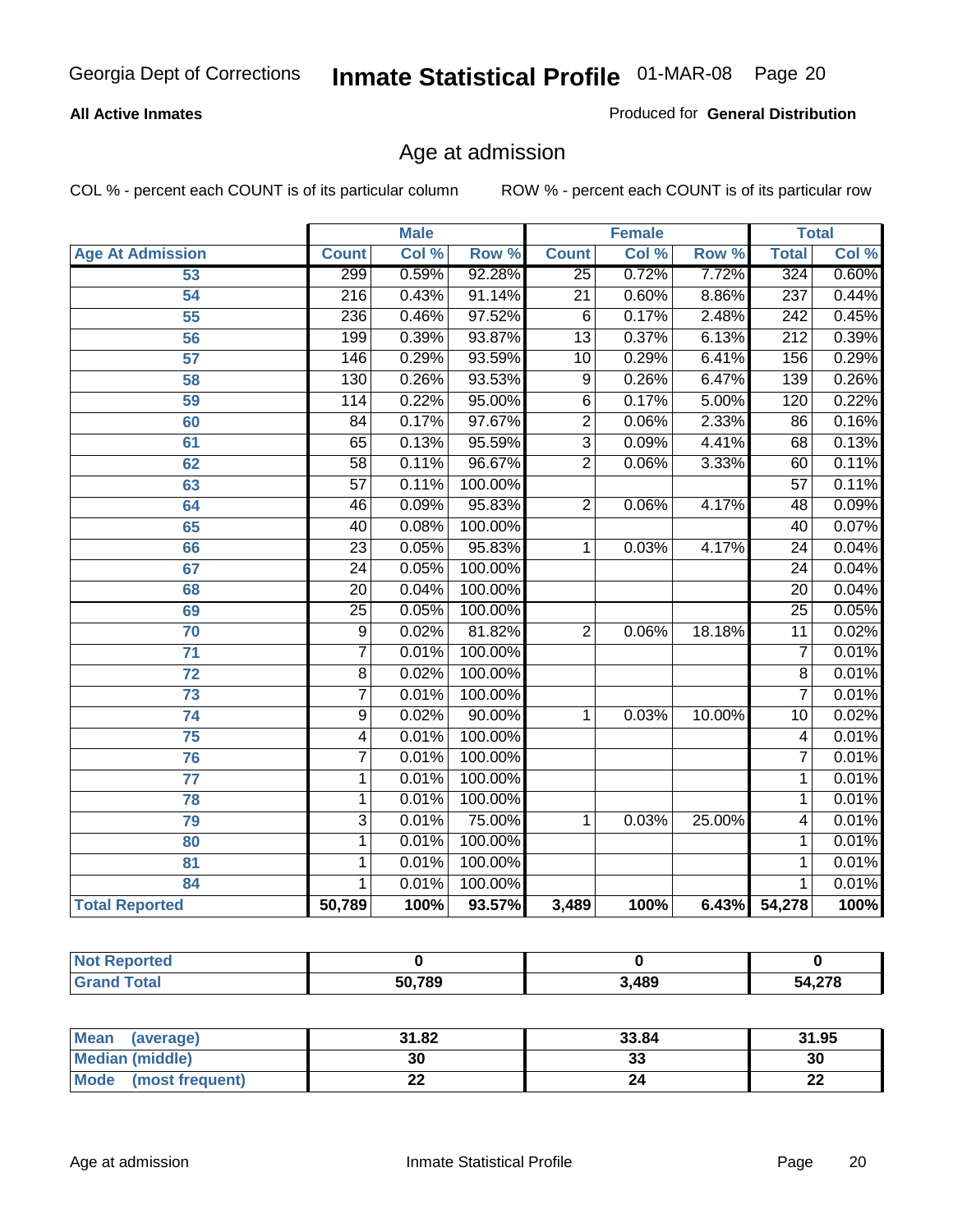#### **All Active Inmates**

Produced for **General Distribution**

### Age at release

|                       |              | <b>Male</b> |       |              | <b>Female</b> |       | <b>Total</b> |       |
|-----------------------|--------------|-------------|-------|--------------|---------------|-------|--------------|-------|
| <b>Age At Release</b> | <b>Count</b> | Col%        | Row % | <b>Count</b> | Col %         | Row % | <b>Total</b> | Col % |
| <b>Total Reported</b> |              |             |       |              |               |       |              |       |

| <b>Still Active</b> | 50,789 | 3,489 | 54,278 |
|---------------------|--------|-------|--------|
| <b>Not Reported</b> |        |       |        |
| <b>Grand Total</b>  | 50,789 | 3,489 | 54,278 |

| Mean (average)       | N/A | N/A | N/A |
|----------------------|-----|-----|-----|
| Median (middle)      | N/A | N/A | N/A |
| Mode (most frequent) | N/A | N/A | N/A |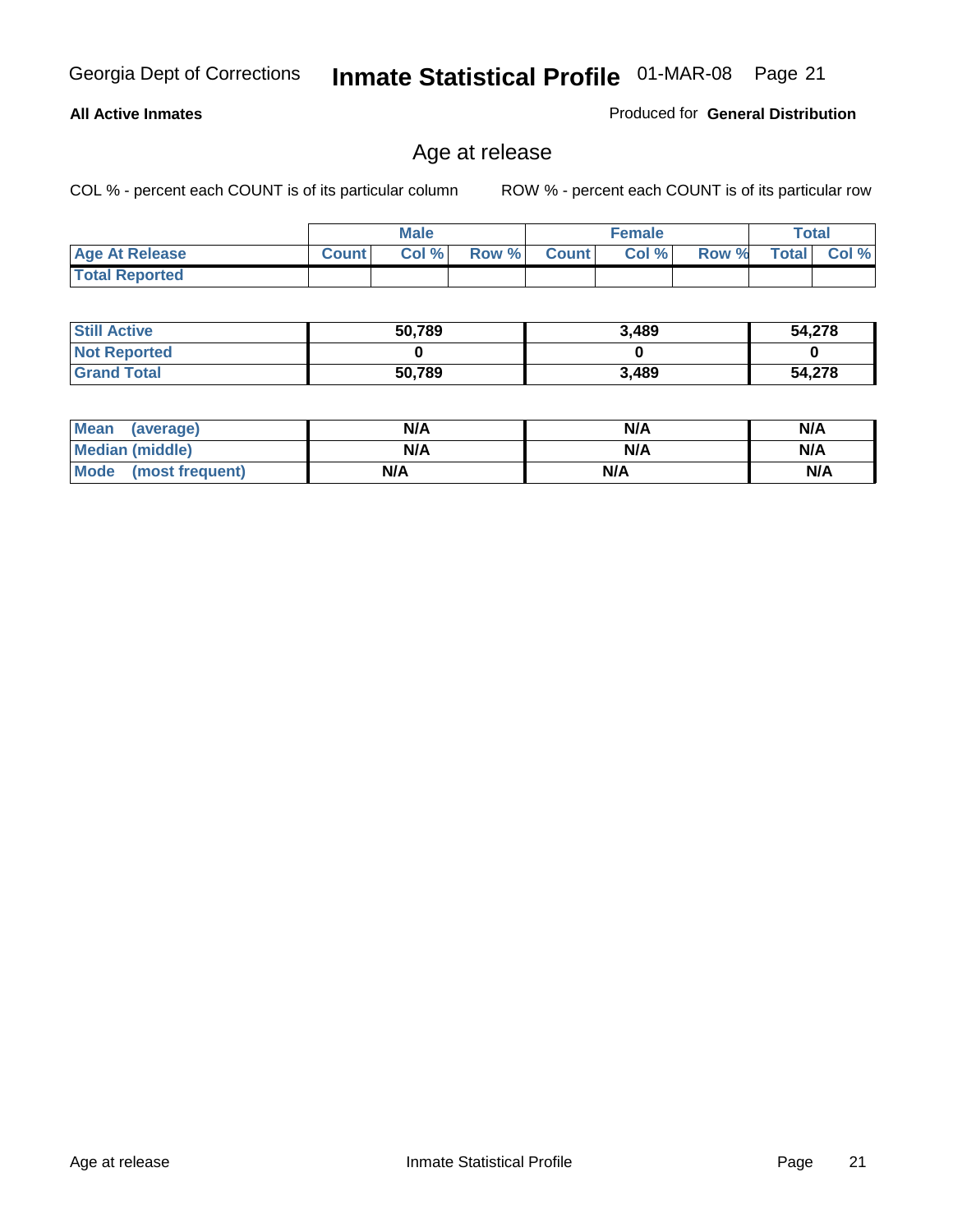#### **All Active Inmates**

#### Produced for **General Distribution**

### Height, measured at entry to prison

|                        |                  | <b>Male</b> |         |                  | <b>Female</b> |         | <b>Total</b>     |        |
|------------------------|------------------|-------------|---------|------------------|---------------|---------|------------------|--------|
| <b>Height</b>          | <b>Count</b>     | Col %       | Row %   | <b>Count</b>     | Col %         | Row %   | <b>Total</b>     | Col %  |
| <b>Under four feet</b> | $\overline{8}$   | 0.02%       | 100.00% |                  |               |         | $\overline{8}$   | 0.01%  |
| 4'01''                 |                  |             |         | $\overline{4}$   | 0.12%         | 100.00% | $\overline{4}$   | 0.01%  |
| 4'03''                 |                  |             |         | $\overline{1}$   | 0.03%         | 100.00% | 1                | 0.01%  |
| 4'05''                 | $\mathbf 1$      | 0.01%       | 100.00% |                  |               |         | 1                | 0.01%  |
| 4'06"                  | $\overline{2}$   | 0.01%       | 40.00%  | $\overline{3}$   | 0.09%         | 60.00%  | $\overline{5}$   | 0.01%  |
| 4'07"                  | $\overline{1}$   | 0.01%       | 50.00%  | $\overline{1}$   | 0.03%         | 50.00%  | $\overline{2}$   | 0.01%  |
| 4'08"                  | $\overline{1}$   | 0.01%       | 20.00%  | $\overline{4}$   | 0.12%         | 80.00%  | $\overline{5}$   | 0.01%  |
| 4'09"                  |                  |             |         | $\overline{9}$   | 0.26%         | 100.00% | $\overline{9}$   | 0.02%  |
| 4'10''                 |                  |             |         | $\overline{13}$  | 0.38%         | 100.00% | $\overline{13}$  | 0.02%  |
| 4'11''                 | 11               | 0.02%       | 13.58%  | $\overline{70}$  | 2.04%         | 86.42%  | $\overline{81}$  | 0.15%  |
| 5'00''                 | $\overline{95}$  | 0.19%       | 40.08%  | $\overline{142}$ | 4.15%         | 59.92%  | 237              | 0.44%  |
| 5'01''                 | 101              | 0.20%       | 35.82%  | 181              | 5.28%         | 64.18%  | 282              | 0.53%  |
| 5'02''                 | 238              | 0.48%       | 39.14%  | 370              | 10.80%        | 60.86%  | 608              | 1.14%  |
| 5'03''                 | 406              | 0.81%       | 52.19%  | $\overline{372}$ | 10.86%        | 47.81%  | $\overline{778}$ | 1.46%  |
| 5'04"                  | 831              | 1.66%       | 61.56%  | 519              | 15.15%        | 38.44%  | 1,350            | 2.53%  |
| 5'05''                 | 1,670            | 3.34%       | 79.26%  | 437              | 12.76%        | 20.74%  | 2,107            | 3.95%  |
| 5'06''                 | 3,292            | 6.59%       | 87.65%  | 464              | 13.55%        | 12.35%  | 3,756            | 7.03%  |
| 5'07''                 | 4,523            | 9.05%       | 92.51%  | 366              | 10.69%        | 7.49%   | 4,889            | 9.15%  |
| 5'08''                 | 5,204            | 10.41%      | 96.67%  | 179              | 5.23%         | 3.33%   | 5,383            | 10.08% |
| 5'09''                 | 6,060            | 12.12%      | 97.69%  | $\overline{143}$ | 4.18%         | 2.31%   | 6,203            | 11.62% |
| 5'10''                 | 5,701            | 11.41%      | 99.04%  | $\overline{55}$  | 1.61%         | 0.96%   | 5,756            | 10.78% |
| 5'11''                 | 6,110            | 12.22%      | 99.12%  | $\overline{54}$  | 1.58%         | 0.88%   | 6,164            | 11.54% |
| 6'00''                 | 5,787            | 11.58%      | 99.74%  | $\overline{15}$  | 0.44%         | 0.26%   | 5,802            | 10.86% |
| 6'01''                 | 3,919            | 7.84%       | 99.72%  | $\overline{11}$  | 0.32%         | 0.28%   | 3,930            | 7.36%  |
| 6'02''                 | 2,881            | 5.76%       | 99.79%  | $\overline{6}$   | 0.18%         | 0.21%   | 2,887            | 5.41%  |
| 6'03''                 | 1,600            | 3.20%       | 99.81%  | $\overline{3}$   | 0.09%         | 0.19%   | 1,603            | 3.00%  |
| 6'04''                 | 864              | 1.73%       | 99.88%  | $\overline{1}$   | 0.03%         | 0.12%   | 865              | 1.62%  |
| 6'05''                 | $\overline{325}$ | 0.65%       | 100.00% |                  |               |         | $\overline{325}$ | 0.61%  |
| 6'06''                 | 157              | 0.31%       | 100.00% |                  |               |         | 157              | 0.29%  |
| 6'07''                 | 65               | 0.13%       | 100.00% |                  |               |         | 65               | 0.12%  |
| 6'08''                 | $\overline{24}$  | 0.05%       | 100.00% |                  |               |         | $\overline{24}$  | 0.04%  |
| 6'09''                 | $\overline{17}$  | 0.03%       | 94.44%  | $\mathbf 1$      | 0.03%         | 5.56%   | $\overline{18}$  | 0.03%  |
| 6'10''                 | $\overline{20}$  | 0.04%       | 100.00% |                  |               |         | $\overline{20}$  | 0.04%  |
| 6'11''                 | $\overline{28}$  | 0.06%       | 100.00% |                  |               |         | $\overline{28}$  | 0.05%  |
| Seven feet +           | $\overline{38}$  | 0.08%       | 97.44%  | $\mathbf{1}$     | 0.03%         | 2.56%   | $\overline{39}$  | 0.07%  |
| <b>Total Reported</b>  | 49,980           | 100%        | 93.59%  | 3,425            | 100%          | 6.41%   | 53,405           | 100%   |

| <b>Reported</b><br>'NO. | 809    | 64   | 072<br>01 J |
|-------------------------|--------|------|-------------|
| ™ota.                   | 50,789 | ,489 | 54,276      |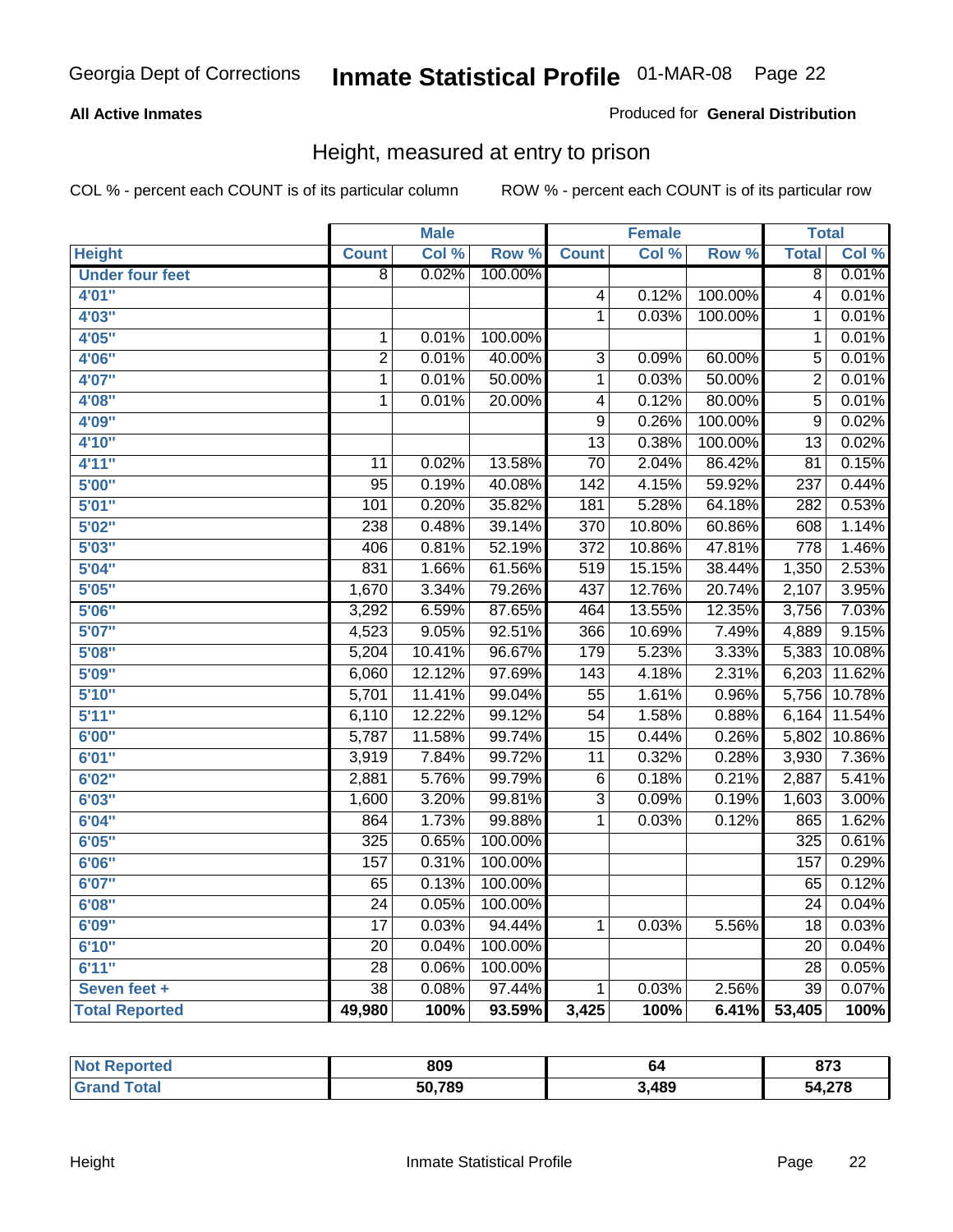#### **All Active Inmates**

Produced for **General Distribution**

### Height, measured at entry to prison

|                        | <b>Male</b> | <b>Female</b> | <b>Total</b> |
|------------------------|-------------|---------------|--------------|
| Mean (average)         | 5'10"       | 5'05"         | 5'10''       |
| <b>Median (middle)</b> | 5'10"       | 5'05"         | 5'10''       |
| Mode (most frequent)   | 5'11"       | 5'04"         | 5'09"        |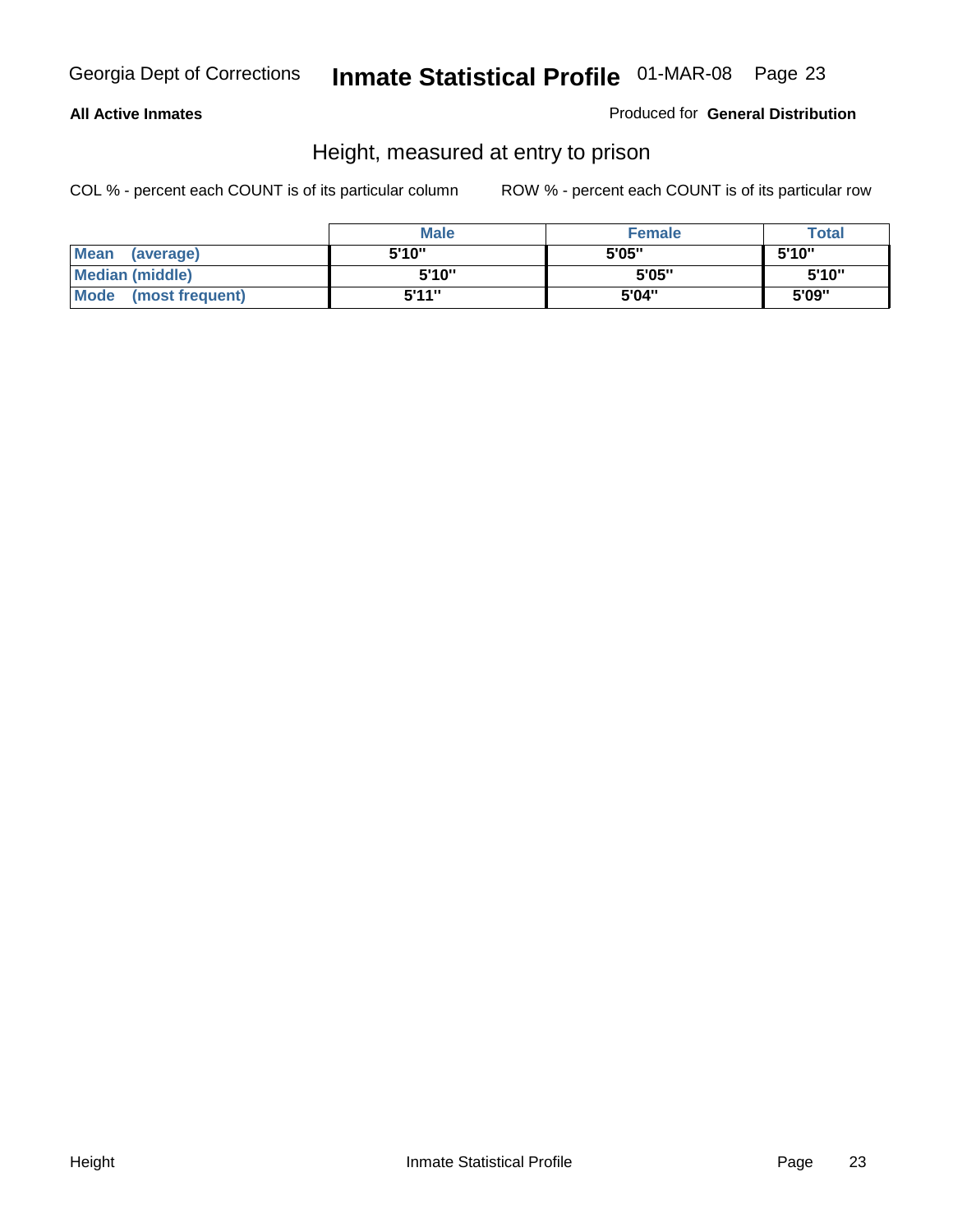#### **All Active Inmates**

#### Produced for **General Distribution**

### Weight, measured at entry to prison

|                        |                  | <b>Male</b> |         |                  | <b>Female</b> |        | <b>Total</b>     |        |
|------------------------|------------------|-------------|---------|------------------|---------------|--------|------------------|--------|
| <b>Weight</b>          | <b>Count</b>     | Col %       | Row %   | <b>Count</b>     | Col %         | Row %  | <b>Total</b>     | Col %  |
| <b>Under 80 pounds</b> | 7                | 0.01%       | 87.50%  | 1.               | 0.03%         | 12.50% | $\overline{8}$   | 0.01%  |
| 80 - 89 pounds         | $\overline{3}$   | 0.01%       | 75.00%  | $\overline{1}$   | 0.03%         | 25.00% | $\overline{4}$   | 0.01%  |
| 90 - 99 pounds         | $\overline{5}$   | 0.01%       | 50.00%  | $\overline{5}$   | 0.15%         | 50.00% | $\overline{10}$  | 0.02%  |
| 100 - 109 pounds       | $\overline{24}$  | 0.05%       | 40.00%  | $\overline{36}$  | 1.05%         | 60.00% | 60               | 0.11%  |
| 110 - 119 pounds       | $\overline{125}$ | 0.25%       | 58.14%  | $\overline{90}$  | 2.63%         | 41.86% | $\overline{215}$ | 0.40%  |
| 120 - 129 pounds       | 557              | 1.11%       | 72.15%  | $\overline{215}$ | 6.28%         | 27.85% | $\overline{772}$ | 1.45%  |
| 130 - 139 pounds       | 1,552            | 3.11%       | 85.60%  | $\overline{261}$ | 7.62%         | 14.40% | 1,813            | 3.39%  |
| 140 - 149 pounds       | 3,313            | 6.63%       | 90.94%  | $\overline{330}$ | 9.64%         | 9.06%  | 3,643            | 6.82%  |
| 150 - 159 pounds       | 4,988            | 9.98%       | 92.35%  | 413              | 12.06%        | 7.65%  | 5,401            | 10.11% |
| 160 - 169 pounds       | 6,633            | 13.27%      | 94.50%  | 386              | 11.27%        | 5.50%  | 7,019            | 13.14% |
| 170 - 179 pounds       | 6,318            | 12.64%      | 94.98%  | 334              | 9.75%         | 5.02%  | 6,652            | 12.46% |
| 180 - 189 pounds       | 6,567            | 13.14%      | 95.90%  | 281              | 8.20%         | 4.10%  | 6,848            | 12.82% |
| 190 - 199 pounds       | 4,764            | 9.53%       | 95.76%  | $\overline{211}$ | 6.16%         | 4.24%  | 4,975            | 9.32%  |
| 200 - 209 pounds       | 4,153            | 8.31%       | 94.54%  | 240              | 7.01%         | 5.46%  | 4,393            | 8.23%  |
| 210 - 219 pounds       | 3,084            | 6.17%       | 94.69%  | $\overline{173}$ | 5.05%         | 5.31%  | 3,257            | 6.10%  |
| 220 - 229 pounds       | 2,391            | 4.78%       | 95.49%  | $\overline{113}$ | 3.30%         | 4.51%  | 2,504            | 4.69%  |
| 230 - 239 pounds       | 1,668            | 3.34%       | 95.26%  | $\overline{83}$  | 2.42%         | 4.74%  | 1,751            | 3.28%  |
| 240 - 249 pounds       | 1,148            | 2.30%       | 94.72%  | 64               | 1.87%         | 5.28%  | 1,212            | 2.27%  |
| 250 - 259 pounds       | 841              | 1.68%       | 94.92%  | $\overline{45}$  | 1.31%         | 5.08%  | 886              | 1.66%  |
| 260 - 269 pounds       | 593              | 1.19%       | 93.83%  | $\overline{39}$  | 1.14%         | 6.17%  | 632              | 1.18%  |
| 270 - 279 pounds       | 365              | 0.73%       | 94.81%  | 20               | 0.58%         | 5.19%  | 385              | 0.72%  |
| 280 - 289 pounds       | 288              | 0.58%       | 92.01%  | $\overline{25}$  | 0.73%         | 7.99%  | $\overline{313}$ | 0.59%  |
| 290 - 299 pounds       | 186              | 0.37%       | 93.94%  | $\overline{12}$  | 0.35%         | 6.06%  | 198              | 0.37%  |
| 300 - 309 pounds       | $\overline{115}$ | 0.23%       | 89.84%  | $\overline{13}$  | 0.38%         | 10.16% | $\overline{128}$ | 0.24%  |
| 310 - 319 pounds       | $\overline{87}$  | 0.17%       | 90.63%  | $\overline{9}$   | 0.26%         | 9.38%  | 96               | 0.18%  |
| 320 - 329 pounds       | $\overline{55}$  | 0.11%       | 85.94%  | $\overline{9}$   | 0.26%         | 14.06% | 64               | 0.12%  |
| 330 - 339 pounds       | $\overline{26}$  | 0.05%       | 89.66%  | $\overline{3}$   | 0.09%         | 10.34% | $\overline{29}$  | 0.05%  |
| 340 - 349 pounds       | $\overline{35}$  | 0.07%       | 83.33%  | $\overline{7}$   | 0.20%         | 16.67% | $\overline{42}$  | 0.08%  |
| 350 - 359 pounds       | $\overline{35}$  | 0.07%       | 94.59%  | $\overline{2}$   | 0.06%         | 5.41%  | $\overline{37}$  | 0.07%  |
| 360 - 369 pounds       | $\overline{21}$  | 0.04%       | 91.30%  | $\overline{2}$   | 0.06%         | 8.70%  | $\overline{23}$  | 0.04%  |
| 370 - 379 pounds       | 6                | 0.01%       | 100.00% |                  |               |        | $6\phantom{1}6$  | 0.01%  |
| 380 - 389 pounds       | $\overline{2}$   | 0.01%       | 66.67%  | 1                | 0.03%         | 33.33% | $\overline{3}$   | 0.01%  |
| 390 - 399 pounds       | $\overline{4}$   | 0.01%       | 100.00% |                  |               |        | $\overline{4}$   | 0.01%  |
| 400 pounds and over    | $\overline{21}$  | 0.04%       | 95.45%  | 1                | 0.03%         | 4.55%  | $\overline{22}$  | 0.04%  |
| <b>Total Reported</b>  | 49,980           | 100%        | 93.59%  | 3,425            | 100%          | 6.41%  | 53,405           | 100%   |

| Reported<br>' Not | 809    | 64   | 070<br>0 I J |
|-------------------|--------|------|--------------|
| ⊺ota.<br>.Gr      | 50,789 | .489 | 54,278       |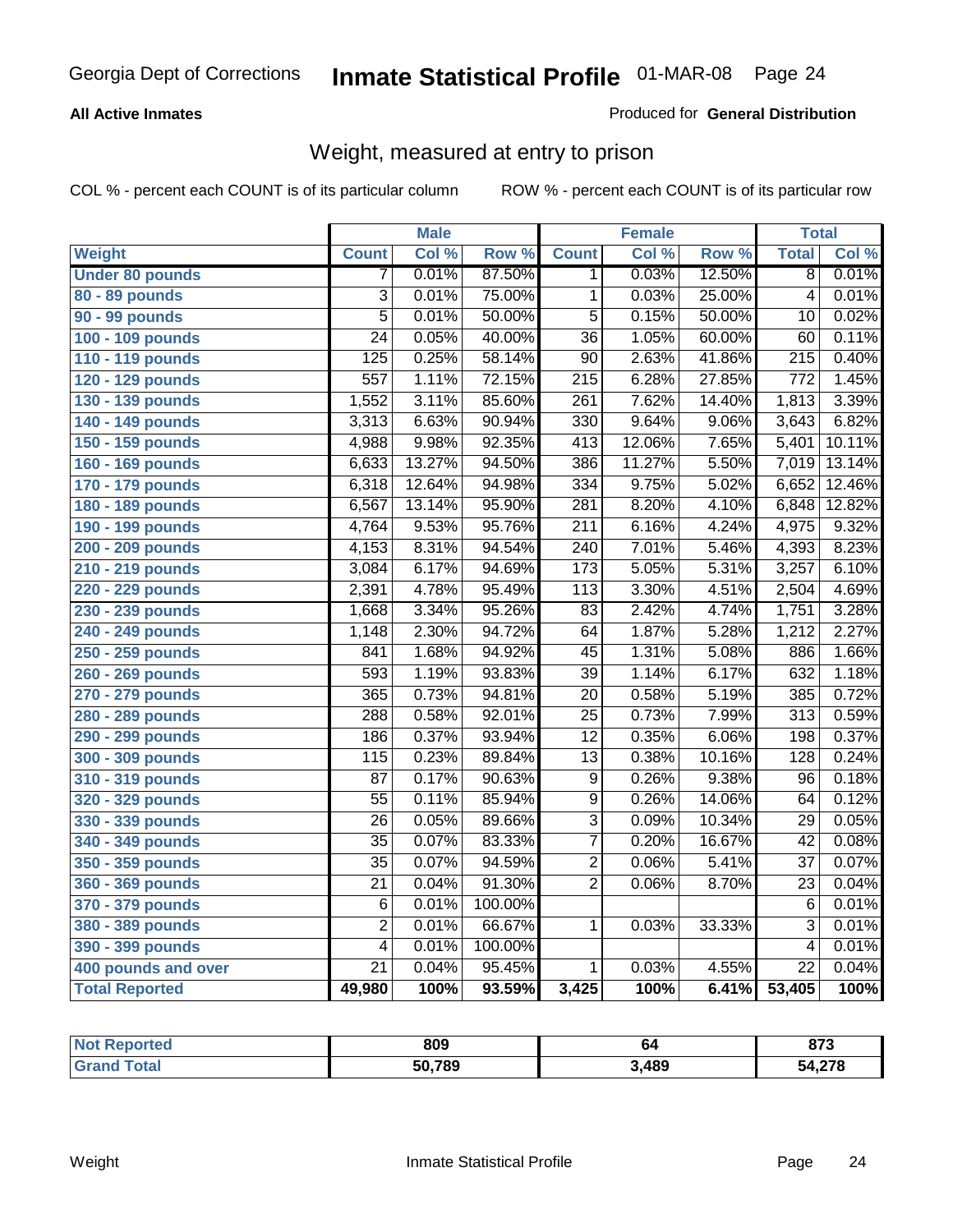#### **All Active Inmates**

#### Produced for **General Distribution**

### Weight, measured at entry to prison

|                          | <b>Male</b> | <b>Female</b> | Total |
|--------------------------|-------------|---------------|-------|
| <b>Mean</b><br>(average) | 186         | 175           | 185   |
| <b>Median (middle)</b>   | 180         | 168           | 180   |
| Mode<br>(most frequent)  | 180         | 150           | 180   |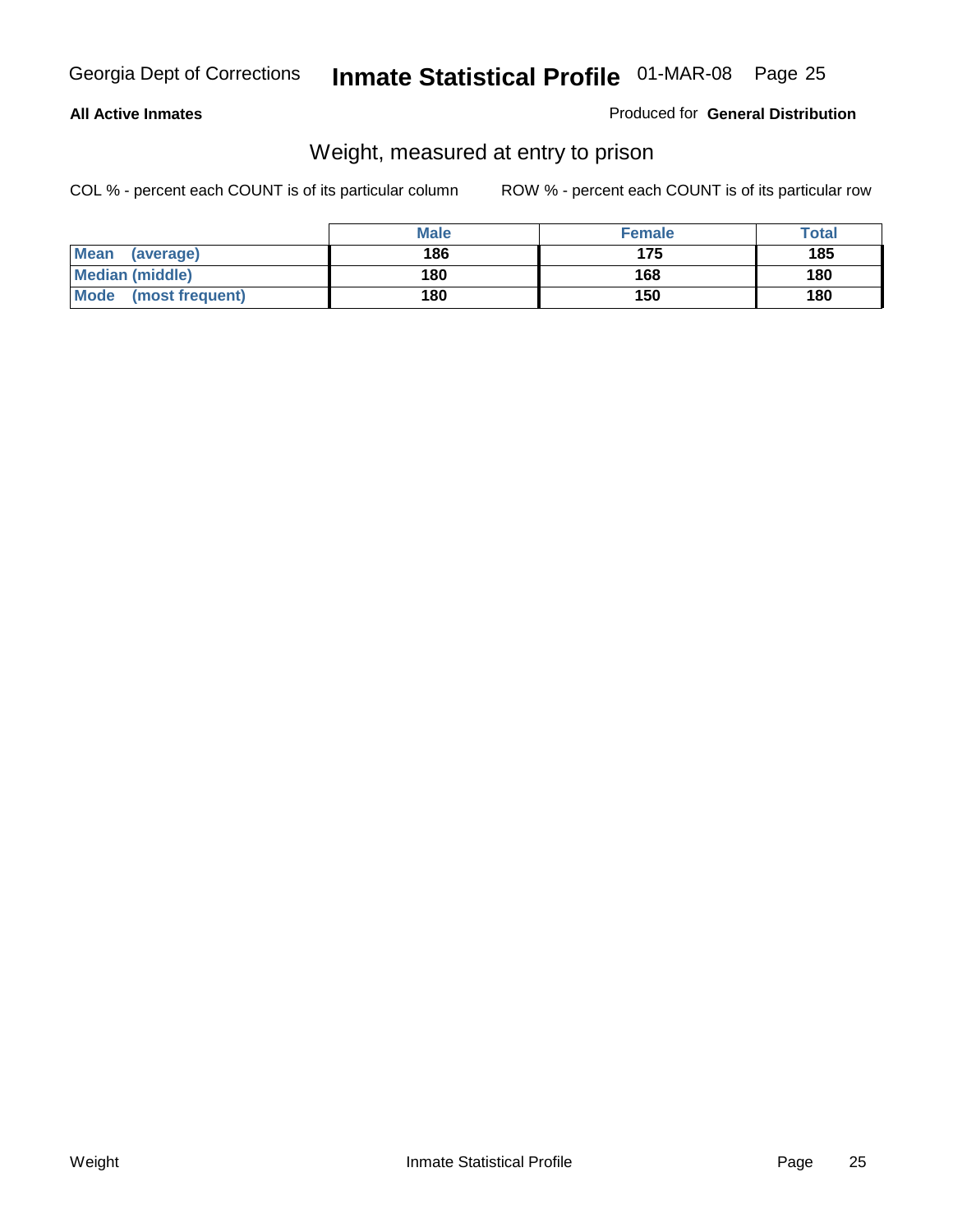**All Active Inmates**

#### Produced for **General Distribution**

### Military service

|                             |              | <b>Male</b> |                    |       | <b>Female</b> |         |              | <b>Total</b> |
|-----------------------------|--------------|-------------|--------------------|-------|---------------|---------|--------------|--------------|
| <b>Military service</b>     | <b>Count</b> | Col %       | <b>Row % Count</b> |       | Col %         | Row %   | <b>Total</b> | Col %        |
| <b>Air Force</b>            | 289          | .72%        | 97.64%             |       | $.21\%$       | 2.36%   | 296          | .68%         |
| $\mathbf{2}$<br><b>Army</b> | 2,185        | 5.45%       | 98.69%             | 29    | .89%          | 1.31%   | 2,214        | 5.11%        |
| <b>Navy</b><br>3            | 627          | 1.56%       | 98.90%             |       | .21%          | 1.10%   | 634          | 1.46%        |
| <b>Marines</b><br>4         | 487          | 1.21%       | 99.80%             |       | $.03\%$       | $.20\%$ | 488          | 1.13%        |
| <b>Coast Guard</b><br>5     | 28           | $.07\%$     | 100.00%            |       |               |         | 28           | .06%         |
| <b>None</b><br>96           | 36,469       | 90.98%      | 91.87%             | 3,227 | 98.65%        | 8.13%   | 39,696       | 91.56%       |
| <b>Total Reported</b>       | 40,085       | 100%        | 92.46%             | 3,271 | 100%          | 7.54%   | 43,356       | 100%         |

| orted<br><b>NO1</b> | 10.704 | 218   | 10,922 |
|---------------------|--------|-------|--------|
| `otal               | 50,789 | 3,489 | 54,278 |

|  | <b>Mou</b> | Army | Army | Army |
|--|------------|------|------|------|
|--|------------|------|------|------|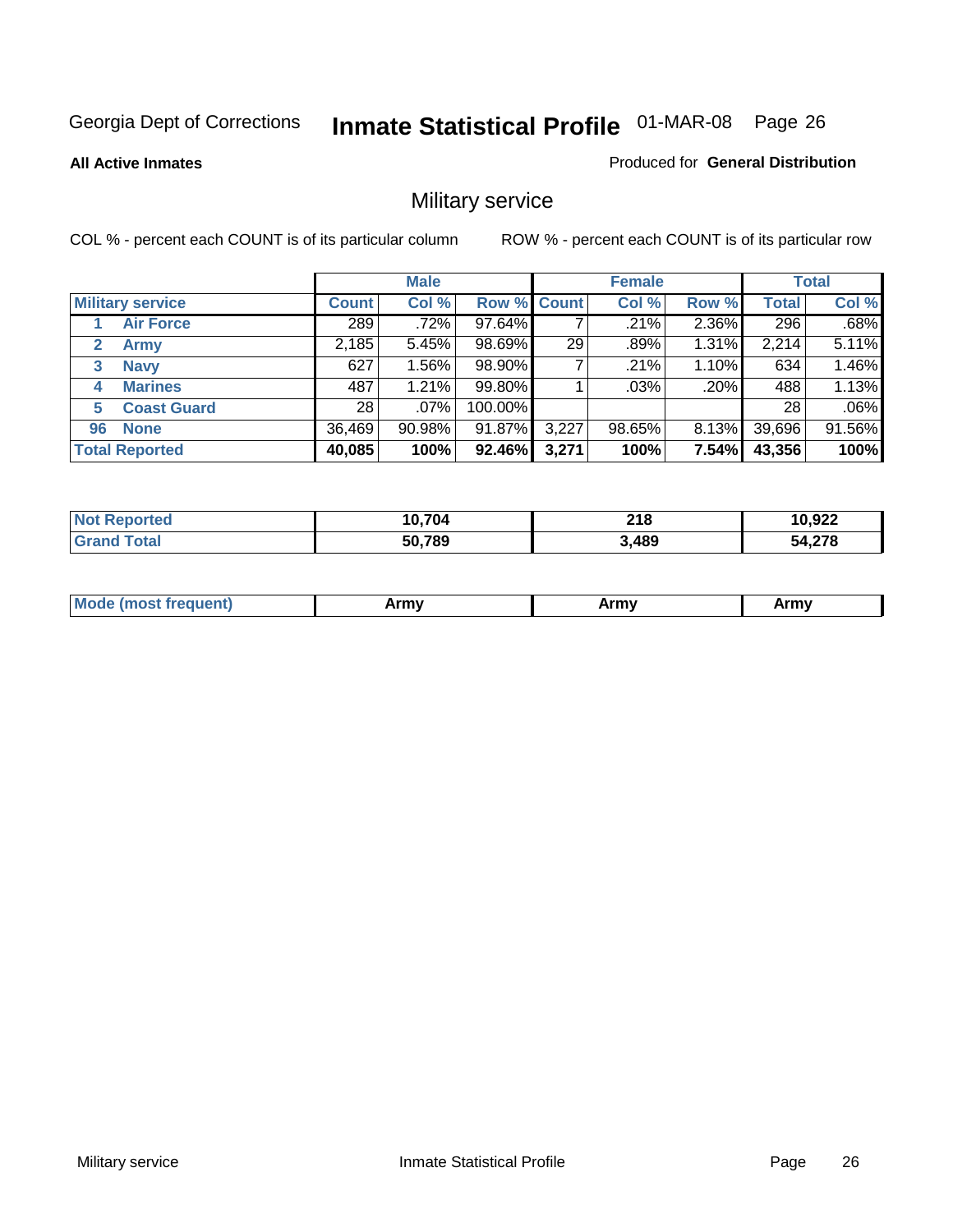#### **All Active Inmates**

#### Produced for **General Distribution**

### Type of admission to prison

|                |                             |              | <b>Male</b> |                    |     | <b>Female</b> |         |              | <b>Total</b> |
|----------------|-----------------------------|--------------|-------------|--------------------|-----|---------------|---------|--------------|--------------|
|                | <b>Type of Admission</b>    | <b>Count</b> | Col %       | <b>Row % Count</b> |     | Col %         | Row %   | <b>Total</b> | Col %        |
|                | <b>Committed From Court</b> | 35,051       | 69.08%      | 93.72% 2,349       |     | 67.58%        | 6.28%   | 37,400       | 68.98%       |
| $\overline{2}$ | <b>Return Appeal/Bond</b>   | 8            | .02%        | 88.89%             |     | .03%          | 11.11%  | 9            | .02%         |
| 3              | <b>Parole Rev/New Sent</b>  | 4,384        | 8.64%       | 95.26%             | 218 | 6.27%         | 4.74%   | 4,602        | 8.49%        |
| 4              | <b>Par Rev/No New Sent</b>  | 1,889        | 3.72%       | 93.56%             | 130 | 3.74%         | 6.44%   | 2,019        | 3.72%        |
| 5              | <b>Prob Viol/Total Rev</b>  |              | .01%        | 100.00%            |     |               |         |              | .01%         |
| 6              | <b>Prob Viol/Partial</b>    | 3,385        | 6.67%       | 90.68%             | 348 | 10.01%        | 9.32%   | 3,733        | 6.89%        |
| 7              | <b>Admit Fm Other Cust</b>  | 43           | .08%        | 93.48%             | 3   | .09%          | 6.52%   | 46           | .08%         |
| 9              | <b>Prob Rev/Remainder</b>   | 5,090        | 10.03%      | 92.61%             | 406 | 11.68%        | 7.39%   | 5,496        | 10.14%       |
| 10             | <b>New Sent/Par Rev Pnd</b> | 24           | .05%        | 100.00%            |     |               |         | 24           | .04%         |
| 11             | <b>Life W/O Parole</b>      | 301          | .59%        | 99.01%             | 3   | .09%          | .99%    | 304          | .56%         |
| 30             | <b>Par Rev/Rsn Unknown</b>  | 65           | .13%        | 100.00%            |     |               |         | 65           | .12%         |
| 32             | <b>Pb Parole Rescinded</b>  | 15           | .03%        | 100.00%            |     |               |         | 15           | .03%         |
| 33             | <b>Prob Revoc/Spec Cond</b> | 221          | .44%        | 93.25%             | 16  | .46%          | 6.75%   | 237          | .44%         |
| 40             | <b>Par Rev/Revoc Center</b> | 197          | .39%        | 99.49%             |     | .03%          | .51%    | 198          | .37%         |
| 41             | <b>Information Only</b>     |              |             |                    |     | .03%          | 100.00% |              | .01%         |
| 44             | <b>Whitworth Detention</b>  | 63           | .12%        | 100.00%            |     |               |         | 63           | .12%         |
| 50             | <b>Dcys At Risk</b>         | 6            | .01%        | 100.00%            |     |               |         | 6            | .01%         |
|                | <b>Total Reported</b>       | 50,743       | 100%        | 93.59% 3,476       |     | 100%          | 6.41%   | 54,219       | 100%         |

| <b>Reported</b><br>' Not | 46     | יי   | 59            |
|--------------------------|--------|------|---------------|
| īota.<br>Grr             | 50.789 | ,489 | 270<br>34.Z78 |

| <b>Court Cmmt</b><br><b>Court Cmmt</b><br>Court Cmmt |                             |  |  |
|------------------------------------------------------|-----------------------------|--|--|
|                                                      | <b>Mode (most frequent)</b> |  |  |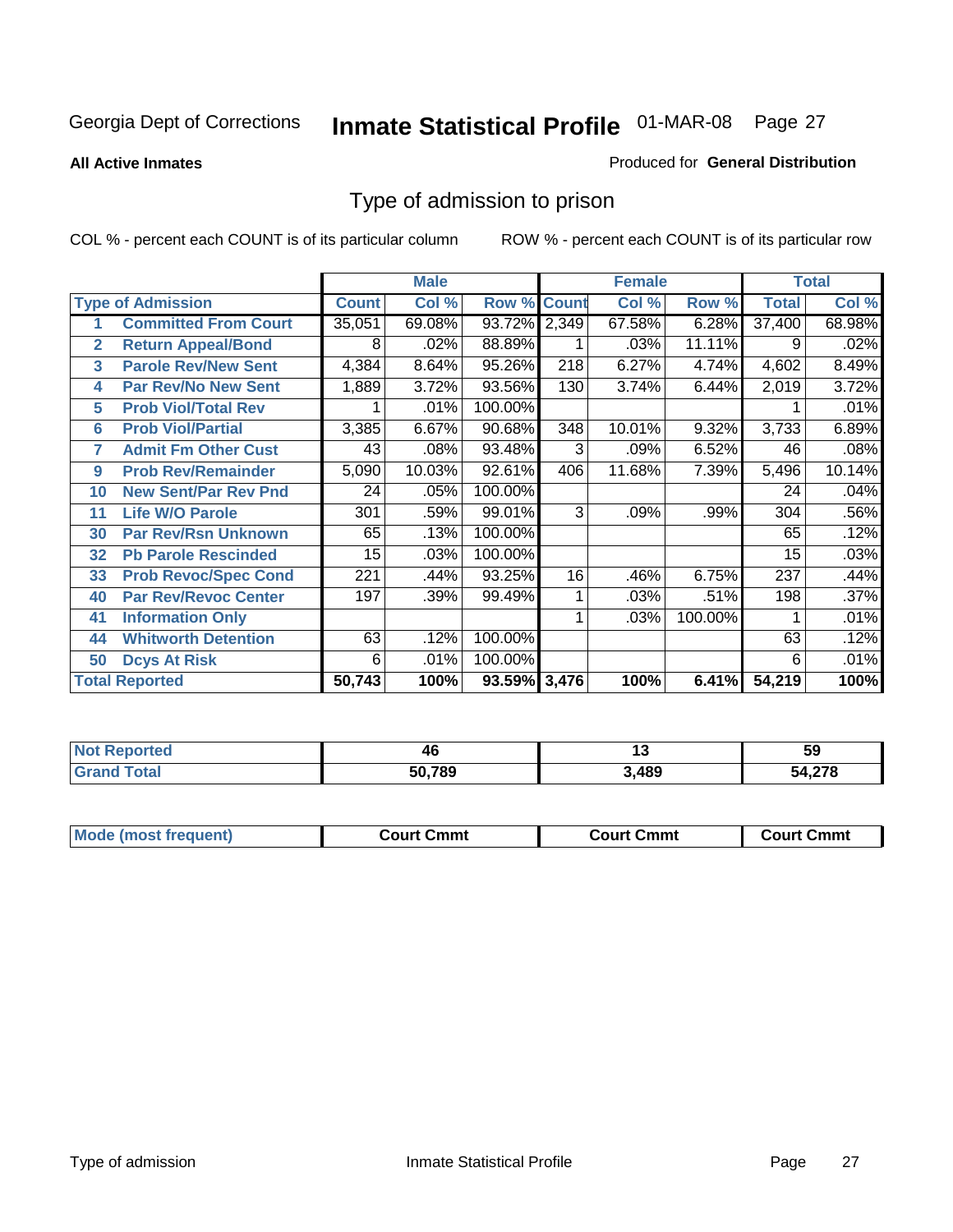**All Active Inmates**

#### Produced for **General Distribution**

### Current / last security status

|                        |              | <b>Male</b> |                    |       | <b>Female</b> |        |              | <b>Total</b> |
|------------------------|--------------|-------------|--------------------|-------|---------------|--------|--------------|--------------|
| <b>Security Status</b> | <b>Count</b> | Col %       | <b>Row % Count</b> |       | Col %         | Row %  | <b>Total</b> | Col %        |
| <b>Wrk Releas</b>      | 873          | $1.81\%$    | 85.84%             | 144   | 4.34%         | 14.16% | 1,017        | 1.97%        |
| 2 Trusty               | .685         | 3.49%       | 87.71%             | 236   | 7.12%         | 12.29% | 1,921        | 3.73%        |
| 3 Minimum              | 19,587       | 40.62%      | 91.23%             | 1,884 | 56.82%        | 8.77%  | 21,471       | 41.66%       |
| 4 Medium               | 19,983       | 41.44%      | 95.91%             | 852   | 25.69%        | 4.09%  | 20,835       | 40.43%       |
| 5 Close                | 5,606        | 11.63%      | 96.62%             | 196   | 5.91%         | 3.38%  | 5,802        | 11.26%       |
| <b>6 Maximum</b>       | 487          | 1.01%       | 99.19%             | 4     | .12%          | .81%   | 491          | .95%         |
| <b>Total Reported</b>  | 48,221       | 100%        | 93.57%             | 3,316 | 100%          | 6.43%  | 51,537       | 100%         |

| <b>Still being diagnosed</b> | 2,563  | 173   | 2,736  |
|------------------------------|--------|-------|--------|
| <b>Not Reported</b>          |        |       |        |
| <b>Grand Total</b>           | 50,789 | 3,489 | 54,278 |

| M | <br><br> | ALLAST |
|---|----------|--------|
|   |          |        |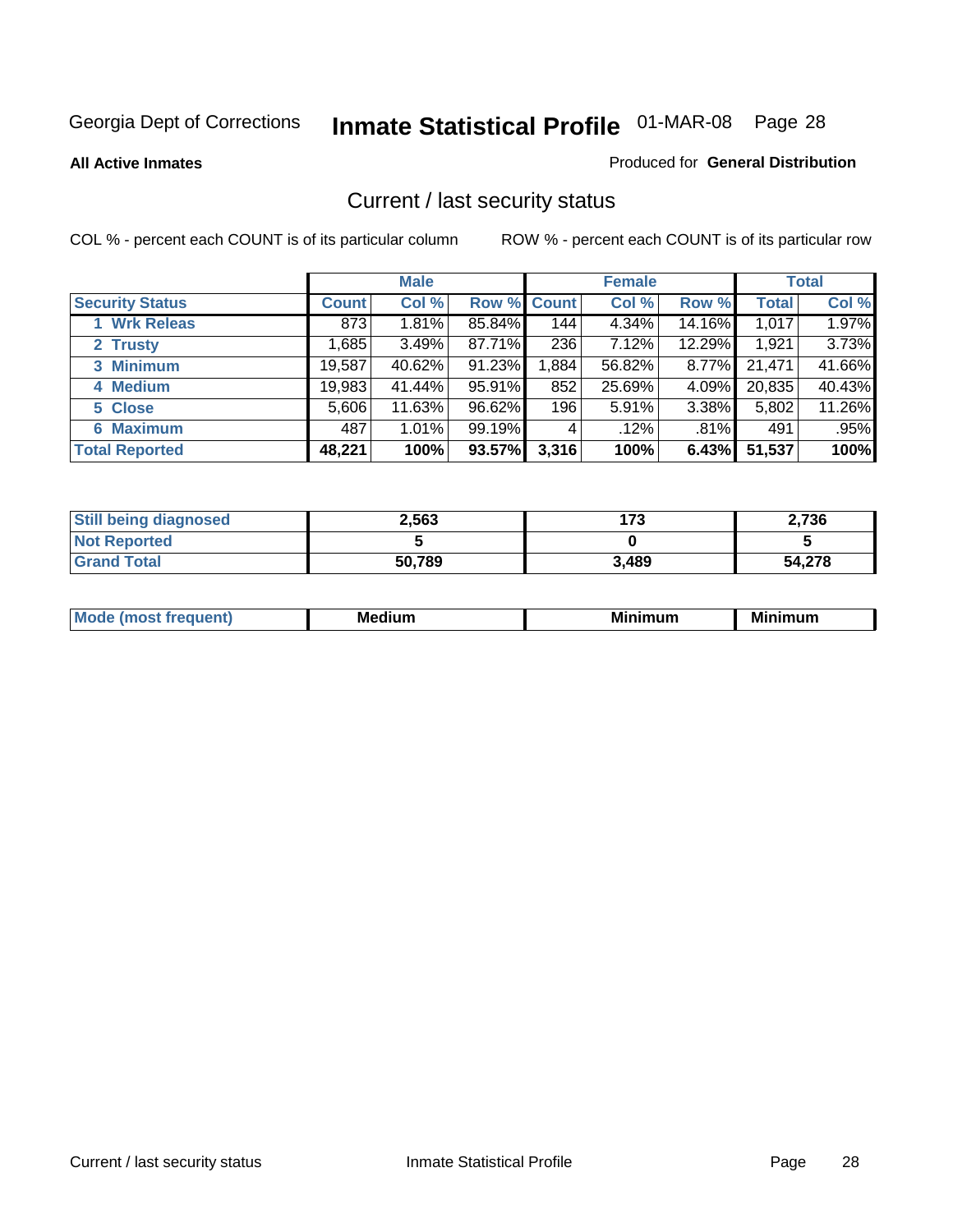**All Active Inmates**

#### Produced for **General Distribution**

### Current / last type of institution

|                            |              | <b>Male</b> |             |       | <b>Female</b> |          |              | <b>Total</b> |
|----------------------------|--------------|-------------|-------------|-------|---------------|----------|--------------|--------------|
| <b>Type of Institution</b> | <b>Count</b> | Col %       | Row % Count |       | Col %         | Row %    | <b>Total</b> | Col %        |
| <b>Transitional Center</b> | 2,247        | 4.42%       | 90.90%      | 225   | 6.45%         | $9.10\%$ | 2,472        | 4.55%        |
| <b>State Hospital</b>      |              | $.01\%$     | 100.00%     |       |               |          |              | .01%         |
| <b>County Camp</b>         | 5,054        | 9.95%       | 100.00%     |       |               |          | 5,054        | 9.31%        |
| <b>State Prison</b>        | 35,528       | 69.95%      | 91.59%      | 3,264 | 93.55%        | $8.41\%$ | 38,792       | 71.47%       |
| <b>Private Prison</b>      | 5,015        | 9.87%       | 100.00%     |       |               |          | 5,015        | 9.24%        |
| <b>Prison Annex</b>        | 1,281        | 2.52%       | 100.00%     |       |               |          | 1,281        | 2.36%        |
| <b>Pre Release Center</b>  | 1,351        | 2.66%       | 100.00%     |       |               |          | 1,351        | 2.49%        |
| <b>Inmate Boot Camp</b>    | 312          | .61%        | 100.00%     |       |               |          | 312          | .57%         |
| <b>Total Reported</b>      | 50,789       | 100%        | 93.57%      | 3,489 | 100%          | 6.43%    | 54,278       | 100%         |

| <b>Not</b><br>Reported |        |       |                 |
|------------------------|--------|-------|-----------------|
| <b>Grand Total</b>     | 50,789 | 3,489 | .1270<br>54.278 |

| <b>Mode (most frequent)</b> | <b>State Prison</b> | <b>State Prison</b> | <b>State Prison I</b> |
|-----------------------------|---------------------|---------------------|-----------------------|
|                             |                     |                     |                       |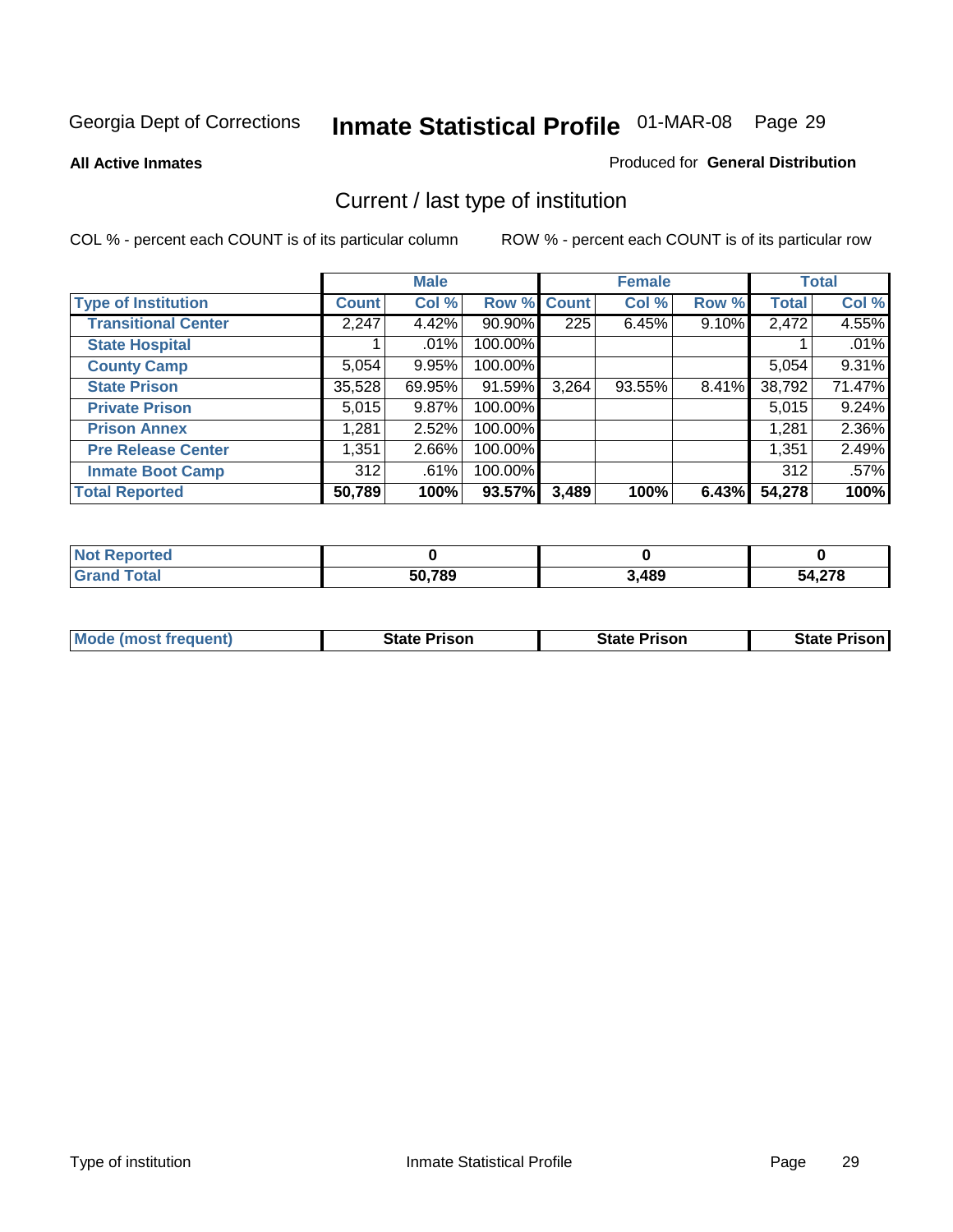**All Active Inmates**

#### Produced for **General Distribution**

### Institution type - transitional centers

|     |                                          |              | <b>Male</b> |                    |     | <b>Female</b> |         |              | <b>Total</b> |
|-----|------------------------------------------|--------------|-------------|--------------------|-----|---------------|---------|--------------|--------------|
|     | <b>Institution Type - Trans. Centers</b> | <b>Count</b> | Col %       | <b>Row % Count</b> |     | Col %         | Row %   | <b>Total</b> | Col %        |
| 220 | <b>Albany Trans-Ctr</b>                  | 149          | 6.63%       | 100.00%            |     |               |         | 149          | 6.03%        |
| 223 | <b>Atlanta Male Trans-Ctr</b>            | 244          | 10.86%      | 100.00%            |     |               |         | 244          | 9.87%        |
| 246 | <b>Augusta Trans-Ctr</b>                 | 192          | 8.54%       | 100.00%            |     |               |         | 192          | 7.77%        |
| 249 | <b>Clayton Transitional Ctr</b>          | 322          | 14.33%      | 100.00%            |     |               |         | 322          | 13.03%       |
| 247 | <b>Coastal Transitional Ctr</b>          | 253          | 11.26%      | 100.00%            |     |               |         | 253          | 10.23%       |
| 225 | <b>Columbus Trans-Ctr</b>                | 178          | 7.92%       | 100.00%            |     |               |         | 178          | 7.20%        |
| 252 | <b>Emanuel-Swainsboro Tc</b>             | 213          | 9.48%       | 100.00%            |     |               |         | 213          | 8.62%        |
| 250 | <b>Helms Trans-Ctr</b>                   | 98           | 4.36%       | 100.00%            |     |               |         | 98           | 3.96%        |
| 248 | <b>Lagrange Trans Ctr</b>                | 140          | 6.23%       | 100.00%            |     |               |         | 140          | 5.66%        |
| 231 | <b>Macon Male Trans-Ctr</b>              | 158          | 7.03%       | 100.00%            |     |               |         | 158          | 6.39%        |
| 235 | <b>Metro Womens Trans-Ctr</b>            |              |             |                    | 225 | 100.00%       | 100.00% | 225          | 9.10%        |
| 253 | <b>Smith Trans-Ctr</b>                   | 198          | 8.81%       | 100.00%            |     |               |         | 198          | 8.01%        |
| 230 | <b>Valdosta Trans-Ctr</b>                | 102          | 4.54%       | 100.00%            |     |               |         | 102          | 4.13%        |
|     | <b>Total Reported</b>                    | 2,247        | 100%        | 90.9%              | 225 | 100%          | 9.1%    | 2,472        | 100%         |

| rtea                  |       |            |     |
|-----------------------|-------|------------|-----|
| <b>otal</b><br>$\sim$ | 2,247 | 22E<br>LLJ | A72 |

| Mode (most frequent) | 249 Clayton Transitional Ctr 235 Metro Womens Trans- | Ctr | 249 Clayton<br>Transitional Ctr |
|----------------------|------------------------------------------------------|-----|---------------------------------|
|                      |                                                      |     |                                 |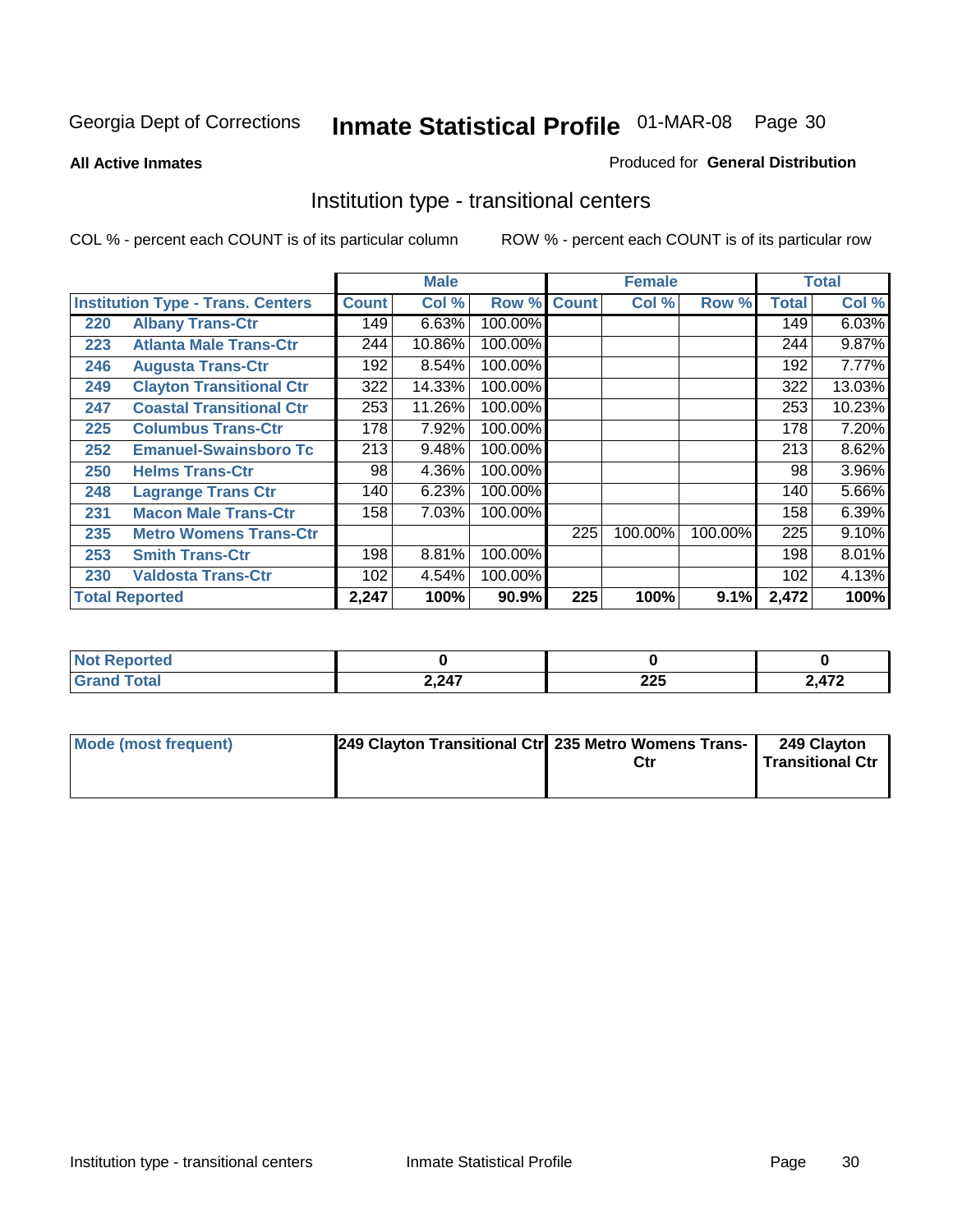**All Active Inmates**

#### Produced for **General Distribution**

### Institution type - mental hospitals

|                                                  | Male       |                    | <b>Female</b> |                    | Total   |
|--------------------------------------------------|------------|--------------------|---------------|--------------------|---------|
| <b>Institution Type - Mental Hospitals Count</b> | Col %      | <b>Row % Count</b> | Col%          | <b>Row % Total</b> | Col %   |
| 302 Central State Hospital                       | $100.00\%$ | 100.00%            |               |                    | 100.00% |
| <b>Total Reported</b>                            | 100%       | 100%I              |               | %                  | 100%    |

| Not Reported |  |  |
|--------------|--|--|
| <b>otal</b>  |  |  |

| Mode (most frequent)<br>302 Central State Hospital | Null | <b>302 Central State</b><br><b>Hospital</b> |
|----------------------------------------------------|------|---------------------------------------------|
|----------------------------------------------------|------|---------------------------------------------|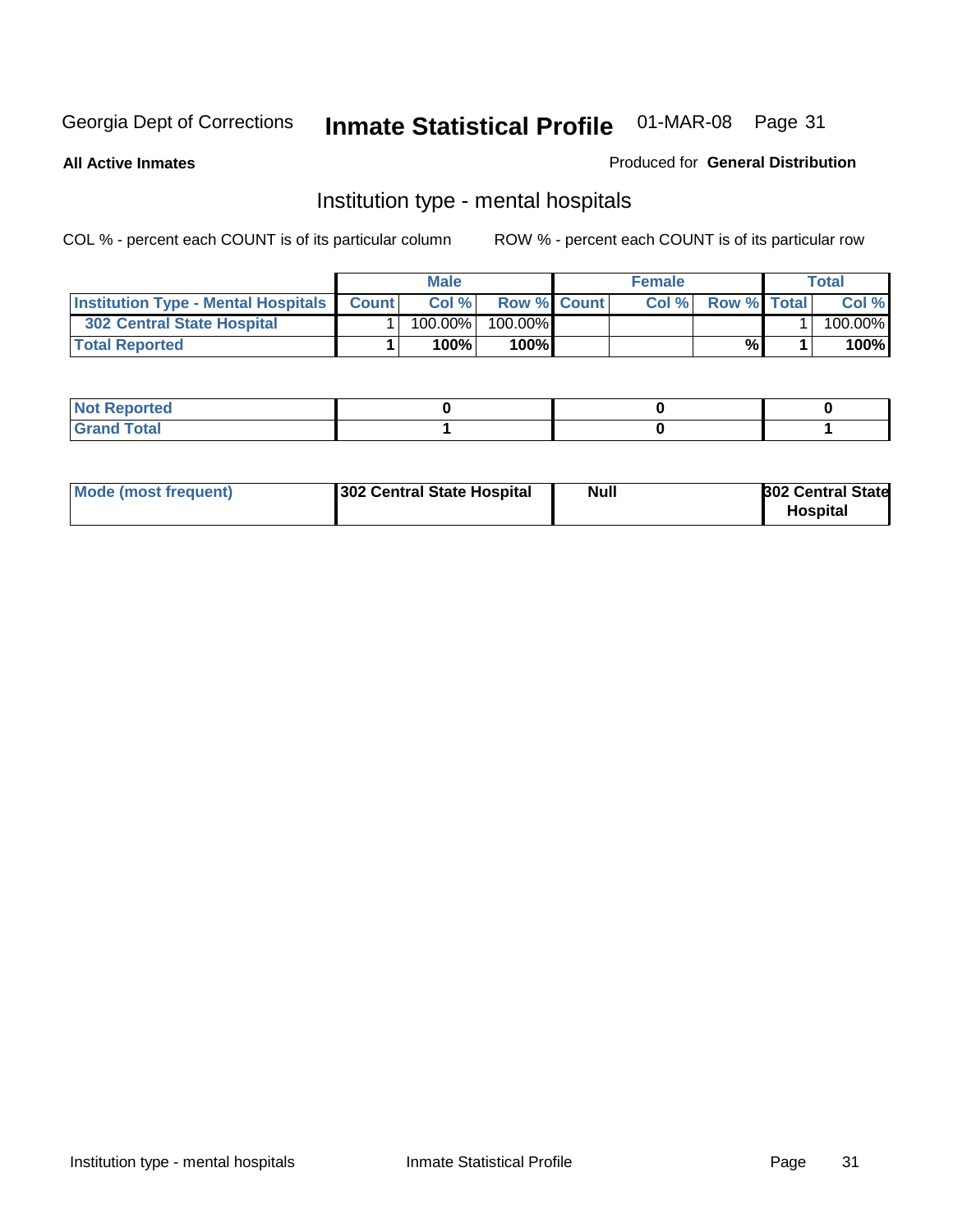#### **All Active Inmates**

#### Produced for **General Distribution**

### Institution type - county prisons

|                                          |                  | <b>Male</b> |         |              | <b>Female</b> |                          |                  | <b>Total</b>               |
|------------------------------------------|------------------|-------------|---------|--------------|---------------|--------------------------|------------------|----------------------------|
| <b>Institution Type - County Prisons</b> | <b>Count</b>     | Col %       | Row %   | <b>Count</b> | Col %         | Row %                    | <b>Total</b>     | $\overline{\text{Col }^9}$ |
| <b>Bulloch County Ci</b><br>402          | 133              | 2.63%       | 100.00% |              |               |                          | 133              | 2.63%                      |
| <b>Carroll County Ci</b><br>404          | $\overline{208}$ | 4.12%       | 100.00% |              |               |                          | $\overline{208}$ | 4.12%                      |
| <b>Clarke County Ci</b><br>406           | 104              | 2.06%       | 100.00% |              |               |                          | 104              | 2.06%                      |
| <b>Clayton County Ci</b><br>456          | 221              | 4.37%       | 100.00% |              |               |                          | 221              | 4.37%                      |
| <b>Colquitt County Ci</b><br>407         | 160              | 3.17%       | 100.00% |              |               |                          | 160              | 3.17%                      |
| <b>Coweta County Ci</b><br>409           | $\overline{203}$ | 4.02%       | 100.00% |              |               |                          | $\overline{203}$ | 4.02%                      |
| <b>Decatur County Ci</b><br>411          | 219              | 4.33%       | 100.00% |              |               |                          | 219              | 4.33%                      |
| <b>Effingham County Ci</b><br>413        | 248              | 4.91%       | 100.00% |              |               |                          | 248              | 4.91%                      |
| <b>Floyd County Ci</b><br>415            | $\overline{348}$ | 6.89%       | 100.00% |              |               |                          | $\overline{348}$ | 6.89%                      |
| <b>Gwinnett County Ci</b><br>419         | $\overline{248}$ | 4.91%       | 100.00% |              |               |                          | $\overline{248}$ | 4.91%                      |
| <b>Hall County Ci</b><br>420             | 154              | 3.05%       | 100.00% |              |               |                          | 154              | 3.05%                      |
| <b>Harris County Ci</b><br>422           | 101              | 2.00%       | 100.00% |              |               |                          | 101              | 2.00%                      |
| <b>Jackson County Ci</b><br>426          | 169              | 3.34%       | 100.00% |              |               |                          | 169              | 3.34%                      |
| <b>Jefferson County Ci</b><br>428        | 187              | 3.70%       | 100.00% |              |               |                          | 187              | 3.70%                      |
| <b>Mitchell County Ci</b><br>433         | 115              | 2.28%       | 100.00% |              |               |                          | 115              | 2.28%                      |
| <b>Muscogee County Ci</b><br>435         | $\overline{515}$ | 10.19%      | 100.00% |              |               |                          | $\overline{515}$ | 10.19%                     |
| <b>Richmond County Ci</b><br>439         | $\overline{210}$ | 4.16%       | 100.00% |              |               |                          | $\overline{210}$ | 4.16%                      |
| <b>Screven County Prison</b><br>440      | 143              | 2.83%       | 100.00% |              |               |                          | 143              | 2.83%                      |
| <b>Spalding County Ci</b><br>441         | $\overline{376}$ | 7.44%       | 100.00% |              |               |                          | $\overline{376}$ | 7.44%                      |
| <b>Stewart County Ci</b><br>442          | 86               | 1.70%       | 100.00% |              |               |                          | 86               | 1.70%                      |
| <b>Sumter County Ci</b><br>443           | $\overline{347}$ | 6.87%       | 100.00% |              |               |                          | $\overline{347}$ | 6.87%                      |
| <b>Terrell County Ci</b><br>444          | 122              | 2.41%       | 100.00% |              |               |                          | 122              | 2.41%                      |
| <b>Thomas County Ci</b><br>445           | 166              | 3.28%       | 100.00% |              |               |                          | 166              | 3.28%                      |
| <b>Troup County Ci</b><br>447            | 271              | 5.36%       | 100.00% |              |               |                          | 271              | 5.36%                      |
| <b>Total Reported</b>                    | 5,054            | 100%        | 100%    |              |               | $\overline{\frac{9}{6}}$ | 5,054            | 100%                       |

| τeα                                |      |       |
|------------------------------------|------|-------|
| $\sim$ $\sim$ $\sim$ $\sim$ $\sim$ | 5054 | 5.054 |

| Mode (most frequent) | 435 Muscogee County Ci | <b>Null</b> | 435 Muscogee     |
|----------------------|------------------------|-------------|------------------|
|                      |                        |             | <b>County Ci</b> |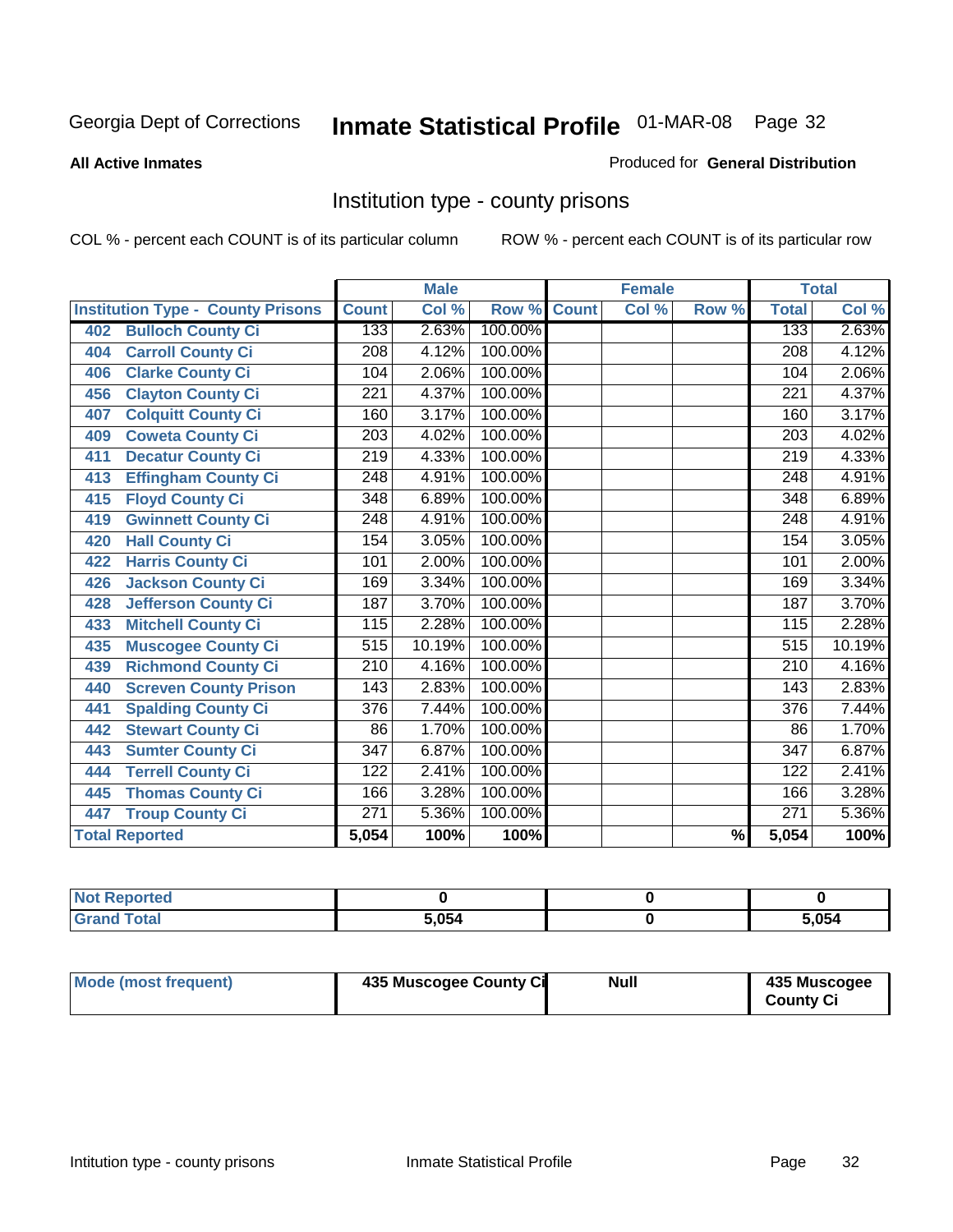#### **All Active Inmates**

#### Produced for **General Distribution**

### Institution type - state prisons

|     |                                            | <b>Male</b>  |       | <b>Female</b> |              |        | <b>Total</b> |              |       |
|-----|--------------------------------------------|--------------|-------|---------------|--------------|--------|--------------|--------------|-------|
|     | <b>Institution Type - State Prisons</b>    | <b>Count</b> | Col % | Row %         | <b>Count</b> | Col %  | Row %        | <b>Total</b> | Col % |
| 508 | <b>Arrendale State Prison</b>              |              |       |               | 1,343        | 41.15% | 100.00%      | 1,343        | 3.46% |
| 532 | <b>Augusta State Med.</b><br><b>Prison</b> | 1,244        | 3.50% | 99.92%        | 1            | .03%   | .08%         | 1,245        | 3.21% |
| 543 | <b>Autry State Prison</b>                  | 1,640        | 4.62% | 100.00%       |              |        |              | 1,640        | 4.23% |
| 553 | <b>Baldwin State Prison</b>                | 1,020        | 2.87% | 100.00%       |              |        |              | 1,020        | 2.63% |
| 536 | <b>Bostick State Prison</b>                | 713          | 2.01% | 100.00%       |              |        |              | 713          | 1.84% |
| 534 | <b>Burrus Corr Trn Cntr</b>                | 482          | 1.36% | 100.00%       |              |        |              | 482          | 1.24% |
| 547 | <b>Calhoun State Prison</b>                | 1,489        | 4.19% | 100.00%       |              |        |              | 1,489        | 3.84% |
| 531 | <b>Central State Prison</b>                | 819          | 2.31% | 100.00%       |              |        |              | 819          | 2.11% |
| 523 | <b>Coastal State Prison</b>                | 1,401        | 3.94% | 100.00%       |              |        |              | 1,401        | 3.61% |
| 535 | <b>Colony Farm State Prison</b>            | 1            | .01%  | 100.00%       |              |        |              | 1            | .01%  |
| 503 | <b>Dodge State Prison</b>                  | 1,218        | 3.43% | 100.00%       |              |        |              | 1,218        | 3.14% |
| 548 | <b>Dooly State Prison</b>                  | 1,265        | 3.56% | 100.00%       |              |        |              | 1,265        | 3.26% |
| 521 | <b>Ga Diag &amp; Class Pris</b>            | 1,675        | 4.71% | 100.00%       |              |        |              | 1,675        | 4.32% |
| 522 | <b>Ga Diag &amp; Class Pris-</b>           | 492          | 1.38% | 100.00%       |              |        |              | 492          | 1.27% |
|     | <b>Perm</b>                                |              |       |               |              |        |              |              |       |
| 517 | <b>Ga State Prison</b>                     | 974          | 2.74% | 99.90%        | 1            | .03%   | .10%         | 975          | 2.51% |
| 541 | <b>Hancock State Prison</b>                | 1,338        | 3.77% | 100.00%       |              |        |              | 1,338        | 3.45% |
| 540 | <b>Hays State Prison</b>                   | 922          | 2.60% | 100.00%       |              |        |              | 922          | 2.38% |
| 551 | <b>Homerville State Prison</b>             | 193          | .54%  | 100.00%       |              |        |              | 193          | .50%  |
| 545 | <b>Johnson State Prison</b>                | 1,593        | 4.48% | 100.00%       |              |        |              | 1,593        | 4.11% |
| 510 | <b>Lee State Prison</b>                    | 761          | 2.14% | 100.00%       |              |        |              | 761          | 1.96% |
| 502 | <b>Lowndes State Prison</b>                | 308          | .87%  | 100.00%       |              |        |              | 308          | .79%  |
| 549 | <b>Macon State Prison</b>                  | 1,500        | 4.22% | 100.00%       |              |        |              | 1,500        | 3.87% |
| 519 | <b>Men'S State Prison</b>                  | 673          | 1.89% | 100.00%       |              |        |              | 673          | 1.73% |
| 554 | <b>Metro State Prison (W)</b>              |              |       |               | 749          | 22.95% | 100.00%      | 749          | 1.93% |
| 561 | <b>Milan State Prison</b>                  | 168          | .47%  | 100.00%       |              |        |              | 168          | .43%  |
| 509 | <b>Montgomery State Prison</b>             | 414          | 1.17% | 100.00%       |              |        |              | 414          | 1.07% |
| 505 | <b>Phillips State Prison</b>               | 848          | 2.39% | 100.00%       |              |        |              | 848          | 2.19% |
| 557 | <b>Pulaski State Prison (W)</b>            |              |       |               | 1,170        | 35.85% | 100.00%      | 1,170        | 3.02% |
| 529 | <b>Rivers State Prison</b>                 | 1,149        | 3.23% | 100.00%       |              |        |              | 1,149        | 2.96% |
|     | 533 Rogers State Prison                    | 1,305        | 3.67% | 100.00%       |              |        |              | 1,305        | 3.36% |
|     | 530 Rutledge State Prison                  | 625          |       | 1.76% 100.00% |              |        |              | 625          | 1.61% |
| 525 | <b>Scott State Prison</b>                  | 1,405        | 3.95% | 100.00%       |              |        |              | 1,405        | 3.62% |
| 550 | <b>Smith State Prison</b>                  | 1,132        | 3.19% | 100.00%       |              |        |              | 1,132        | 2.92% |
| 542 | <b>Telfair State Prison</b>                | 1,213        | 3.41% | 100.00%       |              |        |              | 1,213        | 3.13% |
| 537 | <b>Valdosta State Prison</b>               | 869          | 2.45% | 100.00%       |              |        |              | 869          | 2.24% |
| 506 | <b>Walker State Prison</b>                 | 630          | 1.77% | 100.00%       |              |        |              | 630          | 1.62% |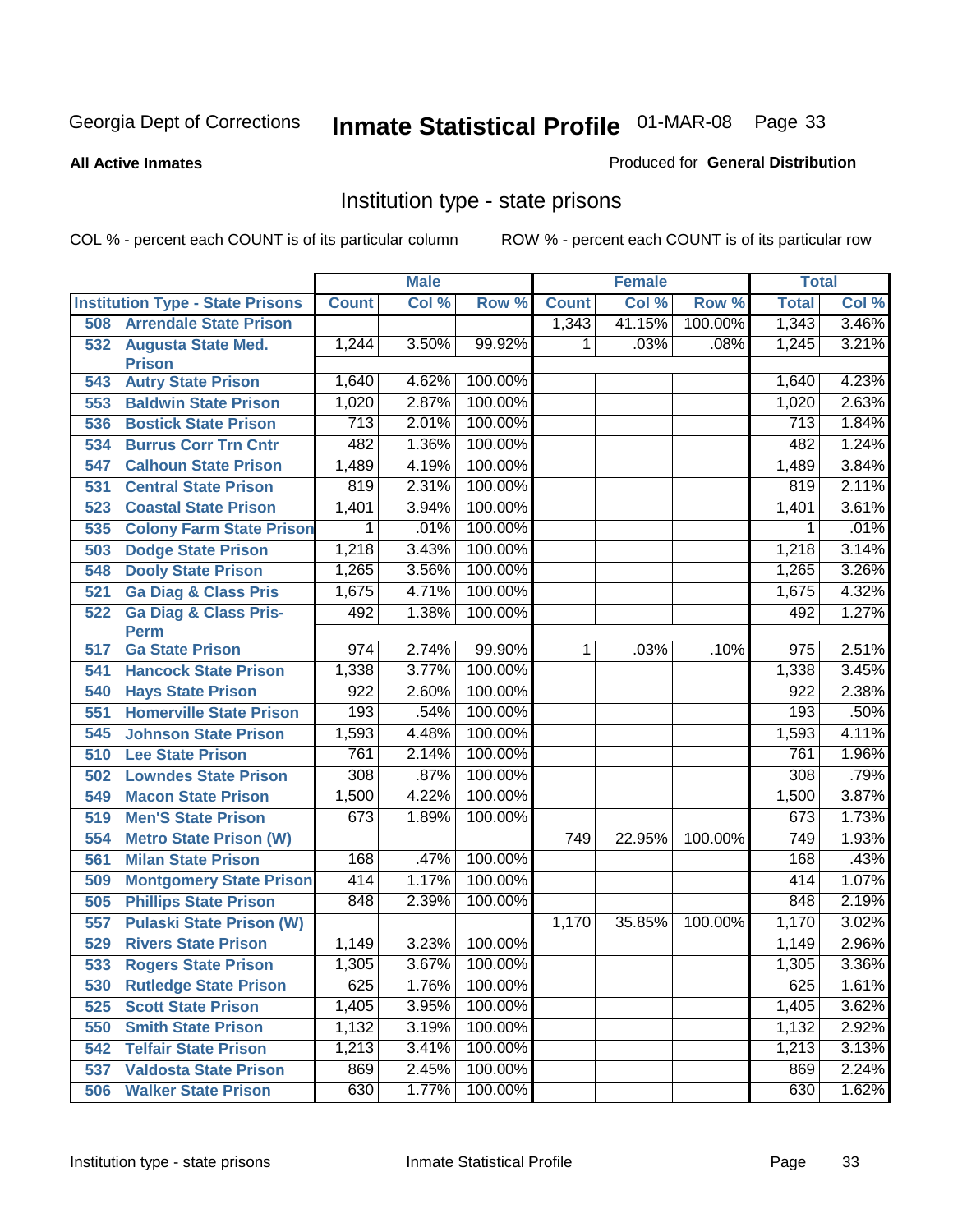**All Active Inmates**

#### Produced for **General Distribution**

### Institution type - state prisons

|                                         |              | <b>Male</b> |            |       | <b>Female</b> |       | <b>Total</b> |       |
|-----------------------------------------|--------------|-------------|------------|-------|---------------|-------|--------------|-------|
| <b>Institution Type - State Prisons</b> | <b>Count</b> | Col %       | Row %      | Count | Col %         | Row % | <b>Total</b> | Col % |
| <b>Ware State Prison</b><br>501         | .106         | $3.11\%$    | $100.00\%$ |       |               |       | 1.106        | 2.85% |
| <b>Washington Sp</b><br>552             | .078         | $3.03\%$    | $100.00\%$ |       |               |       | 1,078        | 2.78% |
| <b>Wayne State Prison</b><br>507        | 189          | .53%        | $100.00\%$ |       |               |       | 189          | .49%  |
| <b>Wilcox State Prison</b><br>546       | .676         | 4.72%       | $100.00\%$ |       |               |       | 1,676        | 4.32% |
| <b>Total Reported</b>                   | 35,528       | 100%        | 91.59%     | 3,264 | 100%          | 8.41% | 38,792       | 100%  |

| N <sub>of</sub><br><b>Reported</b> |        |       |        |
|------------------------------------|--------|-------|--------|
| and Total                          | 35,528 | 3,264 | 38,792 |

| <b>Mode (most frequent)</b> | <b>1546 Wilcox State Prison</b> | <b>508 Arrendale State Prison</b> | 546 Wilcox State<br>Prison |
|-----------------------------|---------------------------------|-----------------------------------|----------------------------|
|-----------------------------|---------------------------------|-----------------------------------|----------------------------|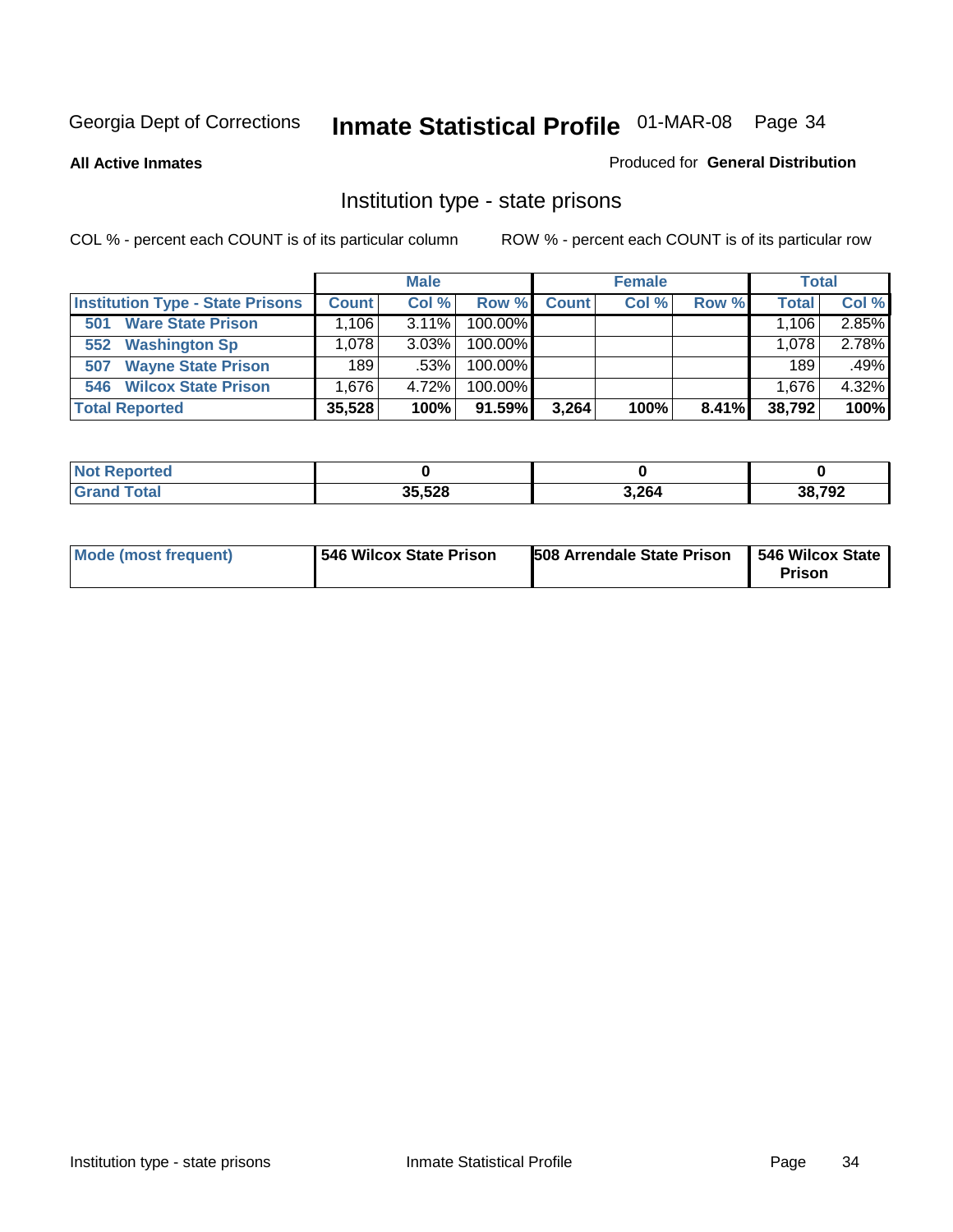**All Active Inmates**

#### Produced for **General Distribution**

### Institution type - private prisons

|                                           |                   | <b>Male</b> |             | <b>Female</b> |       |              | <b>Total</b> |
|-------------------------------------------|-------------------|-------------|-------------|---------------|-------|--------------|--------------|
| <b>Institution Type - Private Prisons</b> | <b>Count</b>      | Col %       | Row % Count | Col %         | Row % | <b>Total</b> | Col %        |
| <b>Coffee Corr Facility</b><br>569        | ˈ 691.،           | $33.72\%$   | 100.00%     |               |       | .691،        | 33.72%       |
| 567 D Ray James Corr Fac                  | $.664+$           | $33.18\%$   | $100.00\%$  |               |       | ٔ 664. ،     | 33.18%       |
| <b>Wheeler Corr Facility</b><br>571       | .660 <sub>1</sub> | 33.10%      | 100.00%     |               |       | ٔ 660, ،     | 33.10%       |
| <b>Total Reported</b>                     | 5.015             | 100%        | 100%        |               | %     | 5,015        | 100%         |

| <b>Reported</b><br><b>NOT</b>               |       |       |
|---------------------------------------------|-------|-------|
| <b>Total</b><br>$\mathbf{v}$ . $\mathbf{u}$ | 5,015 | 5,015 |

| <b>Mode (most frequent)</b> | 569 Coffee Corr Facility | <b>Null</b> | 569 Coffee Corr<br><b>Facility</b> |
|-----------------------------|--------------------------|-------------|------------------------------------|
|-----------------------------|--------------------------|-------------|------------------------------------|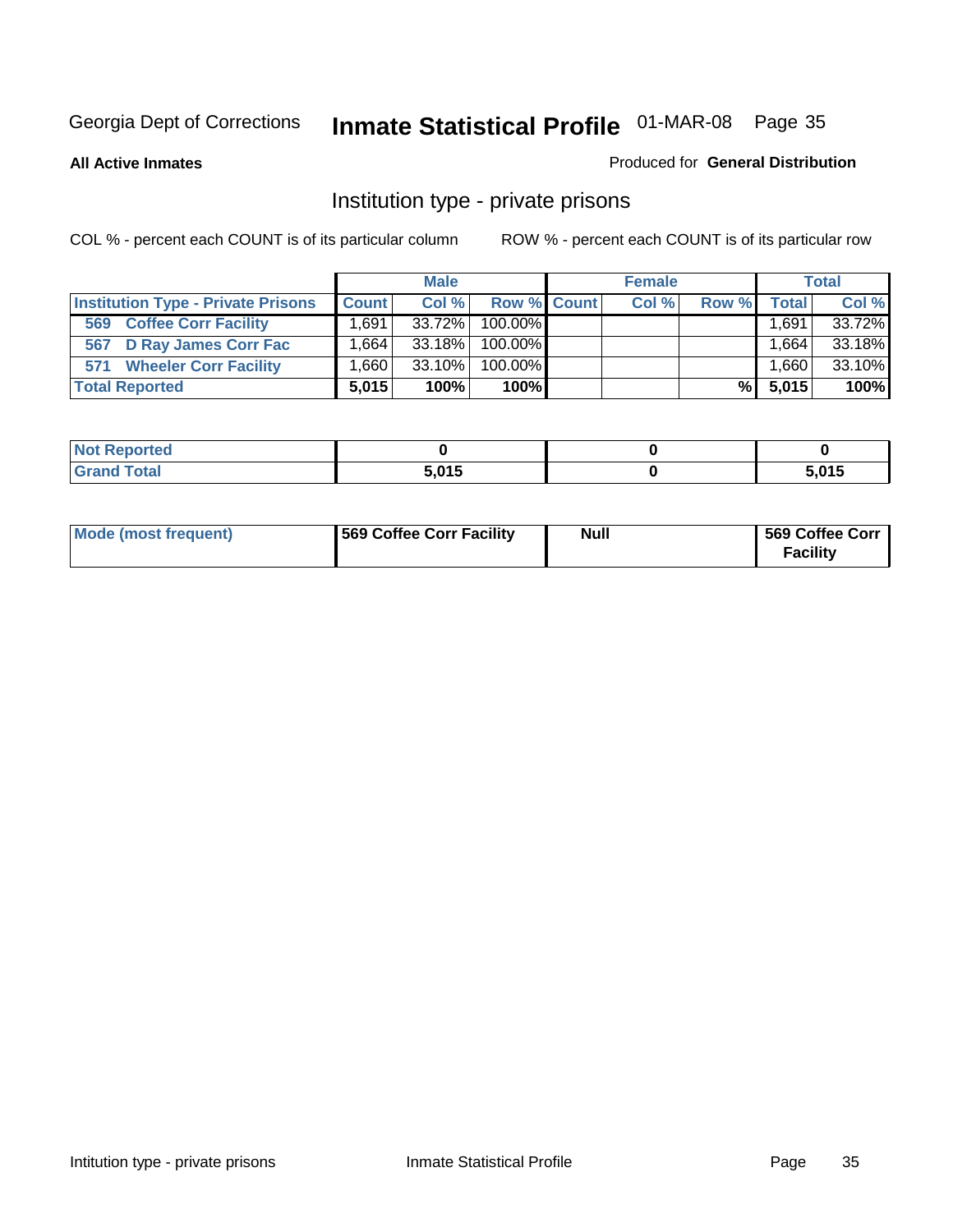#### **All Active Inmates**

#### Produced for **General Distribution**

### Institution type - prison annexes

|                                                |                  | <b>Male</b> |            |              | <b>Female</b> |       |                  | <b>Total</b> |
|------------------------------------------------|------------------|-------------|------------|--------------|---------------|-------|------------------|--------------|
| <b>Institution Type - Prison Annexes Count</b> |                  | Col %       | Row %      | <b>Count</b> | Col %         | Row % | Total            | Col %        |
| 7541 Hancock Annex                             | 160              | 12.49%      | 100.00%    |              |               |       | 160              | 12.49%       |
| 7540 Hays Annex                                | 566              | 44.18%      | $100.00\%$ |              |               |       | 566              | 44.18%       |
| <b>7505 Phillips Annex</b>                     | 145              | $11.32\%$   | $100.00\%$ |              |               |       | 145 <sub>1</sub> | 11.32%       |
| 7501 Ware Annex                                | 208              | $16.24\%$   | $100.00\%$ |              |               |       | 208              | 16.24%       |
| 7552 Washington Sp Annex                       | 202 <sub>1</sub> | 15.77%      | 100.00%    |              |               |       | 202              | 15.77%       |
| <b>Total Reported</b>                          | 1,281            | 100%        | 100%       |              |               | %     | 1,281            | 100%         |

| <b>Reported</b><br><b>NOT</b> |      |       |
|-------------------------------|------|-------|
| <b>Total</b><br>'Grand        | 281. | 1,281 |

| Mode (most frequent) | 7540 Hays Annex | <b>Null</b> | 7540 Hays Annex |
|----------------------|-----------------|-------------|-----------------|
|                      |                 |             |                 |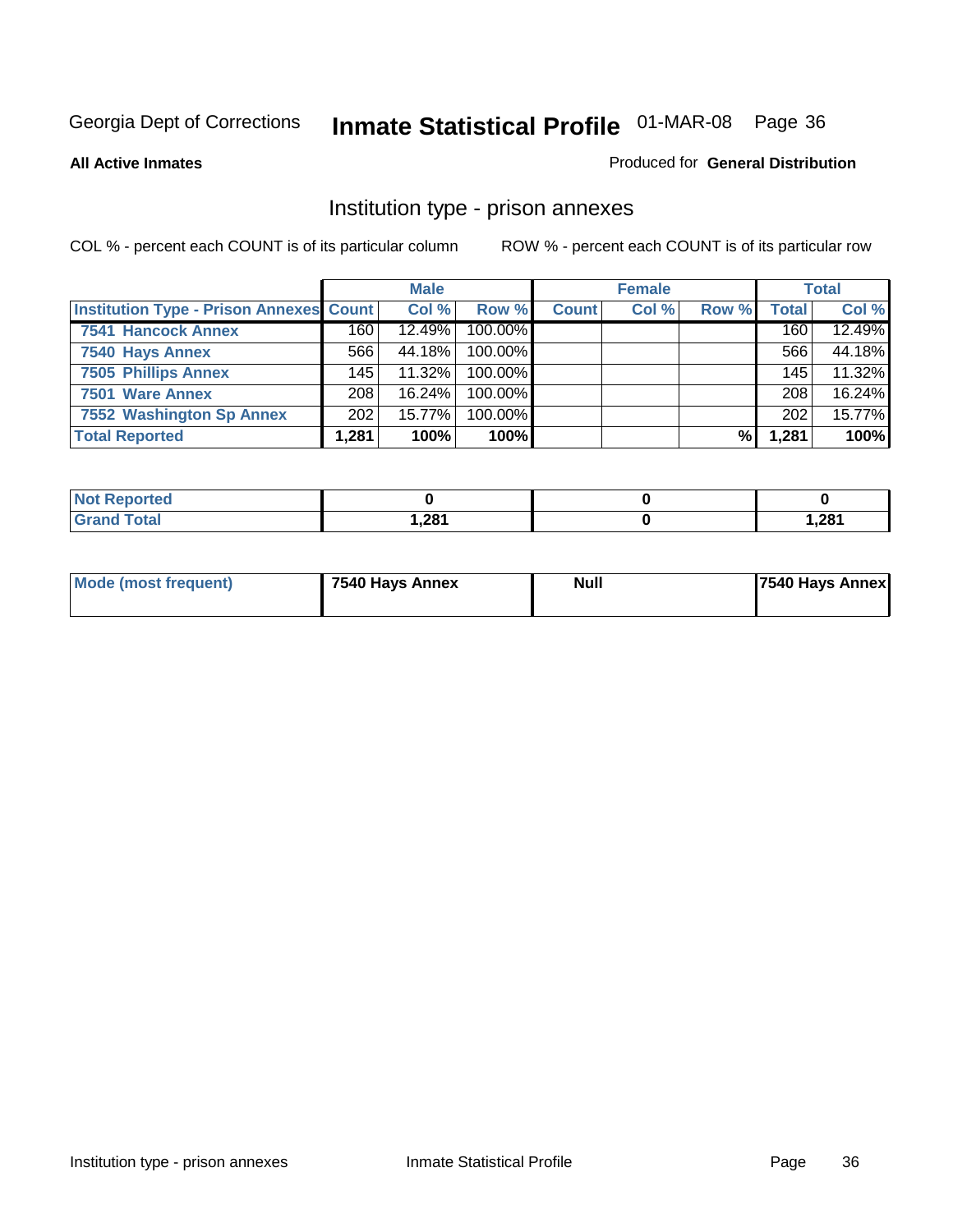#### **All Active Inmates**

#### Produced for **General Distribution**

## Institution type - pre-release centers

|                                         |       | <b>Male</b> |         |              | <b>Female</b> |       |              | <b>Total</b> |
|-----------------------------------------|-------|-------------|---------|--------------|---------------|-------|--------------|--------------|
| Institution Type - Prison Annexes Count |       | Col %       | Row %   | <b>Count</b> | Col %         | Row % | <b>Total</b> | Col %        |
| 7507 Appling Pre-Release Ctr            | 197   | 14.58%      | 100.00% |              |               |       | 197          | 14.58%       |
| 7521 Lamar Pre-Release Center           | 195   | 14.43%      | 100.00% |              |               |       | 195          | 14.43%       |
| 7550 Long Pre-Release Center            | 205   | 15.17%      | 100.00% |              |               |       | 205          | 15.17%       |
| 7543 Pelham Pre-Release                 | 163   | 12.07%      | 100.00% |              |               |       | 163          | 12.07%       |
| <b>Center</b>                           |       |             |         |              |               |       |              |              |
| 7546 Turner Pre-Release Center          | 194   | 14.36%      | 100.00% |              |               |       | 194          | 14.36%       |
| 556 Western Pre-Release Cntr            | 204   | 15.10%      | 100.00% |              |               |       | 204          | 15.10%       |
| 7572 Wilkes Pre-Release Center          | 193   | 14.29%      | 100.00% |              |               |       | 193          | 14.29%       |
| <b>Total Reported</b>                   | 1,351 | 100%        | 100%    |              |               | %     | 1,351        | 100%         |

| <b>Reported</b><br><b>NOT</b> |       |       |
|-------------------------------|-------|-------|
| <b>Total</b><br>Cron          | 351,ا | 1,351 |

| Mode (most frequent) | 7550 Long Pre-Release<br>Center | <b>Null</b> | 7550 Long Pre-<br><b>Release Center</b> |
|----------------------|---------------------------------|-------------|-----------------------------------------|
|                      |                                 |             |                                         |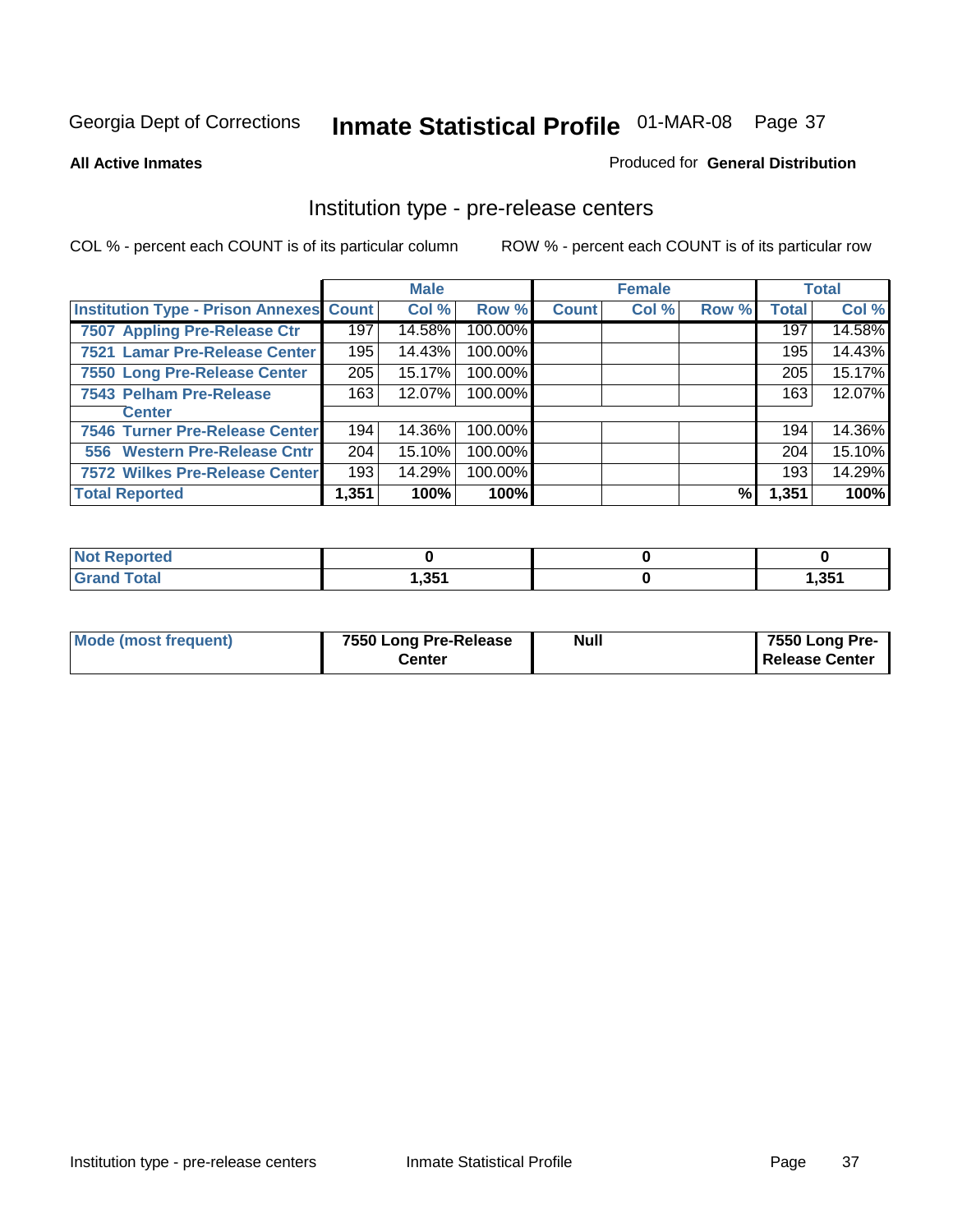**All Active Inmates**

## Produced for **General Distribution**

## Institution type - inmate boot camp

|                                      |              | <b>Male</b> |               |              | <b>Female</b> |       |        | <b>Total</b> |
|--------------------------------------|--------------|-------------|---------------|--------------|---------------|-------|--------|--------------|
| <b>Institution Type - Boot Camps</b> | <b>Count</b> | Col%        | Row %         | <b>Count</b> | Col %         | Row % | Totall | Col %        |
| 9553 Baldwin Diag Ibc                |              | $.32\%$     | 100.00%       |              |               |       |        | $.32\%$      |
| 9534 Burruss Inm Boot Camp           | 311          | 99.68%      | 100.00%       |              |               |       | 311    | 99.68%       |
| <b>Total Rported</b>                 | 312          | 100%        | 100% <b>I</b> |              |               | %     | 312    | 100%         |

| tea<br>___ |            |     |
|------------|------------|-----|
| 'otal      | 242        | 242 |
| _          | <b>VIA</b> | .   |

| Mode (most frequent) | 9534 Burruss Inm Boot<br>Camr | <b>Null</b> | 9534 Burruss Inm<br><b>Boot Camp</b> |
|----------------------|-------------------------------|-------------|--------------------------------------|
|----------------------|-------------------------------|-------------|--------------------------------------|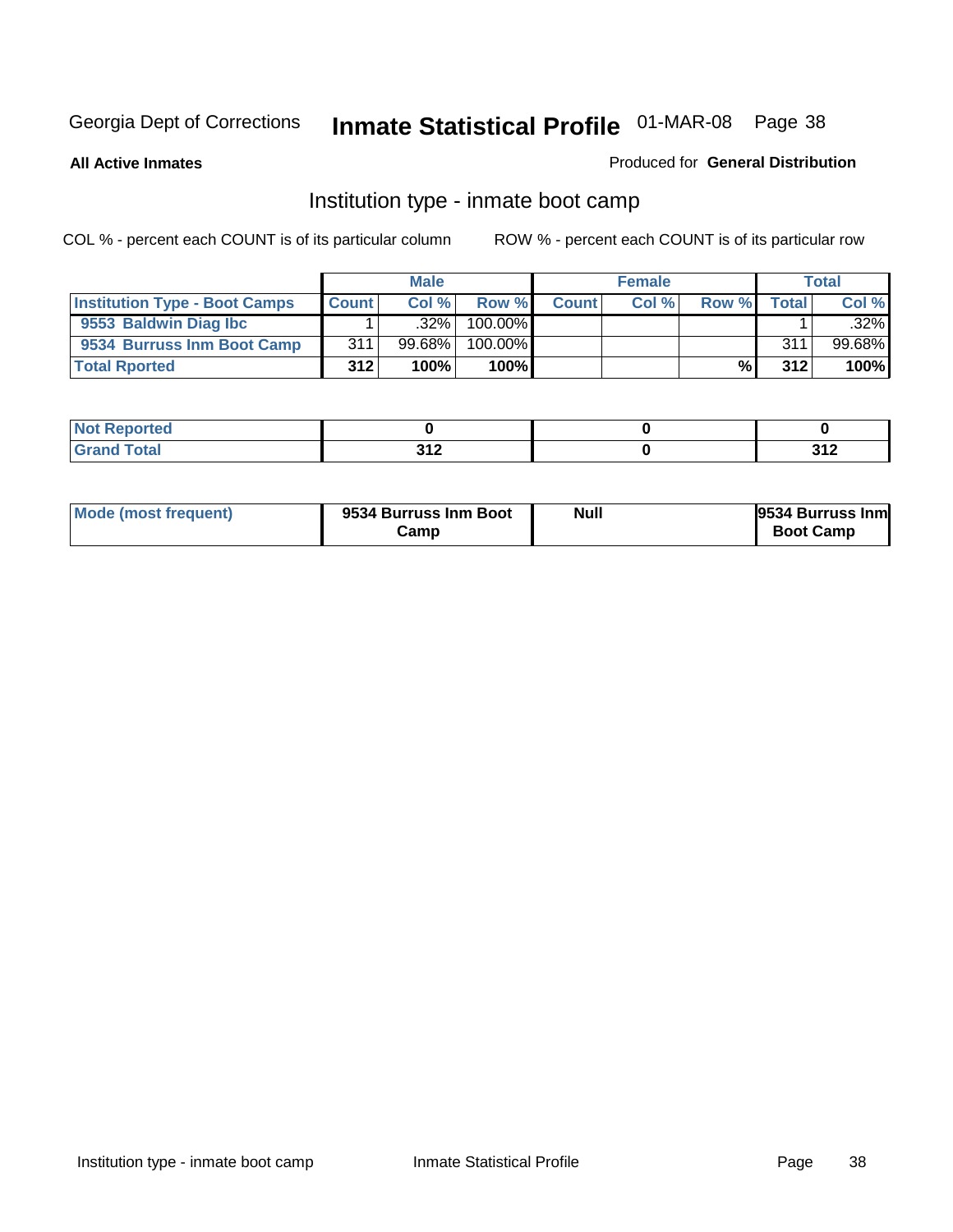#### **All Active Inmates**

#### Produced for **General Distribution**

## Number of disciplinary reports

|                                       |              | <b>Male</b> |        |              | <b>Female</b> |          |              | <b>Total</b> |
|---------------------------------------|--------------|-------------|--------|--------------|---------------|----------|--------------|--------------|
| <b>Number of Disciplinary Reports</b> | <b>Count</b> | Col %       | Row %  | <b>Count</b> | Col %         | Row %    | <b>Total</b> | Col %        |
|                                       | 22,252       | 43.81%      | 91.53% | 2,060        | $59.04\%$     | $8.47\%$ | 24,312       | 44.79%       |
|                                       | 7,121        | 14.02%      | 92.81% | 552          | 15.82%        | 7.19%    | 7,673        | 14.14%       |
| $\mathbf{2}$                          | 3,990        | 7.86%       | 95.39% | 193          | 5.53%         | 4.61%    | 4,183        | 7.71%        |
| 3                                     | 2,659        | 5.24%       | 94.90% | 143          | 4.10%         | 5.10%    | 2,802        | 5.16%        |
|                                       | 2,001        | $3.94\%$    | 95.70% | 90           | 2.58%         | 4.30%    | 2,091        | 3.85%        |
| 5                                     | 1,541        | 3.03%       | 95.30% | 76           | 2.18%         | 4.70%    | 1,617        | 2.98%        |
| <b>More Than 5</b>                    | 11,225       | 22.10%      | 96.77% | 375          | 10.75%        | 3.23%    | 11,600       | 21.37%       |
| <b>Total Reported</b>                 | 50,789       | 100%        | 93.57% | 3,489        | 100%          | 6.43%    | 54,278       | 100%         |

| $int^{\bullet}$<br>______ | EN 700 | 3.489 | $\sim$<br>$\mathbf{r}, \mathbf{z}$ , $\mathbf{v}$ |
|---------------------------|--------|-------|---------------------------------------------------|

| Mean (average)       | 4.97 | 2.42 | 4.81 |
|----------------------|------|------|------|
| Median (middle)      |      |      |      |
| Mode (most frequent) |      |      |      |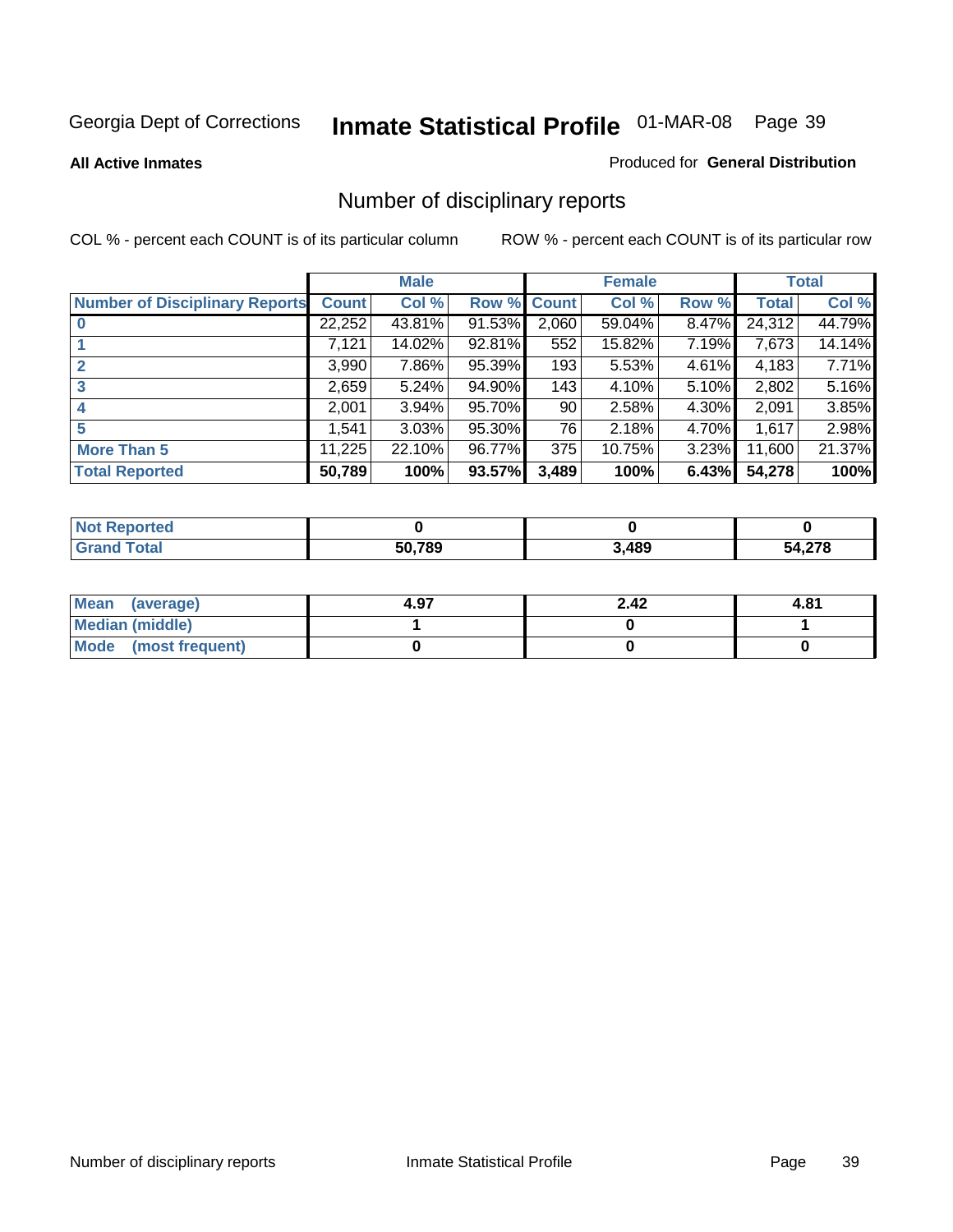**All Active Inmates**

#### Produced for **General Distribution**

## Number of transfers

|                            |         | <b>Male</b> |        |              | <b>Female</b> |          |              | <b>Total</b> |
|----------------------------|---------|-------------|--------|--------------|---------------|----------|--------------|--------------|
| <b>Number of Transfers</b> | Count l | Col %       | Row %  | <b>Count</b> | Col %         | Row %    | <b>Total</b> | Col %        |
|                            | 3,487   | 6.87%       | 86.61% | 539          | 15.45%        | 13.39%   | 4,026        | 7.42%        |
|                            | 19,761  | 38.91%      | 90.93% | 1,972        | 56.52%        | $9.07\%$ | 21,733       | 40.04%       |
| 2                          | 11,233  | 22.12%      | 94.98% | 594          | 17.02%        | $5.02\%$ | 11,827       | 21.79%       |
| 3                          | 6.010   | 11.83%      | 96.30% | 231          | 6.62%         | $3.70\%$ | 6,241        | 11.50%       |
|                            | 3,552   | 6.99%       | 98.12% | 68           | 1.95%         | $1.88\%$ | 3,620        | 6.67%        |
| 5                          | 2,184   | $4.30\%$    | 98.42% | 35           | 1.00%         | $1.58\%$ | 2,219        | 4.09%        |
| <b>More Than 5</b>         | 4,562   | 8.98%       | 98.92% | 50           | 1.43%         | $1.08\%$ | 4,612        | 8.50%        |
| <b>Total Reported</b>      | 50,789  | 100%        | 93.57% | 3,489        | 100%          | 6.43%    | 54,278       | 100.0%       |

| N                   |       |       |           |
|---------------------|-------|-------|-----------|
| $\sim$ 10<br>______ | 50789 | 3,489 | 270<br>יי |

| Mean (average)       | 2.45 | ∣.34 | 2.38 |
|----------------------|------|------|------|
| Median (middle)      |      |      |      |
| Mode (most frequent) |      |      |      |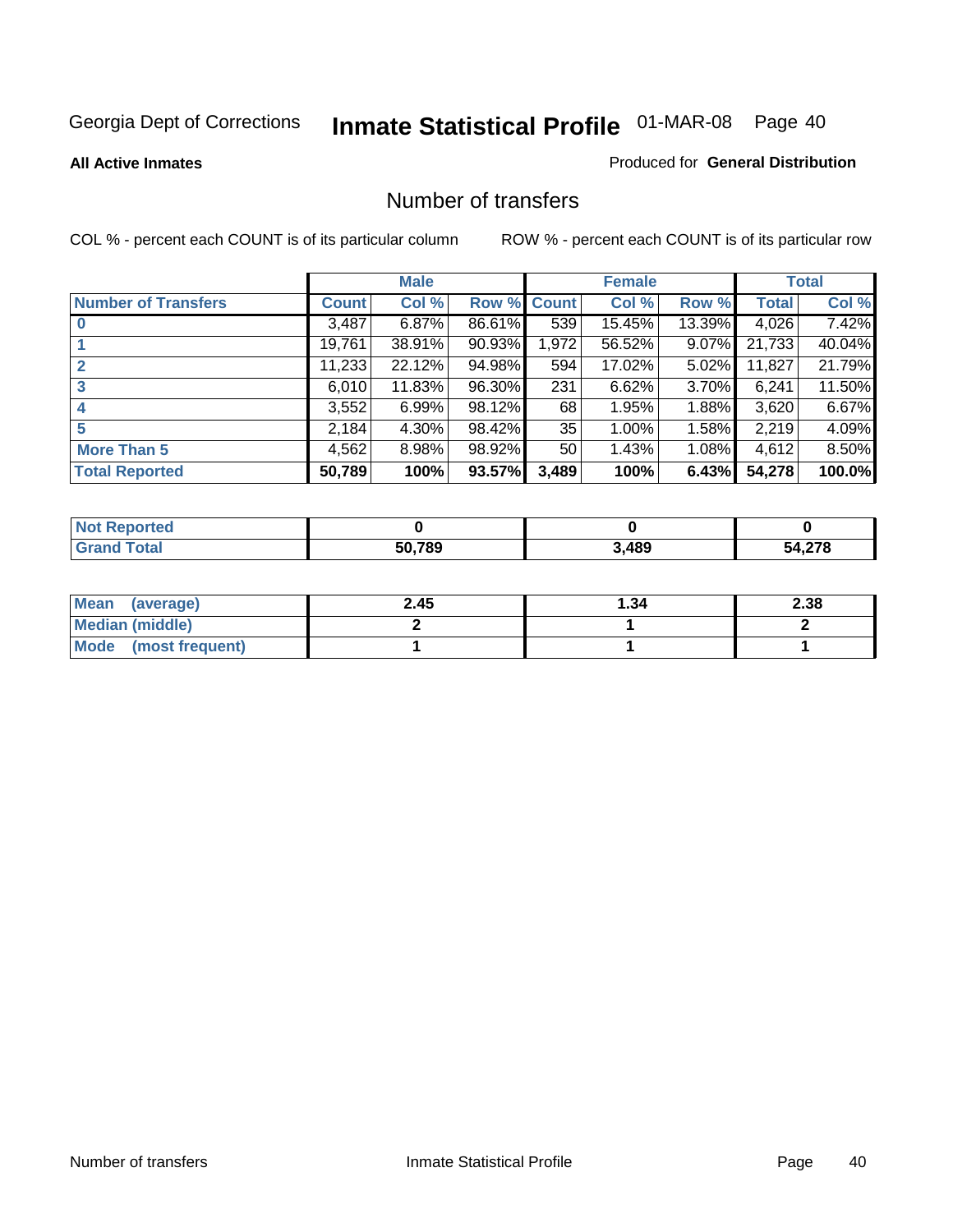**All Active Inmates**

#### Produced for **General Distribution**

## Number of escapes

|                          |              | <b>Male</b> |                    |       | <b>Female</b> |          |        | <b>Total</b> |
|--------------------------|--------------|-------------|--------------------|-------|---------------|----------|--------|--------------|
| <b>Number of Escapes</b> | <b>Count</b> | Col %       | <b>Row % Count</b> |       | Col %         | Row %    | Total  | Col %        |
|                          | 50,488       | 99.41%      | 93.55%             | 3,480 | 99.74%        | $6.45\%$ | 53,968 | 99.43%       |
|                          | 279          | 0.55%       | 96.88%             | 9     | 0.26%         | 3.13%    | 288    | 0.53%        |
|                          | 16           | 0.03%       | 100.00%            |       |               |          | 16     | 0.03%        |
|                          | 5            | 0.01%       | 100.00%            |       |               |          | 5      | 0.01%        |
|                          |              | 0.01%       | $100.00\%$         |       |               |          |        | 0.01%        |
| <b>Total Reported</b>    | 50,789       | 100%        | 93.57%             | 3,489 | 100%          | 6.43%    | 54,278 | 100.0%       |

| тео      |        |       |                         |
|----------|--------|-------|-------------------------|
| $T0$ tol | 50,789 | 3,489 | 1.270<br><i>. Z I</i> O |

| Mean (average)         |  | $.0^{\prime}$ |
|------------------------|--|---------------|
| <b>Median (middle)</b> |  |               |
| Mode (most frequent)   |  |               |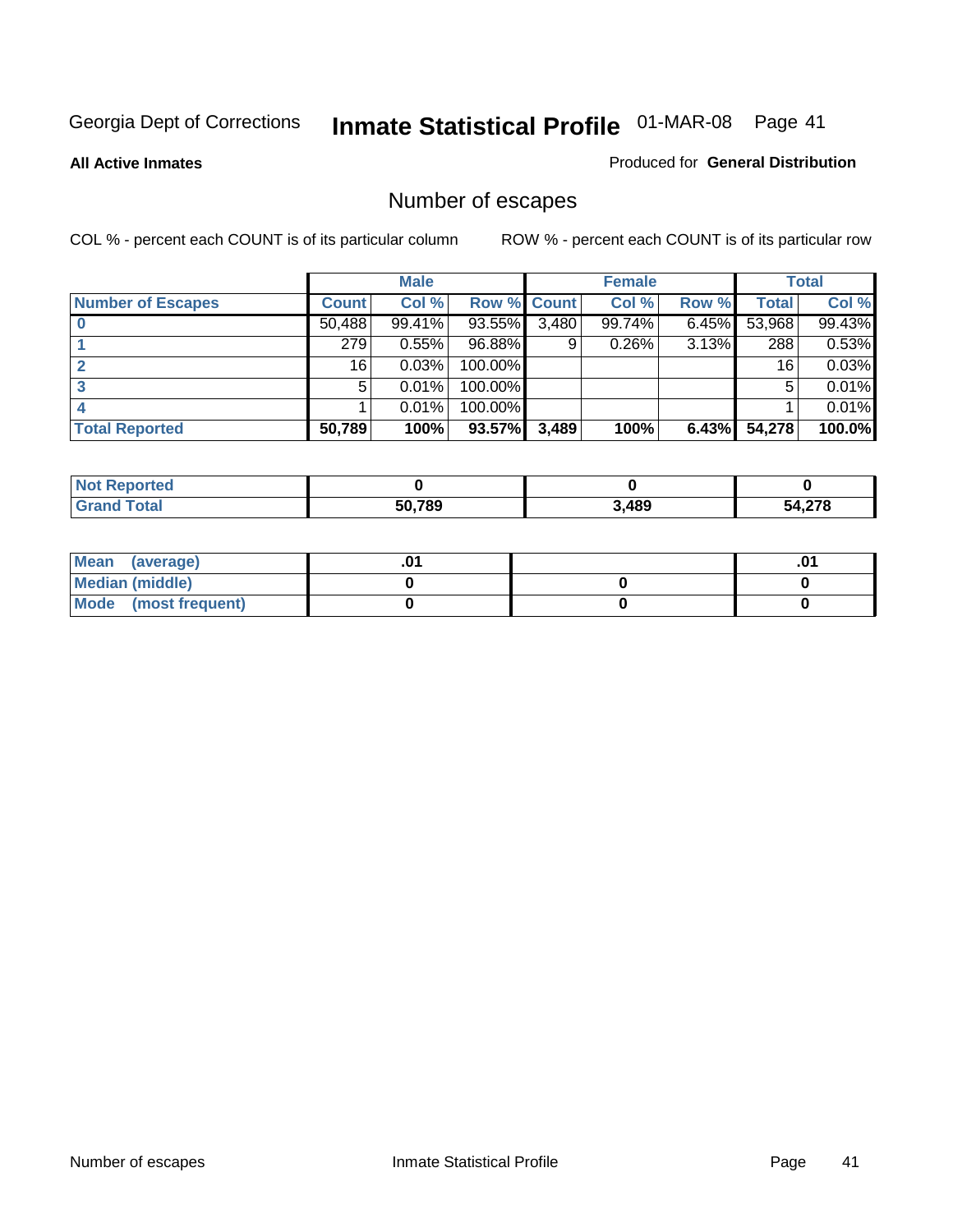**All Active Inmates**

#### Produced for **General Distribution**

## Probable future release type

|                                         |              | <b>Male</b> |                    |            | <b>Female</b> |          | <b>Total</b> |        |
|-----------------------------------------|--------------|-------------|--------------------|------------|---------------|----------|--------------|--------|
| <b>Probable Future Release Type</b>     | <b>Count</b> | Col%        | <b>Row % Count</b> |            | Col %         | Row %    | <b>Total</b> | Col %  |
| <b>Paroled with probation to follow</b> | 7,973        | 15.70%      | 92.64%             | 633        | 18.14%        | 7.36%    | 8,606        | 15.86% |
| Paroled w/o probation to follow         | 8,048        | 15.85%      | 93.83%             | 529        | 15.16%        | $6.17\%$ | 8,577        | 15.80% |
| <b>Maxout with probation to follow</b>  | 14,274       | 28.10%      | 93.03% 1.070       |            | 30.67%        | $6.97\%$ | 15,344       | 28.27% |
| <b>Maxout w/o probation to follow</b>   | 13,596       | 26.77%      | 93.48%             | $949 \mid$ | 27.20%        | $6.52\%$ | 14,545       | 26.80% |
| Life, LWOP or death sentence            | 6,898        | 13.58%      | 95.73%             | 308        | 8.83%         | $4.27\%$ | 7,206        | 13.28% |
| <b>Total Reported</b>                   | 50,789       | 100%        | 93.57% 3,489       |            | 100%          | 6.43%    | 54,278       | 100%   |

| Reported                    |        |        |        |
|-----------------------------|--------|--------|--------|
| <b>Total</b><br><b>Gran</b> | 50,789 | 50,789 | 54,278 |

| Mode (most frequent) | Maxout with PROB follow   Maxout with PROB follow   Maxout with PROB |        |
|----------------------|----------------------------------------------------------------------|--------|
|                      |                                                                      | follow |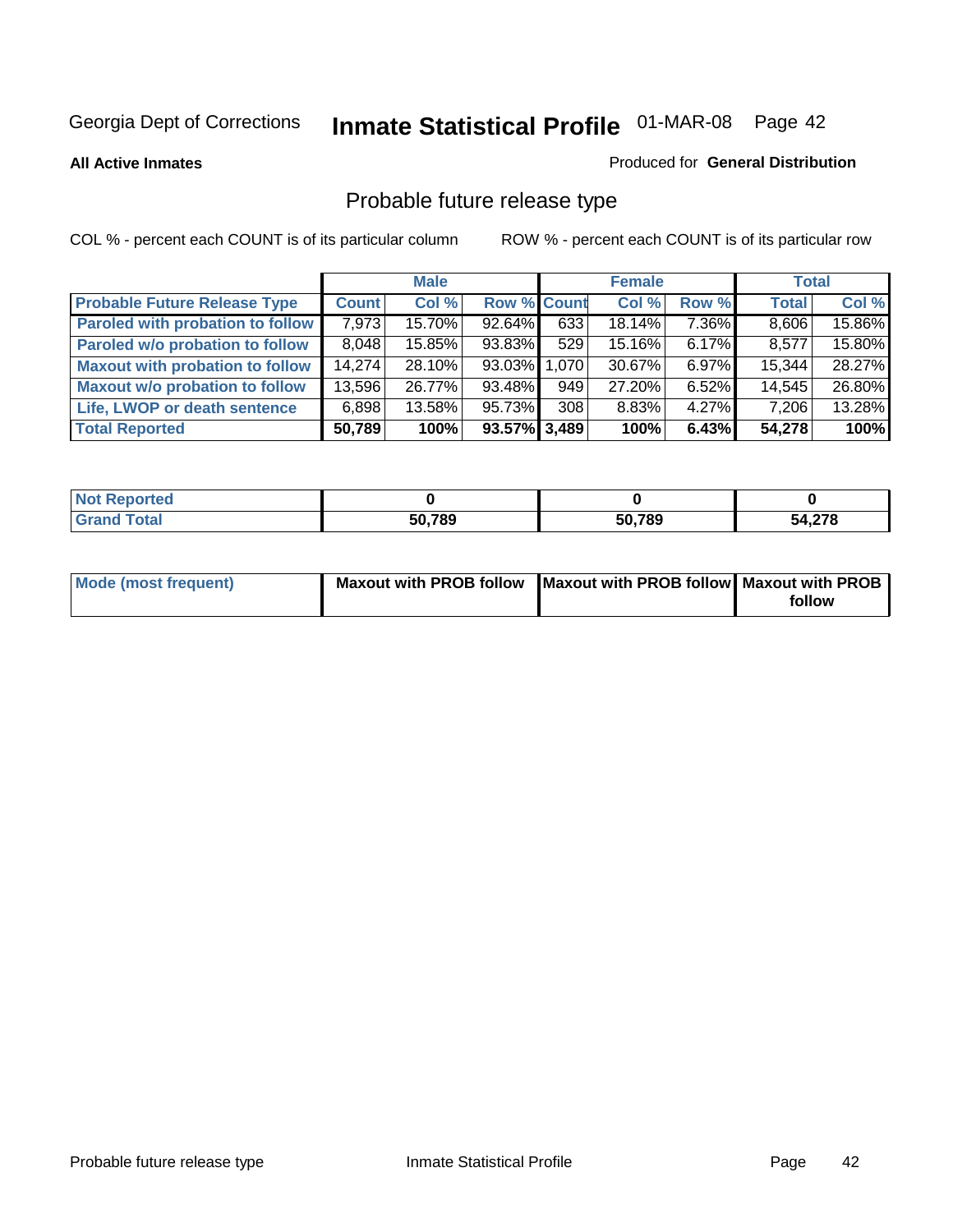**All Active Inmates**

#### Produced for **General Distribution**

## Actual release type

|                            |              | <b>Male</b> |                    | <b>Female</b> |       |             | Total |
|----------------------------|--------------|-------------|--------------------|---------------|-------|-------------|-------|
| <b>Actual Release Type</b> | <b>Count</b> | Col %       | <b>Row % Count</b> | Col %         | Row % | $\tau$ otal | Col % |
| <b>Total Reported</b>      |              | %           | %                  | %             | %     |             | %     |

| <b>Still Active</b> | 50,789 | 3,489 | 54,278 |
|---------------------|--------|-------|--------|
| <b>Not Reported</b> |        |       |        |
| <b>Grand Total</b>  | 50,789 | 3,489 | 54,278 |

| M<br>____<br>_____ | NI | Null | $\cdots$ |
|--------------------|----|------|----------|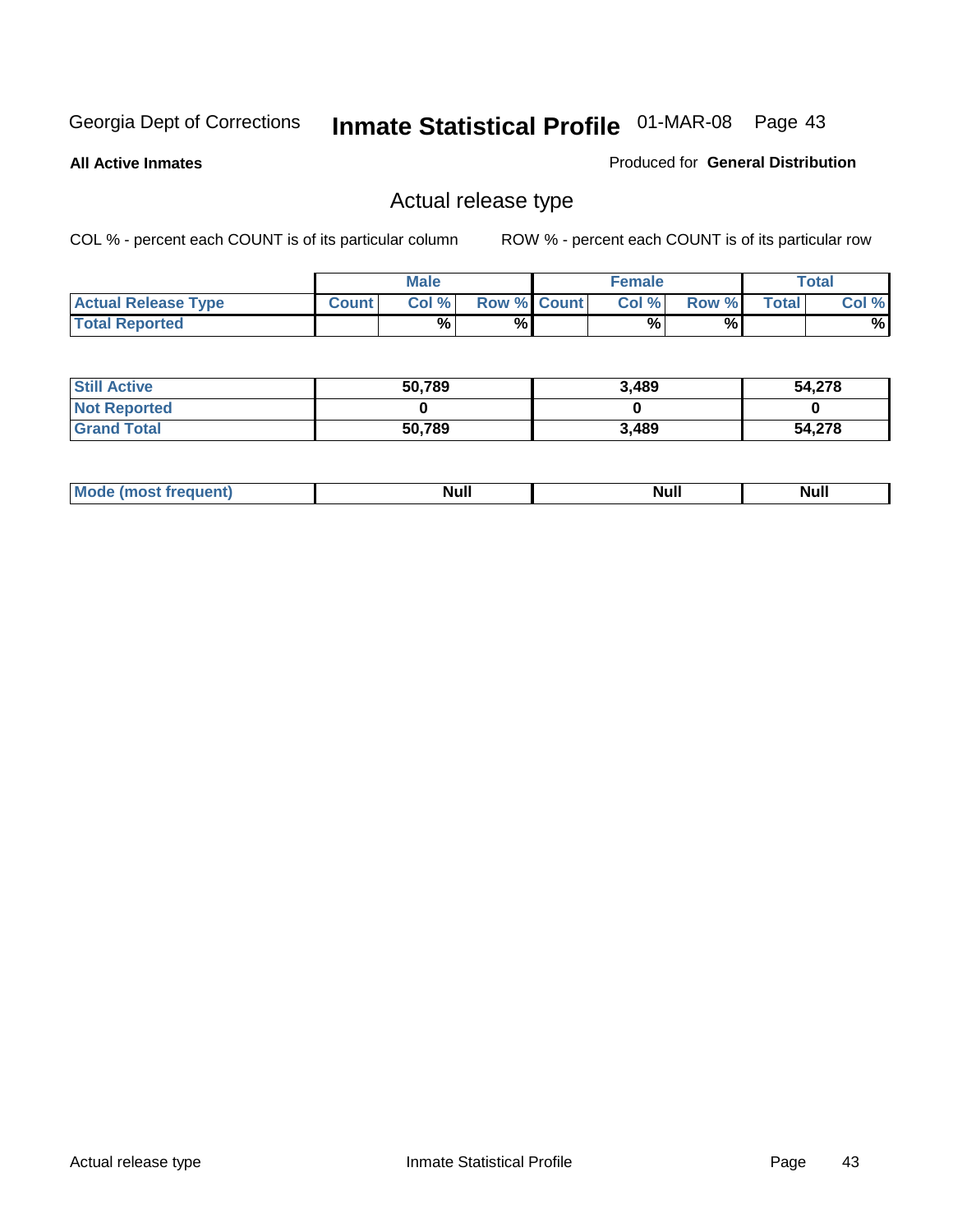## **All Active Inmates**

### Produced for **General Distribution**

## Time served in current (or last) institution

|                            |              | <b>Male</b> |        |              | <b>Female</b> |       |              | <b>Total</b> |
|----------------------------|--------------|-------------|--------|--------------|---------------|-------|--------------|--------------|
| <b>Time In Institution</b> | <b>Count</b> | Col %       | Row %  | <b>Count</b> | Col %         | Row % | <b>Total</b> | Col %        |
| 0 to 3 months              | 12,438       | 24.49%      | 93.22% | 904          | 25.91%        | 6.78% | 13,342       | 24.58%       |
| 3.01 to 6 months           | 7,993        | 15.74%      | 93.64% | 543          | 15.56%        | 6.36% | 8,536        | 15.73%       |
| 6.01 to 9 months           | 5,941        | 11.70%      | 93.32% | 425          | 12.18%        | 6.68% | 6,366        | 11.73%       |
| 9.01 to 12 months          | 4,406        | 8.68%       | 94.02% | 280          | 8.03%         | 5.98% | 4,686        | 8.63%        |
| <b>12.01 to 18 months</b>  | 4,882        | 9.61%       | 93.29% | 351          | 10.06%        | 6.71% | 5,233        | 9.64%        |
| 18.01 to 24 months         | 3,645        | 7.18%       | 93.03% | 273          | 7.82%         | 6.97% | 3,918        | 7.22%        |
| $2.01$ to 3 years          | 4,108        | 8.09%       | 90.76% | 418          | 11.98%        | 9.24% | 4,526        | 8.34%        |
| $3.01$ to 4 years          | 2,132        | 4.20%       | 95.56% | 99           | 2.84%         | 4.44% | 2,231        | 4.11%        |
| 4.01 to 5 years            | 1,330        | 2.62%       | 97.15% | 39           | 1.12%         | 2.85% | 1,369        | 2.52%        |
| 5.01 to 6 years            | 998          | 1.96%       | 97.37% | 27           | 0.77%         | 2.63% | 1,025        | 1.89%        |
| 6.01 to 7 years            | 751          | 1.48%       | 96.28% | 29           | 0.83%         | 3.72% | 780          | 1.44%        |
| 7.01 to 8 years            | 509          | 1.00%       | 94.43% | 30           | 0.86%         | 5.57% | 539          | 0.99%        |
| 8.01 to 9 years            | 473          | 0.93%       | 96.14% | 19           | 0.54%         | 3.86% | 492          | 0.91%        |
| 9.01 to 10 years           | 342          | 0.67%       | 94.21% | 21           | 0.60%         | 5.79% | 363          | 0.67%        |
| Over 10 years              | 841          | 1.66%       | 96.44% | 31           | 0.89%         | 3.56% | 872          | 1.61%        |
| <b>Total Reported</b>      | 50,789       | 100%        | 93.57% | 3,489        | 100%          | 6.43% | 54,278       | 100.0%       |

| <b>Not R</b><br><b>Reported</b> |        |      |                         |
|---------------------------------|--------|------|-------------------------|
| <b>Total</b>                    | 50,789 | ,489 | .27c<br>54 <sup>o</sup> |

| <b>Mean</b><br>(average) | 19 months | 16 months | 19 months |  |  |
|--------------------------|-----------|-----------|-----------|--|--|
| Median (middle)          | 8 months  | 8 months  | 8 months  |  |  |
| Mode<br>(most frequent)  | 0 months  | 2 months  | months    |  |  |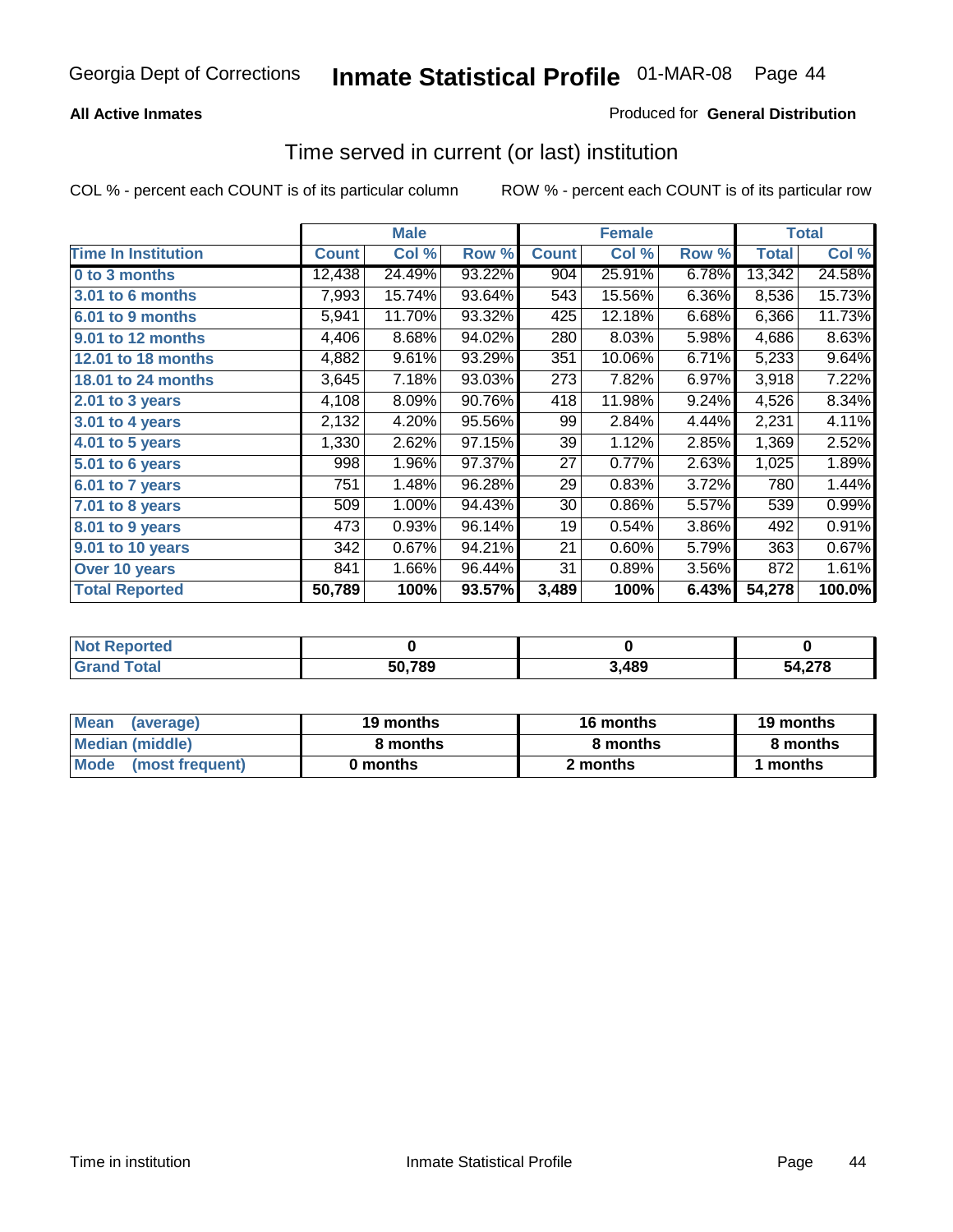**All Active Inmates**

#### Produced for **General Distribution**

## Highest grade level attained

|                              |                  | <b>Male</b> |         |                  | <b>Female</b> |        |                  | <b>Total</b> |
|------------------------------|------------------|-------------|---------|------------------|---------------|--------|------------------|--------------|
| <b>Grade Level</b>           | <b>Count</b>     | Col %       | Row %   | <b>Count</b>     | Col %         | Row %  | <b>Total</b>     | Col %        |
| No school at all             | 49               | 0.10%       | 96.08%  | $\overline{2}$   | 0.06%         | 3.92%  | $\overline{51}$  | 0.10%        |
| Grade 1                      | $\overline{47}$  | 0.09%       | 100.00% |                  |               |        | $\overline{47}$  | 0.09%        |
| <b>Grade 2</b>               | 62               | 0.13%       | 93.94%  | 4                | 0.12%         | 6.06%  | 66               | 0.12%        |
| <b>Grade 3</b>               | $\overline{136}$ | 0.27%       | 96.45%  | 5                | 0.15%         | 3.55%  | 141              | 0.27%        |
| Grade 4                      | $\overline{148}$ | 0.30%       | 98.01%  | $\overline{3}$   | 0.09%         | 1.99%  | 151              | 0.29%        |
| Grade 5                      | 224              | 0.45%       | 97.39%  | $\overline{6}$   | 0.18%         | 2.61%  | 230              | 0.44%        |
| Grade 6                      | 843              | 1.70%       | 96.01%  | $\overline{35}$  | 1.05%         | 3.99%  | $\overline{878}$ | 1.66%        |
| <b>Grade 7</b>               | 1,305            | 2.64%       | 93.82%  | 86               | 2.59%         | 6.18%  | 1,391            | 2.63%        |
| <b>Grade 8</b>               | 4,798            | 9.69%       | 94.73%  | $\overline{267}$ | 8.03%         | 5.27%  | 5,065            | 9.59%        |
| Grade 9                      | 7,683            | 15.52%      | 94.49%  | 448              | 13.48%        | 5.51%  | 8,131            | 15.39%       |
| Grade 10                     | 10,419           | 21.05%      | 95.03%  | $\overline{545}$ | 16.40%        | 4.97%  | 10,964           | 20.76%       |
| Grade 11                     | 9,222            | 18.63%      | 94.80%  | 506              | 15.23%        | 5.20%  | 9,728            | 18.42%       |
| <b>Grade 12 or GED</b>       | 8,762            | 17.70%      | 93.76%  | 583              | 17.54%        | 6.24%  | 9,345            | 17.69%       |
| <b>Some tech school</b>      | 631              | 1.27%       | 81.00%  | 148              | 4.45%         | 19.00% | 779              | 1.47%        |
| <b>Completed tech school</b> | 972              | 1.96%       | 80.93%  | 229              | 6.89%         | 19.07% | 1,201            | 2.27%        |
| College, 1 year              | 1,259            | 2.54%       | 91.50%  | 117              | 3.52%         | 8.50%  | 1,376            | 2.60%        |
| College, 2 year              | 1,681            | 3.40%       | 90.28%  | 181              | 5.45%         | 9.72%  | 1,862            | 3.52%        |
| College, 3 year              | 470              | 0.95%       | 88.51%  | 61               | 1.84%         | 11.49% | 531              | 1.01%        |
| <b>Bachelor's degree</b>     | 635              | 1.28%       | 89.06%  | $\overline{78}$  | 2.35%         | 10.94% | $\overline{713}$ | 1.35%        |
| <b>Master's degree</b>       | 98               | 0.20%       | 87.50%  | 14               | 0.42%         | 12.50% | 112              | 0.21%        |
| Ph.D. degree                 | $\overline{27}$  | 0.05%       | 90.00%  | $\overline{3}$   | 0.09%         | 10.00% | 30               | $0.06\%$     |
| Law degree                   | $\overline{18}$  | 0.04%       | 90.00%  | $\overline{2}$   | 0.06%         | 10.00% | $\overline{20}$  | 0.04%        |
| <b>Some medical school</b>   | $\overline{3}$   | 0.01%       | 100.00% |                  |               |        | $\overline{3}$   | 0.01%        |
| <b>Medical degree</b>        | $\overline{8}$   | 0.02%       | 100.00% |                  |               |        | $\overline{8}$   | 0.02%        |
| <b>Total Reported</b>        | 49,500           | 100%        | 93.71%  | 3,323            | 100%          | 6.29%  | 52,823           | 100.0%       |

| .289   | 166  | ,455 |
|--------|------|------|
| 50 789 | 489, | 070  |

| <b>Mean</b><br>(average)       | 10.44    | 11.06           | 10.48    |
|--------------------------------|----------|-----------------|----------|
| Median (middle)                | Grade 10 | Grade 11        | Grade 10 |
| <b>Mode</b><br>(most frequent) | Grade 10 | Grade 12 or GED | Grade 10 |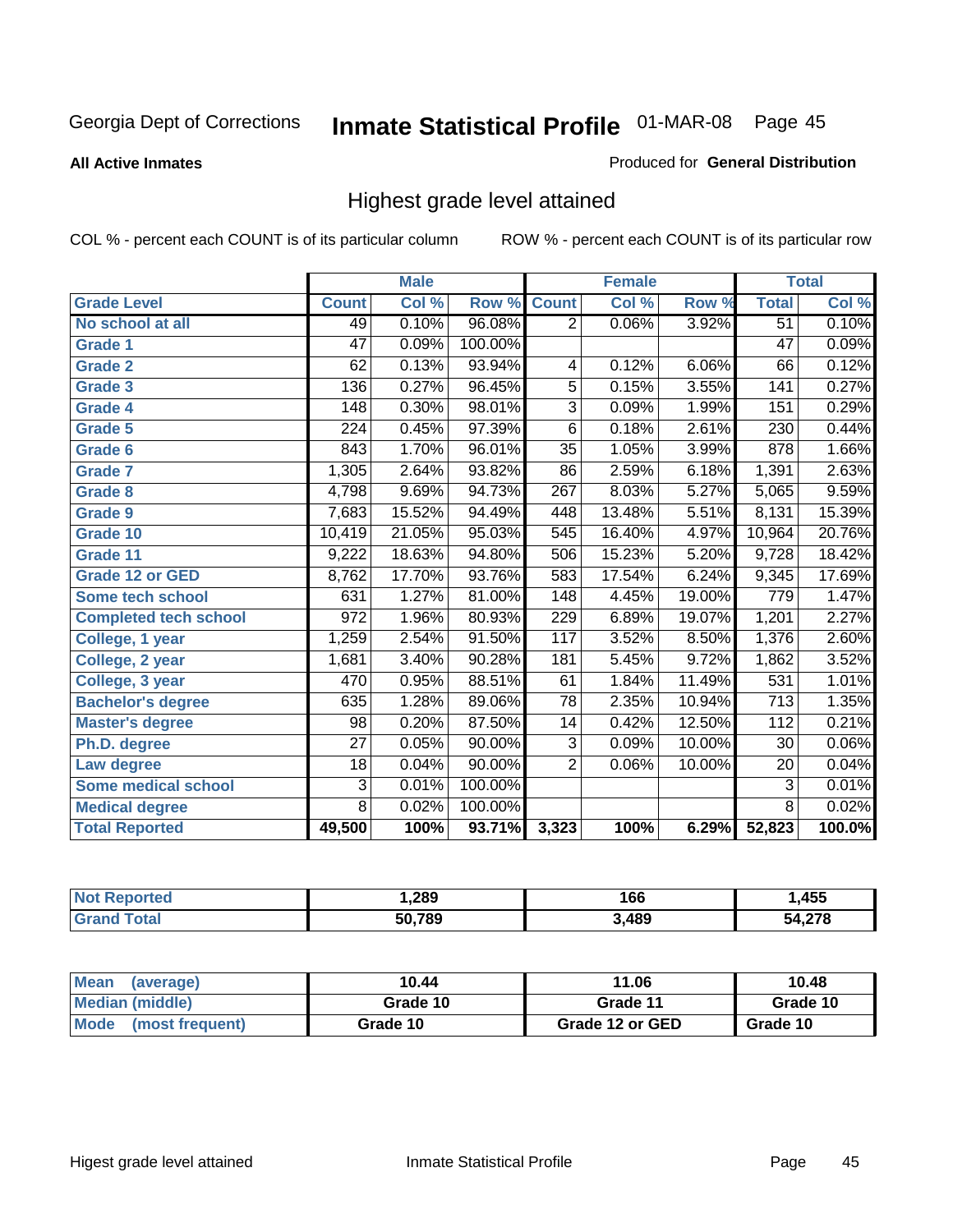**All Active Inmates**

#### Produced for **General Distribution**

## Culture fair IQ scores

|                       |              | <b>Male</b> |         |                 | <b>Female</b> |        |              | <b>Total</b> |
|-----------------------|--------------|-------------|---------|-----------------|---------------|--------|--------------|--------------|
| <b>IQ Scores</b>      | <b>Count</b> | Col %       | Row %   | <b>Count</b>    | Col %         | Row %  | <b>Total</b> | Col %        |
| $60 - 69$             | ,286         | 2.73%       | 95.68%  | 58 <sup>1</sup> | 2.88%         | 4.32%  | 1,344        | 2.74%        |
| $70 - 79$             | 3,732        | 7.92%       | 95.79%  | 164             | 8.15%         | 4.21%  | 3,896        | 7.93%        |
| $80 - 89$             | 6,856        | 14.55%      | 93.48%  | 478             | 23.75%        | 6.52%  | 7,334        | 14.93%       |
| $90 - 99$             | 11,775       | 24.99%      | 94.47%  | 689             | 34.23%        | 5.53%  | 12,464       | 25.37%       |
| $100 - 109$           | 12,507       | 26.55%      | 97.55%  | 314             | 15.60%        | 2.45%  | 12,821       | 26.10%       |
| $110 - 119$           | 8,680        | 18.42%      | 98.20%  | 159             | 7.90%         | 1.80%  | 8,839        | 17.99%       |
| 120 - 129             | 2,171        | 4.61%       | 96.32%  | 83              | 4.12%         | 3.68%  | 2,254        | 4.59%        |
| 130 - 139             | 85           | 0.18%       | 64.89%  | 46              | 2.29%         | 35.11% | 131          | 0.27%        |
| 140 & Up              | 20           | 0.04%       | 47.62%  | 22              | 1.09%         | 52.38% | 42           | 0.09%        |
|                       |              | 0.01%       | 100.00% |                 |               |        | 1            | 0.01%        |
| <b>Total Reported</b> | 47,113       | 100%        | 95.90%  | 2,013           | 100.0%        | 4.10%  | 49,126       | 100.0%       |

| <b>Not Reported</b>  | 3.110  | 272. ا | 4,382  |
|----------------------|--------|--------|--------|
| Not Valid (under 60) | 566    | 204    | 770    |
| <b>Grand Total</b>   | 50,789 | 3,489  | 54,278 |

| <b>Mean</b><br>(average) | 98  | 96 | 98 |
|--------------------------|-----|----|----|
| <b>Median (middle)</b>   | 99  | 94 | 99 |
| Mode (most frequent)     | 103 | 96 | 99 |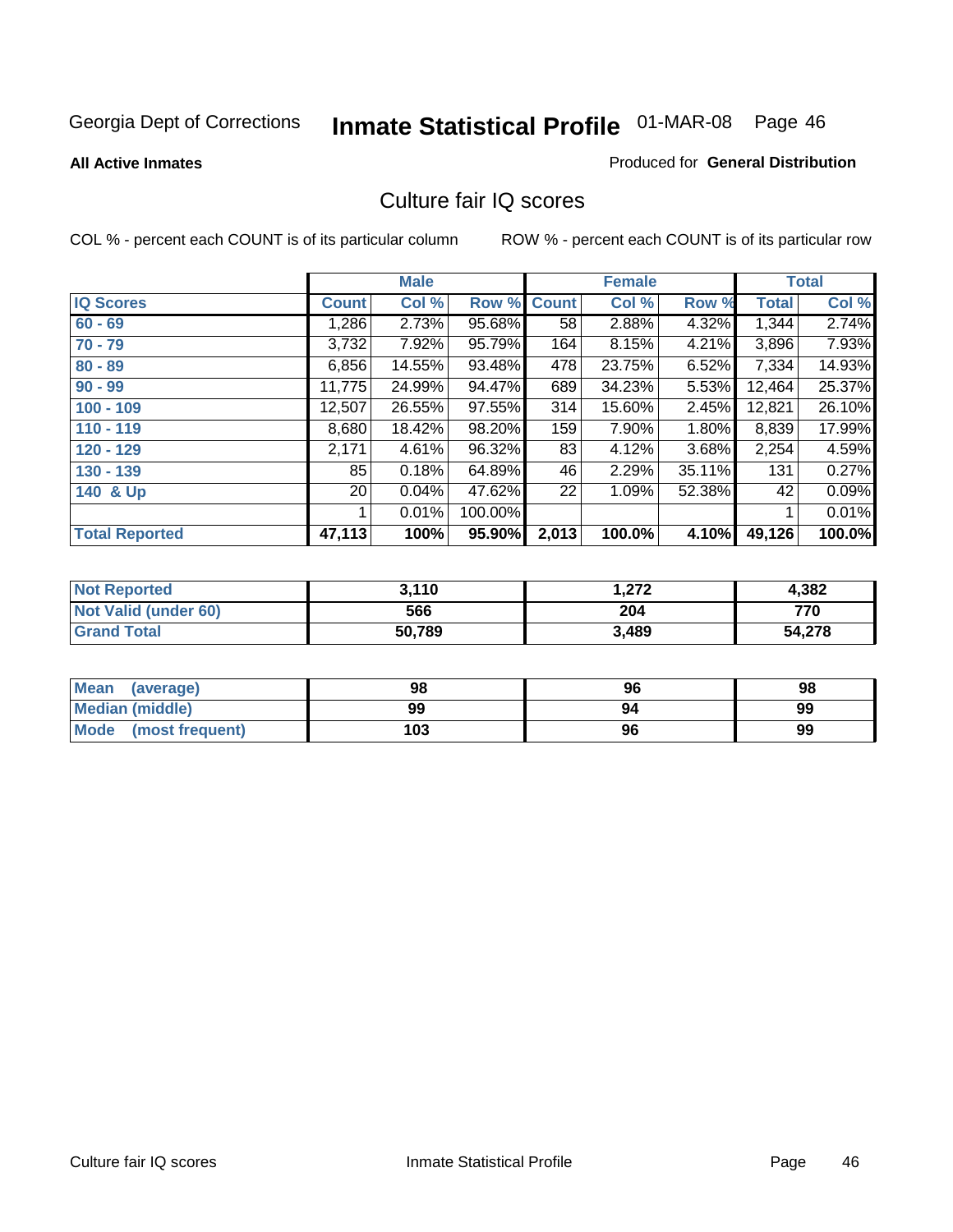#### **All Active Inmates**

#### Produced for **General Distribution**

## Wide Range Achievement Test (WRAT) reading score

|                           |              | <b>Male</b> |        |                 | <b>Female</b> |        |              | <b>Total</b> |
|---------------------------|--------------|-------------|--------|-----------------|---------------|--------|--------------|--------------|
| <b>WRAT Reading Score</b> | <b>Count</b> | Col %       | Row %  | <b>Count</b>    | Col %         | Row %  | <b>Total</b> | Col %        |
| $0.1$ to $0.9$            | 865          | 1.81%       | 98.63% | $\overline{12}$ | 0.53%         | 1.37%  | 877          | 1.75%        |
| 1.0 to 1.9                | 1,155        | 2.42%       | 97.30% | 32              | 1.42%         | 2.70%  | 1,187        | 2.37%        |
| 2.0 to 2.9                | 2,291        | 4.79%       | 96.46% | 84              | 3.73%         | 3.54%  | 2,375        | 4.75%        |
| 3.0 to 3.9                | 3,431        | 7.18%       | 97.42% | 91              | 4.04%         | 2.58%  | 3,522        | 7.04%        |
| 4.0 to 4.9                | 4,384        | 9.17%       | 96.71% | 149             | 6.62%         | 3.29%  | 4,533        | $9.06\%$     |
| 5.0 to 5.9                | 3,866        | 8.09%       | 95.76% | 171             | 7.60%         | 4.24%  | 4,037        | 8.07%        |
| 6.0 to 6.9                | 3,916        | 8.19%       | 95.77% | 173             | 7.69%         | 4.23%  | 4,089        | 8.17%        |
| 7.0 to 7.9                | 2,137        | 4.47%       | 95.44% | 102             | 4.53%         | 4.56%  | 2,239        | 4.47%        |
| 8.0 to 8.9                | 4,439        | 9.29%       | 96.14% | 178             | 7.91%         | 3.86%  | 4,617        | 9.23%        |
| 9.0 to 9.9                | 4,226        | 8.84%       | 95.96% | 178             | 7.91%         | 4.04%  | 4,404        | 8.80%        |
| 10.0 to 10.9              | 2,238        | 4.68%       | 95.11% | 115             | 5.11%         | 4.89%  | 2,353        | 4.70%        |
| 11.0 to 11.9              | 2,194        | 4.59%       | 95.02% | 115             | 5.11%         | 4.98%  | 2,309        | 4.61%        |
| 12.0 to 12.9              | 8,581        | 17.95%      | 97.36% | 233             | 10.36%        | 2.64%  | 8,814        | 17.61%       |
| 13                        | 4,069        | 8.51%       | 86.83% | 617             | 27.42%        | 13.17% | 4,686        | $9.36\%$     |
| <b>Total Reported</b>     | 47,792       | 100%        | 95.50% | 2,250           | 100%          | 4.50%  | 50,042       | 100%         |

| orted<br>N | 2,997  | 239, ا | 4,236 |
|------------|--------|--------|-------|
| ota.       | 50,789 | ,489   | 4,278 |

| Mean (average)       | 8.13       | 9.18 | 8.18      |
|----------------------|------------|------|-----------|
| Median (middle)      | י ס<br>o.z | 9.5  | ററ<br>o.z |
| Mode (most frequent) | 12.8       | ں ו  | 12.8      |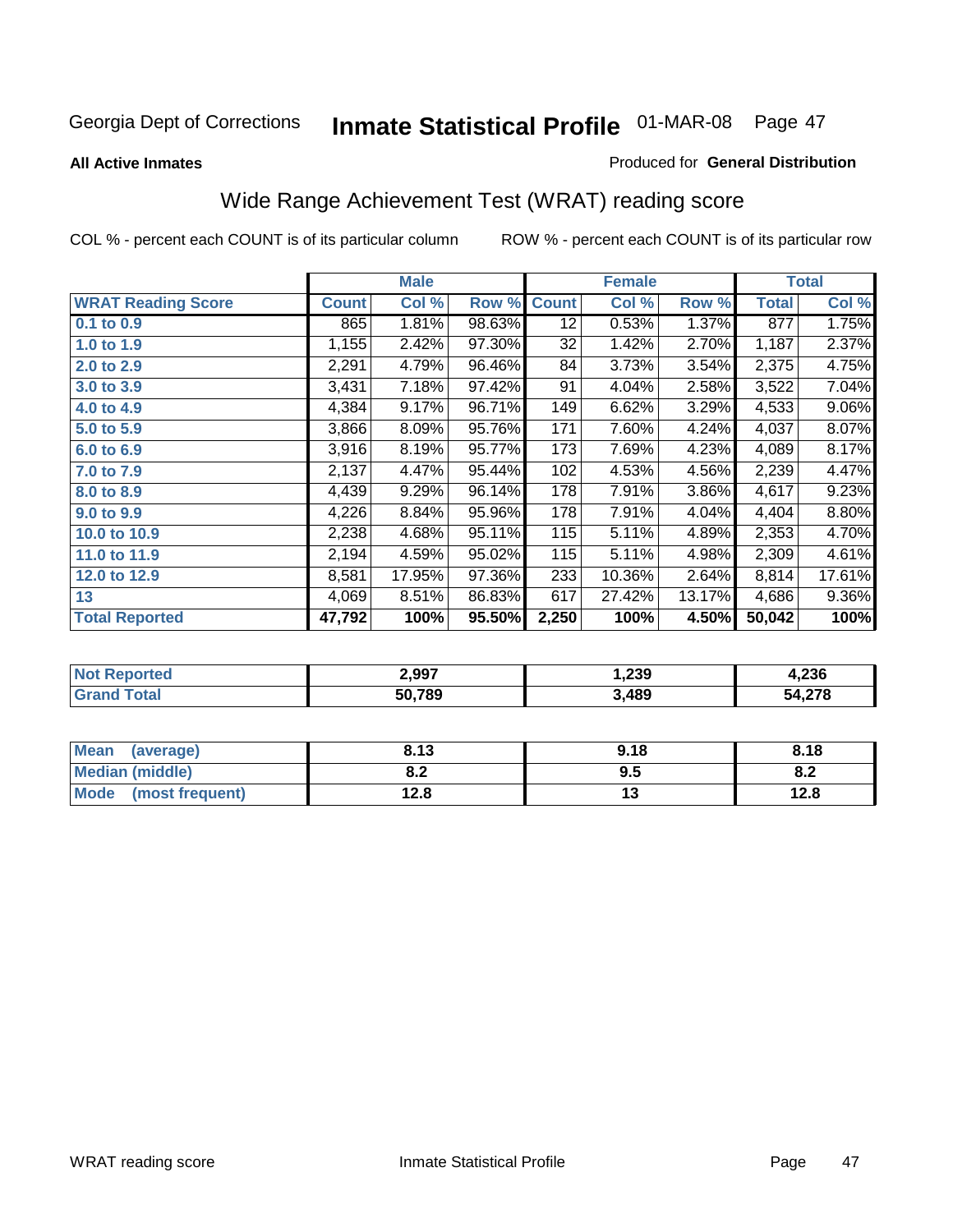## Georgia Dept of Corrections **Inmate Statistical Profile** 01-MAR-08 Page 48

**All Active Inmates**

#### Produced for **General Distribution**

## Wide Range Achievement Test (WRAT) math score

|                              |              | <b>Male</b> |        |              | <b>Female</b> |        |              | <b>Total</b> |
|------------------------------|--------------|-------------|--------|--------------|---------------|--------|--------------|--------------|
| <b>WRAT Mathematic Score</b> | <b>Count</b> | Col %       | Row %  | <b>Count</b> | Col %         | Row %  | <b>Total</b> | Col %        |
| 0.1 to 0.9                   | 100          | 0.21%       | 98.04% | 2            | 0.09%         | 1.96%  | 102          | 0.20%        |
| 1.0 to 1.9                   | 249          | 0.52%       | 94.68% | 14           | 0.62%         | 5.32%  | 263          | 0.53%        |
| 2.0 to 2.9                   | 1,174        | 2.46%       | 94.60% | 67           | 2.98%         | 5.40%  | 1,241        | 2.48%        |
| 3.0 to 3.9                   | 2,991        | 6.26%       | 96.61% | 105          | 4.67%         | 3.39%  | 3,096        | 6.19%        |
| 4.0 to 4.9                   | 4,937        | 10.33%      | 96.58% | 175          | 7.79%         | 3.42%  | 5,112        | 10.22%       |
| 5.0 to 5.9                   | 6,250        | 13.08%      | 96.54% | 224          | 9.97%         | 3.46%  | 6,474        | 12.94%       |
| 6.0 to 6.9                   | 11,492       | 24.04%      | 96.07% | 470          | 20.92%        | 3.93%  | 11,962       | 23.90%       |
| 7.0 to 7.9                   | 7,211        | 15.09%      | 95.21% | 363          | 16.15%        | 4.79%  | 7,574        | 15.13%       |
| 8.0 to 8.9                   | 3,122        | 6.53%       | 94.66% | 176          | 7.83%         | 5.34%  | 3,298        | 6.59%        |
| 9.0 to 9.9                   | 4,304        | 9.00%       | 94.24% | 263          | 11.70%        | 5.76%  | 4,567        | 9.13%        |
| 10.0 to 10.9                 | 2,653        | 5.55%       | 94.11% | 166          | 7.39%         | 5.89%  | 2,819        | 5.63%        |
| 11.0 to 11.9                 | 1,667        | 3.49%       | 93.92% | 108          | 4.81%         | 6.08%  | 1,775        | 3.55%        |
| 12.0 to 12.9                 | 1,182        | 2.47%       | 96.57% | 42           | 1.87%         | 3.43%  | 1,224        | 2.45%        |
| 13                           | 464          | $0.97\%$    | 86.57% | 72           | 3.20%         | 13.43% | 536          | 1.07%        |
| <b>Total Reported</b>        | 47,796       | 100%        | 95.51% | 2,247        | 100%          | 4.49%  | 50,043       | 100.0%       |

| 2.993  | 1,242 | 1,235 |
|--------|-------|-------|
| 50,789 | ,489  | 4,278 |

| <b>Mean</b><br>(average)       | .03 | 7.48 | 7.05 |
|--------------------------------|-----|------|------|
| <b>Median (middle)</b>         | 6.9 |      | 6.9  |
| <b>Mode</b><br>(most frequent) | 6.9 | 7.4  | 6.9  |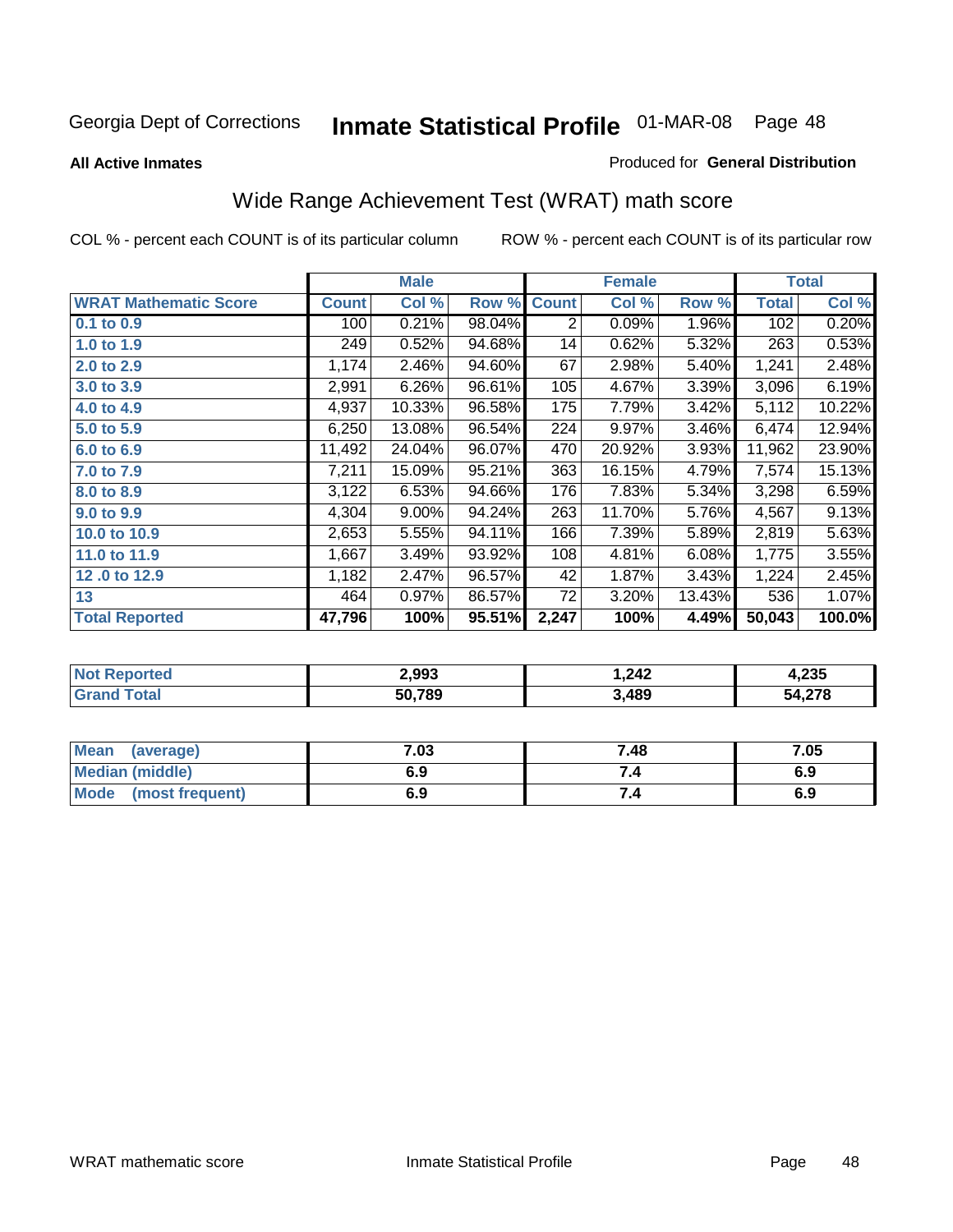#### **All Active Inmates**

#### Produced for **General Distribution**

## Wide Range Achievement Test (WRAT) spelling score

|                            |              | <b>Male</b> |        |              | <b>Female</b> |        |              | <b>Total</b> |
|----------------------------|--------------|-------------|--------|--------------|---------------|--------|--------------|--------------|
| <b>WRAT Spelling Score</b> | <b>Count</b> | Col %       | Row %  | <b>Count</b> | Col %         | Row %  | <b>Total</b> | Col %        |
| 0.1 to 0.9                 | 844          | 1.77%       | 98.25% | 15           | 0.67%         | 1.75%  | 859          | 1.72%        |
| 1.0 to 1.9                 | 2,185        | 4.57%       | 98.11% | 42           | 1.87%         | 1.89%  | 2,227        | 4.45%        |
| 2.0 to 2.9                 | 3,780        | 7.91%       | 98.28% | 66           | 2.93%         | 1.72%  | 3,846        | 7.69%        |
| 3.0 to 3.9                 | 3,317        | 6.94%       | 98.11% | 64           | 2.84%         | 1.89%  | 3,381        | 6.76%        |
| 4.0 to 4.9                 | 4,626        | 9.68%       | 97.53% | 117          | 5.20%         | 2.47%  | 4,743        | 9.48%        |
| 5.0 to 5.9                 | 5,429        | 11.36%      | 96.55% | 194          | 8.62%         | 3.45%  | 5,623        | 11.24%       |
| 6.0 to 6.9                 | 5,893        | 12.33%      | 95.93% | 250          | 11.11%        | 4.07%  | 6,143        | 12.28%       |
| 7.0 to 7.9                 | 3,940        | 8.24%       | 94.78% | 217          | 9.64%         | 5.22%  | 4,157        | 8.31%        |
| 8.0 to 8.9                 | 3,654        | 7.65%       | 94.96% | 194          | 8.62%         | 5.04%  | 3,848        | 7.69%        |
| 9.0 to 9.9                 | 3,555        | 7.44%       | 94.27% | 216          | 9.60%         | 5.73%  | 3,771        | 7.54%        |
| 10.0 to 10.9               | 3,391        | 7.10%       | 93.47% | 237          | 10.53%        | 6.53%  | 3,628        | 7.25%        |
| 11.0 to 11.9               | 1,783        | 3.73%       | 92.72% | 140          | 6.22%         | 7.28%  | 1,923        | 3.84%        |
| 12.0 to 12.9               | 3,586        | 7.50%       | 96.22% | 141          | 6.27%         | 3.78%  | 3,727        | 7.45%        |
| 13                         | 1,811        | 3.79%       | 83.53% | 357          | 15.87%        | 16.47% | 2,168        | 4.33%        |
| <b>Total Reported</b>      | 47,794       | 100%        | 95.50% | 2,250        | 100%          | 4.50%  | 50,044       | 100.0%       |

| <b>rteo</b><br>NO | 2,995  | 1,239 | 1,234        |
|-------------------|--------|-------|--------------|
|                   | 50,789 | ,489  | 4,278ر<br>54 |

| <b>Mean</b><br>(average)       | 6.94       | 8.63 | 7.02 |
|--------------------------------|------------|------|------|
| <b>Median (middle)</b>         | ο.Ζ        | ၓ.ͻ  |      |
| <b>Mode</b><br>(most frequent) | . .<br>U.Z | . .  | ν.Ζ  |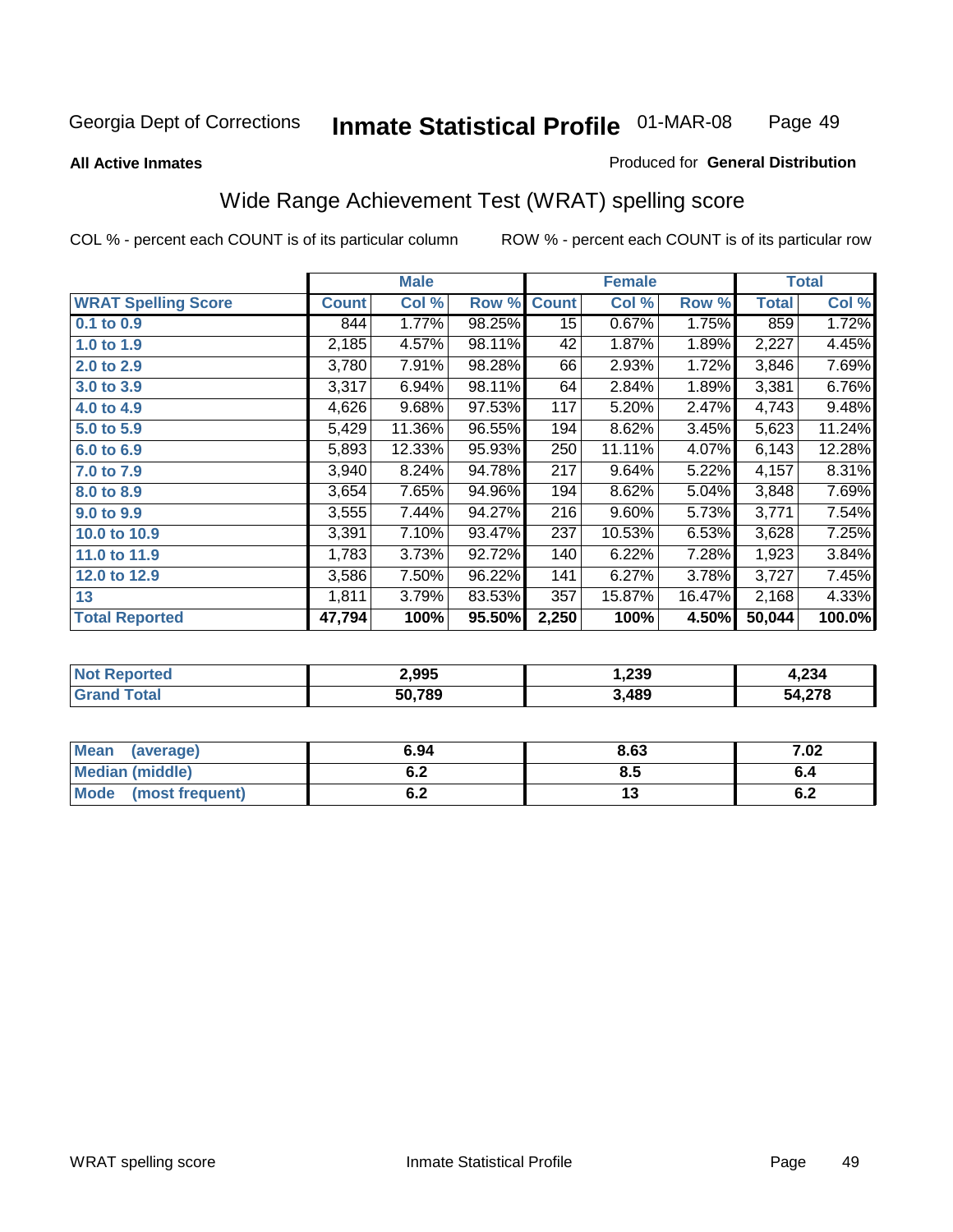#### **All Active Inmates**

### Produced for **General Distribution**

## Scope of substance abuse - summary

|                        |              | <b>Male</b> |           |              | <b>Female</b> |          |              | <b>Total</b> |
|------------------------|--------------|-------------|-----------|--------------|---------------|----------|--------------|--------------|
| <b>Substance Abuse</b> | <b>Count</b> | Col %       | Row %     | <b>Count</b> | Col %         | Row %    | <b>Total</b> | Col %        |
| <b>None</b>            | 15,958       | $31.42\%$   | $93.47\%$ | 1,115        | 31.96%        | $6.53\%$ | 17,073       | 31.45%       |
| Drugs only             | 18,773       | 36.96%      | $90.65\%$ | 1,936        | 55.49%        | $9.35\%$ | 20.709       | 38.15%       |
| <b>Alcohol only</b>    | 3,587        | $7.06\%$    | 97.55%    | 90           | 2.58%         | $2.45\%$ | 3,677        | 6.77%        |
| Drugs and alcohol      | 12.471       | 24.55%      | $97.29\%$ | 348          | $9.97\%$      | $2.71\%$ | 12,819       | 23.62%       |
| <b>Total Reported</b>  | 50,789       | 100%        | 93.57%    | 3,489        | 100%          | 6.43%    | 54,278       | 100%         |

| <b>Not Reported</b> |        |       |                 |
|---------------------|--------|-------|-----------------|
| Grand Total         | 50.789 | 3,489 | 1.270<br>54.278 |

|  | Mode<br>(most freauent) | Drugs only | Druas only | Drugs only |
|--|-------------------------|------------|------------|------------|
|--|-------------------------|------------|------------|------------|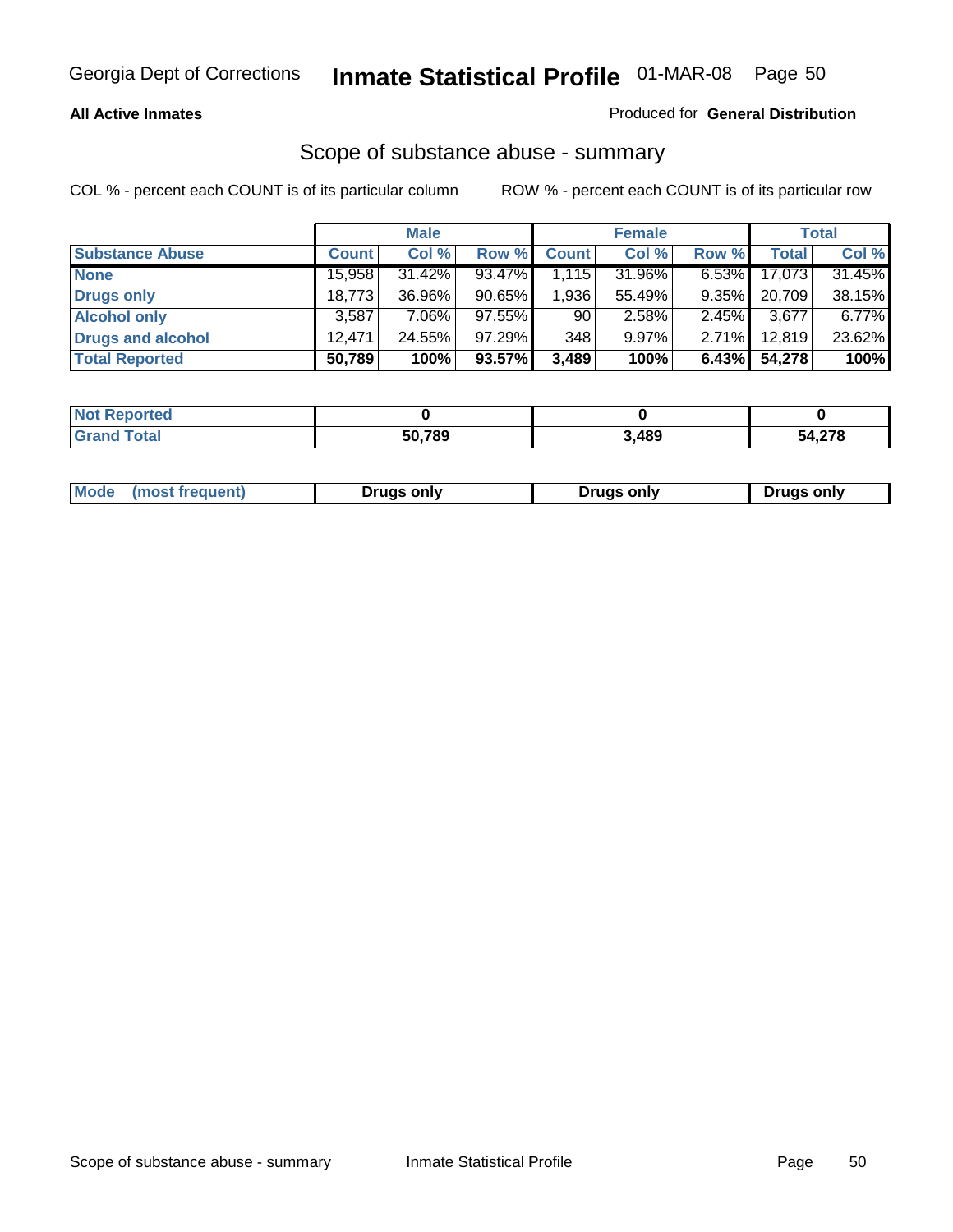### **All Active Inmates**

#### Produced for **General Distribution**

## Scope of substance abuse - detail

|                                      |              | <b>Male</b> |        |              | <b>Female</b> |        |              | <b>Total</b> |
|--------------------------------------|--------------|-------------|--------|--------------|---------------|--------|--------------|--------------|
| <b>Substance Abuse</b>               | <b>Count</b> | Col %       | Row %  | <b>Count</b> | Col %         | Row %  | <b>Total</b> | Col %        |
| No drug or alcohol problems          | 15,958       | 31.42%      | 93.47% | 1,115        | 31.96%        | 6.53%  | 17,073       | 31.45%       |
| Drug addiction but no alcohol        | 408          | 0.80%       | 85.89% | 67           | 1.92%         | 14.11% | 475          | 0.88%        |
| <b>Drug addiction and alcohol</b>    | 164          | 0.32%       | 99.39% |              | 0.03%         | 0.61%  | 165          | $0.30\%$     |
| abuse                                |              |             |        |              |               |        |              |              |
| <b>Drug addiction and alcoholism</b> | 74           | 0.15%       | 97.37% | 2            | 0.06%         | 2.63%  | 76           | 0.14%        |
| No drug problem but alcohol          | 2,923        | 5.76%       | 98.45% | 46           | 1.32%         | 1.55%  | 2,969        | 5.47%        |
| <b>labuse</b>                        |              |             |        |              |               |        |              |              |
| No drug problem but alcoholism       | 664          | 1.31%       | 93.79% | 44           | 1.26%         | 6.21%  | 708          | 1.30%        |
| Drug experiment but no alcohol       | 8,381        | 16.50%      | 95.15% | 427          | 12.24%        | 4.85%  | 8,808        | 16.23%       |
| <b>Drug experiment &amp; alcohol</b> | 1,718        | 3.38%       | 98.62% | 24           | 0.69%         | 1.38%  | 1,742        | 3.21%        |
| <b>labuse</b>                        |              |             |        |              |               |        |              |              |
| Drug experiment & alcoholism         | 815          | 1.60%       | 96.34% | 31           | 0.89%         | 3.66%  | 846          | 1.56%        |
| Drug abuse but no alcohol            | 9,984        | 19.66%      | 87.38% | 1,442        | 41.33%        | 12.62% | 11,426       | 21.05%       |
| Drug abuse and alcohol abuse         | 8,155        | 16.06%      | 98.53% | 122          | 3.50%         | 1.47%  | 8,277        | 15.25%       |
| <b>Drug abuse and alcoholism</b>     | 1,545        | 3.04%       | 90.19% | 168          | 4.82%         | 9.81%  | 1,713        | 3.16%        |
| <b>Total Reported</b>                | 50,789       | 100%        | 93.57% | 3,489        | 100%          | 6.43%  | 54,278       | 100%         |

| : Reported<br><b>NOT</b> |        |       |                 |
|--------------------------|--------|-------|-----------------|
| 'otal                    | 50.789 | 3,489 | - 270<br>J4.Z10 |

| Mode (most frequent) | No drug or alcohol problems Drug abuse but no alcohol No drug or alcohol |          |
|----------------------|--------------------------------------------------------------------------|----------|
|                      |                                                                          | problems |
|                      |                                                                          |          |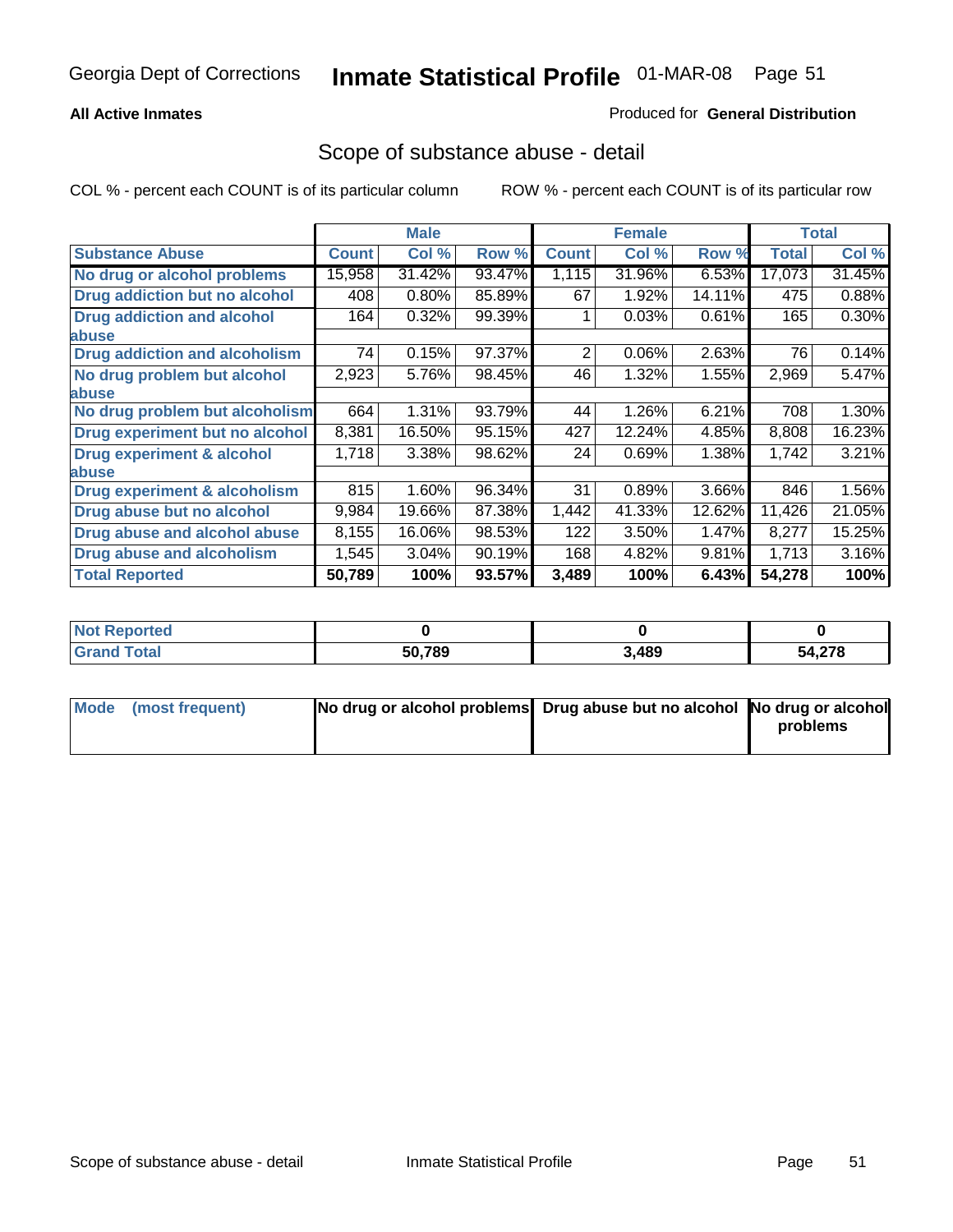#### **All Active Inmates**

#### Produced for **General Distribution**

## Current / last mental health treatment level

|                                    |              | <b>Male</b> |         |              | <b>Female</b> |        |              | <b>Total</b> |
|------------------------------------|--------------|-------------|---------|--------------|---------------|--------|--------------|--------------|
| <b>Mental Health Treatment Lev</b> | <b>Count</b> | Col %       | Row %   | <b>Count</b> | Col %         | Row %  | <b>Total</b> | Col %        |
| 1 No problem at current time       | 4,573        | 38.20%      | 94.90%  | 246          | 11.73%        | 5.10%  | 4,819        | 34.26%       |
| 2 Receiving outpatient             | 5,497        | 45.92%      | 75.71%  | 1,764        | 84.12%        | 24.29% | 7,261        | 51.62%       |
| treatment                          |              |             |         |              |               |        |              |              |
| 3 Inpatient, moderate              | 1,543        | 12.89%      | 96.38%  | 58           | 2.77%         | 3.62%  | 1,601        | 11.38%       |
| treatment                          |              |             |         |              |               |        |              |              |
| 4 Inpatient, intensive             | 328          | 2.74%       | 91.88%  | 29           | 1.38%         | 8.12%  | 357          | 2.54%        |
| treatment                          |              |             |         |              |               |        |              |              |
| <b>5 Undergoing crisis</b>         | 13           | 0.11%       | 100.00% |              |               |        | 13           | 0.09%        |
| stabilization                      |              |             |         |              |               |        |              |              |
| <b>6 Hospital for criminally</b>   | 16           | 0.13%       | 100.00% |              |               |        | 16           | 0.11%        |
| insane                             |              |             |         |              |               |        |              |              |
| <b>Total Evaluated</b>             | 11,970       | 100%        | 85.09%  | 2,097        | 100%          | 14.91% | 14,067       | 100%         |

| Never had MH evaluation | 38,819 | 1,392 | 40,211 |
|-------------------------|--------|-------|--------|
| <b>Grand Total</b>      | 50,789 | 3,489 | 54,278 |

| <b>Median (middle)</b>         | <b>Receiving outpatient</b><br>treatment | <b>Receiving outpatient</b><br>treatment | <b>Receiving</b><br>outpatient<br>treatment |
|--------------------------------|------------------------------------------|------------------------------------------|---------------------------------------------|
| <b>Mode</b><br>(most frequent) | <b>Receiving outpatient</b><br>treatment | <b>Receiving outpatient</b><br>treatment | <b>Receiving</b><br>outpatient<br>treatment |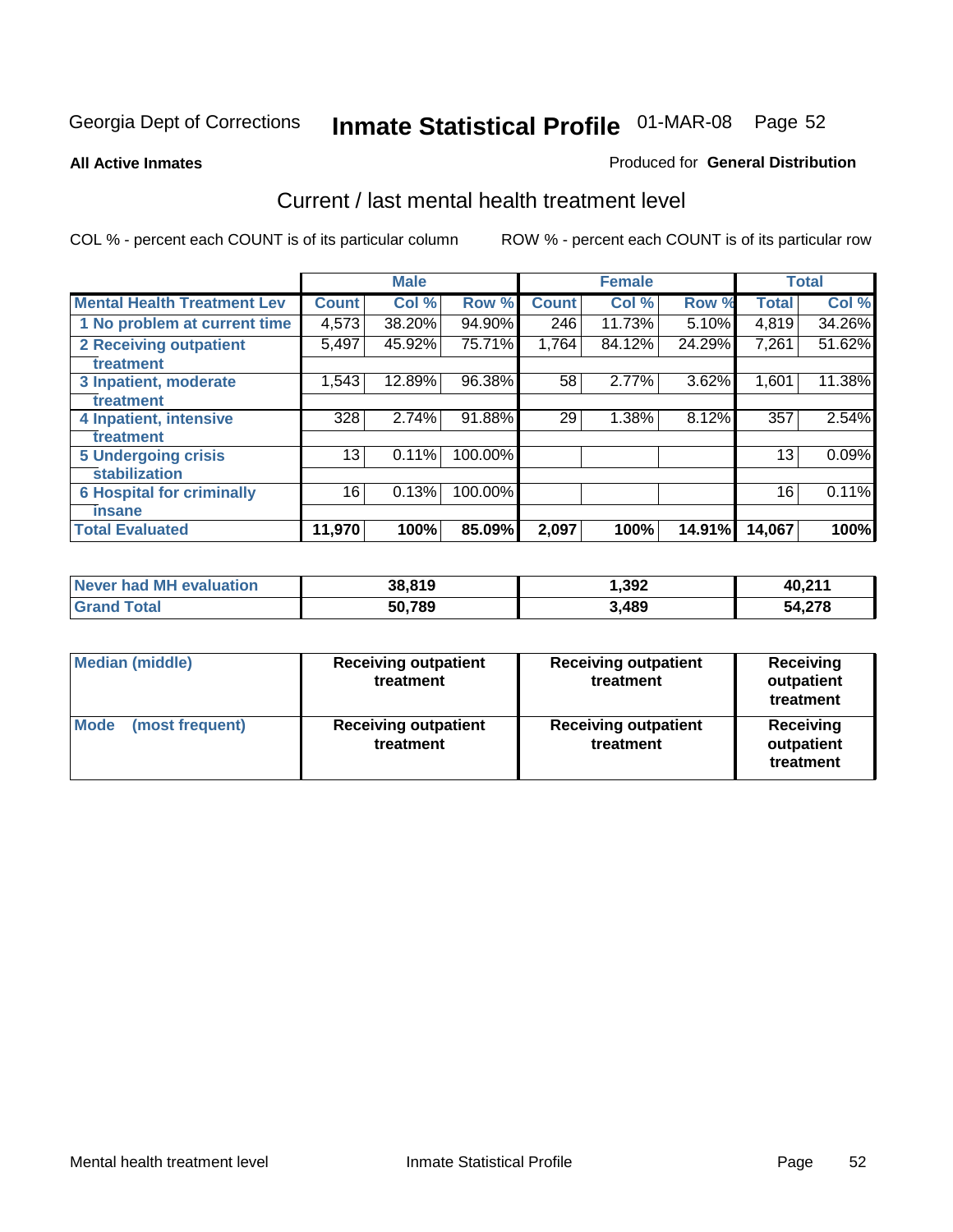### **All Active Inmates**

## Produced for **General Distribution**

## PULHESDWIT medical scale - 'P' overall condition ('P'hysical)

|                                   |              | <b>Male</b> |        |              | <b>Female</b> |         |              | <b>Total</b> |
|-----------------------------------|--------------|-------------|--------|--------------|---------------|---------|--------------|--------------|
| 'P' Overall Condition             | <b>Count</b> | Col %       | Row %  | <b>Count</b> | Col %         | Row %   | <b>Total</b> | Col %        |
| 1 No medical illness              | 37,737       | 75.81%      | 95.39% | 1,824        | 53.46%        | 4.61%   | 39,561       | 74.37%       |
| 2 Well-controlled chronic illness | 9,641        | 19.37%      | 88.08% | 1,305        | 38.25%        | 11.92%  | 10,946       | 20.58%       |
| 3 Poorly-controlled chronic       | 2,343        | 4.71%       | 93.20% | 171          | 5.01%         | 6.80%   | 2,514        | 4.73%        |
| <b>illness</b>                    |              |             |        |              |               |         |              |              |
| 4 Significant problems requiring  | 56           | 0.11%       | 69.14% | 25           | 0.73%         | 30.86%  | 81           | 0.15%        |
| special housing                   |              |             |        |              |               |         |              |              |
| 5 Terminal illness, < 6 months    | 4            | 0.01%       | 66.67% | 2            | 0.06%         | 33.33%  | 6            | 0.01%        |
| to live                           |              |             |        |              |               |         |              |              |
| Inmate is pregnant<br>6           |              |             |        | 85           | 2.49%         | 100.00% | 85           | 0.16%        |
| <b>Total Reported</b>             | 49,781       | 100%        | 93.59% | 3,412        | 100%          | 6.41%   | 53,193       | 100%         |

| <b>Not Reported</b> | ,008   |      | ,085   |
|---------------------|--------|------|--------|
| <b>Grand Total</b>  | 50,789 | ,489 | 54,278 |

| Mode (most frequent) | 1 No medical illness | 1 No medical illness | 1 No medical |
|----------------------|----------------------|----------------------|--------------|
|                      |                      |                      | illness      |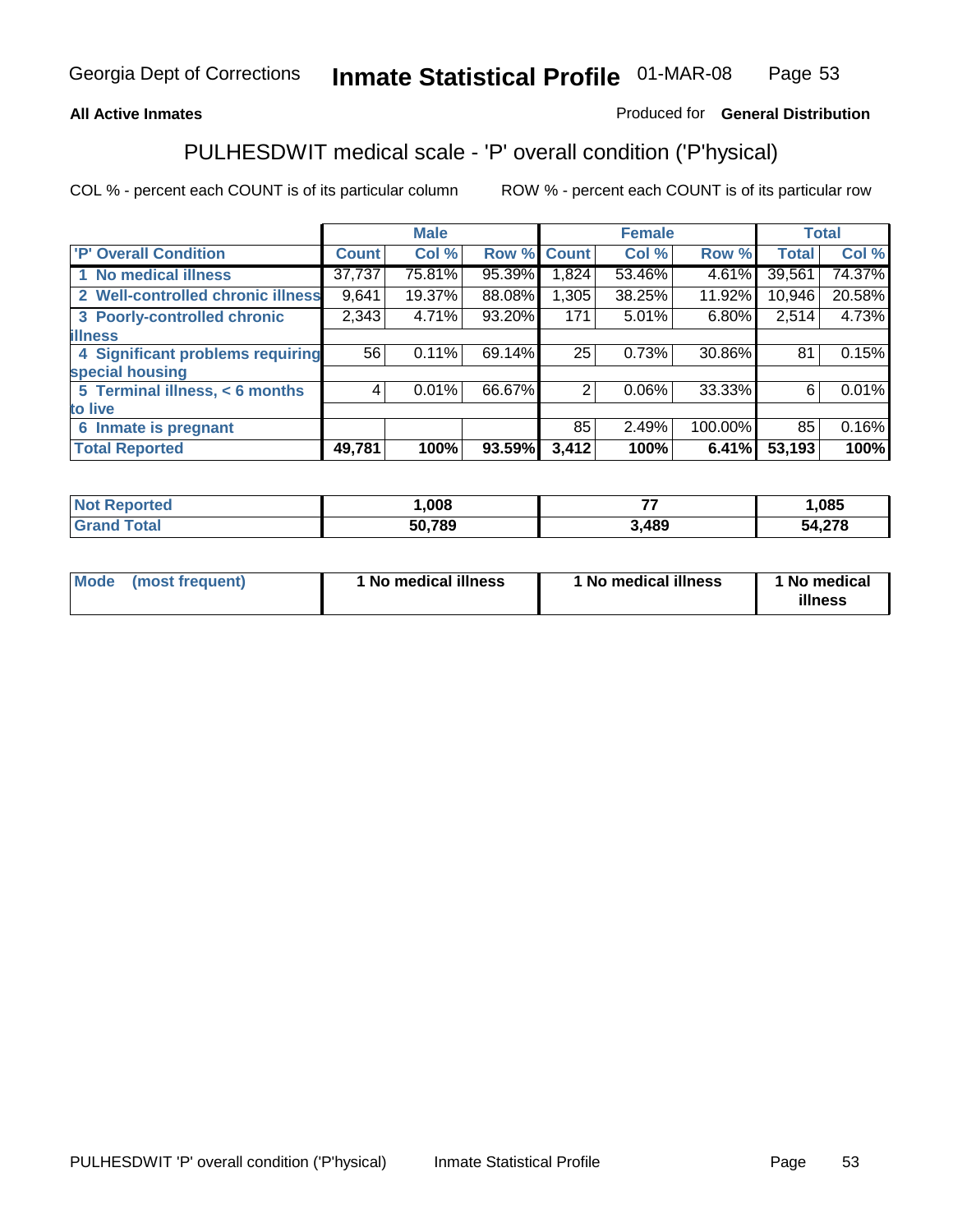#### **All Active Inmates**

#### Produced for **General Distribution**

## PULHESDWIT medical scale - 'U' upper body

|                              |              | <b>Male</b> |        |              | <b>Female</b> |        |              | <b>Total</b> |
|------------------------------|--------------|-------------|--------|--------------|---------------|--------|--------------|--------------|
| <b>U' Upper Body</b>         | <b>Count</b> | Col %       | Row %  | <b>Count</b> | Col %         | Row %  | <b>Total</b> | Col %        |
| 1 Upper bones, joints,       | 48,180       | 96.78%      | 93.77% | 3,200        | 93.79%        | 6.23%  | 51,380       | 96.59%       |
| muscles all OK               |              |             |        |              |               |        |              |              |
| 2 One or both arms minimally | 1,333        | 2.68%       | 87.64% | 188          | 5.51%         | 12.36% | 1,521        | 2.86%        |
| limited                      |              |             |        |              |               |        |              |              |
| 3 One or both arms           | 212          | 0.43%       | 91.77% | 19           | 0.56%         | 8.23%  | 231          | 0.43%        |
| moderately limited           |              |             |        |              |               |        |              |              |
| 4 One arm disabled,          | 53           | 0.11%       | 92.98% | 4            | 0.12%         | 7.02%  | 57           | 0.11%        |
| paralyzed, or amputated      |              |             |        |              |               |        |              |              |
| 5 Both arms disabled,        | 3            | 0.01%       | 75.00% |              | 0.03%         | 25.00% | 4            | 0.01%        |
| paralyzed, or amputated      |              |             |        |              |               |        |              |              |
| <b>Total Reported</b>        | 49,781       | 100%        | 93.59% | 3,412        | 100%          | 6.41%  | 53,193       | 100%         |

| <b>Not Reported</b>   | .008   | --    | ,085   |
|-----------------------|--------|-------|--------|
| $\tau$ otal<br>'Grand | 50,789 | 3,489 | 54,278 |

| <b>Mode</b> | (most frequent) | 1 Upper bones, joints,<br>muscles all OK | 1 Upper bones, joints,<br>muscles all OK | 1 Upper bones,<br>joints, muscles all<br>ΟK |
|-------------|-----------------|------------------------------------------|------------------------------------------|---------------------------------------------|
|-------------|-----------------|------------------------------------------|------------------------------------------|---------------------------------------------|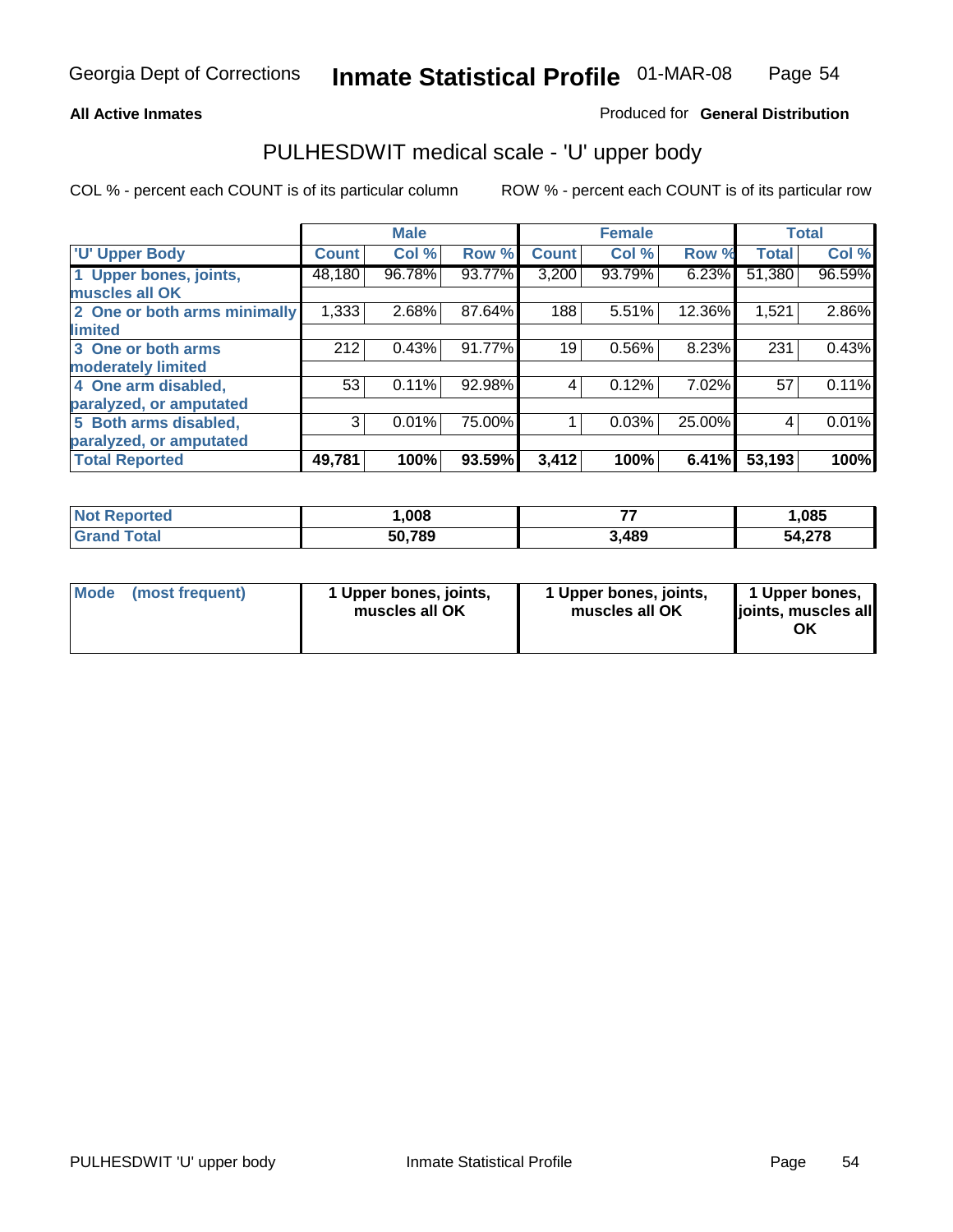## **All Active Inmates**

## Produced for **General Distribution**

## PULHESDWIT medical scale - 'L' lower body

|                                |         | <b>Male</b> |         |              | <b>Female</b> |        |              | <b>Total</b> |
|--------------------------------|---------|-------------|---------|--------------|---------------|--------|--------------|--------------|
| <b>L' Lower Body</b>           | Count ! | Col %       | Row %   | <b>Count</b> | Col %         | Row %  | <b>Total</b> | Col %        |
| 1 Lower bones, joints,         | 46,177  | 92.76%      | 94.27%  | 2,805        | 82.21%        | 5.73%  | 48,982       | 92.08%       |
| muscles all OK                 |         |             |         |              |               |        |              |              |
| 2 One or both legs minimally   | 2,971   | 5.97%       | 84.26%  | 555          | 16.27%        | 15.74% | 3,526        | 6.63%        |
| limited                        |         |             |         |              |               |        |              |              |
| 3 One or both legs             | 530     | 1.06%       | 92.17%  | 45           | 1.32%         | 7.83%  | 575          | 1.08%        |
| moderately limited             |         |             |         |              |               |        |              |              |
| 4 One leg disabled, paralyzed, | 90      | 0.18%       | 92.78%  |              | 0.21%         | 7.22%  | 97           | 0.18%        |
| or amputated                   |         |             |         |              |               |        |              |              |
| 5 Both legs disabled,          | 13      | 0.03%       | 100.00% |              |               |        | 13           | 0.02%        |
| paralyzed, or amputated        |         |             |         |              |               |        |              |              |
| <b>Total Reported</b>          | 49,781  | 100%        | 93.59%  | 3,412        | 100%          | 6.41%  | 53,193       | 100%         |

| Reported<br><b>Not F</b>               | .008   | --    | ,085   |
|----------------------------------------|--------|-------|--------|
| <sup>-</sup> otal<br>"Gra <sub>n</sub> | 50,789 | 3,489 | 54,278 |

|  | Mode (most frequent) | 1 Lower bones, joints,<br>muscles all OK | 1 Lower bones, joints,<br>muscles all OK | 1 Lower bones,<br>joints, muscles all<br>OK |
|--|----------------------|------------------------------------------|------------------------------------------|---------------------------------------------|
|--|----------------------|------------------------------------------|------------------------------------------|---------------------------------------------|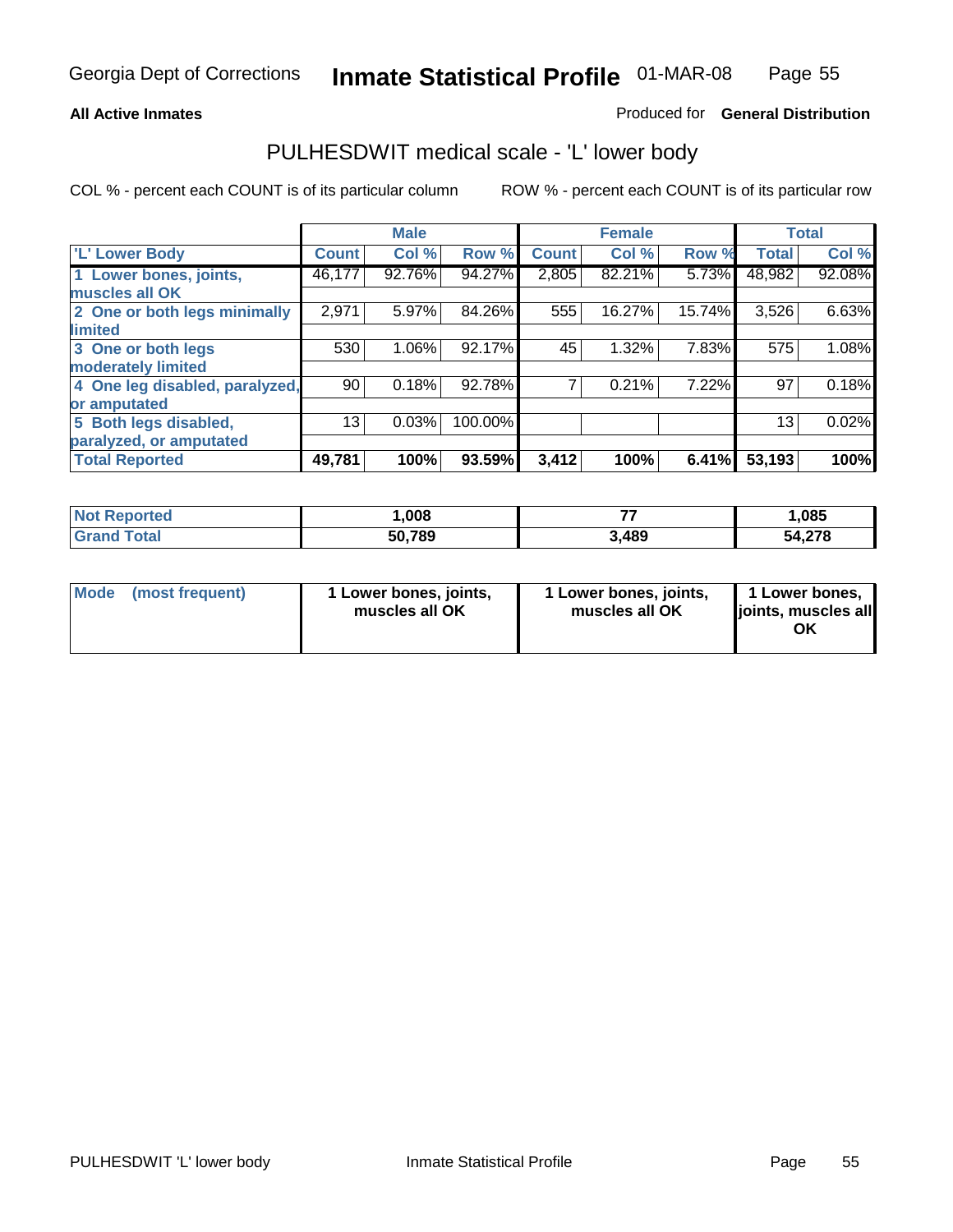#### **All Active Inmates**

#### Produced for **General Distribution**

## PULHESDWIT medical scale - 'H' hearing

|                                |              | <b>Male</b> |             |       | <b>Female</b> |        | <b>Total</b> |        |
|--------------------------------|--------------|-------------|-------------|-------|---------------|--------|--------------|--------|
| <b>H'</b> Hearing              | <b>Count</b> | Col %       | Row % Count |       | Col %         | Row %  | <b>Total</b> | Col %  |
| 1 Normal hearing both ears     | 49,405       | 99.24%      | 93.64%      | 3,353 | 98.27%        | 6.36%  | 52,758       | 99.18% |
| 2 Some loss in one ear with    | 290          | 0.58%       | 86.83%      | 44    | 1.29%         | 13.17% | 334          | 0.63%  |
| other OK, or mild loss in both |              |             |             |       |               |        |              |        |
| 3 Total loss in one ear with   | 55           | 0.11%       | 87.30%      | 8     | 0.23%         | 12.70% | 63           | 0.12%  |
| mild loss in other             |              |             |             |       |               |        |              |        |
| 4 Severe loss in both ears     | 15           | 0.03%       | 83.33%      | 3     | 0.09%         | 16.67% | 18           | 0.03%  |
| 5 Total loss in both ears,     | 16           | 0.03%       | 80.00%      | 4     | 0.12%         | 20.00% | 20           | 0.04%  |
| requiring special housing      |              |             |             |       |               |        |              |        |
| <b>Total Reported</b>          | 49,781       | 100%        | 93.59%      | 3,412 | 100%          | 6.41%  | 53,193       | 100%   |

| orted        | ,008   | --   | 085. ا        |
|--------------|--------|------|---------------|
| <b>Total</b> | 50.789 | ,489 | 54,278<br>- 4 |

| Mode (most frequent) | 1 Normal hearing both ears   1 Normal hearing both ears   1 Normal hearing |           |
|----------------------|----------------------------------------------------------------------------|-----------|
|                      |                                                                            | both ears |
|                      |                                                                            |           |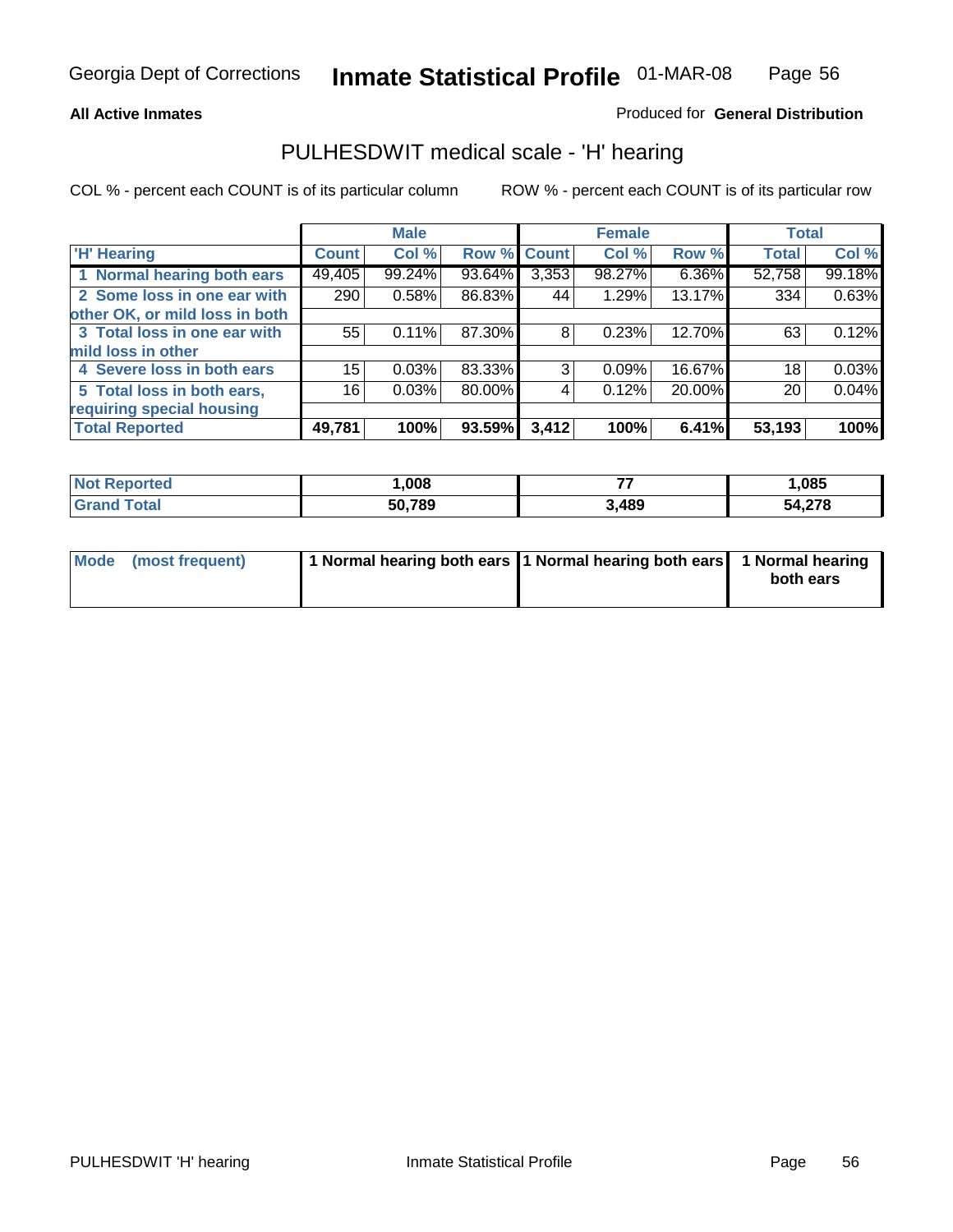#### **All Active Inmates**

### Produced for **General Distribution**

## PULHESDWIT medical scale - 'E' vision

|                                 |              | <b>Male</b> |             |       | <b>Female</b> |        |              | <b>Total</b> |
|---------------------------------|--------------|-------------|-------------|-------|---------------|--------|--------------|--------------|
| 'E' Vision                      | <b>Count</b> | Col %       | Row % Count |       | Col %         | Row %  | <b>Total</b> | Col %        |
| 1 Correctable to 20/40 in both  | 44,617       | 89.63%      | 95.04%      | 2,327 | 68.20%        | 4.96%  | 46,944       | 88.25%       |
| eyes                            |              |             |             |       |               |        |              |              |
| 2 Correctable to 20/70 in one   | 4,565        | 9.17%       | 82.05%      | 999   | 29.28%        | 17.95% | 5,564        | 10.46%       |
| eye, may be blind in other      |              |             |             |       |               |        |              |              |
| 3 Correctable to 20/200 in one  | 507          | 1.02%       | 86.82%      | 77    | 2.26%         | 13.18% | 584          | 1.10%        |
| eye, may be blind in other      |              |             |             |       |               |        |              |              |
| 4 One eye not correctable to    | 76           | 0.15%       | 89.41%      | 9     | 0.26%         | 10.59% | 85           | 0.16%        |
| 20/200, other may be blind      |              |             |             |       |               |        |              |              |
| 5 Blind in both eyes, requiring | 16           | 0.03%       | 100.00%     |       |               |        | 16           | 0.03%        |
| special housing                 |              |             |             |       |               |        |              |              |
| <b>Total Reported</b>           | 49,781       | 100%        | 93.59%      | 3,412 | 100%          | 6.41%  | 53,193       | 100%         |

| <b>Not Reported</b> | ,008   | --    | ,085   |
|---------------------|--------|-------|--------|
| Total<br>Gran       | 50,789 | 3,489 | 54,278 |

| Mode | (most frequent) | 1 Correctable to 20/40 in<br>both eyes | 1 Correctable to 20/40 in   1 Correctable to<br>both eyes | 20/40 in both eyes |
|------|-----------------|----------------------------------------|-----------------------------------------------------------|--------------------|
|      |                 |                                        |                                                           |                    |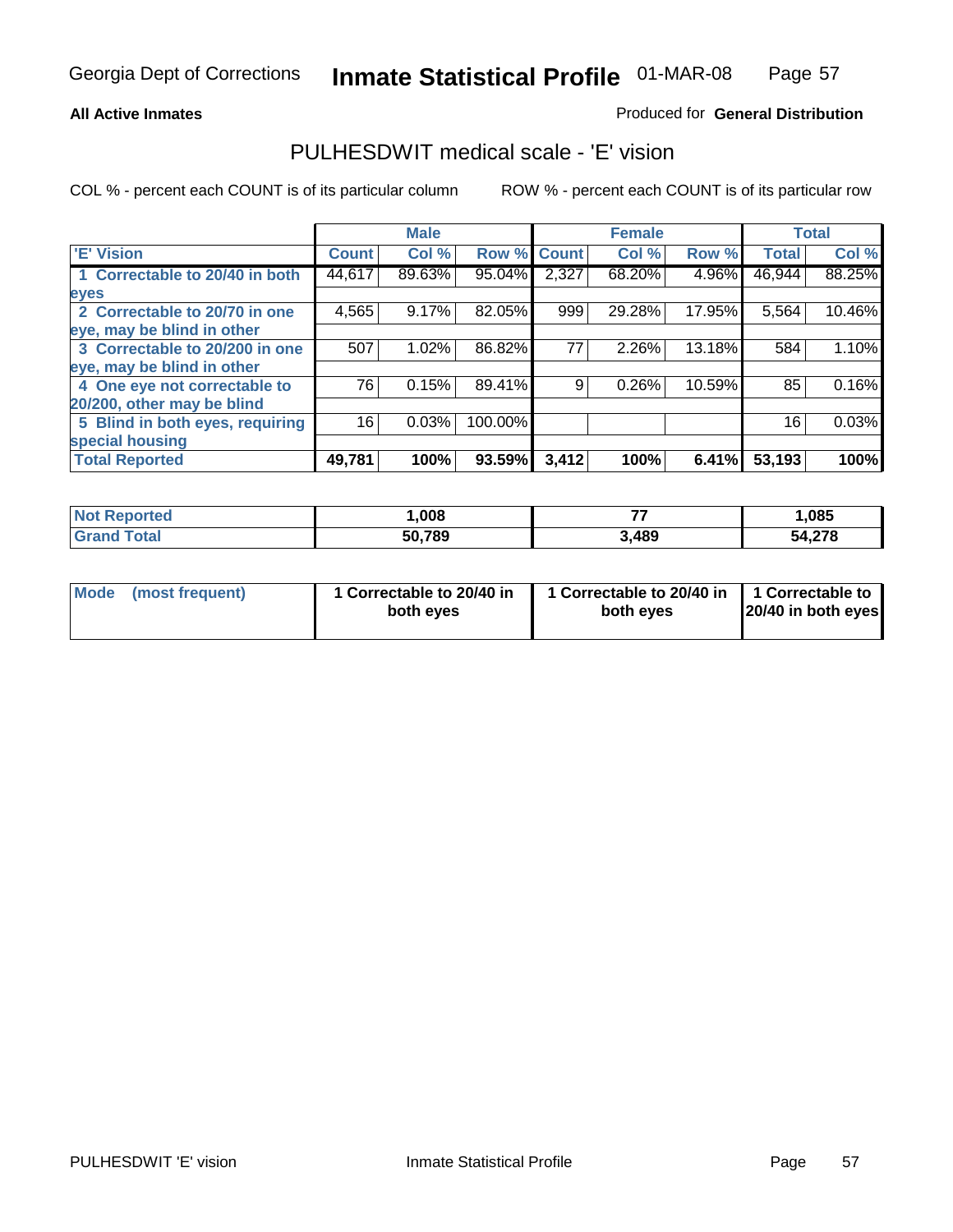#### **All Active Inmates**

#### Produced for **General Distribution**

## PULHESDWIT medical scale - 'S' pSychiatric

|                                        |              | <b>Male</b> |         |              | <b>Female</b> |        |              | <b>Total</b> |
|----------------------------------------|--------------|-------------|---------|--------------|---------------|--------|--------------|--------------|
| 'S' pSychiatric                        | <b>Count</b> | Col %       | Row %   | <b>Count</b> | Col %         | Row %  | <b>Total</b> | Col %        |
| 1 No impairment or disorders           | 43,138       | 87.76%      | 95.22%  | 2,166        | 63.59%        | 4.78%  | 45,304       | 86.19%       |
| 2 Stable, or in remission, or          | 4,920        | 10.01%      | 80.84%  | 1,166        | 34.23%        | 19.16% | 6,086        | 11.58%       |
| mild impairment or retardation         |              |             |         |              |               |        |              |              |
| 3 Requires moderate inpatient          | 1,014        | $2.06\%$    | 94.41%  | 60           | 1.76%         | 5.59%  | 1,074        | 2.04%        |
| treatment                              |              |             |         |              |               |        |              |              |
| 4 Requires intensive inpatient         | 71           | 0.14%       | 83.53%  | 14           | 0.41%         | 16.47% | 85           | 0.16%        |
| treatment                              |              |             |         |              |               |        |              |              |
| <b>5 Requires Crisis Stabilization</b> | 14           | 0.03%       | 100.00% |              |               |        | 14           | 0.03%        |
| Unit (CSU) inpatient care              |              |             |         |              |               |        |              |              |
| <b>Total Reported</b>                  | 49,157       | 100%        | 93.52%  | 3,406        | 100%          | 6.48%  | 52,563       | 100%         |

| <b>Not Reported</b>         | 632, ا | o-<br>ია | 1,715  |
|-----------------------------|--------|----------|--------|
| $\tau$ otal<br><b>Grand</b> | 50,789 | 3,489    | 54,278 |

| Mode (most frequent) | <b>1</b> No impairment or disorders | 1 No impairment or<br>disorders | 1 No impairment or<br>disorders |
|----------------------|-------------------------------------|---------------------------------|---------------------------------|
|                      |                                     |                                 |                                 |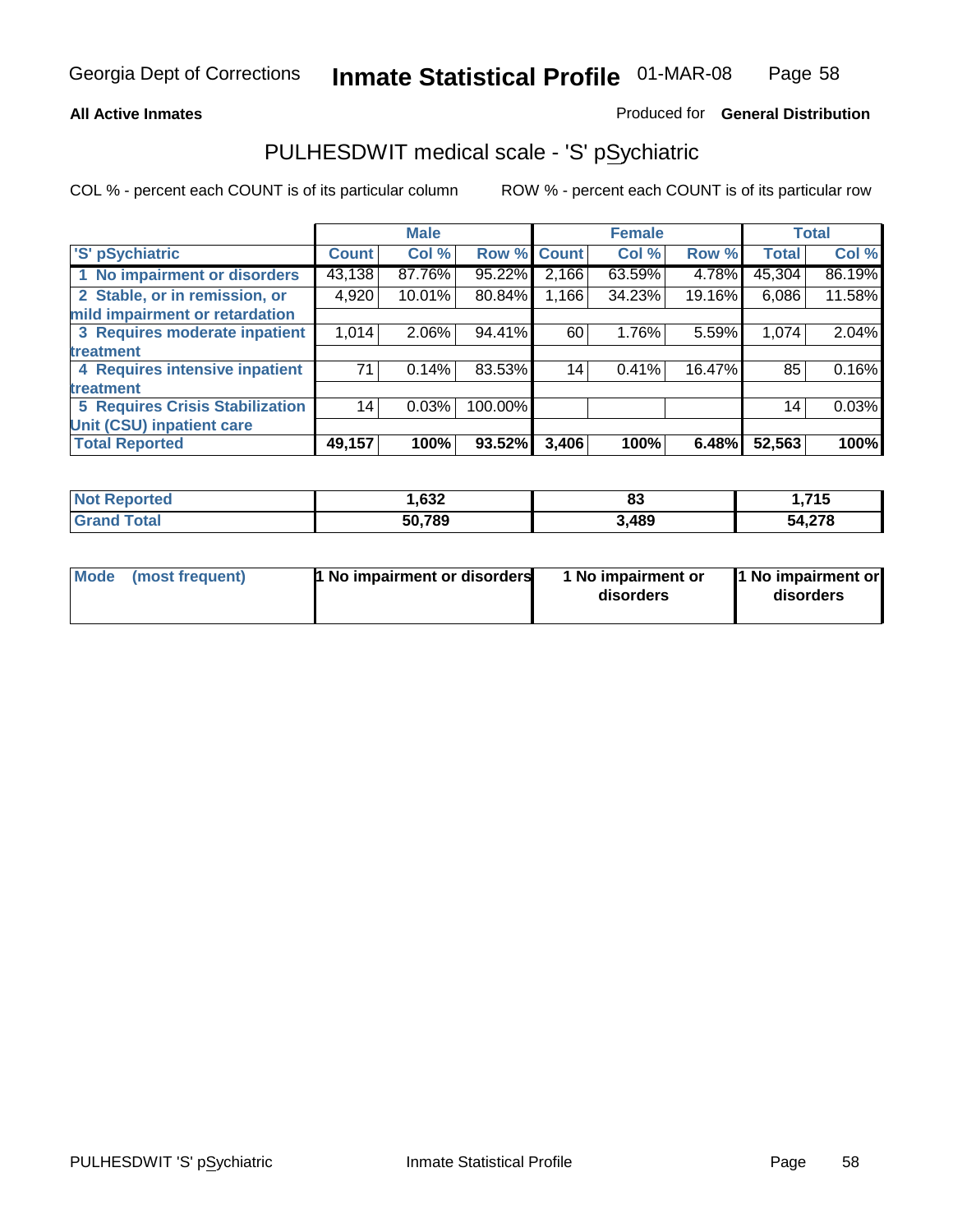#### **All Active Inmates**

#### Produced for **General Distribution**

## PULHESDWIT medical scale - 'D' dental

|                                 |              | <b>Male</b> |             |       | <b>Female</b> |          |              | <b>Total</b> |
|---------------------------------|--------------|-------------|-------------|-------|---------------|----------|--------------|--------------|
| <b>D' Dental</b>                | <b>Count</b> | Col %       | Row % Count |       | Col %         | Row %    | <b>Total</b> | Col %        |
| 1 Minimal routine dental health | 16,711       | 34.18%      | 88.55%      | 2,160 | 63.42%        | 11.45%   | 18,871       | 36.09%       |
| <b>needs</b>                    |              |             |             |       |               |          |              |              |
| 2 Moderate cavities and/or      | 24,889       | 50.91%      | 96.54%      | 892   | 26.19%        | $3.46\%$ | 25,781       | 49.30%       |
| gum disease                     |              |             |             |       |               |          |              |              |
| 3 Extensive gum disease         | 7,283        | 14.90%      | 95.36%      | 354   | 10.39%        | 4.64%    | 7,637        | 14.60%       |
| and/or widespread decay         |              |             |             |       |               |          |              |              |
| 4 Urgent need for dental        | 6            | 0.01%       | 100.00%     |       |               |          | 6            | 0.01%        |
| <b>services</b>                 |              |             |             |       |               |          |              |              |
| <b>Total Reported</b>           | 48,889       | 100%        | 93.49%      | 3,406 | 100%          | 6.51%    | 52,295       | 100%         |

| orted<br>NG       | ,900   | n-<br>υJ | 983. ا      |
|-------------------|--------|----------|-------------|
| <b>ota</b><br>Gr. | 50,789 | 3,489    | 4,278<br>54 |

| <b>Mode</b> | (most frequent) | 2 Moderate cavities and/or<br>qum disease | Minimal routine dental<br>health needs | 2 Moderate<br>cavities and/or |
|-------------|-----------------|-------------------------------------------|----------------------------------------|-------------------------------|
|             |                 |                                           |                                        | qum disease                   |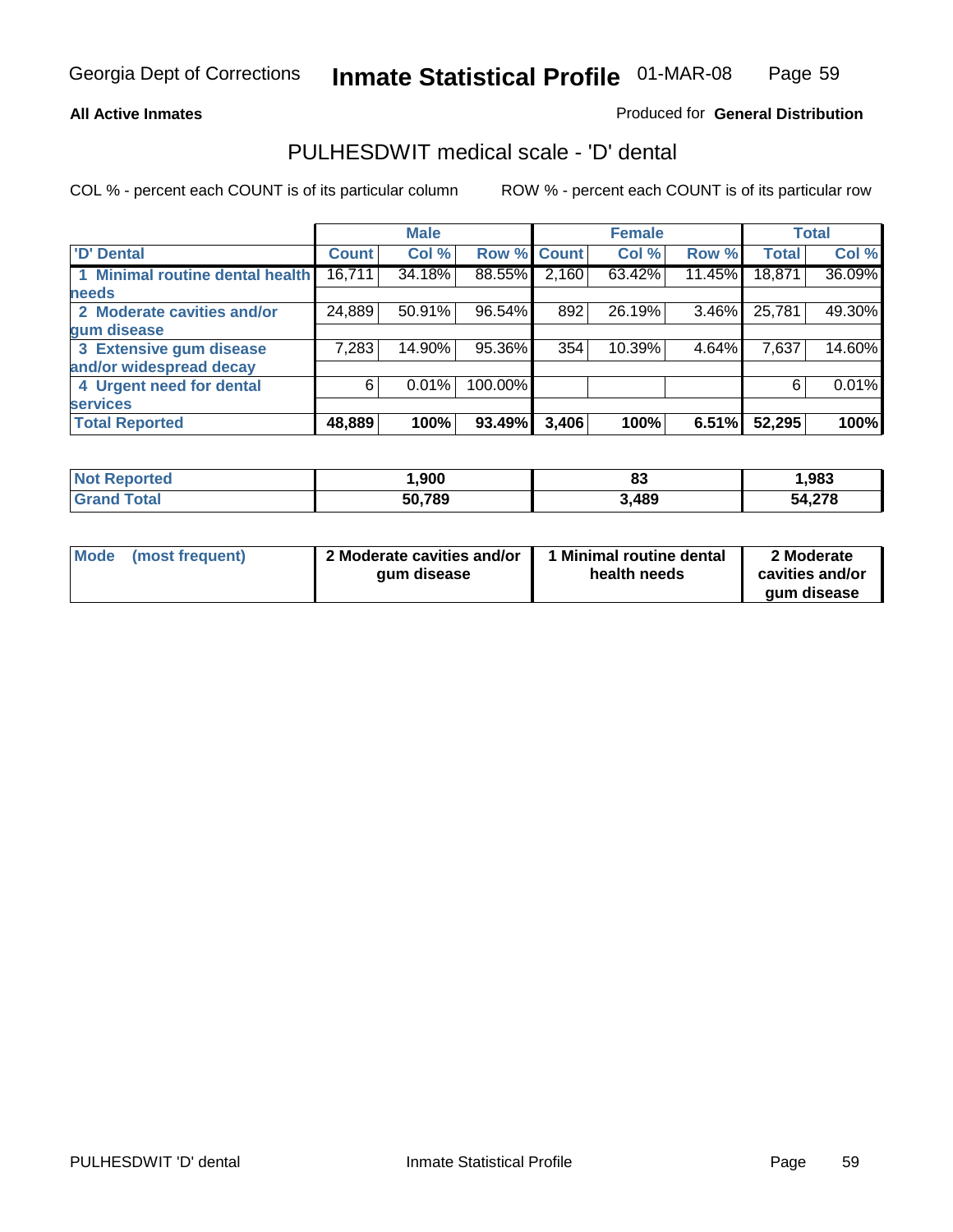#### **All Active Inmates**

#### Produced for **General Distribution**

## PULHESDWIT medical scale - 'W' work ability

|                                 |              | <b>Male</b> |        |              | <b>Female</b> |        |              | <b>Total</b> |
|---------------------------------|--------------|-------------|--------|--------------|---------------|--------|--------------|--------------|
| <b>W' work ability</b>          | <b>Count</b> | Col %       | Row %  | <b>Count</b> | Col %         | Row %  | <b>Total</b> | Col %        |
| 1 Unrestricted work or activity | 43,035       | 86.45%      | 93.73% | 2,880        | 84.41%        | 6.27%  | 45,915       | 86.32%       |
| 2 Minor restrictions on type of | 5,255        | 10.56%      | 94.77% | 290          | 8.50%         | 5.23%  | 5,545        | 10.42%       |
| <b>work</b>                     |              |             |        |              |               |        |              |              |
| 3 Moderate restrictions on type | 1,205        | 2.42%       | 91.84% | 107          | 3.14%         | 8.16%  | 1,312        | 2.47%        |
| of work                         |              |             |        |              |               |        |              |              |
| 4 Major restrictions on type of | 237          | 0.48%       | 67.33% | 115          | 3.37%         | 32.67% | 352          | 0.66%        |
| <b>work</b>                     |              |             |        |              |               |        |              |              |
| 5 Cannot work under any         | 49           | 0.10%       | 71.01% | 20           | 0.59%         | 28.99% | 69           | 0.13%        |
| <b>circumstances</b>            |              |             |        |              |               |        |              |              |
| <b>Total Reported</b>           | 49,781       | 100%        | 93.59% | 3,412        | 100%          | 6.41%  | 53,193       | 100%         |

| <b>Not Reported</b>          | ,008   | --    | ,085   |
|------------------------------|--------|-------|--------|
| <b>Total</b><br><b>Grand</b> | 50,789 | 3,489 | 54,278 |

| Mode            | 1 Unrestricted work or | 1 Unrestricted work or | 1 Unrestricted   |
|-----------------|------------------------|------------------------|------------------|
| (most frequent) | activity               | activity               | work or activity |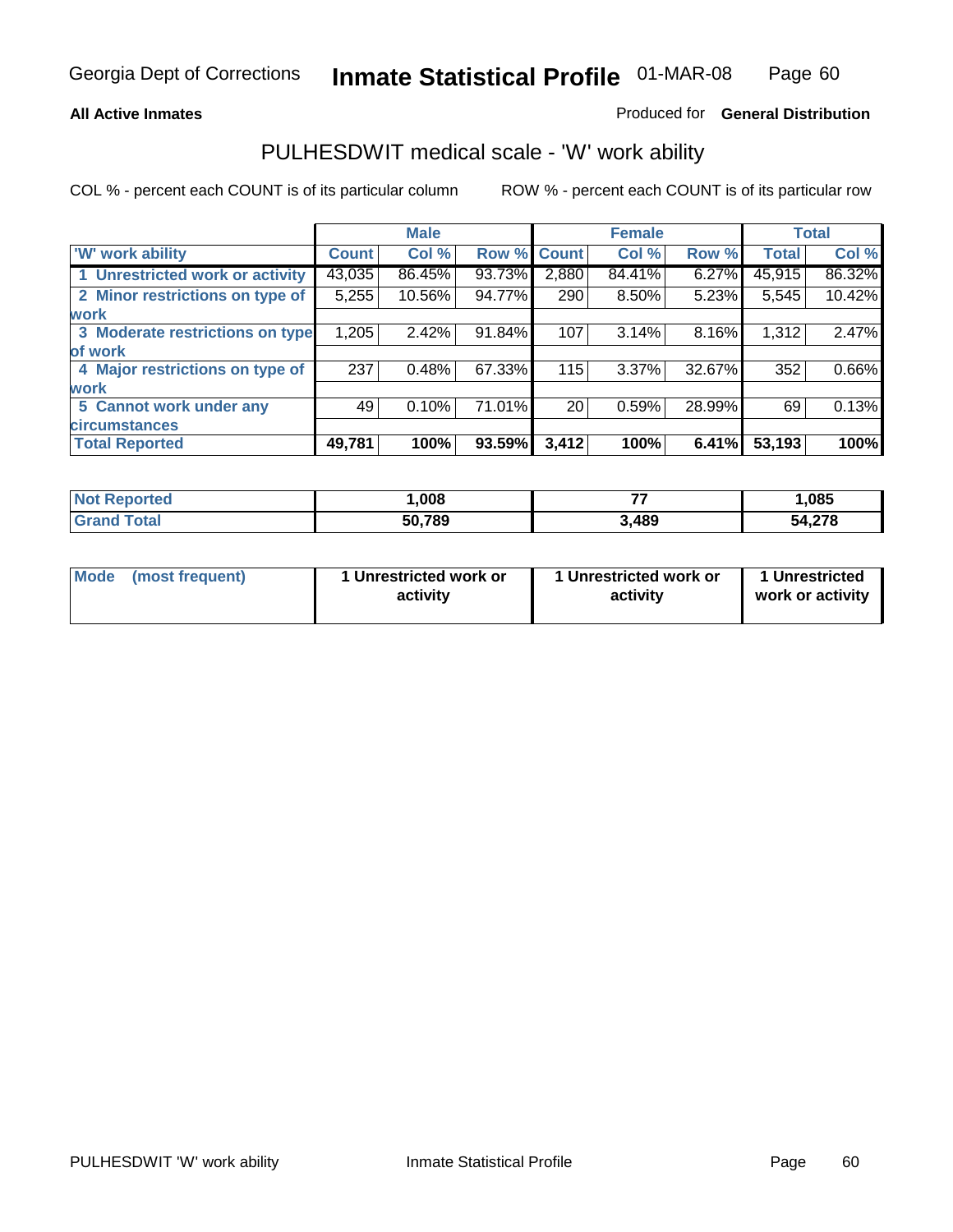Produced for **General Distribution**

## **All Active Inmates**

## PULHESDWIT medical scale - 'I' impairment

|                                   |                    | <b>Male</b> |             |       | <b>Female</b> |       |              | <b>Total</b> |
|-----------------------------------|--------------------|-------------|-------------|-------|---------------|-------|--------------|--------------|
| <b>T' Impairment</b>              | Count <sup>1</sup> | Col %       | Row % Count |       | Col %         | Row % | <b>Total</b> | Col %        |
| 1 No impairments or               | 49,485             | 99.41%      | 93.56%      | 3,404 | 99.77%        | 6.44% | 52,889       | 99.43%       |
| <b>disabilities</b>               |                    |             |             |       |               |       |              |              |
| 2 Wheelchair-bound but            | 57                 | 0.11%       | 98.28%      |       | 0.03%         | 1.72% | 58           | 0.11%        |
| otherwise OK                      |                    |             |             |       |               |       |              |              |
| <b>3 Needs low-level Assisted</b> | 21                 | 0.04%       | 91.30%      | 2     | 0.06%         | 8.70% | 23           | 0.04%        |
| <b>Living (level I)</b>           |                    |             |             |       |               |       |              |              |
| 4 Needs moderate Assisted         |                    | 0.01%       | 100.00%     |       |               |       |              | 0.01%        |
| <b>Living (level II)</b>          |                    |             |             |       |               |       |              |              |
| <b>5 Needs maximal Assisted</b>   | 211                | 0.42%       | 97.69%      | 5     | 0.15%         | 2.31% | 216          | 0.41%        |
| <b>Living (level III)</b>         |                    |             |             |       |               |       |              |              |
| <b>Total Reported</b>             | 49,781             | 100%        | 93.59%      | 3,412 | 100%          | 6.41% | 53,193       | 100%         |

| <b>Not Reported</b> | ,008   | --    | 1,085  |
|---------------------|--------|-------|--------|
| <b>Grand Total</b>  | 50,789 | 3,489 | 54,278 |

| Mode | (most frequent) | 1 No impairments or<br>disabilities | 1 No impairments or<br>disabilities | 1 No impairments  <br>or disabilities |
|------|-----------------|-------------------------------------|-------------------------------------|---------------------------------------|
|------|-----------------|-------------------------------------|-------------------------------------|---------------------------------------|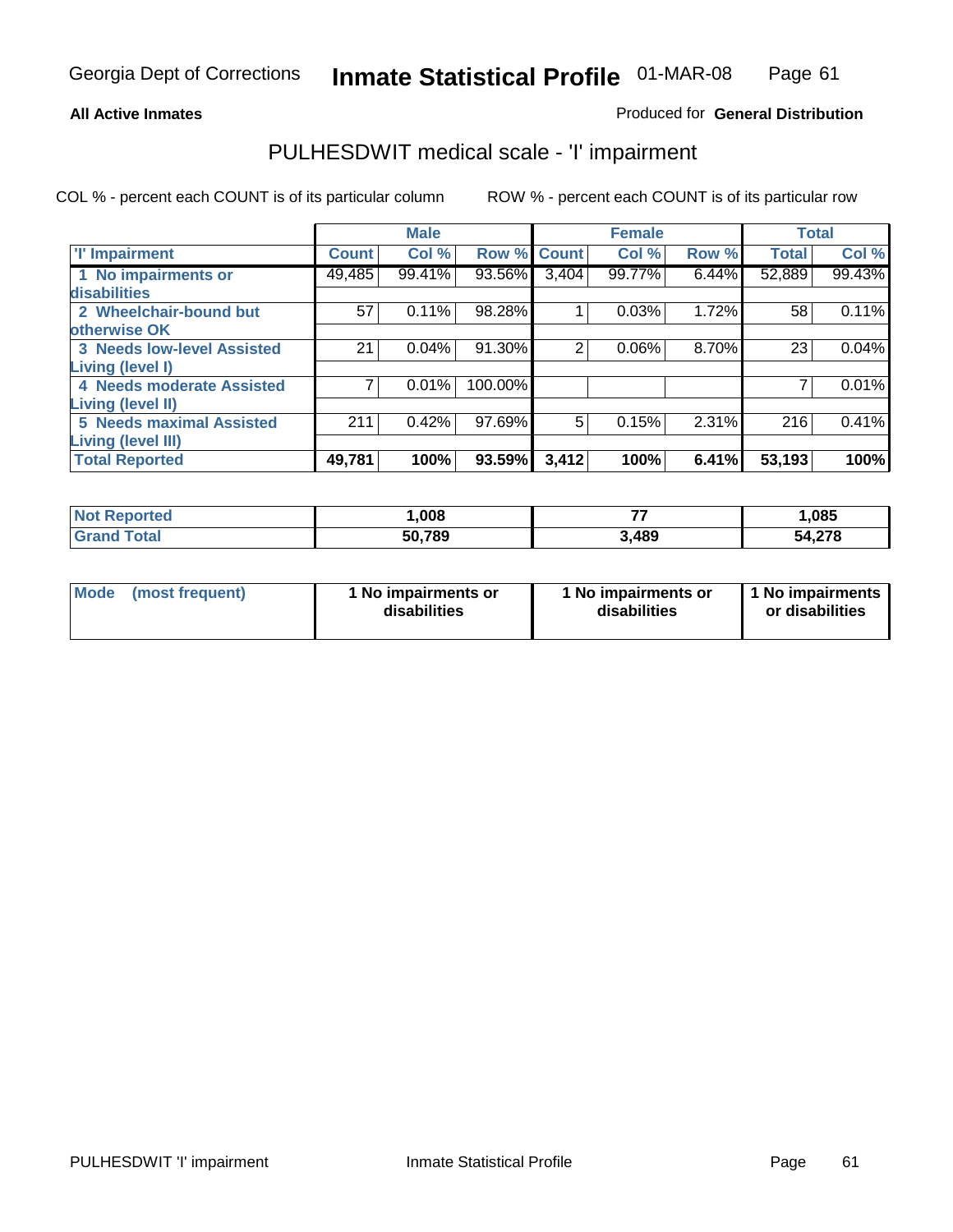#### **Inmate Statistical Profile** 01-MAR-08 Page Page 62

## **All Active Inmates Allowski** Produced fo **General Distribution**

## PULHESDWIT medical scale - 'T' transportability

|                              |              | <b>Male</b> |             |                | <b>Female</b> |          | <b>Total</b> |          |
|------------------------------|--------------|-------------|-------------|----------------|---------------|----------|--------------|----------|
| <b>'T' Transportability</b>  | <b>Count</b> | Col %       | Row % Count |                | Col %         | Row %    | <b>Total</b> | Col %    |
| 1 Can be transported in any  | 49,700       | 99.84%      | 93.59%      | 3,406          | 99.82%        | $6.41\%$ | 53,106       | 99.84%   |
| ordinary approved vehicle    |              |             |             |                |               |          |              |          |
| 2 Wheelchair-bound, not      | 32           | $0.06\%$    | 94.12%      | $\overline{2}$ | 0.06%         | 5.88%    | 34           | $0.06\%$ |
| needing special vehicle      |              |             |             |                |               |          |              |          |
| 3 Wheelchair-bound, requires | 9            | 0.02%       | 100.00%     |                |               |          | 9            | 0.02%    |
| special vehicle              |              |             |             |                |               |          |              |          |
| 4 Needs specially-equipped   | 2            | 0.01%       | 100.00%     |                |               |          |              | 0.01%    |
| medical vehicle              |              |             |             |                |               |          |              |          |
| <b>5 Requires ambulance</b>  | 38           | 0.08%       | 90.48%      | 4              | 0.12%         | 9.52%    | 42           | 0.08%    |
| transport                    |              |             |             |                |               |          |              |          |
| <b>Total Reported</b>        | 49,781       | 100%        | 93.59%      | 3,412          | 100%          | 6.41%    | 53,193       | 100.0%   |

| <b>Not Reported</b>    | .008   | --    | 1,085  |
|------------------------|--------|-------|--------|
| <b>Total</b><br>'Grand | 50,789 | 3,489 | 54,278 |

|  | Mode (most frequent) | 1 Can be transported in any 1 Can be transported in any<br>ordinary approved vehicle   ordinary approved vehicle   transported in any |  | 1 Can be<br>ordinary approved<br>vehicle |
|--|----------------------|---------------------------------------------------------------------------------------------------------------------------------------|--|------------------------------------------|
|--|----------------------|---------------------------------------------------------------------------------------------------------------------------------------|--|------------------------------------------|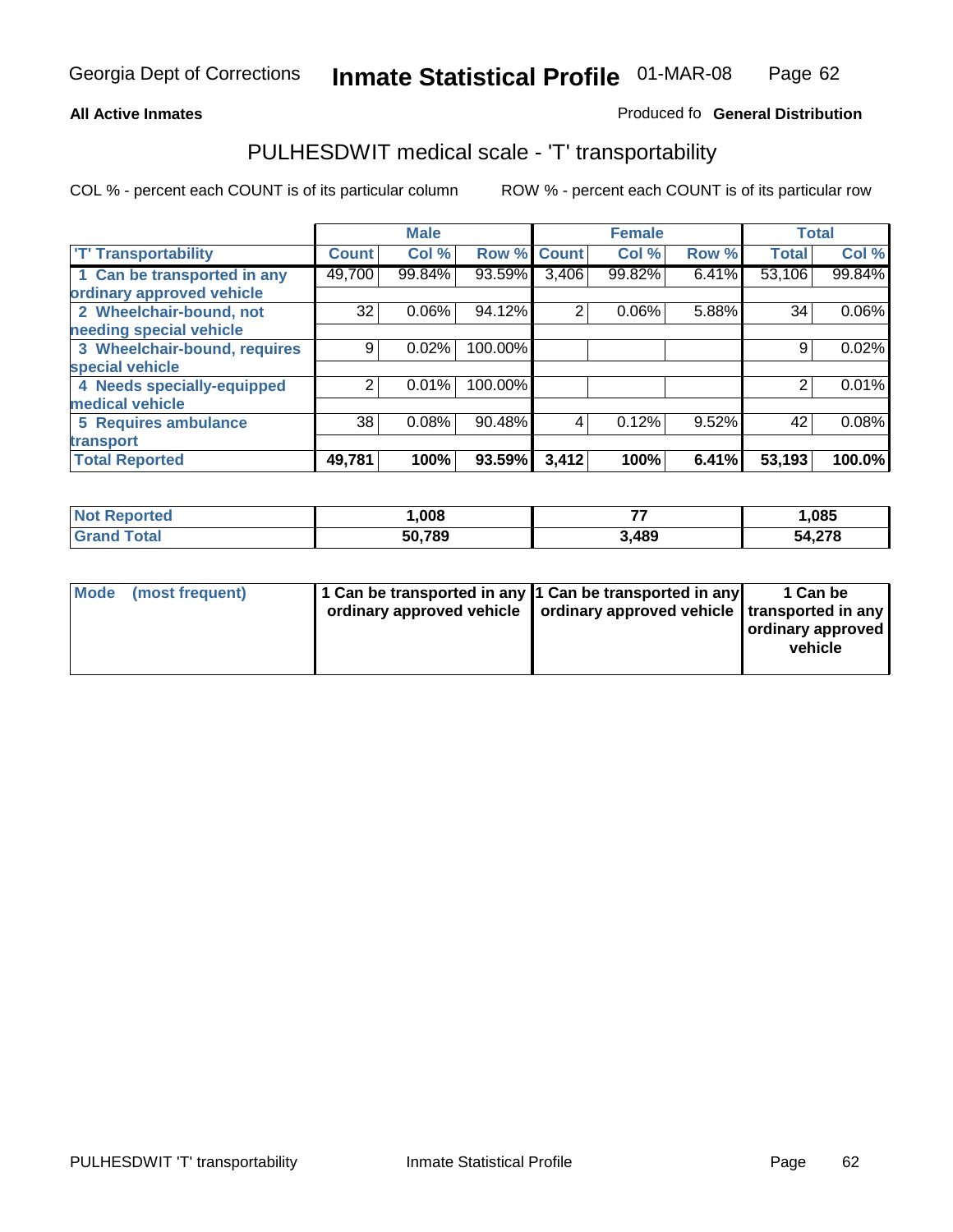#### **All Active Inmates**

### Produced for **General Distribution**

## Criminality in family, self-reported

|                              |              | <b>Male</b> |           |              | <b>Female</b> |       |              | <b>Total</b> |
|------------------------------|--------------|-------------|-----------|--------------|---------------|-------|--------------|--------------|
| <b>Criminality In Family</b> | <b>Count</b> | Col %       | Row %     | <b>Count</b> | Col %         | Row % | <b>Total</b> | Col %        |
| Yes, criminality in family   | 12.143       | $24.41\%$   | $90.01\%$ | 1.348        | 39.27%        |       | 9.99% 13,491 | 25.37%       |
| No criminality in family     | 37,593       | 75.59%      | 94.75%    | 2,085        | 60.73%        |       | 5.25% 39,678 | 74.63%       |
| <b>Total Reported</b>        | 49,736       | 100%        | $93.54\%$ | 3,433        | 100%          |       | 6.46% 53,169 | 100%         |

| <b>Not Reported</b> | ,053   | 56    | ,109   |
|---------------------|--------|-------|--------|
| fotal               | 50,789 | 3,489 | 54,278 |

| Mode (most frequent) |  | No criminality in family | No criminality in family | No criminality in<br>family |
|----------------------|--|--------------------------|--------------------------|-----------------------------|
|----------------------|--|--------------------------|--------------------------|-----------------------------|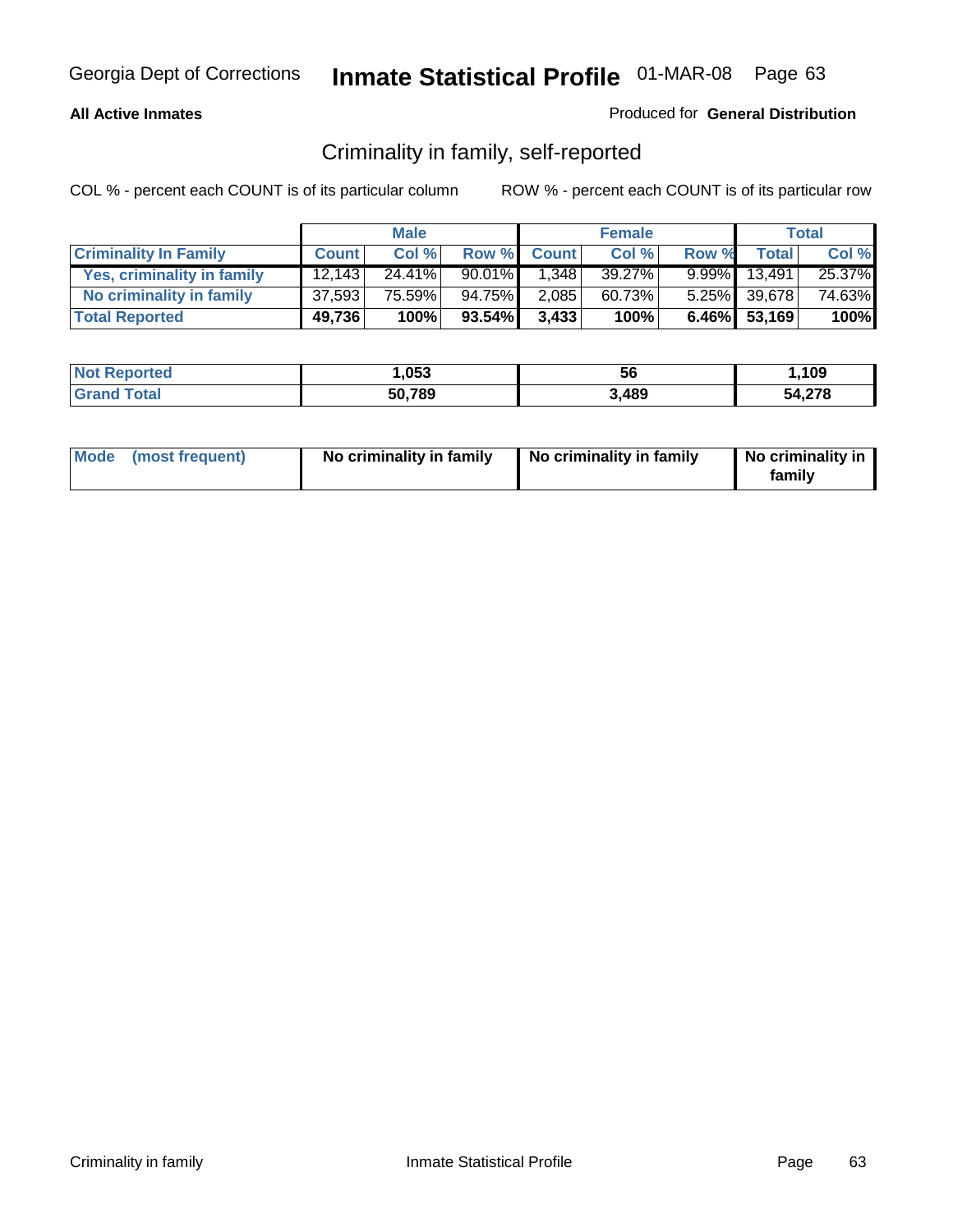#### **All Active Inmates**

### Produced for **General Distribution**

## Alcoholism in family, self-reported

|                             |              | <b>Male</b> |           |              | <b>Female</b> |          |              | <b>Total</b> |
|-----------------------------|--------------|-------------|-----------|--------------|---------------|----------|--------------|--------------|
| <b>Alcoholism In Family</b> | <b>Count</b> | Col %       | Row %     | <b>Count</b> | Col %         | Row %    | <b>Total</b> | Col %        |
| Yes, alcoholism in family   | 7.738        | 15.56%      | $90.12\%$ | 848          | 24.70%        | $9.88\%$ | 8.586        | 16.15%       |
| No alcoholism in family     | 41,998       | 84.44%      | 94.20%    | 2,585        | 75.30%        | 5.80%    | 44,583       | 83.85%       |
| <b>Total Reported</b>       | 49,736       | 100%        | 93.54%    | 3,433        | 100%          |          | 6.46% 53,169 | 100%         |

| <b>Not Reported</b>   | ,053   | 56    | ,109   |
|-----------------------|--------|-------|--------|
| ™otal<br><b>Grand</b> | 50,789 | 3,489 | 54,278 |

|  | Mode (most frequent) | No alcoholism in family | No alcoholism in family | No alcoholism in<br>familv |
|--|----------------------|-------------------------|-------------------------|----------------------------|
|--|----------------------|-------------------------|-------------------------|----------------------------|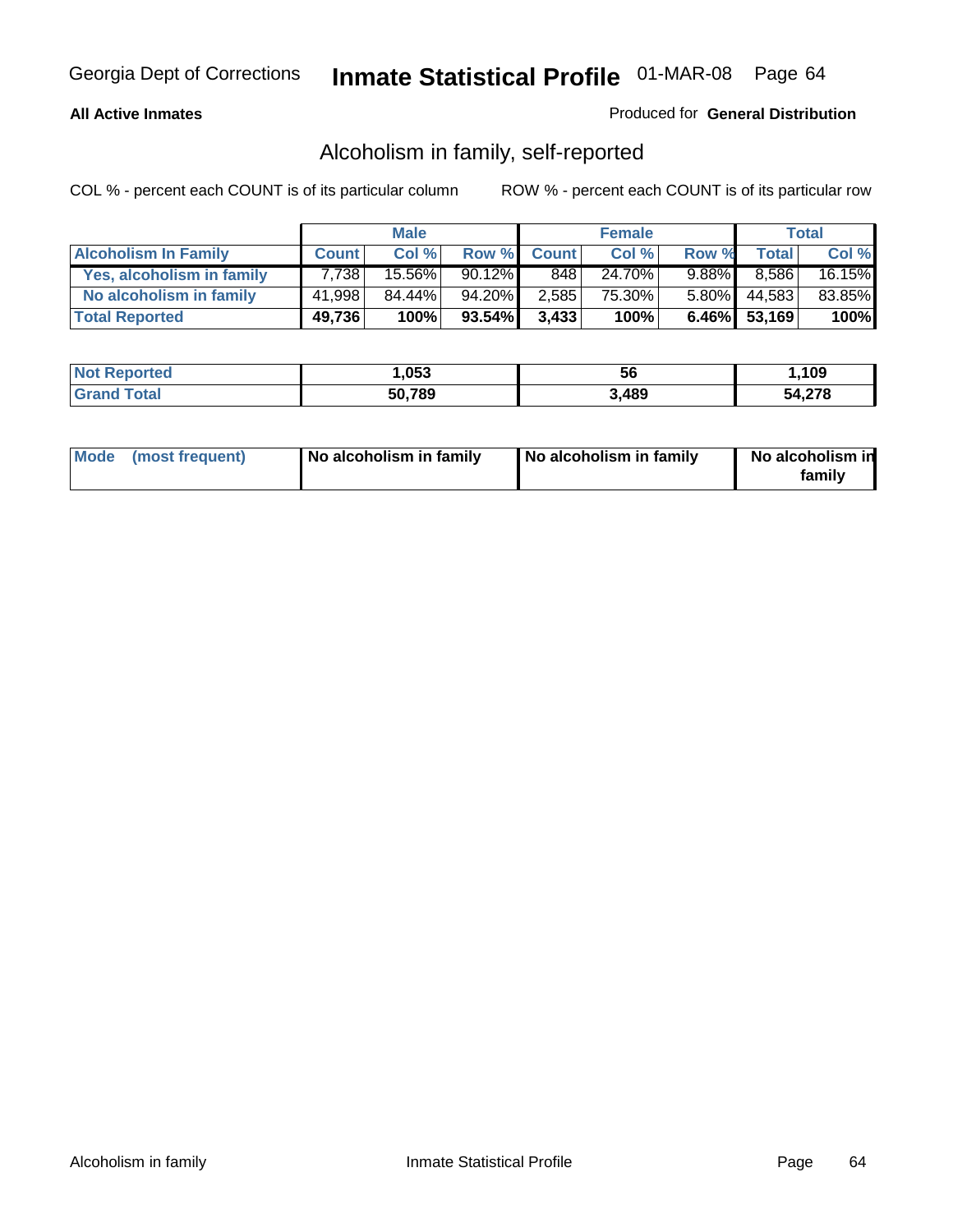### **All Active Inmates**

Produced for **General Distribution**

## Drug abuse in family, self-reported

|                           |              | <b>Male</b> |        |              | <b>Female</b> |           |              | <b>Total</b> |
|---------------------------|--------------|-------------|--------|--------------|---------------|-----------|--------------|--------------|
| Drug Abuse In Family      | <b>Count</b> | Col %       | Row %  | <b>Count</b> | Col %         | Row %     | <b>Total</b> | Col %        |
| Yes, drug abuse in family | 4.314        | $8.67\%$    | 84.56% | 788          | 22.95%        | $15.44\%$ | 5,102        | $9.60\%$     |
| No drug abuse in family   | 45.422       | $91.33\%$   | 94.50% | 2.645        | 77.05%        | $5.50\%$  | 48,067       | 90.40%       |
| <b>Total Reported</b>     | 49,736       | 100%        | 93.54% | 3,433        | 100%          |           | 6.46% 53,169 | 100%         |

| <b>Not Reported</b>   | ,053   | 56    | ,109   |
|-----------------------|--------|-------|--------|
| ™otal<br><b>Grand</b> | 50,789 | 3,489 | 54,278 |

|  | Mode (most frequent) | No drug abuse in family | No drug abuse in family | No drug abuse in<br>family |
|--|----------------------|-------------------------|-------------------------|----------------------------|
|--|----------------------|-------------------------|-------------------------|----------------------------|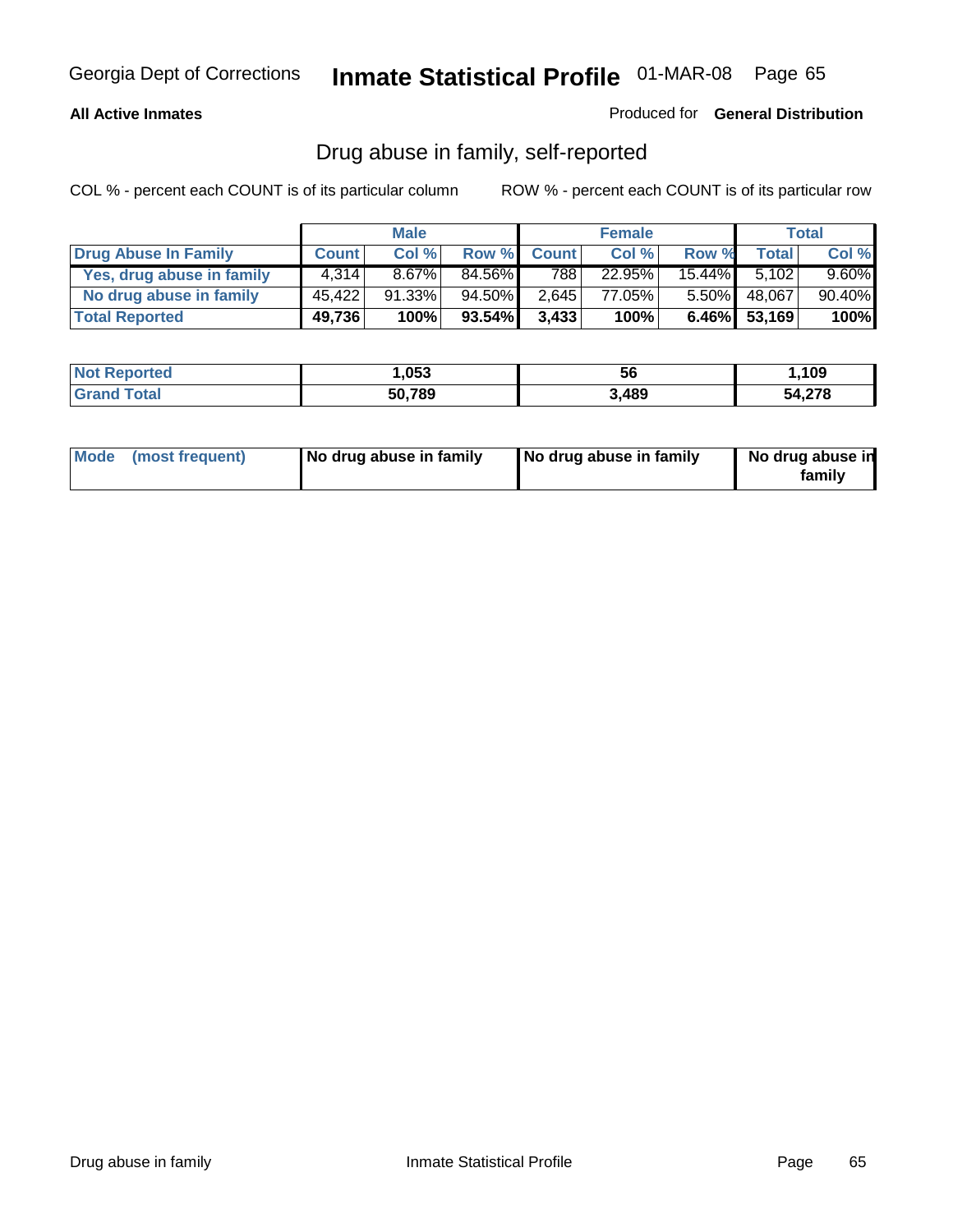### **All Active Inmates**

## Produced for **General Distribution**

## Subjected to frequent beatings, self-reported

|                                   |              | <b>Male</b> |         |              | <b>Female</b> |          |        | <b>Total</b> |
|-----------------------------------|--------------|-------------|---------|--------------|---------------|----------|--------|--------------|
| <b>Frequent beatings</b>          | <b>Count</b> | Col%        | Row %   | <b>Count</b> | Col%          | Row %    | Total  | Col %        |
| <b>Yes, subjected to frequent</b> | .887         | 3.79%       | 79.65%I | 482          | 14.04%        | 20.35%   | 2,369  | 4.46%        |
| <b>beatings</b>                   |              |             |         |              |               |          |        |              |
| Not subjected to frequent         | 47.849       | $96.21\%$   | 94.19%  | 2,951        | 85.96%        | $5.81\%$ | 50,800 | 95.54%       |
| <b>beatings</b>                   |              |             |         |              |               |          |        |              |
| <b>Total Reported</b>             | 49,736       | 100%        | 93.54%  | 3,433        | 100%          | 6.46%    | 53,169 | 100%         |

| N <sub>of</sub><br>rted<br>Renoi | ,053   | 56    | 109،،       |
|----------------------------------|--------|-------|-------------|
| <b>Fotal</b>                     | 50,789 | 3,489 | 4,278<br>51 |

| <b>Mode</b> | (most frequent) | Not subjected to frequent<br>beatings | Not subjected to frequent<br>beatings | Not subjected to<br>frequent beatings |
|-------------|-----------------|---------------------------------------|---------------------------------------|---------------------------------------|
|             |                 |                                       |                                       |                                       |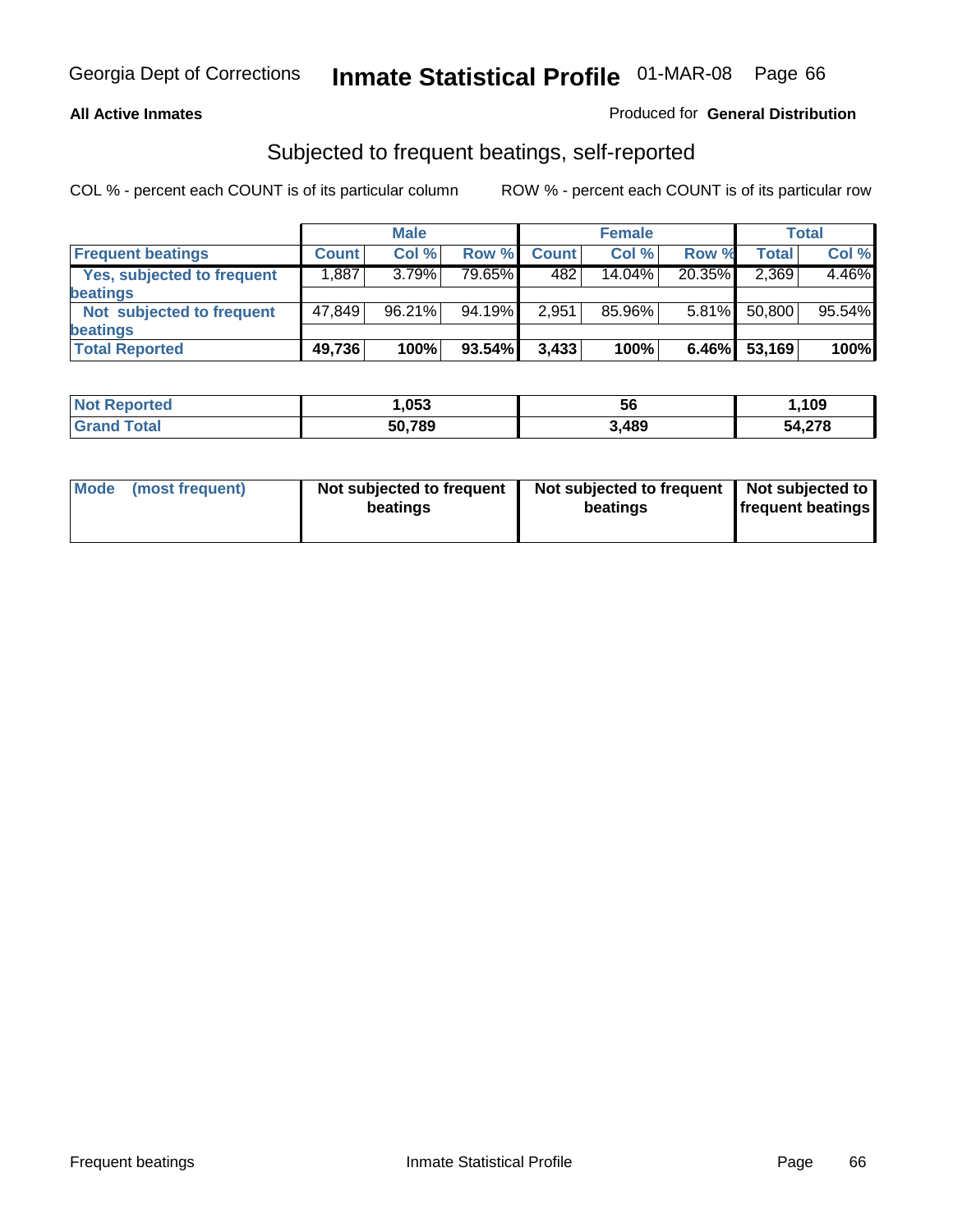## **All Active Inmates**

### Produced for **General Distribution**

## Father absent during inmate's childhood

|                           |              | <b>Male</b> |           |              | <b>Female</b> |       |              | Total  |
|---------------------------|--------------|-------------|-----------|--------------|---------------|-------|--------------|--------|
| <b>Father Absent</b>      | <b>Count</b> | Col %       | Row %     | <b>Count</b> | Col %         | Row % | <b>Total</b> | Col %  |
| Yes, father was absent    | 24,563       | 49.39%      | 94.92%    | 1,315        | 38.30%        |       | 5.08% 25,878 | 48.67% |
| No, father was not absent | 25,173       | 50.61%      | 92.24%    | 2,118        | 61.70%        |       | 7.76% 27,291 | 51.33% |
| <b>Total Reported</b>     | 49,736       | 100%        | $93.54\%$ | 3,433        | 100%          |       | 6.46% 53,169 | 100%   |

| <b>Not Reported</b> | 053, ا | ას    | ,109   |
|---------------------|--------|-------|--------|
| <b>Srand Total</b>  | 50,789 | 3,489 | 54,278 |

| Mode (most frequent) |  | 「No, father was not absent ┃No, father was not absent ┃No, father was not | absent |
|----------------------|--|---------------------------------------------------------------------------|--------|
|----------------------|--|---------------------------------------------------------------------------|--------|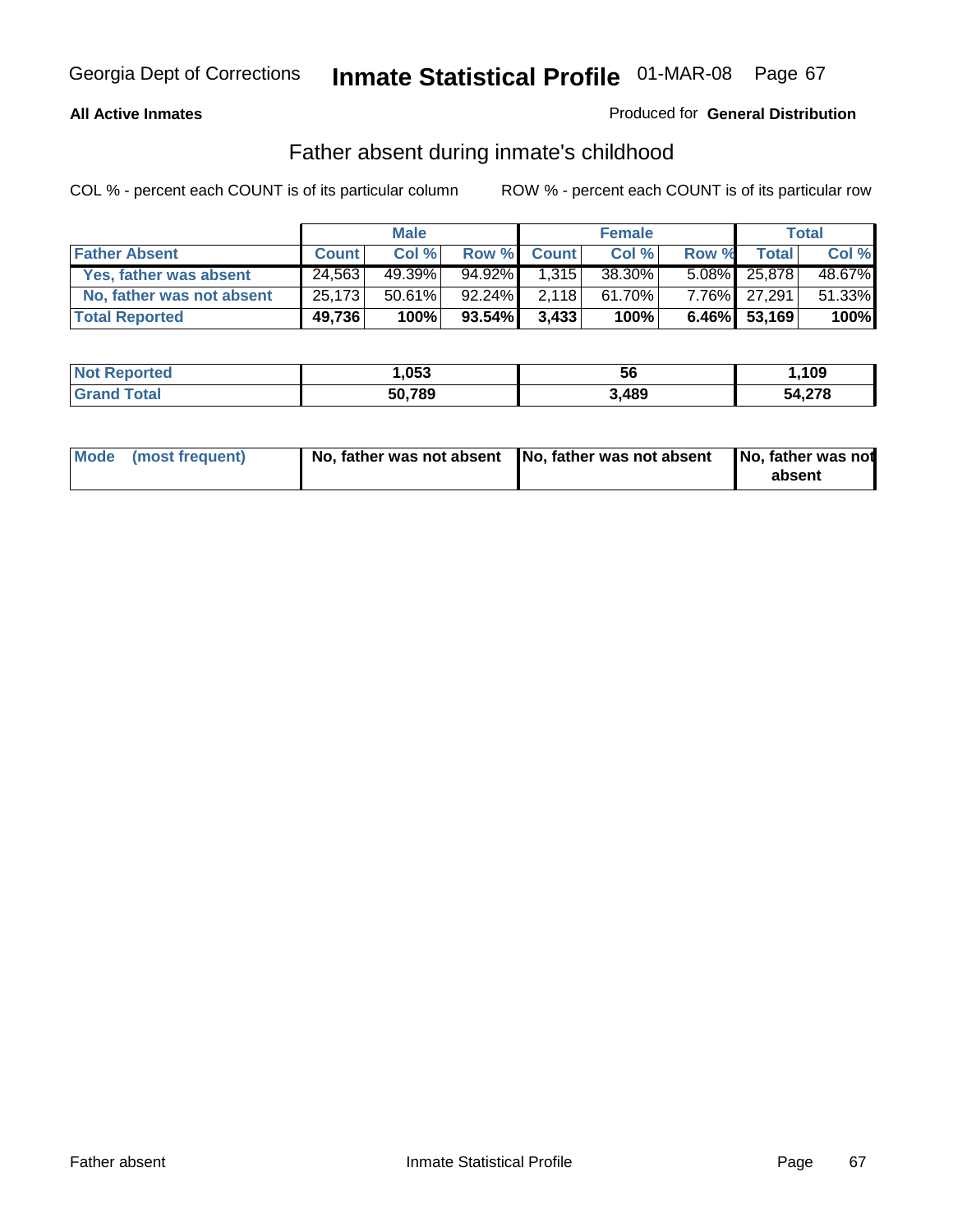## **All Active Inmates**

## Produced for **General Distribution**

## Mother absent during inmate's childhood

|                           |              | <b>Male</b> |           |              | <b>Female</b> |          |              | Total  |
|---------------------------|--------------|-------------|-----------|--------------|---------------|----------|--------------|--------|
| <b>Mother Absent</b>      | <b>Count</b> | Col %       | Row %     | <b>Count</b> | Col %         | Row %    | Total.       | Col %  |
| Yes, mother was absent    | 6,457        | 12.98%      | 93.78%    | 428          | $12.47\%$     | $6.22\%$ | 6.885        | 12.95% |
| No, mother was not absent | 43.279       | 87.02%      | 93.51%    | 3,005        | 87.53%        | $6.49\%$ | 46,284       | 87.05% |
| <b>Total Reported</b>     | 49,736       | 100%        | $93.54\%$ | 3,433        | 100%          |          | 6.46% 53,169 | 100%   |

| <b>Not Reported</b> | 053, ا | 56    | ,109   |
|---------------------|--------|-------|--------|
| <b>Srand Total</b>  | 50,789 | 3,489 | 54,278 |

| Mode (most frequent) | No, mother was not absent   No, mother was not absent   No, mother was | not absent |
|----------------------|------------------------------------------------------------------------|------------|
|----------------------|------------------------------------------------------------------------|------------|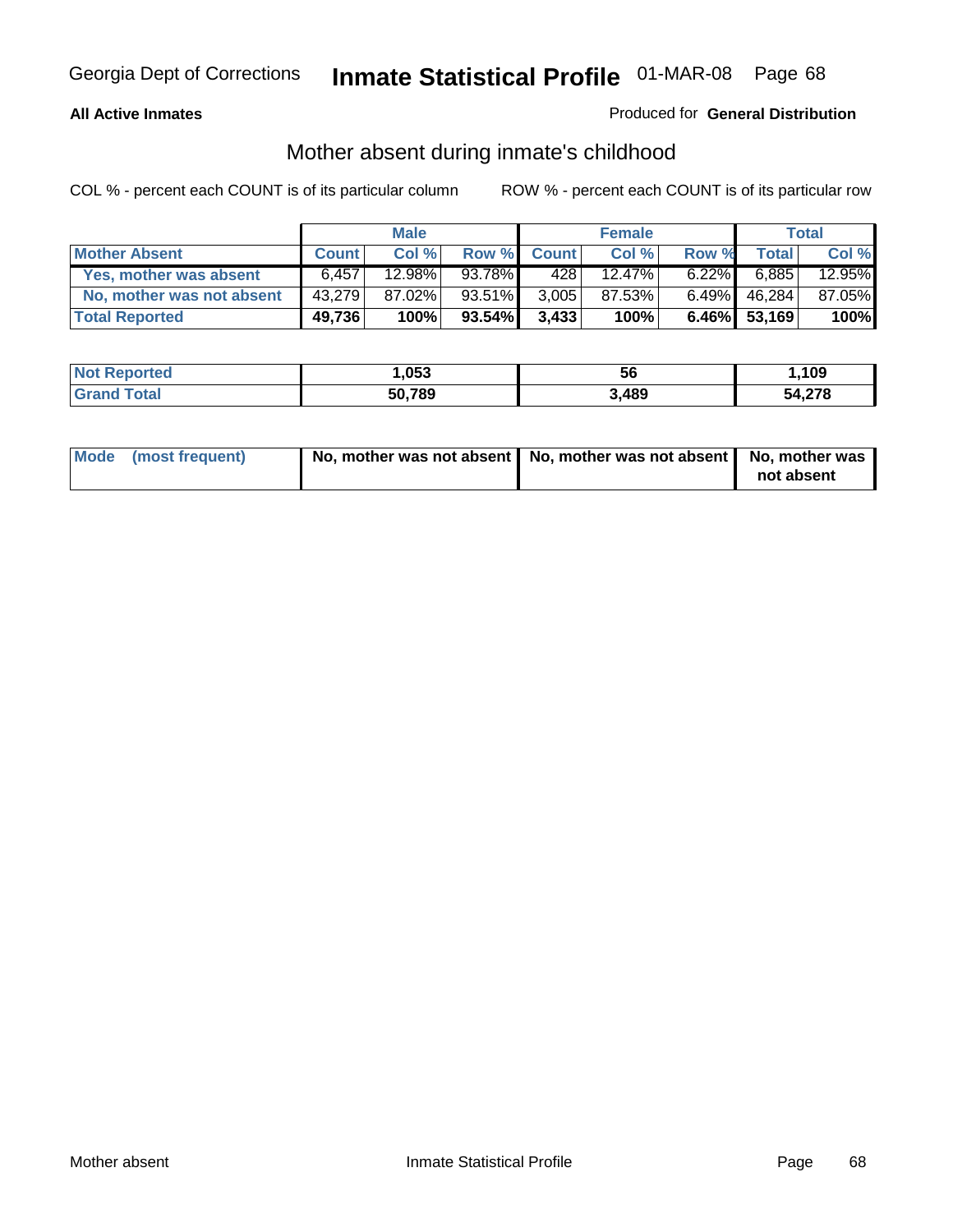#### **All Active Inmates**

#### Produced for **General Distribution**

## Number of prior Georgia incarcerations

|                                       |              | <b>Male</b> |        |              | <b>Female</b> |          |        | <b>Total</b> |
|---------------------------------------|--------------|-------------|--------|--------------|---------------|----------|--------|--------------|
| <b>Num of Prior GA Incarcerations</b> | <b>Count</b> | Col %       | Row %  | <b>Count</b> | Col %         | Row %    | Total  | Col %        |
| $\bf{0}$                              | 29,216       | 57.52%      | 92.37% | 2,414        | 69.19%        | 7.63%    | 31,630 | 58.27%       |
|                                       | 8,951        | 17.62%      | 94.54% | 517          | 14.82%        | 5.46%    | 9,468  | 17.44%       |
|                                       | 5,019        | 9.88%       | 95.18% | 254          | 7.28%         | 4.82%    | 5,273  | 9.71%        |
| 3                                     | 3,098        | 6.10%       | 95.91% | 132          | 3.78%         | 4.09%    | 3,230  | 5.95%        |
|                                       | 1,934        | 3.81%       | 95.88% | 83           | 2.38%         | 4.12%    | 2,017  | 3.72%        |
| 5                                     | 1,121        | 2.21%       | 96.80% | 37           | 1.06%         | 3.20%    | 1,158  | 2.13%        |
| <b>More Than 5</b>                    | 1.450        | 2.85%       | 96.54% | 52           | 1.49%         | $3.46\%$ | 1,502  | 2.77%        |
| <b>Total Reported</b>                 | 50,789       | 100%        | 93.57% | 3,489        | 100%          | 6.43%    | 54,278 | 100%         |

| orted<br>NO. |        |      |        |
|--------------|--------|------|--------|
| ⊺otal<br>Gra | 50,789 | ,489 | 54,278 |

| Mean (average)       | l.O2 | .66 |  |
|----------------------|------|-----|--|
| Median (middle)      |      |     |  |
| Mode (most frequent) |      |     |  |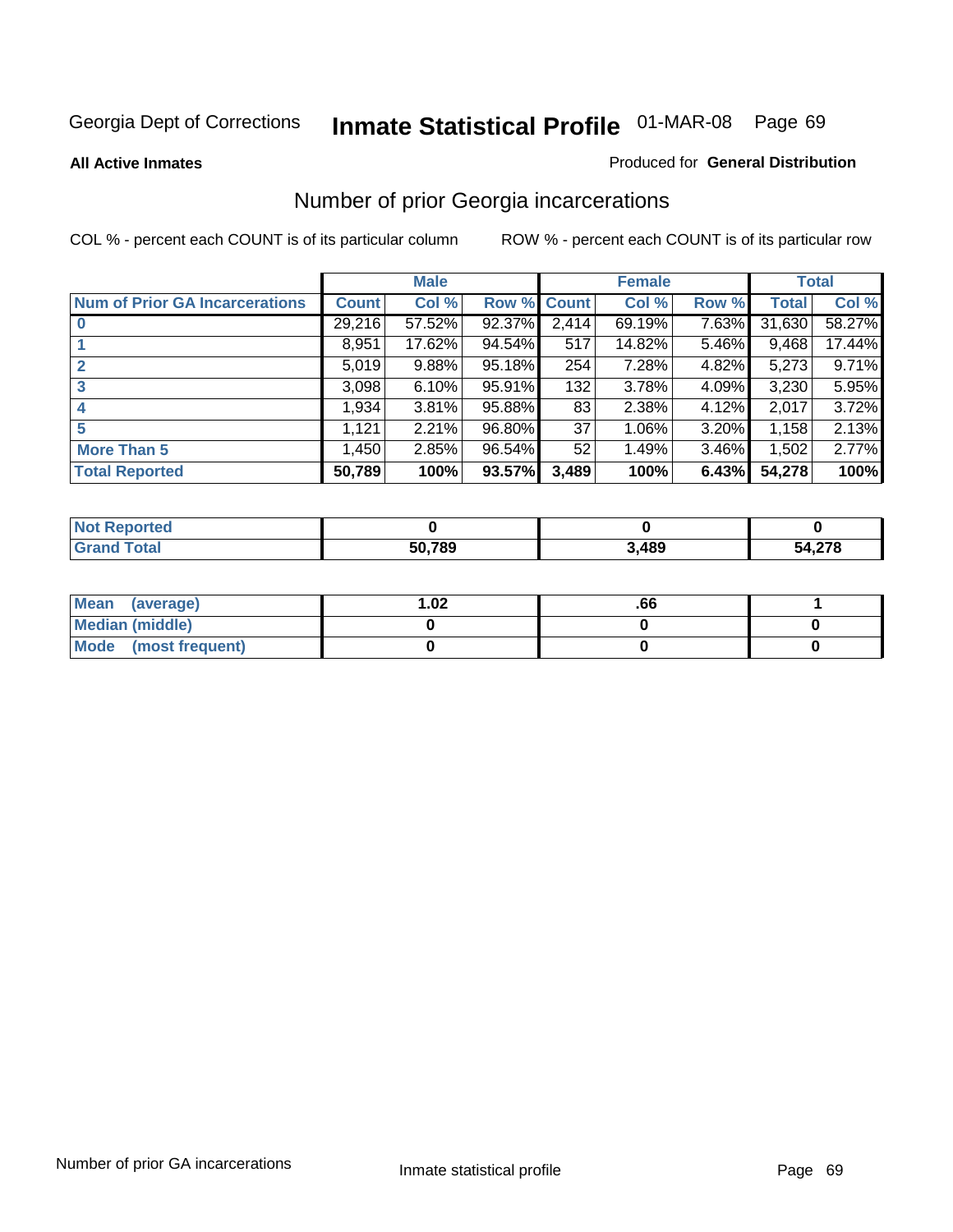#### **All Active Inmates**

#### Produced for **General Distribution**

## Prison sentence in years

COL % - percent each COUNT is of its particular column ROW % - percent each COUNT is of its particular row

|                                 |              | <b>Male</b> |         |              | <b>Female</b> |        |              | <b>Total</b> |
|---------------------------------|--------------|-------------|---------|--------------|---------------|--------|--------------|--------------|
| <b>Prison Sentence In Years</b> | <b>Count</b> | Col %       | Row %   | <b>Count</b> | Col %         | Row %  | <b>Total</b> | Col %        |
| $0 - 1$                         | 1,338        | 2.63%       | 89.26%  | 161          | 4.61%         | 10.74% | 1,499        | 2.76%        |
| $1.1 - 2$                       | 3,872        | 7.62%       | 89.30%  | 464          | 13.30%        | 10.70% | 4,336        | 7.99%        |
| $2.1 - 3$                       | 4,338        | 8.54%       | 89.39%  | 515          | 14.76%        | 10.61% | 4,853        | 8.94%        |
| $3.1 - 4$                       | 2,999        | 5.90%       | 91.07%  | 294          | 8.43%         | 8.93%  | 3,293        | 6.07%        |
| $4.1 - 5$                       | 5,518        | 10.86%      | 92.03%  | 478          | 13.70%        | 7.97%  | 5,996        | 11.05%       |
| $5.1 - 6$                       | 2,154        | 4.24%       | 92.92%  | 164          | 4.70%         | 7.08%  | 2,318        | 4.27%        |
| $6.1 - 7$                       | 2,041        | 4.02%       | 94.27%  | 124          | 3.55%         | 5.73%  | 2,165        | 3.99%        |
| $7.1 - 8$                       | 1,941        | 3.82%       | 93.81%  | 128          | 3.67%         | 6.19%  | 2,069        | 3.81%        |
| $8.1 - 9$                       | 732          | 1.44%       | 94.45%  | 43           | 1.23%         | 5.55%  | 775          | 1.43%        |
| $9.1 - 10$                      | 6,333        | 12.47%      | 94.68%  | 356          | 10.20%        | 5.32%  | 6,689        | 12.32%       |
| $10.1 - 12$                     | 2,552        | 5.02%       | 95.40%  | 123          | 3.53%         | 4.60%  | 2,675        | 4.93%        |
| $12.1 - 15$                     | 3,637        | 7.16%       | 96.12%  | 147          | 4.21%         | 3.88%  | 3,784        | 6.97%        |
| $15.1 - 20$                     | 3,591        | 7.07%       | 96.64%  | 125          | 3.58%         | 3.36%  | 3,716        | 6.85%        |
| 20.1 - Over                     | 2,843        | 5.60%       | 97.53%  | 72           | 2.06%         | 2.47%  | 2,915        | 5.37%        |
| <b>Life</b>                     | 6,319        | 12.44%      | 95.64%  | 288          | 8.25%         | 4.36%  | 6,607        | 12.17%       |
| <b>Life Without Parole</b>      | 473          | 0.93%       | 98.75%  | 6            | 0.17%         | 1.25%  | 479          | 0.88%        |
| <b>Death</b>                    | 105          | 0.21%       | 99.06%  |              | 0.03%         | 0.94%  | 106          | 0.20%        |
| <b>Youthful Offenders</b>       | 3            | 0.01%       | 100.00% |              |               |        | 3            | 0.01%        |
| <b>Total Reported</b>           | 50,789       | 100%        | 93.57%  | 3,489        | 100%          | 6.43%  | 54,278       | 100.0%       |

| <b>Not Reported</b> |       |      |       |
|---------------------|-------|------|-------|
| <b>otal</b>         | 0,789 | .489 | 4,278 |
| . Grr               | 50,   |      | 54    |

#### **Determinate (numeric) sentences only**

| <b>Mea</b> | "ane. | $ -$<br>J.JI<br>$ -$ | . |
|------------|-------|----------------------|---|
|            |       |                      |   |

**All sentences (including determinate), with life, life without parole, and death sentences figured at 45 years**

| . .<br>1 Л<br><br>19.JZ<br>u<br>$-1.4$<br>.<br>___ | M <sub>o</sub> |  | $\rightarrow$ | $\overline{\phantom{a}}$ |
|----------------------------------------------------|----------------|--|---------------|--------------------------|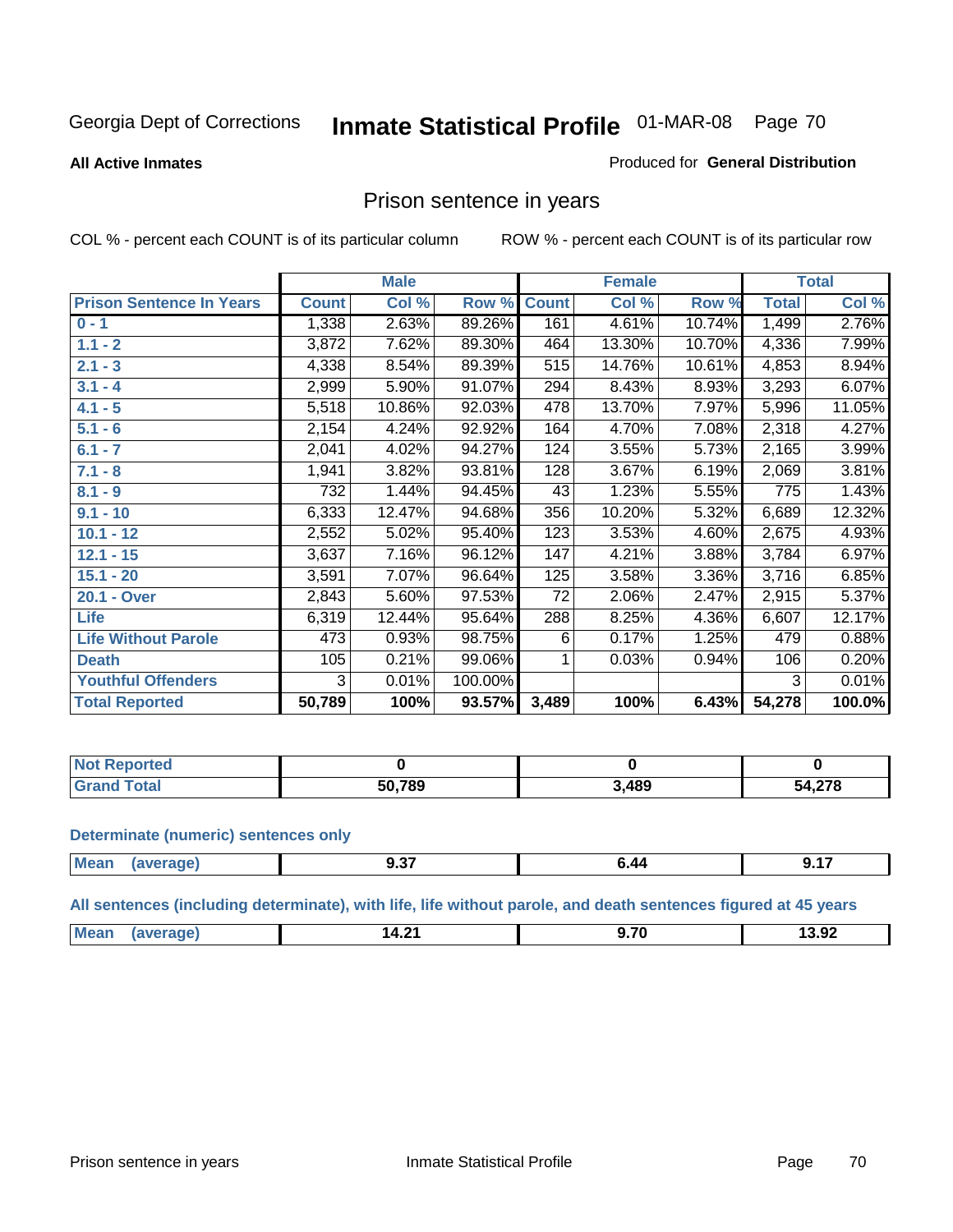#### **All Active Inmates**

#### Produced for **General Distribution**

## Primary offense, broken out into felonies vs misdemeanors

|                                  |              | <b>Male</b> |                    | <b>Female</b> |          | Total  |         |
|----------------------------------|--------------|-------------|--------------------|---------------|----------|--------|---------|
| <b>Felonies and Misdemeanors</b> | <b>Count</b> | Col%        | <b>Row % Count</b> | Col%          | Row %    | Total  | Col%    |
| <b>Felonies</b>                  | 50.695       | 99.96%      | 93.59% 3,471       | 99.97%        | $6.41\%$ | 54.166 | 99.96%  |
| <b>Misdemeanors</b>              | 22           | $.04\%$     | 95.65%             | .03%          | $4.35\%$ | 23     | $.04\%$ |
| <b>Total Reported</b>            | 50,717       | 100%        | 93.59% 3,472       | 100%          | 6.41%    | 54,189 | 100%    |

| ted:<br><b>Not</b><br>reno | $\rightarrow$ |        | 89                       |
|----------------------------|---------------|--------|--------------------------|
| <sup>-</sup> otal          | 50.789        | 50.734 | 1.270<br>- הר<br>4.Z I O |

| M | . | . | . |
|---|---|---|---|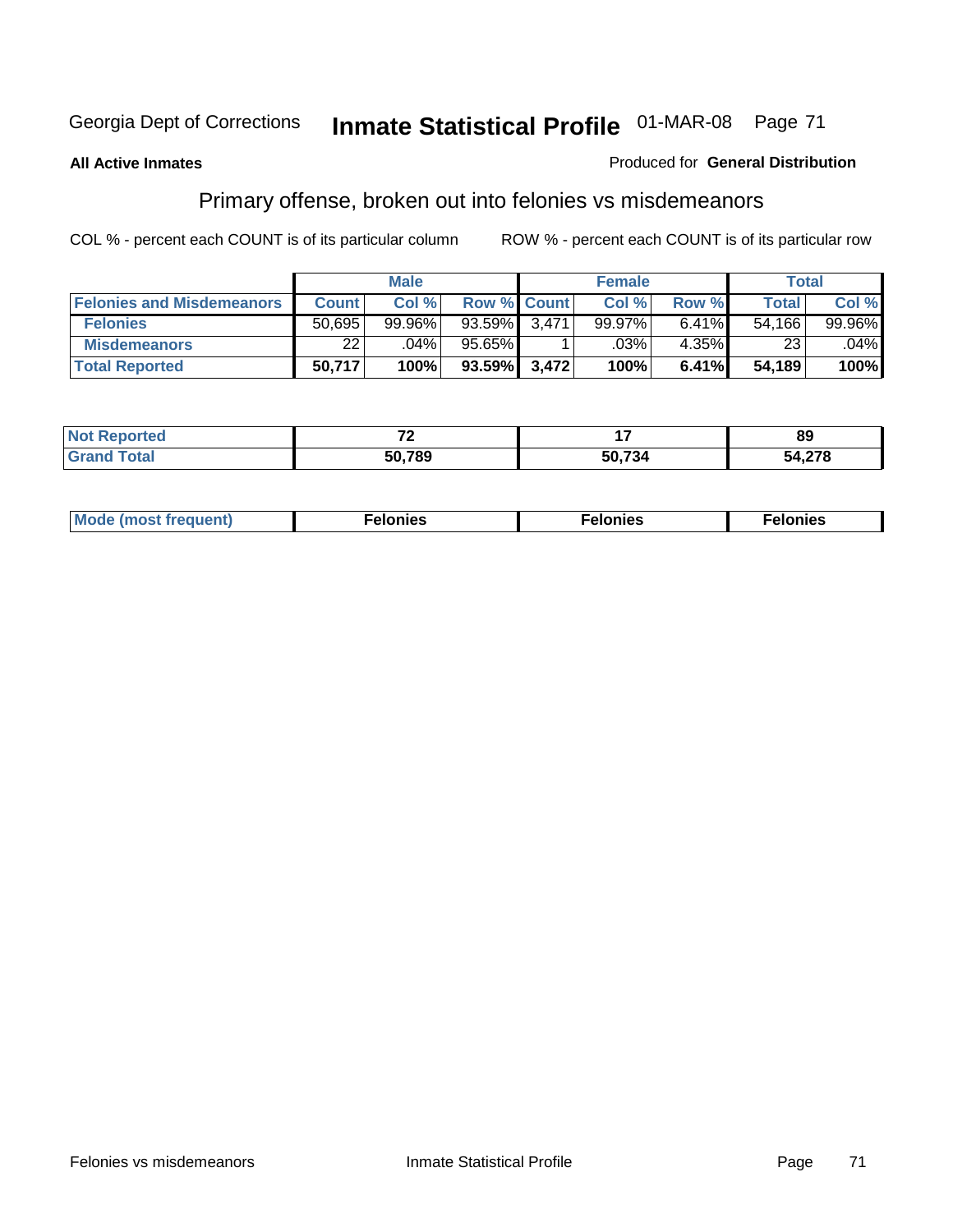#### **All Active Inmates**

#### Produced for **General Distribution**

## Primary offense, broken out into six broad crime categories

|                                  |              | <b>Male</b> |             |       | <b>Female</b> |        |              | <b>Total</b> |
|----------------------------------|--------------|-------------|-------------|-------|---------------|--------|--------------|--------------|
| <b>Crime Categories</b>          | <b>Count</b> | Col %       | Row % Count |       | Col %         | Row %  | <b>Total</b> | Col %        |
| <b>Violent</b>                   | 21,930       | 43.24%      | 94.55%      | 1,264 | 36.41%        | 5.45%  | 23,194       | 42.80%       |
| <b>Sex Crime</b><br>$\mathbf{2}$ | 7,588        | 14.96%      | 98.70%      | 100   | 2.88%         | 1.30%  | 7,688        | 14.19%       |
| $\mathbf{3}$<br><b>Property</b>  | 9,763        | 19.25%      | 89.77%      | 1,113 | 32.06%        | 10.23% | 10,876       | 20.07%       |
| <b>Drug</b><br>4                 | 8,832        | 17.41%      | 91.30%      | 842   | 24.25%        | 8.70%  | 9,674        | 17.85%       |
| <b>Habit/DUI</b><br>5            | 152          | $.30\%$     | 94.41%      | 9     | ا 26%.        | 5.59%  | 161          | $.30\%$      |
| <b>Other</b><br>6                | 2,452        | 4.83%       | 94.45%      | 144   | 4.15%         | 5.55%  | 2,596        | 4.79%        |
| <b>Total Reported</b>            | 50,717       | 100%        | 93.59%      | 3,472 | 100%          | 6.41%  | 54,189       | 100%         |

| - -<br>$\cdot$ $-$ |                 | 89         |
|--------------------|-----------------|------------|
| 50,789             | <b>AQC</b><br>. | ,278<br>54 |

| IМ      | .        | $-$      | -------- |
|---------|----------|----------|----------|
| 1119000 | -------- | -------- |          |
|         |          |          |          |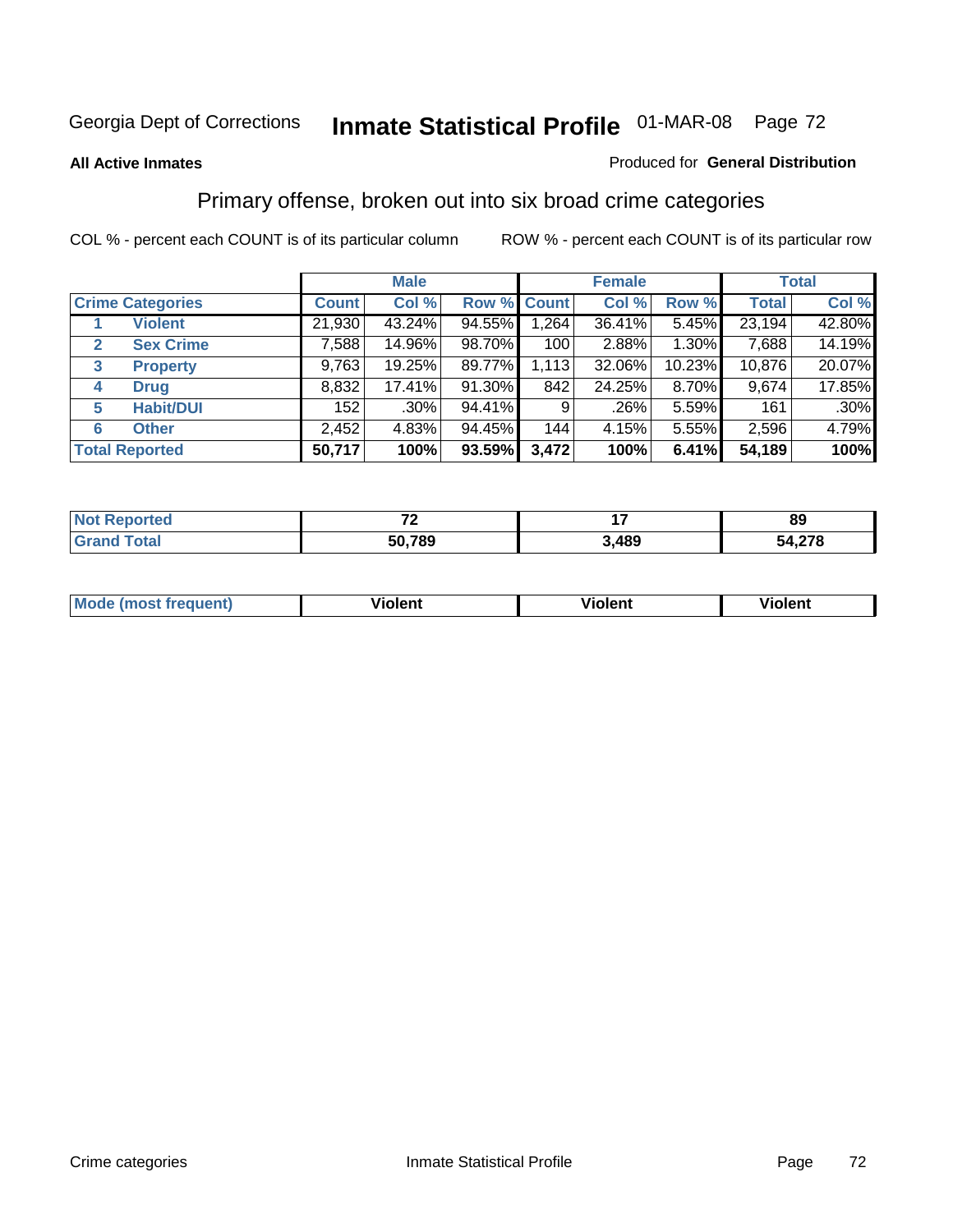**All Active Inmates**

### Produced for **General Distribution**

# Primary offense, detailed offense code

|      |                                             |                  | <b>Male</b> |         |                 | <b>Female</b> |         |                  | <b>Total</b> |
|------|---------------------------------------------|------------------|-------------|---------|-----------------|---------------|---------|------------------|--------------|
|      | <b>Primary Offense</b>                      | <b>Count</b>     | Col %       | Row %   | Count           | Col %         | Row %   | <b>Total</b>     | Col %        |
| 23   | <b>Aggravated Assault</b>                   | $\overline{2}$   | .01%        | 100.00% |                 |               |         | $\overline{2}$   | .01%         |
| 26   | <b>Agg Assault With Knife</b>               | 1                | .01%        | 100.00% |                 |               |         | 1                | .01%         |
| 42   | <b>Receiving Stolen Goods</b>               | $\overline{2}$   | .01%        | 100.00% |                 |               |         | $\overline{2}$   | .01%         |
| 43   | <b>Theft By Taking</b>                      | 1                | .01%        | 100.00% |                 |               |         | 1                | .01%         |
| 45   | <b>Burglary</b>                             | $\overline{5}$   | .01%        | 100.00% |                 |               |         | $\overline{5}$   | .01%         |
| 52   | <b>Bad Checks</b>                           |                  |             |         | 1               | .03%          | 100.00% | 1                | .01%         |
| 71   | <b>Viol Motor Veh Law</b>                   | 1                | .01%        | 100.00% |                 |               |         | 1                | .01%         |
| 73   | <b>Obstr Of Law Enf Officer</b>             | $\overline{2}$   | .01%        | 100.00% |                 |               |         | 2                | .01%         |
| 78   | <b>Terroristic Threats</b>                  | 1                | .01%        | 100.00% |                 |               |         | 1                | .01%         |
| 94   | <b>Shoplifting</b>                          | $\overline{2}$   | .01%        | 100.00% |                 |               |         | 2                | .01%         |
| 101  | <b>Riot</b>                                 | 1                | .01%        | 100.00% |                 |               |         | 1                | .01%         |
| 122  | <b>Obscenity &amp; Related</b>              | 1                | .01%        | 100.00% |                 |               |         | 1                | .01%         |
|      | <b>Offen</b>                                |                  |             |         |                 |               |         |                  |              |
| 169  | <b>Methamphetamine</b>                      | $\overline{1}$   | .01%        | 100.00% |                 |               |         | 1                | .01%         |
| 341  | <b>Misdemnor</b><br><b>Reckless Driving</b> | 1                | .01%        | 100.00% |                 |               |         | 1                | .01%         |
| 500  | <b>Misc Misdemeanor</b>                     | $\overline{1}$   | .01%        | 100.00% |                 |               |         | $\mathbf{1}$     | .01%         |
| 1100 | <b>Misc Homicide Offense</b>                | $\overline{16}$  | .03%        | 88.89%  | $\overline{2}$  | .06%          | 11.11%  | $\overline{18}$  | .03%         |
| 1101 | <b>Murder</b>                               | 4,648            | 9.16%       | 94.49%  | 271             | 7.81%         | 5.51%   | 4,919            | 9.08%        |
| 1102 | <b>Voluntary Manslaughter</b>               | 1,054            | 2.08%       | 88.42%  | 138             | 3.97%         | 11.58%  | 1,192            | 2.20%        |
| 1103 | <b>Involuntary</b>                          | $\overline{113}$ | .22%        | 85.61%  | $\overline{19}$ | .55%          | 14.39%  | 132              | .24%         |
|      | <b>Manslaughter</b>                         |                  |             |         |                 |               |         |                  |              |
| 1120 | <b>Reckless Abandonment</b>                 | 1                | .01%        | 100.00% |                 |               |         | 1                | .01%         |
| 1121 | <b>Feticide</b>                             | $\overline{5}$   | .01%        | 100.00% |                 |               |         | $\overline{5}$   | .01%         |
| 1123 | <b>Vehicular Homicide</b>                   | 353              | .70%        | 88.47%  | 46              | 1.32%         | 11.53%  | 399              | .74%         |
| 1125 | <b>Conceal Death Of</b>                     | $\overline{16}$  | .03%        | 88.89%  | $\overline{2}$  | .06%          | 11.11%  | $\overline{18}$  | .03%         |
|      | <b>Another</b>                              |                  |             |         |                 |               |         |                  |              |
| 1127 | <b>Mistreatment Of Dead</b>                 | $\mathbf{1}$     | .01%        | 100.00% |                 |               |         | 1                | .01%         |
| 1190 | <b>Body</b><br><b>Atmpt Murder</b>          | $\overline{6}$   | .01%        | 85.71%  | $\mathbf 1$     | .03%          | 14.29%  | 7                | .01%         |
| 1191 | <b>Murder, Conspire To</b>                  | 4                | .01%        | 80.00%  | $\mathbf{1}$    | .03%          | 20.00%  | $\overline{5}$   | .01%         |
|      | <b>Commit</b>                               |                  |             |         |                 |               |         |                  |              |
| 1300 | <b>Misc Assault/Battery</b>                 | $\overline{36}$  | .07%        | 97.30%  | $\overline{1}$  | .03%          | 2.70%   | $\overline{37}$  | .07%         |
| 1301 | <b>Family Violence Battery</b>              | 88               | .17%        | 98.88%  | $\mathbf{1}$    | .03%          | 1.12%   | 89               | .16%         |
| 1302 | <b>Aggrav Assault</b>                       | 4,493            | 8.86%       | 94.77%  | 248             | 7.14%         | 5.23%   | 4,741            | 8.75%        |
| 1303 | <b>Atmpt Aggrav Assault</b>                 | $\overline{5}$   | .01%        | 83.33%  | 1               | .03%          | 16.67%  | 6                | .01%         |
| 1304 | <b>Aggravated Assault On</b>                | 1                | .01%        | 100.00% |                 |               |         | 1                | .01%         |
|      | $65+$                                       |                  |             |         |                 |               |         |                  |              |
| 1305 | <b>Aggrav Battery</b>                       | 790              | 1.56%       | 94.27%  | 48              | 1.38%         | 5.73%   | $\overline{838}$ | 1.55%        |
| 1306 | <b>Misc Family Violence</b>                 | $\overline{5}$   | .01%        | 100.00% |                 |               |         | $\overline{5}$   | .01%         |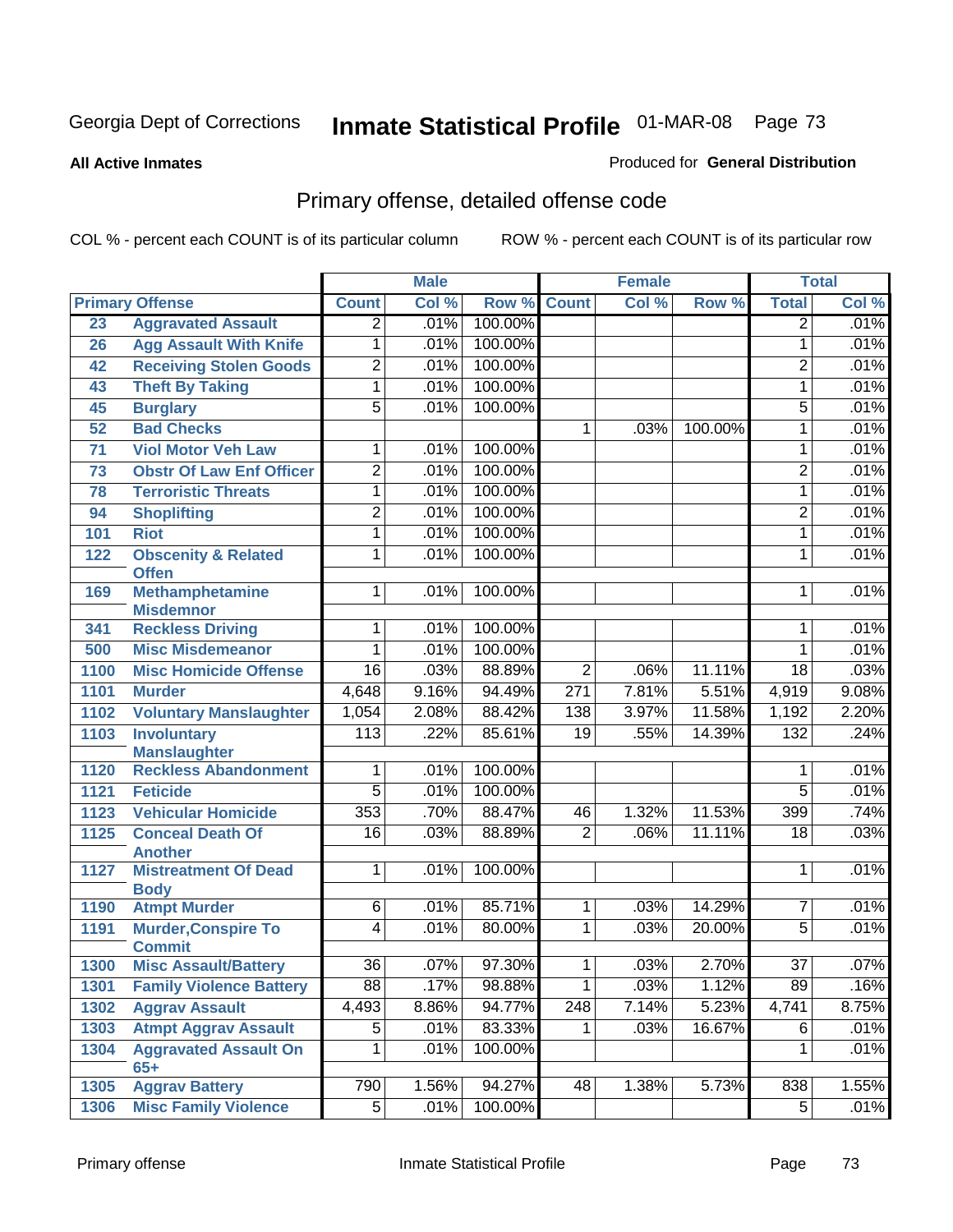#### **All Active Inmates**

### Produced for **General Distribution**

# Primary offense, detailed offense code

|      |                                            |                  | <b>Male</b> |         |                  | Female |        |                 | <b>Total</b> |
|------|--------------------------------------------|------------------|-------------|---------|------------------|--------|--------|-----------------|--------------|
|      | <b>Primary Offense</b>                     | <b>Count</b>     | Col %       | Row %   | <b>Count</b>     | Col %  | Row %  | <b>Total</b>    | Col %        |
| 1307 | <b>Terrorist Threats &amp; Acts</b>        | 352              | .69%        | 96.70%  | $\overline{12}$  | .35%   | 3.30%  | 364             | .67%         |
| 1308 | <b>False Imprisonment</b>                  | 169              | .33%        | 97.13%  | $\overline{5}$   | .14%   | 2.87%  | 174             | .32%         |
| 1311 | <b>Kidnapping</b>                          | 1,477            | 2.91%       | 97.11%  | $\overline{44}$  | 1.27%  | 2.89%  | 1,521           | 2.81%        |
| 1312 | <b>Interference With</b>                   | 10               | .02%        | 90.91%  | 1                | .03%   | 9.09%  | 11              | .02%         |
|      | <b>Custody</b>                             |                  |             |         |                  |        |        |                 |              |
| 1314 | <b>Aggrav Assault Peace</b><br><b>Ofcr</b> | 323              | .64%        | 97.58%  | 8                | .23%   | 2.42%  | 331             | .61%         |
| 1315 | <b>Aggrav Battery Peace</b><br><b>Ofcr</b> | $\overline{16}$  | .03%        | 94.12%  | $\mathbf 1$      | .03%   | 5.88%  | 17              | .03%         |
| 1316 | <b>Simple Battery</b>                      | $\overline{5}$   | .01%        | 71.43%  | $\overline{c}$   | .06%   | 28.57% | 7               | .01%         |
| 1317 | <b>Reck Cond Infected</b><br><b>Person</b> | $\overline{12}$  | .02%        | 85.71%  | $\overline{2}$   | .06%   | 14.29% | $\overline{14}$ | .03%         |
| 1318 | <b>Injury By Vehicle</b>                   | 87               | .17%        | 89.69%  | 10               | .29%   | 10.31% | 97              | .18%         |
| 1320 | <b>Stalking</b>                            | $\overline{3}$   | .01%        | 100.00% |                  |        |        | $\overline{3}$  | .01%         |
| 1321 | <b>Aggrav Stalking</b>                     | $\overline{320}$ | .63%        | 96.97%  | 10               | .29%   | 3.03%  | 330             | .61%         |
| 1390 | <b>Atmpt Kidnap</b>                        | $\overline{2}$   | .01%        | 100.00% |                  |        |        | 2               | .01%         |
| 1400 | <b>Arson Misc</b>                          | $\overline{2}$   | .01%        | 100.00% |                  |        |        | $\overline{2}$  | .01%         |
| 1401 | <b>Arson 1st Degree</b>                    | 107              | .21%        | 91.45%  | 10               | .29%   | 8.55%  | 117             | .22%         |
| 1402 | <b>Arson 2nd Degree</b>                    | 16               | .03%        | 84.21%  | 3                | .09%   | 15.79% | 19              | .04%         |
| 1403 | <b>Arson 3rd Degree</b>                    | $\overline{5}$   | .01%        | 83.33%  | 1                | .03%   | 16.67% | 6               | .01%         |
| 1501 | <b>Crmnl Damage 1st</b>                    | $\overline{30}$  | .06%        | 93.75%  | $\overline{2}$   | .06%   | 6.25%  | $\overline{32}$ | .06%         |
|      | <b>Degree</b>                              |                  |             |         |                  |        |        |                 |              |
| 1502 | <b>Crmnl Damage 2nd</b><br><b>Degree</b>   | 122              | .24%        | 95.31%  | 6                | .17%   | 4.69%  | 128             | .24%         |
| 1506 | <b>Alter Id</b>                            | $\overline{5}$   | .01%        | 100.00% |                  |        |        | $\overline{5}$  | .01%         |
| 1601 | <b>Burglary</b>                            | 5,111            | 10.08%      | 96.20%  | $\overline{202}$ | 5.82%  | 3.80%  | 5,313           | 9.80%        |
| 1602 | <b>Poss Burglar Tools</b>                  | 36               | .07%        | 100.00% |                  |        |        | 36              | .07%         |
| 1690 | <b>Atmpt Burglary</b>                      | $\overline{37}$  | .07%        | 100.00% |                  |        |        | $\overline{37}$ | .07%         |
| 1700 | <b>Misc Forgery</b>                        | $\overline{2}$   | .01%        | 66.67%  | 1                | .03%   | 33.33% | $\overline{3}$  | .01%         |
| 1701 | <b>Forgery 1st Degree</b>                  | 1,099            | 2.17%       | 72.49%  | 417              | 12.01% | 27.51% | 1,516           | 2.80%        |
| 1702 | <b>Forgery 2nd Degree</b>                  | $\overline{39}$  | .08%        | 86.67%  | $\overline{6}$   | .17%   | 13.33% | $\overline{45}$ | .08%         |
| 1704 | <b>Bad Checks</b>                          | $\overline{8}$   | .02%        | 72.73%  | $\overline{3}$   | .09%   | 27.27% | $\overline{11}$ | .02%         |
| 1751 | <b>Theft Credit Card</b>                   | $\overline{32}$  | .06%        | 86.49%  | $\overline{5}$   | .14%   | 13.51% | $\overline{37}$ | $.07\%$      |
| 1753 | <b>Fraudulent Credit Card</b>              | 66               | .13%        | 67.35%  | $\overline{32}$  | .92%   | 32.65% | 98              | .18%         |
| 1756 | <b>Financial Identity Fraud</b>            | 51               | .10%        | 64.56%  | $\overline{28}$  | .81%   | 35.44% | 79              | .15%         |
| 1760 | <b>Computer Pornography</b>                | $\overline{5}$   | .01%        | 100.00% |                  |        |        | $\overline{5}$  | .01%         |
| 1761 | <b>Computer Theft</b>                      | $\overline{5}$   | .01%        | 55.56%  | 4                | .12%   | 44.44% | $\overline{9}$  | .02%         |
| 1762 | <b>Computer Trespass</b>                   | $\overline{1}$   | .01%        | 100.00% |                  |        |        | 1               | .01%         |
| 1790 | <b>Atmpt Forgery</b>                       | $\overline{2}$   | .01%        | 100.00% |                  |        |        | $\overline{2}$  | .01%         |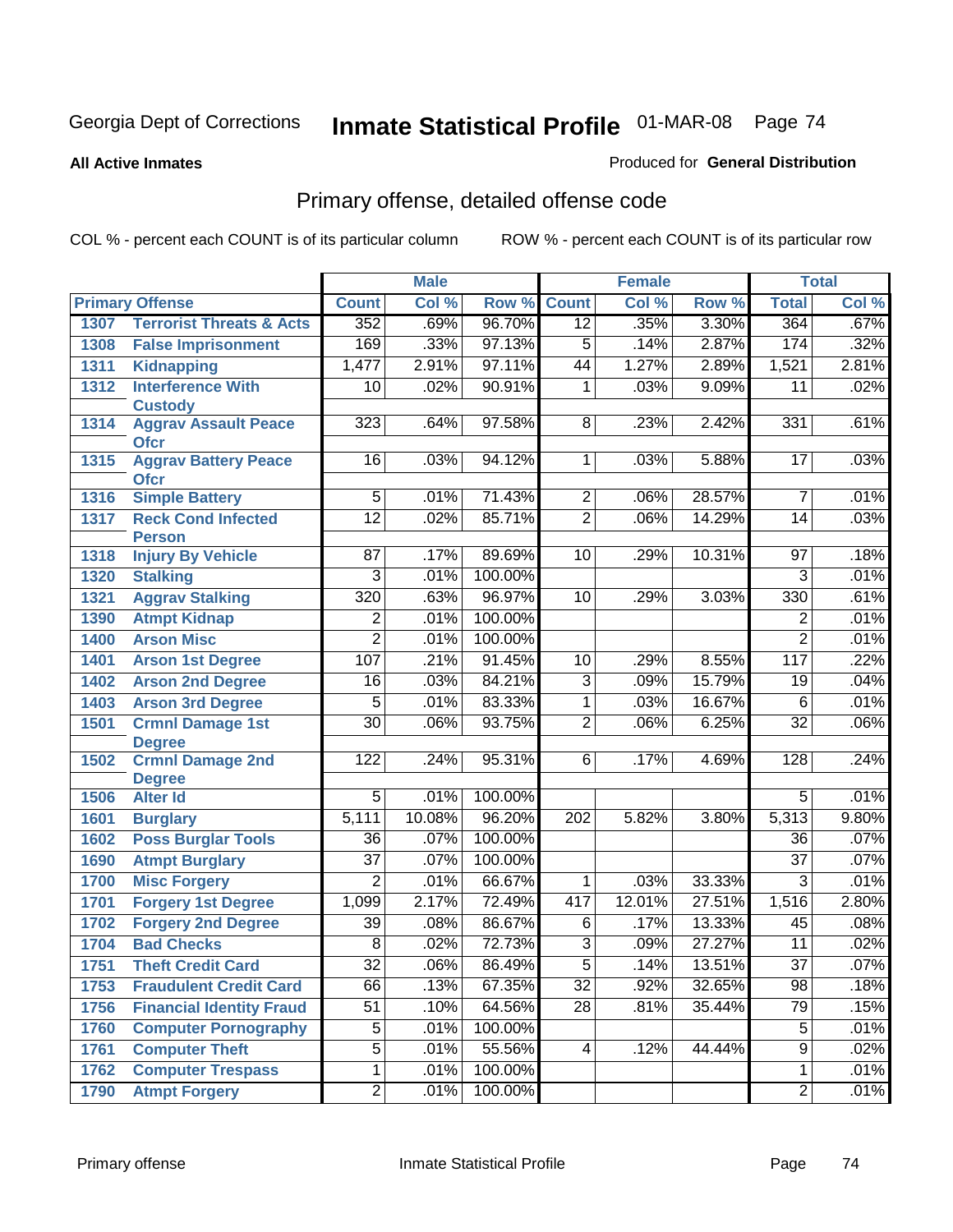#### **All Active Inmates**

### Produced for **General Distribution**

# Primary offense, detailed offense code

|      |                                             |                  | <b>Male</b> |         |                 | <b>Female</b> |         |                 | <b>Total</b> |
|------|---------------------------------------------|------------------|-------------|---------|-----------------|---------------|---------|-----------------|--------------|
|      | <b>Primary Offense</b>                      | <b>Count</b>     | Col %       | Row %   | <b>Count</b>    | Col %         | Row %   | <b>Total</b>    | Col %        |
| 1799 | <b>Misc Fraud</b>                           | $\overline{22}$  | .04%        | 81.48%  | $\overline{5}$  | .14%          | 18.52%  | $\overline{27}$ | .05%         |
| 1802 | <b>Theft By Taking</b>                      | $\overline{978}$ | 1.93%       | 87.09%  | 145             | 4.18%         | 12.91%  | 1,123           | 2.07%        |
| 1803 | <b>Theft By Deception</b>                   | 62               | .12%        | 78.48%  | $\overline{17}$ | .49%          | 21.52%  | 79              | .15%         |
| 1804 | <b>Theft By Extortion</b>                   | 1                | .01%        | 100.00% |                 |               |         | 1               | .01%         |
| 1805 | <b>Theft Of Lost Property</b>               | 1                | .01%        | 50.00%  | $\overline{1}$  | .03%          | 50.00%  | $\overline{2}$  | .01%         |
| 1806 | <b>Theft By Rec Stolen Prop</b>             | 983              | 1.94%       | 95.90%  | $\overline{42}$ | 1.21%         | 4.10%   | 1,025           | 1.89%        |
| 1807 | <b>Theft Of Services</b>                    | $\overline{5}$   | .01%        | 100.00% |                 |               |         | $\overline{5}$  | .01%         |
| 1808 | <b>Theft By Conversion</b>                  | $\overline{38}$  | .07%        | 86.36%  | 6               | .17%          | 13.64%  | 44              | .08%         |
| 1811 | <b>Convsn Paymnts Real</b>                  |                  |             |         | $\overline{1}$  | .03%          | 100.00% | 1               | .01%         |
|      | <b>Propy</b>                                |                  |             |         |                 |               |         |                 |              |
| 1812 | <b>Atmpt Theft By Taking</b>                | 6                | .01%        | 100.00% |                 |               |         | 6               | .01%         |
| 1813 | <b>Theft Motorveh Or Part</b>               | 164              | .32%        | 93.18%  | $\overline{12}$ | .35%          | 6.82%   | 176             | .32%         |
| 1815 | <b>Theft Bring Prop In State</b>            | 15               | .03%        | 100.00% |                 |               |         | 15              | .03%         |
| 1816 | <b>Theft Recv Prop Out</b>                  | $\overline{5}$   | .01%        | 100.00% |                 |               |         | $\overline{5}$  | .01%         |
| 1821 | <b>State</b><br><b>Theft By Shoplifting</b> | 464              | .91%        | 77.33%  | 136             | 3.92%         | 22.67%  | 600             | 1.11%        |
| 1880 | <b>Entering Vehicle</b>                     | 155              | .31%        | 96.88%  | $\overline{5}$  | .14%          | 3.13%   | 160             | .30%         |
| 1901 | <b>Robbery</b>                              | 1,761            | 3.47%       | 94.27%  | 107             | 3.08%         | 5.73%   | 1,868           | 3.45%        |
| 1902 | <b>Armed Robbery</b>                        | 4,782            | 9.43%       | 97.12%  | 142             | 4.09%         | 2.88%   | 4,924           | 9.09%        |
| 1903 | <b>Robbery By Force</b>                     | 182              | .36%        | 91.46%  | $\overline{17}$ | .49%          | 8.54%   | 199             | .37%         |
| 1904 | <b>Robbery By Intimidation</b>              | 263              | .52%        | 93.93%  | $\overline{17}$ | .49%          | 6.07%   | 280             | .52%         |
| 1905 | <b>Robbery By Sudden</b>                    | 130              | .26%        | 93.53%  | $\overline{9}$  | .26%          | 6.47%   | 139             | .26%         |
|      | <b>Snatch</b>                               |                  |             |         |                 |               |         |                 |              |
| 1911 | <b>Hijacking Motor Vehicle</b>              | 40               | .08%        | 95.24%  | $\overline{2}$  | .06%          | 4.76%   | 42              | .08%         |
| 1991 | <b>Atmpt Robbery</b>                        | $\overline{32}$  | .06%        | 91.43%  | $\overline{3}$  | .09%          | 8.57%   | $\overline{35}$ | .06%         |
| 1992 | <b>Atmpt Armed Robbery</b>                  | 52               | .10%        | 86.67%  | $\overline{8}$  | .23%          | 13.33%  | 60              | .11%         |
| 2000 | <b>Misc Sexual Offense</b>                  | $\overline{55}$  | .11%        | 98.21%  | $\overline{1}$  | .03%          | 1.79%   | $\overline{56}$ | .10%         |
| 2001 | <b>Rape</b>                                 | 1,828            | 3.60%       | 99.78%  | $\overline{4}$  | .12%          | .22%    | 1,832           | 3.38%        |
| 2002 | <b>Sodomy</b>                               | $\overline{17}$  | .03%        | 100.00% |                 |               |         | $\overline{17}$ | .03%         |
| 2003 | <b>Aggrav Sodomy</b>                        | 233              | .46%        | 99.15%  | $\overline{2}$  | .06%          | .85%    | 235             | .43%         |
| 2006 | <b>Incest</b>                               | 157              | .31%        | 95.15%  | $\overline{8}$  | .23%          | 4.85%   | 165             | .30%         |
| 2007 | <b>Bigamy</b>                               | 1                | .01%        | 100.00% |                 |               |         | 1               | .01%         |
| 2009 | <b>Aggrav Sexual Battery</b>                | 166              | .33%        | 100.00% |                 |               |         | 166             | .31%         |
| 2011 | <b>Sexual Battery</b>                       | 42               | .08%        | 100.00% |                 |               |         | 42              | .08%         |
| 2016 | <b>Pimping A Minor Under</b>                | $\overline{3}$   | .01%        | 75.00%  | $\overline{1}$  | .03%          | 25.00%  | 4               | .01%         |
|      | 18                                          |                  |             |         |                 |               |         |                 |              |
| 2017 | <b>Pandering By</b>                         | $\overline{1}$   | .01%        | 100.00% |                 |               |         | 1               | .01%         |
| 2018 | <b>Compulsion</b><br><b>Statutory Rape</b>  | 867              | 1.71%       |         | 10              |               | 1.14%   | 877             | 1.62%        |
|      |                                             |                  |             | 98.86%  |                 | .29%          |         |                 |              |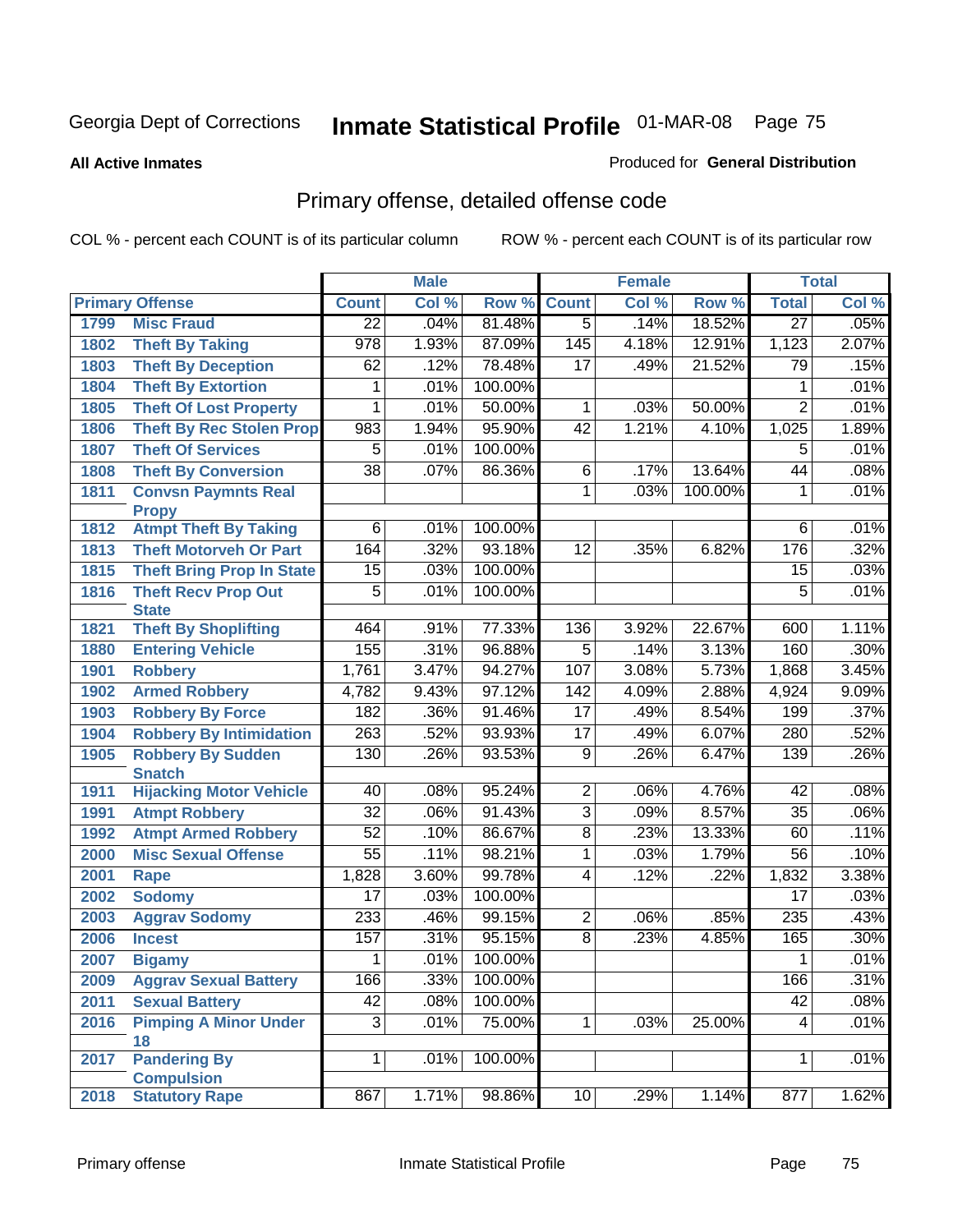#### **All Active Inmates**

### Produced for **General Distribution**

# Primary offense, detailed offense code

|      |                                            |                 | <b>Male</b> |         |                | <b>Female</b>              |         |                 | <b>Total</b> |
|------|--------------------------------------------|-----------------|-------------|---------|----------------|----------------------------|---------|-----------------|--------------|
|      | <b>Primary Offense</b>                     | <b>Count</b>    | Col %       | Row %   | <b>Count</b>   | $\overline{\text{Col }^9}$ | Row %   | <b>Total</b>    | Col %        |
| 2019 | <b>Child Molestation</b>                   | 2,379           | 4.69%       | 98.14%  | 45             | 1.30%                      | 1.86%   | 2,424           | 4.47%        |
| 2020 | <b>Enticing Child-Indec</b>                | 113             | .22%        | 97.41%  | $\overline{3}$ | .09%                       | 2.59%   | 116             | .21%         |
|      | <b>Purp</b>                                |                 |             |         |                |                            |         |                 |              |
| 2021 | <b>Aggrav Child Molestation</b>            | 1,357           | 2.68%       | 98.48%  | 21             | .60%                       | 1.52%   | 1,378           | 2.54%        |
| 2022 | <b>Necrophilia</b>                         | 1               | .01%        | 100.00% |                |                            |         | 1               | .01%         |
| 2023 | Sexl/AssIt/Agn/Pers/Cstd                   | $\overline{5}$  | .01%        | 100.00% |                |                            |         | $\overline{5}$  | .01%         |
|      | v                                          |                 |             | 100.00% |                |                            |         |                 | .01%         |
| 2025 | <b>Solicit Sodomy From</b><br><b>Minor</b> | $\overline{2}$  | .01%        |         |                |                            |         | 2               |              |
| 2026 | <b>Sex Offender Fail Registr</b>           | 151             | .30%        | 98.05%  | 3              | .09%                       | 1.95%   | 154             | .28%         |
| 2028 | <b>Sex Offender Fail To</b>                | $\overline{4}$  | .01%        | 100.00% |                |                            |         | $\overline{4}$  | .01%         |
|      | <b>Move</b>                                |                 |             |         |                |                            |         |                 |              |
| 2090 | <b>Entice Child, Attempted</b>             | $\overline{2}$  | .01%        | 100.00% |                |                            |         | 2               | .01%         |
| 2091 | <b>Atmpt Rape</b>                          | $\overline{21}$ | .04%        | 95.45%  | 1              | .03%                       | 4.55%   | $\overline{22}$ | .04%         |
| 2092 | <b>Atmpt Sodomy</b>                        | 1               | .01%        | 100.00% |                |                            |         | 1               | .01%         |
| 2093 | <b>Atmpt Aggrav Sodomy</b>                 | 4               | .01%        | 100.00% |                |                            |         | 4               | .01%         |
| 2094 | <b>Atmpt Child Molestation</b>             | $\overline{28}$ | .06%        | 100.00% |                |                            |         | $\overline{28}$ | .05%         |
| 2095 | <b>Agg Aslt W Intnt To Rape</b>            | 65              | .13%        | 100.00% |                |                            |         | 65              | .12%         |
| 2096 | <b>Aggrav Ch Molest, Atmpt</b>             | 1               | .01%        | 100.00% |                |                            |         | 1               | .01%         |
| 2099 | <b>Agg Sex Battery Atmpt</b>               | 2               | .01%        | 100.00% |                |                            |         | 2               | .01%         |
| 2100 | <b>Misc Obscenity</b>                      | $\overline{2}$  | .01%        | 100.00% |                |                            |         | $\overline{2}$  | .01%         |
| 2101 | <b>Distributing Obscene Mat</b>            | 1               | .01%        | 100.00% |                |                            |         | 1               | .01%         |
| 2102 | <b>Distr Mat Depict Nudity</b>             | 1               | .01%        | 100.00% |                |                            |         | 1               | .01%         |
| 2205 | <b>False Swearng Writtn</b>                | $\overline{9}$  | .02%        | 69.23%  | 4              | .12%                       | 30.77%  | $\overline{13}$ | .02%         |
|      | <b>Stmt</b>                                |                 |             |         |                |                            |         |                 |              |
| 2300 | <b>Abuse Of Govt Office</b>                | $\overline{2}$  | .01%        | 100.00% |                |                            |         | $\overline{2}$  | .01%         |
| 2301 | <b>Bribery Govt Officer</b>                | $\overline{6}$  | .01%        | 100.00% |                |                            |         | $\overline{6}$  | .01%         |
| 2302 | <b>Viol Oath Public Offcr</b>              | 1               | .01%        | 100.00% |                |                            |         | 1               | .01%         |
| 2304 | <b>Influence Legislative Act</b>           | 1               | .01%        | 100.00% |                |                            |         | 1               | .01%         |
| 2307 | <b>Defrauding State</b>                    |                 |             |         | $\mathbf{1}$   | .03%                       | 100.00% | 1               | .01%         |
| 2311 | <b>False Certificates</b>                  | 1               | .01%        | 100.00% |                |                            |         | 1               | .01%         |
| 2313 | <b>Influencing Witness</b>                 | $\overline{5}$  | .01%        | 100.00% |                |                            |         | 5               | .01%         |
| 2314 | <b>Obstr Of Law Enf Officer</b>            | 676             | 1.33%       | 93.89%  | 44             | 1.27%                      | 6.11%   | 720             | 1.33%        |
| 2315 | <b>Tampering With</b>                      | $\overline{9}$  | .02%        | 81.82%  | $\overline{2}$ | .06%                       | 18.18%  | $\overline{11}$ | .02%         |
|      | <b>Evidence</b>                            |                 |             |         |                |                            |         |                 |              |
| 2316 | <b>Fleeing/Eluding Police</b>              | 146             | .29%        | 94.81%  | $\overline{8}$ | .23%                       | 5.19%   | 154             | .28%         |
| 2401 | <b>Perjury</b>                             | 4               | .01%        | 100.00% |                |                            |         | 4               | .01%         |
| 2402 | <b>False Swearing</b>                      | $\overline{5}$  | .01%        | 100.00% |                |                            |         | $\overline{5}$  | .01%         |
| 2405 | <b>Impersonating Officer</b>               | $\overline{6}$  | .01%        | 100.00% |                |                            |         | $\overline{6}$  | .01%         |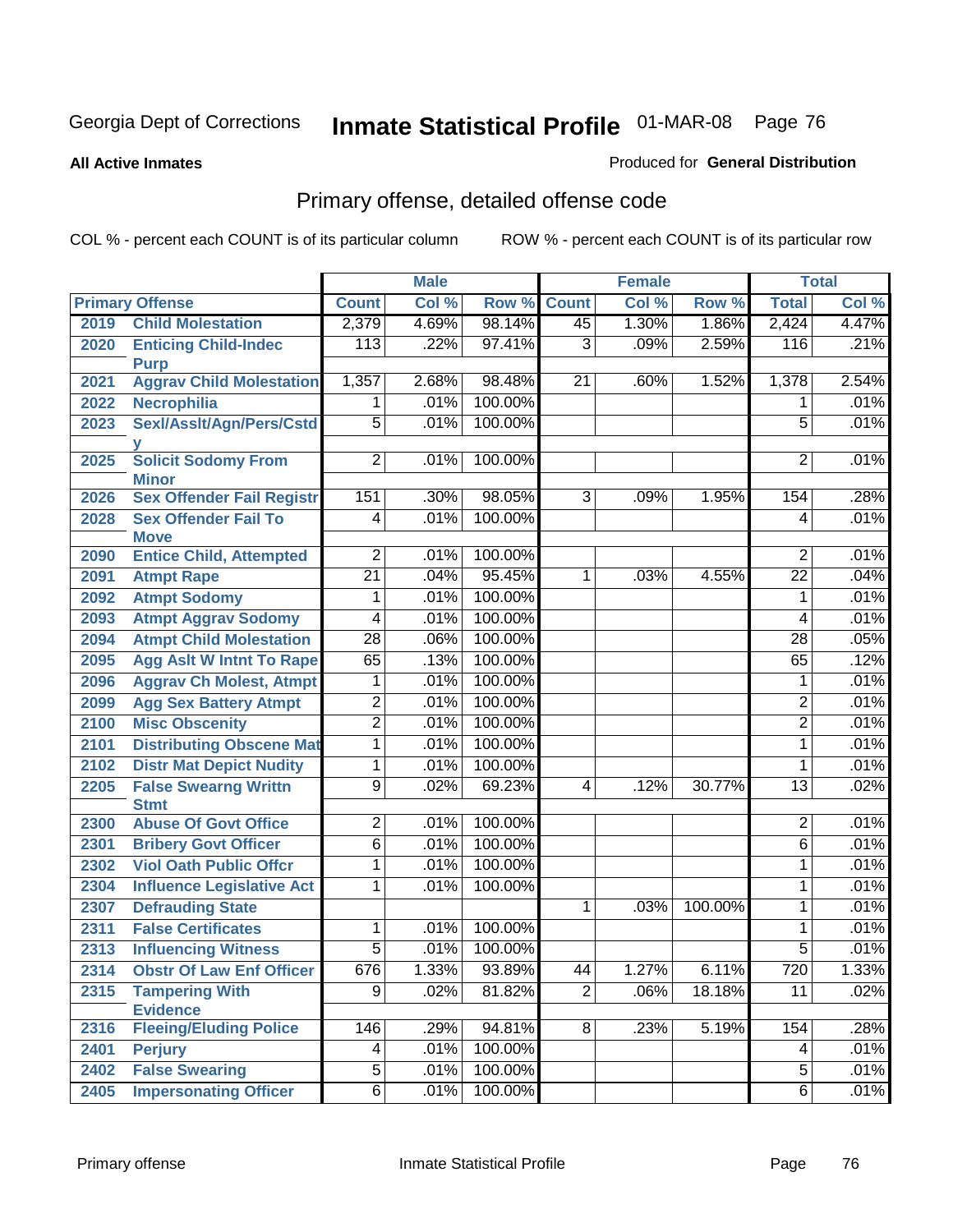#### **All Active Inmates**

#### Produced for **General Distribution**

# Primary offense, detailed offense code

|      |                                            |                 | <b>Male</b> |         |                 | <b>Female</b> |         |                 | <b>Total</b> |
|------|--------------------------------------------|-----------------|-------------|---------|-----------------|---------------|---------|-----------------|--------------|
|      | <b>Primary Offense</b>                     | <b>Count</b>    | Col %       | Row %   | Count           | Col %         | Row %   | <b>Total</b>    | Col %        |
| 2407 | <b>Embracery</b>                           | 1               | .01%        | 100.00% |                 |               |         | 1               | .01%         |
| 2408 | <b>False Statements Govt</b>               | $\overline{25}$ | .05%        | 89.29%  | $\overline{3}$  | .09%          | 10.71%  | $\overline{28}$ | .05%         |
| 2411 | <b>Impersntng In Legal</b>                 | $\overline{2}$  | .01%        | 100.00% |                 |               |         | $\overline{2}$  | .01%         |
|      | <b>Procd</b>                               |                 |             |         |                 |               |         |                 |              |
| 2501 | <b>Escape</b>                              | 112             | .22%        | 90.32%  | 12              | .35%          | 9.68%   | 124             | .23%         |
| 2502 | <b>Aiding Escape</b>                       | 1               | .01%        | 50.00%  | 1               | .03%          | 50.00%  | $\overline{2}$  | .01%         |
| 2503 | <b>Hindering Appreh Or Pun</b>             | $\overline{4}$  | .01%        | 57.14%  | 3               | .09%          | 42.86%  | $\overline{7}$  | .01%         |
| 2507 | <b>Mutiny In Penal Inst</b>                | $\overline{4}$  | .01%        | 100.00% |                 |               |         | 4               | .01%         |
| 2511 | <b>Bail Jumping</b>                        | $\overline{9}$  | .02%        | 90.00%  | 1               | .03%          | 10.00%  | 10              | .02%         |
| 2590 | <b>Atmpt Escape</b>                        | 1               | .01%        | 100.00% |                 |               |         | 1               | .01%         |
| 2609 | <b>False Public Alarm</b>                  | 1               | .01%        | 100.00% |                 |               |         | 1               | .01%         |
| 2613 | <b>Crmnl Interfere Govt</b>                | 44              | .09%        | 95.65%  | $\overline{2}$  | .06%          | 4.35%   | 46              | .08%         |
|      | <b>Prop</b>                                |                 |             |         |                 |               |         |                 |              |
| 2703 | <b>Commerical Gambling</b>                 | 1               | .01%        | 100.00% |                 |               |         | 1               | .01%         |
| 2718 | <b>Dogfighting</b>                         | 1               | .01%        | 100.00% |                 |               |         | 1               | .01%         |
| 2730 | <b>Lottery Violation</b>                   | 4               | .01%        | 100.00% |                 |               |         | 4               | .01%         |
| 2761 | <b>Removal Baggage, Cargo</b>              | $\overline{2}$  | .01%        | 100.00% |                 |               |         | $\overline{2}$  | .01%         |
|      | <b>Etc</b>                                 | 252             | .50%        | 75.90%  |                 | 2.30%         | 24.10%  | 332             |              |
| 2801 | <b>Cruelty To Children</b>                 |                 |             |         | 80              |               |         |                 | .61%         |
| 2802 | <b>Atmpt Cruelty To</b><br><b>Children</b> | 1               | .01%        | 50.00%  | 1               | .03%          | 50.00%  | $\overline{2}$  | .01%         |
| 2803 | <b>Manufact Meth Near</b>                  | $\overline{7}$  | .01%        | 58.33%  | $\overline{5}$  | .14%          | 41.67%  | $\overline{12}$ | .02%         |
|      | <b>Child</b>                               |                 |             |         |                 |               |         |                 |              |
| 2811 | <b>Cruelty To Elder Person</b>             | $\overline{10}$ | .02%        | 71.43%  | $\overline{4}$  | .12%          | 28.57%  | $\overline{14}$ | .03%         |
| 2843 | <b>Sex Exploitation Child</b>              | 49              | .10%        | 98.00%  | 1               | .03%          | 2.00%   | 50              | .09%         |
| 2852 | <b>Abandonment Of Child</b>                | 1               | .01%        | 100.00% |                 |               |         | 1               | .01%         |
| 2854 | <b>Cntrbtng Delingency</b>                 |                 |             |         | 1               | .03%          | 100.00% | 1               | .01%         |
|      | <b>Minor</b>                               |                 |             |         |                 |               |         |                 |              |
| 2900 | <b>Misc Weapon/Explosive</b><br><b>Off</b> | $\overline{4}$  | .01%        | 100.00% |                 |               |         | 4               | .01%         |
| 2901 | <b>Carry Concealed Weapon</b>              | 4               | .01%        | 100.00% |                 |               |         | 4               | .01%         |
| 2910 | <b>Poss Of Firearm Dur</b>                 | 283             | .56%        | 97.25%  | 8               | .23%          | 2.75%   | 291             | .54%         |
|      | <b>Crime</b>                               |                 |             |         |                 |               |         |                 |              |
| 2911 | <b>Poss Knife During Crime</b>             | 6 <sup>1</sup>  | .01%        | 100.00% |                 |               |         | 6               | .01%         |
| 2912 | <b>Poss Of Certain</b>                     | $\overline{55}$ | .11%        | 98.21%  | $\overline{1}$  | .03%          | 1.79%   | $\overline{56}$ | .10%         |
|      | <b>Weapons</b>                             |                 |             |         |                 |               |         |                 |              |
| 2913 | <b>Poss Firearm 1st</b>                    | 64              | .13%        | 92.75%  | $\overline{5}$  | .14%          | 7.25%   | 69              | .13%         |
|      | <b>Offender</b>                            |                 |             |         |                 |               |         |                 |              |
| 2914 | <b>Poss Firearm Convct</b>                 | 838             | 1.65%       | 96.54%  | $\overline{30}$ | .86%          | 3.46%   | 868             | 1.60%        |
|      | <b>Felon</b>                               |                 |             |         |                 |               |         |                 |              |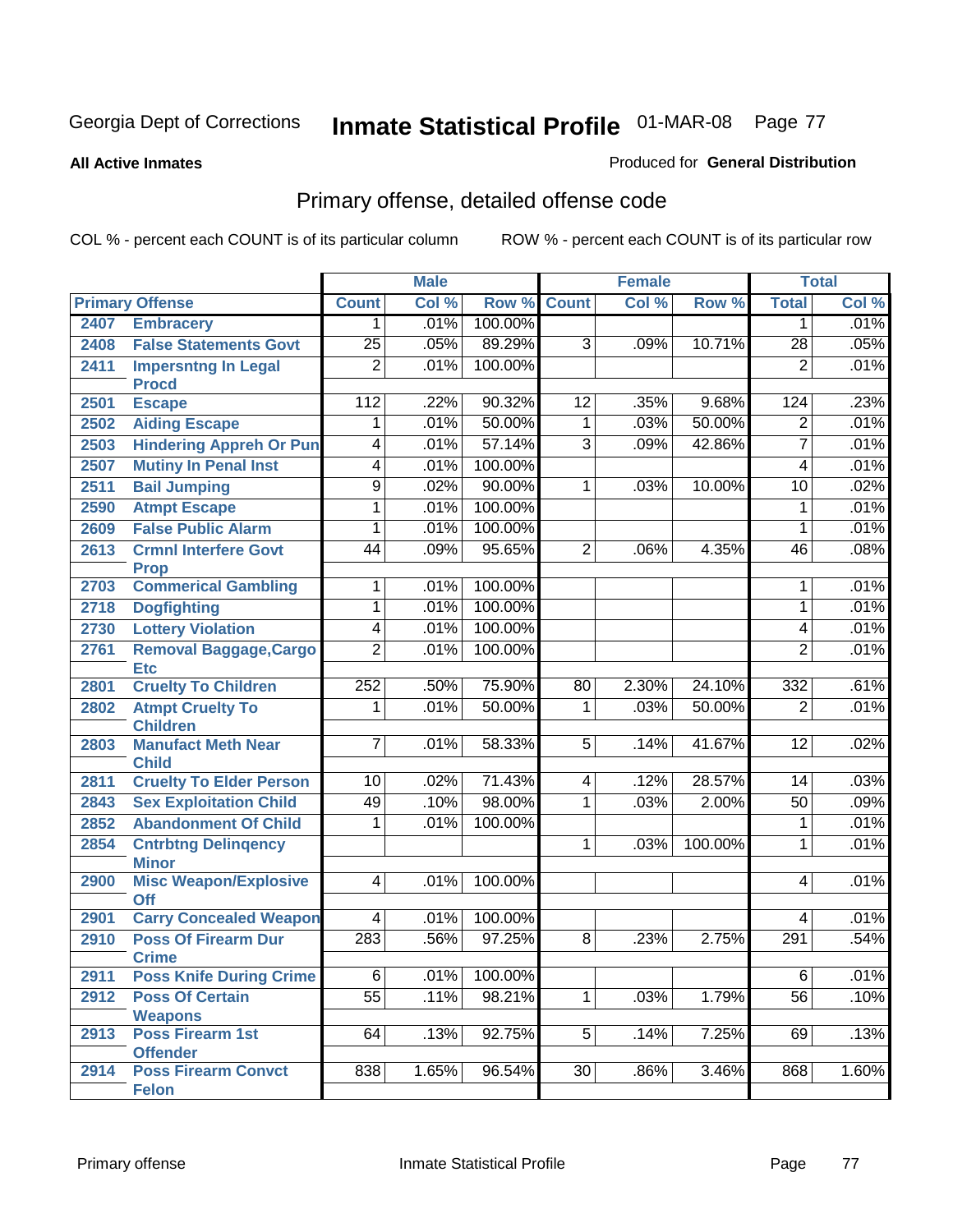#### **All Active Inmates**

### Produced for **General Distribution**

# Primary offense, detailed offense code

|      |                                                   |                  | <b>Male</b> |         |                 | <b>Female</b> |        |                 | <b>Total</b> |
|------|---------------------------------------------------|------------------|-------------|---------|-----------------|---------------|--------|-----------------|--------------|
|      | <b>Primary Offense</b>                            | <b>Count</b>     | Col %       | Row %   | <b>Count</b>    | Col %         | Row %  | <b>Total</b>    | Col %        |
| 2915 | <b>Carry Weapon At School</b>                     | $\overline{8}$   | .02%        | 88.89%  | $\overline{1}$  | .03%          | 11.11% | $\overline{9}$  | .02%         |
| 2963 | <b>Guard Line</b>                                 | $\overline{3}$   | .01%        | 50.00%  | $\overline{3}$  | .09%          | 50.00% | 6               | .01%         |
|      | <b>W/Weapon/Drugs</b>                             |                  |             |         |                 |               |        |                 |              |
| 2965 | <b>Poss Wpn, Drugs By</b>                         | $\overline{6}$   | .01%        | 100.00% |                 |               |        | 6               | .01%         |
|      | <b>Prisnr</b>                                     |                  |             |         |                 |               |        |                 |              |
| 2971 | <b>Cruelty To Animals</b>                         | 7                | .01%        | 100.00% |                 |               |        | 7               | .01%         |
| 2972 | <b>Aggrav Cruelty To</b>                          | $\overline{3}$   | .01%        | 75.00%  | $\overline{1}$  | .03%          | 25.00% | $\overline{4}$  | .01%         |
| 3000 | <b>Animals</b><br><b>Misc Invasion Of Privacy</b> | 1                | .01%        | 100.00% |                 |               |        | 1               | .01%         |
| 3002 | <b>Peeping Tom</b>                                | $\overline{24}$  | .05%        | 100.00% |                 |               |        | 24              | .04%         |
| 3404 | <b>Racketeering</b>                               | 64               | .13%        | 75.29%  | $\overline{21}$ | .60%          | 24.71% | 85              | .16%         |
| 4001 | <b>S/D Narcotics Opiates</b>                      | $\overline{33}$  | .07%        | 94.29%  | $\overline{2}$  | .06%          | 5.71%  | $\overline{35}$ | .06%         |
| 4002 | <b>S/D Dep Stim Cntrf Drugs</b>                   | $\overline{52}$  | .10%        | 80.00%  | $\overline{13}$ | .37%          | 20.00% | 65              | .12%         |
| 4003 | <b>S/D Of Lsd</b>                                 | $\overline{2}$   | .01%        | 100.00% |                 |               |        | $\overline{2}$  | .01%         |
| 4004 | <b>S/D Of Marijuana</b>                           | $\overline{310}$ | .61%        | 95.09%  | $\overline{16}$ | .46%          | 4.91%  | 326             | .60%         |
| 4006 | <b>Poss Narcotics Opiates</b>                     | $\overline{57}$  | .11%        | 86.36%  | $\overline{9}$  | .26%          | 13.64% | 66              | .12%         |
| 4007 | <b>Poss Dep Stim Cntrf</b>                        | $\overline{87}$  | .17%        | 87.88%  | $\overline{12}$ | .35%          | 12.12% | 99              | .18%         |
|      | <b>Drugs</b>                                      |                  |             |         |                 |               |        |                 |              |
| 4008 | <b>Poss Of Lsd</b>                                | $\overline{3}$   | .01%        | 100.00% |                 |               |        | $\overline{3}$  | .01%         |
| 4009 | <b>Poss Of Marijuana</b>                          | 383              | .76%        | 96.47%  | 14              | .40%          | 3.53%  | 397             | .73%         |
| 4011 | <b>Illegal Attm To Obt Drugs</b>                  | $\overline{8}$   | .02%        | 61.54%  | $\overline{5}$  | .14%          | 38.46% | $\overline{13}$ | .02%         |
| 4012 | <b>Viol Ga Cntrl Sbst Act</b>                     | $\overline{19}$  | .04%        | 95.00%  | 1               | .03%          | 5.00%  | $\overline{20}$ | .04%         |
| 4013 | <b>Viol Dngrous Drgs Act</b>                      | $\overline{2}$   | .01%        | 66.67%  | 1               | .03%          | 33.33% | $\overline{3}$  | .01%         |
| 4014 | <b>Uniwfl Mfg/Del/Dist N-C S</b>                  | $\overline{27}$  | .05%        | 96.43%  | 1               | .03%          | 3.57%  | $\overline{28}$ | .05%         |
| 4016 | <b>Poss Drug Related Matri</b>                    | $\overline{27}$  | .05%        | 84.38%  | $\overline{5}$  | .14%          | 15.63% | $\overline{32}$ | .06%         |
| 4017 | <b>S/D Cont Sub Public</b>                        | 111              | .22%        | 94.87%  | $\overline{6}$  | .17%          | 5.13%  | 117             | .22%         |
| 4018 | <b>S/D Cont Sub School</b>                        | $\overline{58}$  | .11%        | 96.67%  | $\overline{2}$  | .06%          | 3.33%  | 60              | .11%         |
| 4021 | <b>S/D Cocaine</b>                                | 1,734            | 3.42%       | 94.03%  | 110             | 3.17%         | 5.97%  | 1,844           | 3.40%        |
| 4022 | <b>Poss Of Cocaine</b>                            | 2,693            | 5.31%       | 90.83%  | 272             | 7.83%         | 9.17%  | 2,965           | 5.47%        |
| 4030 | <b>Poss Ephedrine</b>                             | $\overline{15}$  | .03%        | 83.33%  | $\overline{3}$  | .09%          | 16.67% | $\overline{18}$ | .03%         |
| 4031 | <b>Poss Methamphetamine</b>                       | 1,002            | 1.98%       | 84.06%  | 190             | 5.47%         | 15.94% | 1,192           | 2.20%        |
| 4032 | <b>Sale Methamphetamine</b>                       | 140              | .28%        | 85.37%  | $\overline{24}$ | .69%          | 14.63% | 164             | .30%         |
| 4033 | <b>Poss Mda/Extsy</b>                             | 10 <sup>°</sup>  | .02%        | 83.33%  | 2 <sup>1</sup>  | .06%          | 16.67% | 12              | .02%         |
| 4034 | <b>Sale Mda/Extsy</b>                             | 1                | .01%        | 100.00% |                 |               |        | 1               | .01%         |
| 4090 | <b>Atmpt Viol Substance Act</b>                   | $\overline{27}$  | .05%        | 84.38%  | $\overline{5}$  | .14%          | 15.63% | $\overline{32}$ | .06%         |
| 4100 | <b>Misc Drugs Trafficking</b>                     | 119              | .23%        | 94.44%  | $\overline{7}$  | .20%          | 5.56%  | 126             | .23%         |
| 4101 | <b>Traf Cocaine Less 200</b>                      | 592              | 1.17%       | 96.26%  | $\overline{23}$ | .66%          | 3.74%  | 615             | 1.13%        |
|      | Gm                                                |                  |             |         |                 |               |        |                 |              |
| 4102 | <b>Traf Cocaine 201-400 Gm</b>                    | 109              | .21%        | 93.16%  | $\overline{8}$  | .23%          | 6.84%  | 117             | .22%         |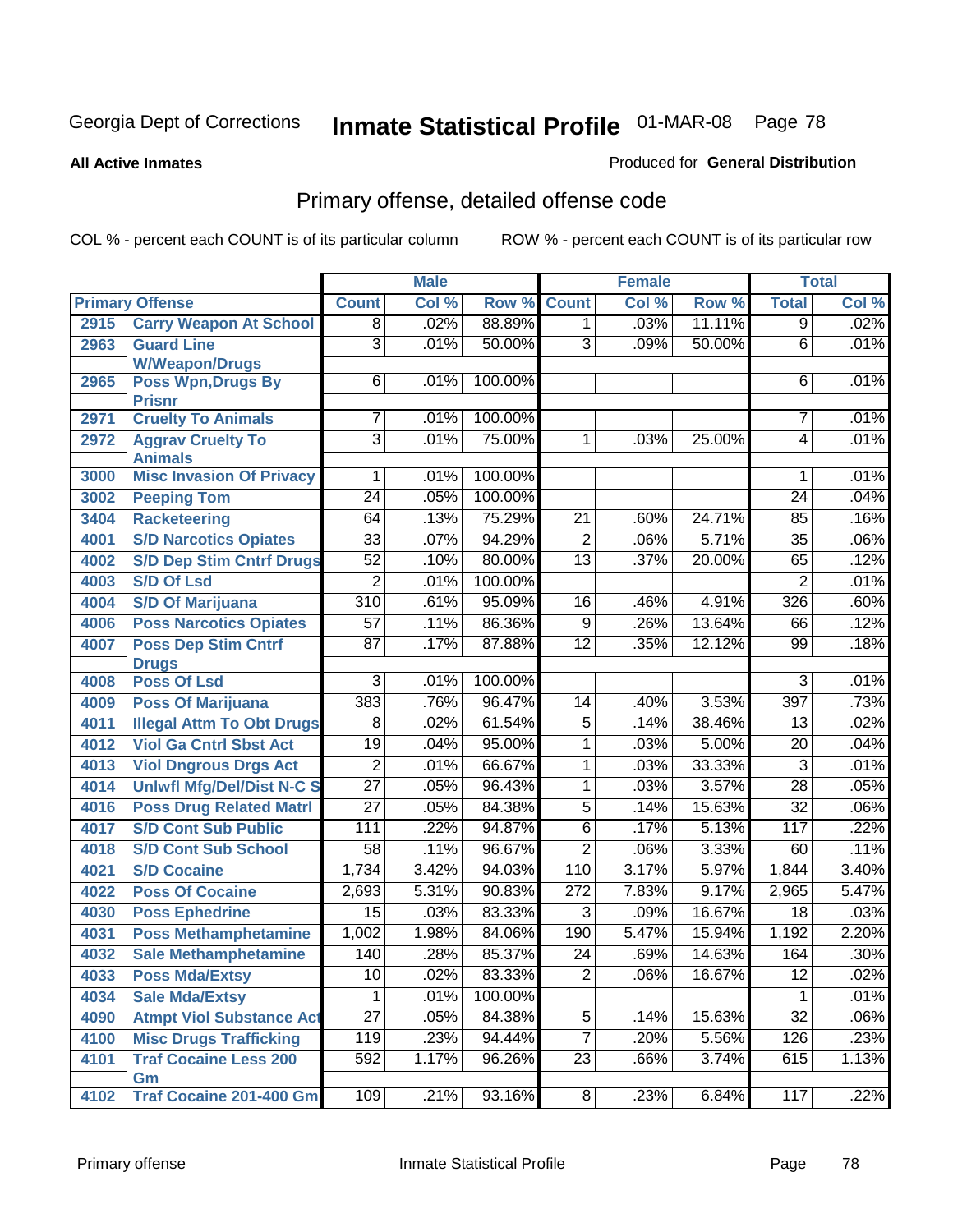**All Active Inmates**

#### Produced for **General Distribution**

# Primary offense, detailed offense code

|      |                                            |                  | <b>Male</b> |         |                | <b>Female</b> |        |                  | <b>Total</b> |
|------|--------------------------------------------|------------------|-------------|---------|----------------|---------------|--------|------------------|--------------|
|      | <b>Primary Offense</b>                     | <b>Count</b>     | Col %       | Row %   | <b>Count</b>   | Col %         | Row %  | <b>Total</b>     | Col %        |
| 4103 | <b>Traf Cocaine 401+ Gm</b>                | 153              | .30%        | 95.63%  | 7              | .20%          | 4.38%  | 160              | .30%         |
| 4111 | <b>Traf Narcotic Less 14 Gm</b>            | 8                | .02%        | 100.00% |                |               |        | 8                | .01%         |
| 4112 | <b>Traf Narcotic 15-28 Gm</b>              | 4                | .01%        | 100.00% |                |               |        | 4                | .01%         |
| 4113 | <b>Traf Narcotic 29+ Gm</b>                | 4                | .01%        | 100.00% |                |               |        | 4                | .01%         |
| 4121 | Traf Marijna 10-2000 Lb                    | $\overline{72}$  | .14%        | 92.31%  | 6              | .17%          | 7.69%  | 78               | .14%         |
| 4122 | Traf Marijna 2001-10k Lb                   | 4                | .01%        | 100.00% |                |               |        | 4                | .01%         |
| 4126 | <b>Traf Amphtmine 28-199</b><br>Gm         | 6                | .01%        | 100.00% |                |               |        | 6                | .01%         |
| 4127 | <b>Traf Amphtmine 200-399</b><br>Gm        | 1                | .01%        | 100.00% |                |               |        | 1                | .01%         |
| 4128 | <b>Traf Amphtmine 400+ Gm</b>              | 5                | .01%        | 100.00% |                |               |        | 5                | .01%         |
| 4130 | <b>Cnspire Traffic Cntrl Sub</b>           | 10               | .02%        | 90.91%  | 1              | .03%          | 9.09%  | 11               | .02%         |
| 4133 | <b>Use Comm Facity Vio C</b><br><b>Sub</b> | $\overline{2}$   | .01%        | 100.00% |                |               |        | $\overline{2}$   | .01%         |
| 4134 | <b>Att/Consprcy Commt</b><br>C/S/Of        | $\overline{55}$  | .11%        | 87.30%  | $\overline{8}$ | .23%          | 12.70% | 63               | .12%         |
| 4140 | <b>Traf Methamph 28-199</b><br>Gm          | 345              | .68%        | 88.69%  | 44             | 1.27%         | 11.31% | $\overline{389}$ | .72%         |
| 4141 | <b>Traf Methamph 200-399</b><br>Gm         | 67               | .13%        | 94.37%  | 4              | .12%          | 5.63%  | 71               | .13%         |
| 4142 | Traf Methamph 400+ Gm                      | $\overline{92}$  | .18%        | 97.87%  | 2              | .06%          | 2.13%  | 94               | .17%         |
| 4143 | <b>Manf Methamph 28-199</b>                | $\overline{29}$  | .06%        | 80.56%  | 7              | .20%          | 19.44% | $\overline{36}$  | .07%         |
|      | Gm                                         |                  |             |         |                |               |        |                  |              |
| 4144 | <b>Manf Methamph 200-399</b>               | $\overline{2}$   | .01%        | 100.00% |                |               |        | $\overline{2}$   | .01%         |
|      | Gm                                         |                  |             |         |                |               |        |                  |              |
| 4146 | <b>Traf Methamph Unspec</b><br><b>Amt</b>  | 161              | .32%        | 91.48%  | 15             | .43%          | 8.52%  | 176              | .32%         |
| 4147 | <b>Manf Methamph Unspec</b><br>Amt         | $\overline{175}$ | .35%        | 94.59%  | 10             | .29%          | 5.41%  | 185              | .34%         |
| 4150 | <b>Traf Mda/Extsy 28-199gm</b>             | 6                | .01%        | 75.00%  | $\overline{2}$ | .06%          | 25.00% | 8                | .01%         |
| 4151 | <b>Traf Mda/Extsy 200-</b><br><b>399gm</b> | $\overline{1}$   | .01%        | 100.00% |                |               |        | 1                | .01%         |
| 4152 | Traf Mda/Extsy 400+Gm                      | 1                | .01%        | 100.00% |                |               |        | 1                | .01%         |
| 5001 | <b>Viol Motor Vehicle Laws</b>             | $\overline{35}$  | $.07\%$     | 92.11%  | $\overline{3}$ | .09%          | 7.89%  | $\overline{38}$  | .07%         |
| 5003 | <b>Chop Shop Violation</b>                 | 1                | .01%        | 100.00% |                |               |        | $\mathbf 1$      | .01%         |
| 5004 | <b>Drvng Habtl Violator</b>                | $\overline{97}$  | .19%        | 95.10%  | 5              | .14%          | 4.90%  | 102              | .19%         |
| 5005 | <b>Habit Traf Viol/Impaired</b>            | 10               | .02%        | 100.00% |                |               |        | 10               | .02%         |
| 5006 | <b>Habit Traf Viol/Other</b>               | $\overline{9}$   | .02%        | 90.00%  | 1              | .03%          | 10.00% | 10               | .02%         |
| 6000 | <b>Misc Mrals/Pblic H/Safty</b>            | $\overline{25}$  | .05%        | 89.29%  | 3              | .09%          | 10.71% | $\overline{28}$  | .05%         |
| 6200 | <b>Misc CorrectionI Inst Off</b>           | 14               | .03%        | 100.00% |                |               |        | 14               | .03%         |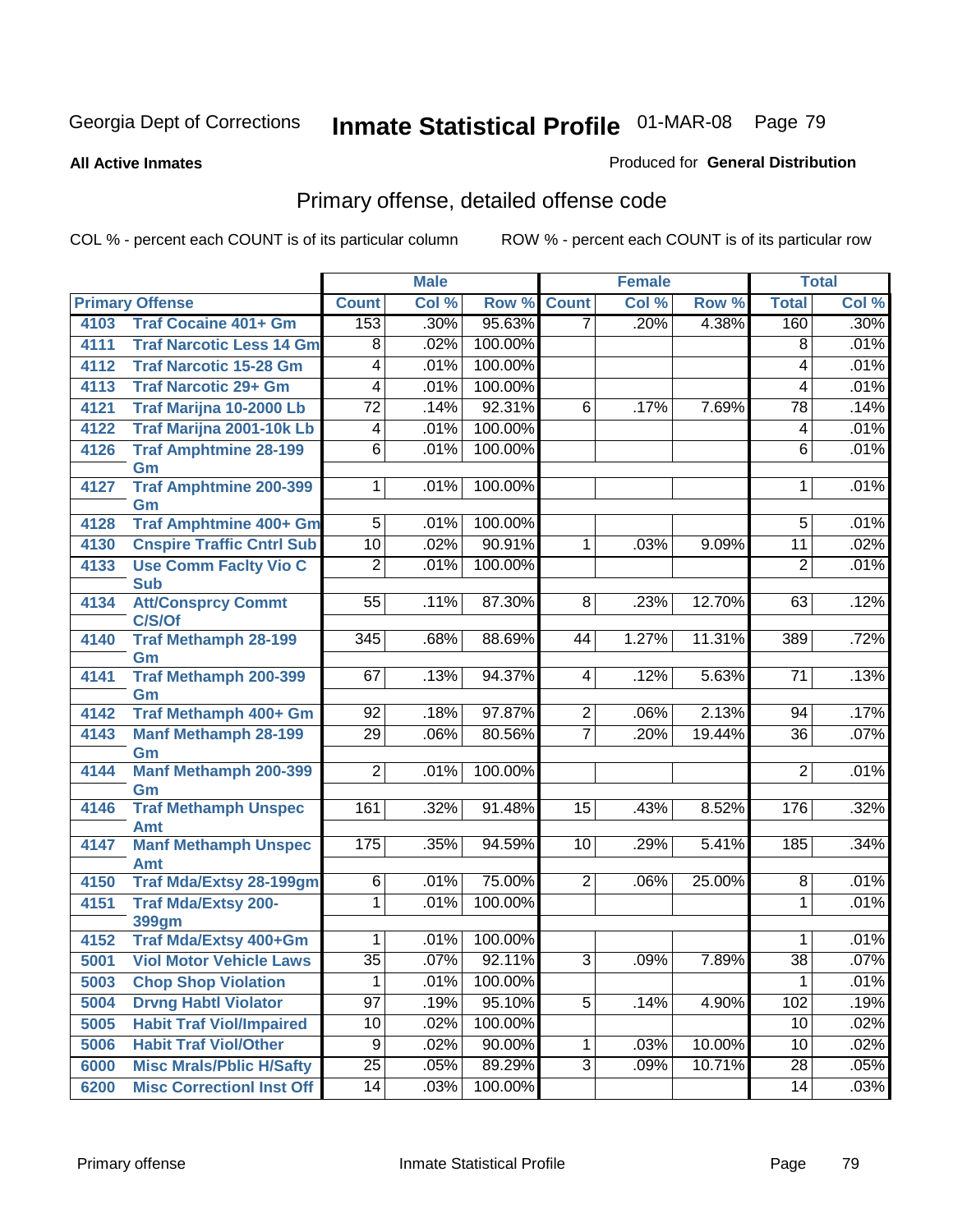**All Active Inmates**

#### Produced for **General Distribution**

# Primary offense, detailed offense code

|                      |                           |                 | <b>Male</b> |             |       | <b>Female</b> |        |              | <b>Total</b> |
|----------------------|---------------------------|-----------------|-------------|-------------|-------|---------------|--------|--------------|--------------|
|                      | <b>Primary Offense</b>    | <b>Count</b>    | Col %       | Row % Count |       | Col %         | Row %  | <b>Total</b> | Col %        |
| 9901                 | <b>Conspiracy</b>         | 44              | .09%        | 80.00%      | 11    | $.32\%$       | 20.00% | 55           | .10%         |
| 9905                 | <b>Crmnl Atmpt</b>        | 10 <sup>1</sup> | $.02\%$     | 100.00%     |       |               |        | 10           | .02%         |
| 9907                 | <b>Unauth Dist Recrd</b>  | 4               | $.01\%$     | 100.00%     |       |               |        | 4            | .01%         |
|                      | <b>Devices</b>            |                 |             |             |       |               |        |              |              |
| 9910                 | <b>Crmnl Solicitation</b> | 3 <sup>1</sup>  | $.01\%$     | 100.00%     |       |               |        | 3            | .01%         |
| 9911                 | <b>Party To A Crime</b>   | 2               | $.01\%$     | 100.00%     |       |               |        | 2            | .01%         |
| 9914                 | <b>Gang Participation</b> |                 | $.01\%$     | 100.00%     |       |               |        |              | .01%         |
| <b>Total Rported</b> |                           | 50,717          | 101%        | 93.59%      | 3,472 | 100%          | 6.41%  | 54,189       | 100%         |

| ported<br>. NC | $\mathbf{z}$ |       | 89     |
|----------------|--------------|-------|--------|
| `otal          | 50,789       | 3,489 | 54,278 |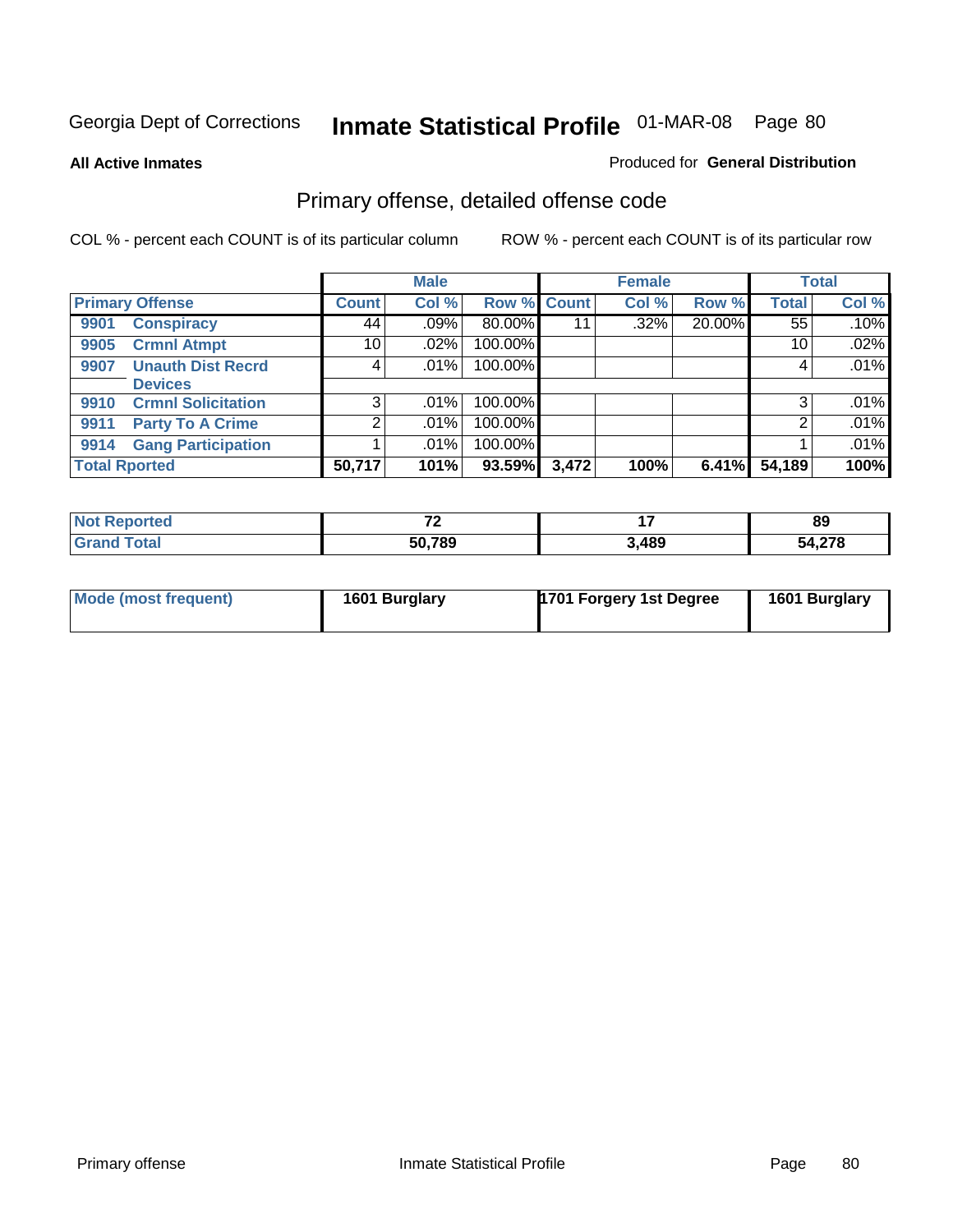#### **All Active Inmates**

#### Produced for **General Distribution**

# County of conviction of primary offense

|                         |                             |                  | <b>Male</b> |         |                 | <b>Female</b> |        |                  | <b>Total</b> |
|-------------------------|-----------------------------|------------------|-------------|---------|-----------------|---------------|--------|------------------|--------------|
|                         | <b>County of Conviction</b> | <b>Count</b>     | Col %       | Row %   | <b>Count</b>    | Col %         | Row %  | <b>Total</b>     | Col %        |
| 1                       | <b>Appling</b>              | $\overline{95}$  | .19%        | 94.06%  | $\overline{6}$  | .17%          | 5.94%  | 101              | .19%         |
| $\overline{2}$          | <b>Atkinson</b>             | $\overline{45}$  | .09%        | 93.75%  | $\overline{3}$  | .09%          | 6.25%  | $\overline{48}$  | .09%         |
| $\overline{\mathbf{3}}$ | <b>Bacon</b>                | 68               | .13%        | 95.77%  | $\overline{3}$  | .09%          | 4.23%  | $\overline{71}$  | .13%         |
| 4                       | <b>Baker</b>                | $\overline{8}$   | .02%        | 100.00% |                 |               |        | 8                | .01%         |
| 5                       | <b>Baldwin</b>              | $\overline{350}$ | .69%        | 95.11%  | 18              | .52%          | 4.89%  | 368              | .68%         |
| 6                       | <b>Banks</b>                | $\overline{71}$  | .14%        | 91.03%  | $\overline{7}$  | .20%          | 8.97%  | $\overline{78}$  | .14%         |
| $\overline{\mathbf{7}}$ | <b>Barrow</b>               | 264              | .52%        | 93.95%  | $\overline{17}$ | .49%          | 6.05%  | 281              | .52%         |
| 8                       | <b>Bartow</b>               | 616              | 1.21%       | 89.40%  | $\overline{73}$ | 2.10%         | 10.60% | 689              | 1.27%        |
| 9                       | <b>Ben Hill</b>             | $\overline{264}$ | .52%        | 92.63%  | $\overline{21}$ | .60%          | 7.37%  | 285              | .53%         |
| 10                      | <b>Berrien</b>              | $\overline{97}$  | .19%        | 88.18%  | $\overline{13}$ | .37%          | 11.82% | $\overline{110}$ | .20%         |
| 11                      | <b>Bibb</b>                 | 1,059            | 2.09%       | 95.41%  | $\overline{51}$ | 1.47%         | 4.59%  | 1,110            | 2.05%        |
| 12                      | <b>Bleckley</b>             | 89               | .18%        | 87.25%  | $\overline{13}$ | .37%          | 12.75% | 102              | .19%         |
| $\overline{13}$         | <b>Brantley</b>             | $\overline{52}$  | .10%        | 88.14%  | $\overline{7}$  | .20%          | 11.86% | $\overline{59}$  | .11%         |
| $\overline{14}$         | <b>Brooks</b>               | $\overline{79}$  | .16%        | 97.53%  | $\overline{2}$  | .06%          | 2.47%  | $\overline{81}$  | .15%         |
| 15                      | <b>Bryan</b>                | $\overline{97}$  | .19%        | 94.17%  | $\overline{6}$  | .17%          | 5.83%  | 103              | .19%         |
| 16                      | <b>Bulloch</b>              | 484              | .95%        | 94.72%  | $\overline{27}$ | .78%          | 5.28%  | $\overline{511}$ | .94%         |
| $\overline{17}$         | <b>Burke</b>                | $\overline{219}$ | .43%        | 95.22%  | $\overline{11}$ | .32%          | 4.78%  | 230              | .42%         |
| 18                      | <b>Butts</b>                | 141              | .28%        | 94.63%  | $\overline{8}$  | .23%          | 5.37%  | $\overline{149}$ | .27%         |
| 19                      | <b>Calhoun</b>              | $\overline{47}$  | .09%        | 92.16%  | $\overline{4}$  | .12%          | 7.84%  | $\overline{51}$  | .09%         |
| 20                      | <b>Camden</b>               | 153              | .30%        | 94.44%  | $\overline{9}$  | .26%          | 5.56%  | 162              | .30%         |
| 21                      | <b>Candler</b>              | $\overline{92}$  | .18%        | 93.88%  | $\overline{6}$  | .17%          | 6.12%  | $\overline{98}$  | .18%         |
| $\overline{22}$         | <b>Carroll</b>              | 595              | 1.17%       | 91.96%  | $\overline{52}$ | 1.50%         | 8.04%  | 647              | 1.19%        |
| 23                      | <b>Catoosa</b>              | 282              | .56%        | 90.97%  | $\overline{28}$ | .81%          | 9.03%  | $\overline{310}$ | .57%         |
| 24                      | <b>Charlton</b>             | $\overline{62}$  | .12%        | 96.88%  | $\overline{2}$  | .06%          | 3.13%  | 64               | .12%         |
| 25                      | <b>Chatham</b>              | 2,439            | 4.81%       | 94.94%  | 130             | 3.74%         | 5.06%  | 2,569            | 4.74%        |
| 26                      | <b>Chattahoochee</b>        | $\overline{25}$  | .05%        | 92.59%  | $\overline{2}$  | .06%          | 7.41%  | $\overline{27}$  | .05%         |
| 27                      | <b>Chattooga</b>            | 239              | .47%        | 90.53%  | $\overline{25}$ | .72%          | 9.47%  | $\overline{264}$ | .49%         |
| 28                      | <b>Cherokee</b>             | $\overline{548}$ | 1.08%       | 90.43%  | $\overline{58}$ | 1.67%         | 9.57%  | 606              | 1.12%        |
| 29                      | <b>Clarke</b>               | 471              | .93%        | 94.96%  | $\overline{25}$ | .72%          | 5.04%  | 496              | .92%         |
| 30                      | <b>Clay</b>                 | $\overline{31}$  | .06%        | 91.18%  | $\overline{3}$  | .09%          | 8.82%  | $\overline{34}$  | .06%         |
| $\overline{31}$         | <b>Clayton</b>              | 1,564            | 3.08%       | 92.60%  | 125             | 3.60%         | 7.40%  | 1,689            | 3.12%        |
| 32                      | <b>Clinch</b>               | 55               | .11%        | 94.83%  | 3               | .09%          | 5.17%  | $\overline{58}$  | .11%         |
| 33                      | <b>Cobb</b>                 | 2,788            | 5.50%       | 91.77%  | 250             | 7.20%         | 8.23%  | 3,038            | 5.61%        |
| 34                      | <b>Coffee</b>               | $\overline{245}$ | .48%        | 93.87%  | 16              | .46%          | 6.13%  | 261              | .48%         |
| 35                      | <b>Colquitt</b>             | 325              | .64%        | 94.75%  | 18              | .52%          | 5.25%  | 343              | .63%         |
| 36                      | <b>Columbia</b>             | 291              | .57%        | 92.09%  | $\overline{25}$ | .72%          | 7.91%  | 316              | .58%         |
| 37                      | <b>Cook</b>                 | 135              | .27%        | 93.10%  | 10              | .29%          | 6.90%  | 145              | .27%         |
| 38                      | <b>Coweta</b>               | 562              | 1.11%       | 91.83%  | 50              | 1.44%         | 8.17%  | 612              | 1.13%        |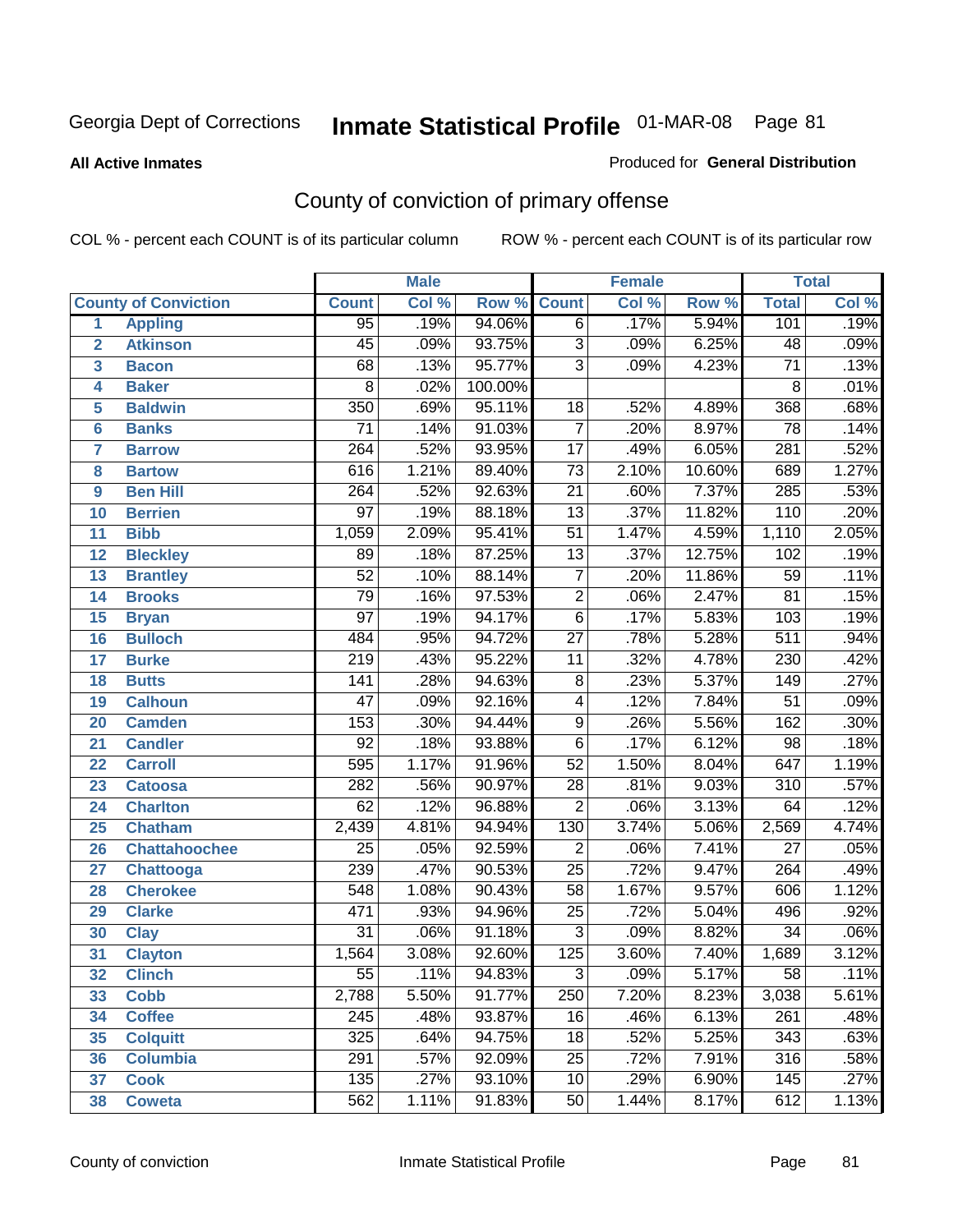#### **All Active Inmates**

#### Produced for **General Distribution**

# County of conviction of primary offense

|                 |                             |                  | <b>Male</b> |         |                  | <b>Female</b> |        |                  | <b>Total</b> |
|-----------------|-----------------------------|------------------|-------------|---------|------------------|---------------|--------|------------------|--------------|
|                 | <b>County of Conviction</b> | <b>Count</b>     | Col %       | Row %   | <b>Count</b>     | Col %         | Row %  | <b>Total</b>     | Col %        |
| 39              | <b>Crawford</b>             | $\overline{22}$  | .04%        | 84.62%  | $\overline{4}$   | .12%          | 15.38% | $\overline{26}$  | .05%         |
| 40              | <b>Crisp</b>                | 297              | .59%        | 93.99%  | $\overline{19}$  | .55%          | 6.01%  | 316              | .58%         |
| 41              | <b>Dade</b>                 | 153              | .30%        | 96.23%  | 6                | .17%          | 3.77%  | 159              | .29%         |
| 42              | <b>Dawson</b>               | $\overline{91}$  | .18%        | 91.92%  | $\overline{8}$   | .23%          | 8.08%  | 99               | .18%         |
| 43              | <b>Decatur</b>              | 322              | .63%        | 93.60%  | $\overline{22}$  | .63%          | 6.40%  | $\overline{344}$ | .63%         |
| 44              | <b>Dekalb</b>               | 3,020            | 5.95%       | 95.21%  | $\overline{152}$ | 4.38%         | 4.79%  | 3,172            | 5.85%        |
| 45              | <b>Dodge</b>                | 163              | .32%        | 93.68%  | 11               | .32%          | 6.32%  | 174              | .32%         |
| 46              | <b>Dooly</b>                | 106              | .21%        | 94.64%  | 6                | .17%          | 5.36%  | $\overline{112}$ | .21%         |
| 47              | <b>Dougherty</b>            | 1,045            | 2.06%       | 95.61%  | 48               | 1.38%         | 4.39%  | 1,093            | 2.02%        |
| 48              | <b>Douglas</b>              | 1,088            | 2.15%       | 89.84%  | $\overline{123}$ | 3.54%         | 10.16% | 1,211            | 2.23%        |
| 49              | <b>Early</b>                | 78               | .15%        | 100.00% |                  |               |        | $\overline{78}$  | .14%         |
| 50              | <b>Echols</b>               | $\overline{11}$  | .02%        | 100.00% |                  |               |        | $\overline{11}$  | .02%         |
| $\overline{51}$ | <b>Effingham</b>            | $\overline{141}$ | .28%        | 90.97%  | 14               | .40%          | 9.03%  | 155              | .29%         |
| 52              | <b>Elbert</b>               | 144              | .28%        | 92.90%  | $\overline{11}$  | .32%          | 7.10%  | 155              | .29%         |
| 53              | <b>Emanuel</b>              | 163              | .32%        | 96.45%  | $\overline{6}$   | .17%          | 3.55%  | 169              | .31%         |
| 54              | <b>Evans</b>                | $\overline{90}$  | .18%        | 97.83%  | $\overline{2}$   | .06%          | 2.17%  | $\overline{92}$  | .17%         |
| 55              | <b>Fannin</b>               | 115              | .23%        | 89.84%  | $\overline{13}$  | .37%          | 10.16% | $\overline{128}$ | .24%         |
| 56              | <b>Fayette</b>              | 323              | .64%        | 93.08%  | $\overline{24}$  | .69%          | 6.92%  | $\overline{347}$ | .64%         |
| 57              | <b>Floyd</b>                | 878              | 1.73%       | 90.61%  | $\overline{91}$  | 2.62%         | 9.39%  | 969              | 1.79%        |
| 58              | <b>Forsyth</b>              | 320              | .63%        | 89.39%  | $\overline{38}$  | 1.09%         | 10.61% | 358              | .66%         |
| 59              | <b>Franklin</b>             | 171              | .34%        | 92.93%  | $\overline{13}$  | .37%          | 7.07%  | 184              | .34%         |
| 60              | <b>Fulton</b>               | 4,269            | 8.42%       | 96.85%  | 139              | 4.00%         | 3.15%  | 4,408            | 8.13%        |
| 61              | Gilmer                      | 108              | .21%        | 90.00%  | $\overline{12}$  | .35%          | 10.00% | 120              | .22%         |
| 62              | <b>Glascock</b>             | $\overline{7}$   | .01%        | 87.50%  | $\mathbf{1}$     | .03%          | 12.50% | $\overline{8}$   | .01%         |
| 63              | <b>Glynn</b>                | 436              | .86%        | 95.61%  | $\overline{20}$  | .58%          | 4.39%  | 456              | .84%         |
| 64              | <b>Gordon</b>               | $\overline{327}$ | .64%        | 91.85%  | 29               | .84%          | 8.15%  | 356              | .66%         |
| 65              | <b>Grady</b>                | 238              | .47%        | 94.44%  | $\overline{14}$  | .40%          | 5.56%  | $\overline{252}$ | .47%         |
| 66              | <b>Greene</b>               | 115              | .23%        | 95.83%  | $\overline{5}$   | .14%          | 4.17%  | 120              | .22%         |
| 67              | <b>Gwinnett</b>             | 1,827            | 3.60%       | 93.36%  | 130              | 3.74%         | 6.64%  | 1,957            | 3.61%        |
| 68              | <b>Habersham</b>            | $\overline{128}$ | .25%        | 94.81%  | $\overline{7}$   | .20%          | 5.19%  | 135              | .25%         |
| 69              | <b>Hall</b>                 | 809              | 1.60%       | 92.04%  | $\overline{70}$  | 2.02%         | 7.96%  | $\overline{879}$ | 1.62%        |
| 70              | <b>Hancock</b>              | 30               | .06%        | 90.91%  | 3                | .09%          | 9.09%  | 33               | .06%         |
| 71              | <b>Haralson</b>             | $\overline{90}$  | .18%        | 95.74%  | 4                | .12%          | 4.26%  | $\overline{94}$  | .17%         |
| 72              | <b>Harris</b>               | 134              | .26%        | 95.71%  | $\overline{6}$   | .17%          | 4.29%  | 140              | .26%         |
| 73              | <b>Hart</b>                 | 101              | .20%        | 93.52%  | $\overline{7}$   | .20%          | 6.48%  | 108              | .20%         |
| 74              | <b>Heard</b>                | $\overline{57}$  | .11%        | 83.82%  | $\overline{11}$  | .32%          | 16.18% | 68               | .13%         |
| 75              | <b>Henry</b>                | 616              | 1.21%       | 91.39%  | 58               | 1.67%         | 8.61%  | 674              | 1.24%        |
| 76              | <b>Houston</b>              | 648              | 1.28%       | 93.78%  | $\overline{43}$  | 1.24%         | 6.22%  | 691              | 1.28%        |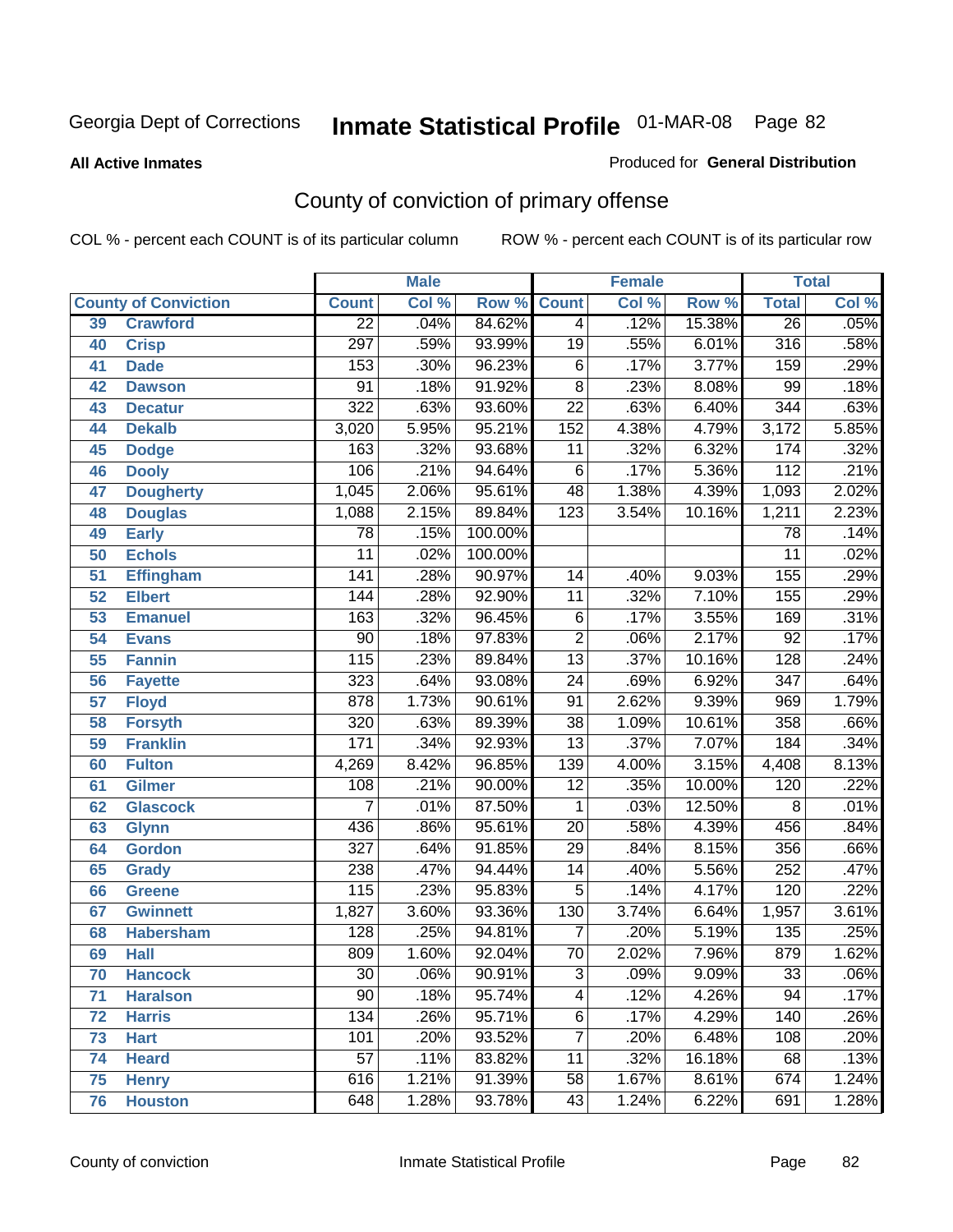#### **All Active Inmates**

#### Produced for **General Distribution**

# County of conviction of primary offense

|                 |                             |                  | <b>Male</b> |         |                 | <b>Female</b> |        |                  | <b>Total</b> |
|-----------------|-----------------------------|------------------|-------------|---------|-----------------|---------------|--------|------------------|--------------|
|                 | <b>County of Conviction</b> | <b>Count</b>     | Col %       | Row %   | <b>Count</b>    | Col %         | Row %  | <b>Total</b>     | Col %        |
| $\overline{77}$ | <b>Irwin</b>                | $\overline{59}$  | .12%        | 96.72%  | $\overline{2}$  | .06%          | 3.28%  | 61               | .11%         |
| 78              | <b>Jackson</b>              | $\overline{202}$ | .40%        | 90.99%  | $\overline{20}$ | .58%          | 9.01%  | $\overline{222}$ | .41%         |
| 79              | <b>Jasper</b>               | $\overline{70}$  | .14%        | 92.11%  | $\,6$           | .17%          | 7.89%  | $\overline{76}$  | .14%         |
| 80              | <b>Jeff Davis</b>           | $\overline{78}$  | .15%        | 95.12%  | 4               | .12%          | 4.88%  | $\overline{82}$  | .15%         |
| 81              | <b>Jefferson</b>            | 107              | .21%        | 94.69%  | $\overline{6}$  | .17%          | 5.31%  | $\overline{113}$ | .21%         |
| 82              | <b>Jenkins</b>              | $\overline{73}$  | .14%        | 94.81%  | 4               | .12%          | 5.19%  | $\overline{77}$  | .14%         |
| 83              | <b>Johnson</b>              | 64               | .13%        | 94.12%  | 4               | .12%          | 5.88%  | 68               | .13%         |
| 84              | <b>Jones</b>                | 145              | .29%        | 94.77%  | 8               | .23%          | 5.23%  | 153              | .28%         |
| 85              | <b>Lamar</b>                | 85               | .17%        | 92.39%  | $\overline{7}$  | .20%          | 7.61%  | $\overline{92}$  | .17%         |
| 86              | <b>Lanier</b>               | $\overline{41}$  | .08%        | 91.11%  | 4               | .12%          | 8.89%  | 45               | .08%         |
| 87              | <b>Laurens</b>              | 346              | .68%        | 94.79%  | $\overline{19}$ | .55%          | 5.21%  | 365              | .67%         |
| 88              | Lee                         | 80               | .16%        | 97.56%  | $\overline{2}$  | .06%          | 2.44%  | $\overline{82}$  | .15%         |
| 89              | <b>Liberty</b>              | $\overline{272}$ | .54%        | 94.77%  | $\overline{15}$ | .43%          | 5.23%  | $\overline{287}$ | .53%         |
| 90              | <b>Lincoln</b>              | $\overline{36}$  | .07%        | 100.00% |                 |               |        | $\overline{36}$  | .07%         |
| 91              | Long                        | $\overline{89}$  | .18%        | 95.70%  | 4               | .12%          | 4.30%  | 93               | .17%         |
| 92              | <b>Lowndes</b>              | 651              | 1.28%       | 95.31%  | $\overline{32}$ | .92%          | 4.69%  | 683              | 1.26%        |
| 93              | <b>Lumpkin</b>              | 116              | .23%        | 90.63%  | $\overline{12}$ | .35%          | 9.38%  | $\overline{128}$ | .24%         |
| 94              | <b>Macon</b>                | $\overline{84}$  | .17%        | 94.38%  | $\overline{5}$  | .14%          | 5.62%  | 89               | .16%         |
| 95              | <b>Madison</b>              | 137              | .27%        | 94.48%  | $\overline{8}$  | .23%          | 5.52%  | $\overline{145}$ | .27%         |
| 96              | <b>Marion</b>               | $\overline{55}$  | .11%        | 94.83%  | $\overline{3}$  | .09%          | 5.17%  | $\overline{58}$  | .11%         |
| 97              | <b>Mcduffie</b>             | 197              | .39%        | 96.10%  | $\overline{8}$  | .23%          | 3.90%  | $\overline{205}$ | .38%         |
| 98              | <b>Mcintosh</b>             | $\overline{75}$  | .15%        | 98.68%  | 1               | .03%          | 1.32%  | $\overline{76}$  | .14%         |
| 99              | <b>Meriwether</b>           | 207              | .41%        | 95.39%  | $\overline{10}$ | .29%          | 4.61%  | $\overline{217}$ | .40%         |
| 100             | <b>Miller</b>               | 40               | .08%        | 100.00% |                 |               |        | 40               | .07%         |
| 101             | <b>Mitchell</b>             | 179              | .35%        | 92.27%  | 15              | .43%          | 7.73%  | 194              | .36%         |
| 102             | <b>Monroe</b>               | 190              | .37%        | 94.06%  | $\overline{12}$ | .35%          | 5.94%  | 202              | .37%         |
| 103             | <b>Montgomery</b>           | 48               | .09%        | 97.96%  | $\mathbf 1$     | .03%          | 2.04%  | 49               | .09%         |
| 104             | <b>Morgan</b>               | 103              | .20%        | 93.64%  | 7               | .20%          | 6.36%  | 110              | .20%         |
| 105             | <b>Murray</b>               | 255              | .50%        | 93.75%  | $\overline{17}$ | .49%          | 6.25%  | $\overline{272}$ | .50%         |
| 106             | <b>Muscogee</b>             | 1,938            | 3.82%       | 93.94%  | 125             | 3.60%         | 6.06%  | 2,063            | 3.81%        |
| 107             | <b>Newton</b>               | 594              | 1.17%       | 90.69%  | 61              | 1.76%         | 9.31%  | 655              | 1.21%        |
| 108             | <b>Oconee</b>               | 52               | .10%        | 94.55%  | 3               | .09%          | 5.45%  | 55               | $.10\%$      |
| 109             | <b>Oglethorpe</b>           | $\overline{59}$  | .12%        | 96.72%  | $\overline{2}$  | .06%          | 3.28%  | 61               | .11%         |
| 110             | <b>Paulding</b>             | 235              | .46%        | 93.25%  | $\overline{17}$ | .49%          | 6.75%  | 252              | .47%         |
| 111             | <b>Peach</b>                | 95               | .19%        | 98.96%  | 1               | .03%          | 1.04%  | 96               | .18%         |
| 112             | <b>Pickens</b>              | $\overline{93}$  | .18%        | 90.29%  | 10              | .29%          | 9.71%  | 103              | .19%         |
| 113             | <b>Pierce</b>               | $\overline{57}$  | .11%        | 98.28%  | $\mathbf{1}$    | .03%          | 1.72%  | $\overline{58}$  | .11%         |
| 114             | <b>Pike</b>                 | $\overline{51}$  | .10%        | 89.47%  | 6               | .17%          | 10.53% | $\overline{57}$  | .11%         |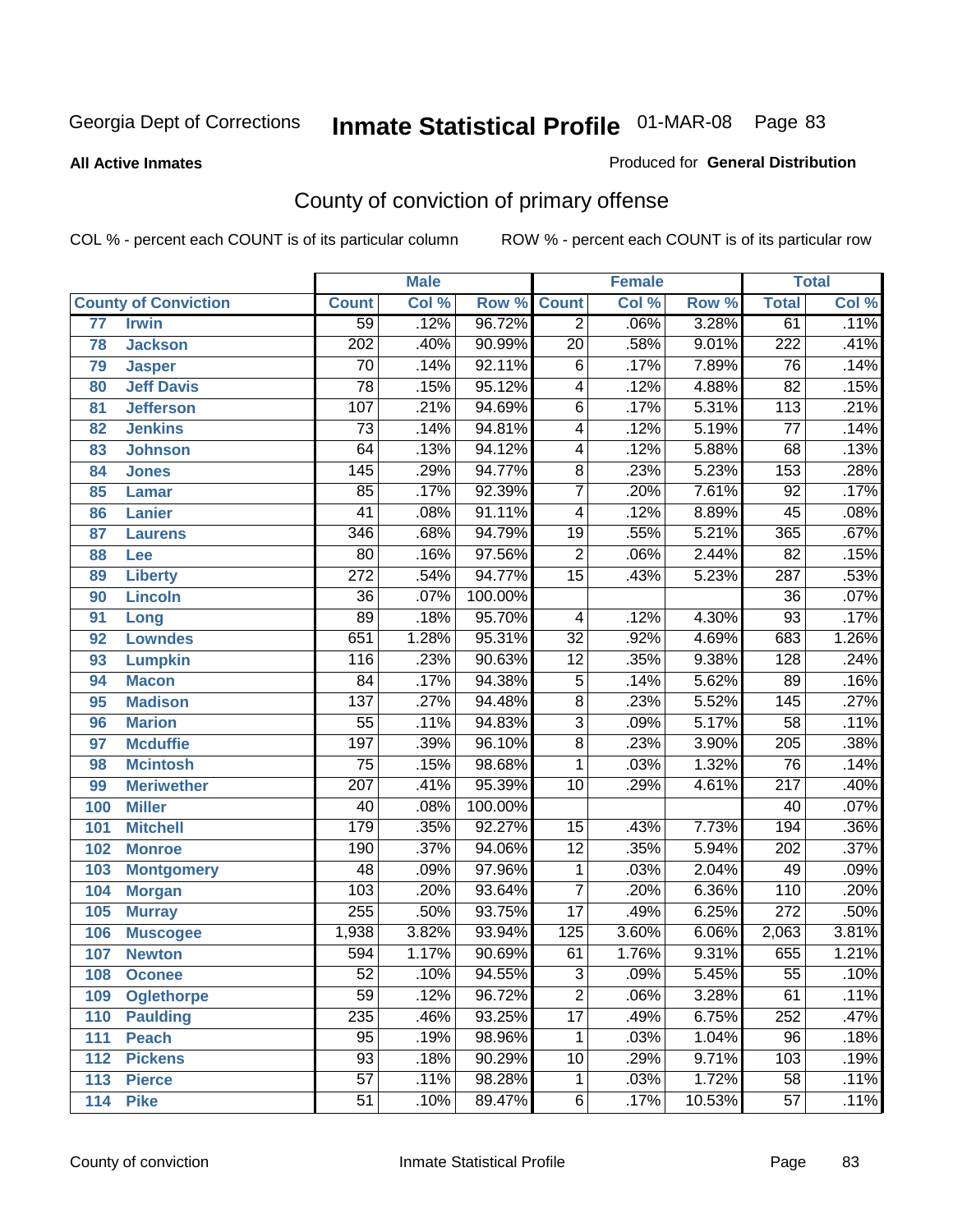#### **All Active Inmates**

#### Produced for **General Distribution**

# County of conviction of primary offense

|                             |                  | <b>Male</b> |         |                 | <b>Female</b> |        |                  | <b>Total</b>               |
|-----------------------------|------------------|-------------|---------|-----------------|---------------|--------|------------------|----------------------------|
| <b>County of Conviction</b> | <b>Count</b>     | Col %       | Row %   | <b>Count</b>    | Col %         | Row %  | <b>Total</b>     | $\overline{\text{Col }\%}$ |
| 115<br><b>Polk</b>          | 142              | .28%        | 95.95%  | $\overline{6}$  | .17%          | 4.05%  | 148              | .27%                       |
| <b>Pulaski</b><br>116       | $\overline{77}$  | .15%        | 91.67%  | $\overline{7}$  | .20%          | 8.33%  | $\overline{84}$  | .16%                       |
| 117<br><b>Putnam</b>        | 141              | .28%        | 97.24%  | 4               | .12%          | 2.76%  | $\overline{145}$ | .27%                       |
| 118<br>Quitman              | $\overline{15}$  | .03%        | 93.75%  | 1               | .03%          | 6.25%  | $\overline{16}$  | .03%                       |
| 119<br><b>Rabun</b>         | 62               | .12%        | 91.18%  | $\overline{6}$  | .17%          | 8.82%  | 68               | .13%                       |
| 120<br><b>Randolph</b>      | $\overline{48}$  | .09%        | 90.57%  | $\overline{5}$  | .14%          | 9.43%  | $\overline{53}$  | .10%                       |
| 121<br><b>Richmond</b>      | 1,908            | 3.76%       | 94.22%  | 117             | 3.37%         | 5.78%  | 2,025            | 3.74%                      |
| 122<br><b>Rockdale</b>      | 475              | .94%        | 92.95%  | 36              | 1.04%         | 7.05%  | 511              | .94%                       |
| 123<br><b>Schley</b>        | $\overline{25}$  | .05%        | 100.00% |                 |               |        | $\overline{25}$  | .05%                       |
| 124<br><b>Screven</b>       | $\overline{126}$ | .25%        | 96.92%  | 4               | .12%          | 3.08%  | 130              | .24%                       |
| 125<br><b>Seminole</b>      | $\overline{81}$  | .16%        | 92.05%  | $\overline{7}$  | .20%          | 7.95%  | 88               | .16%                       |
| 126<br><b>Spalding</b>      | 630              | 1.24%       | 92.78%  | 49              | 1.41%         | 7.22%  | 679              | 1.25%                      |
| 127<br><b>Stephens</b>      | 187              | .37%        | 89.90%  | $\overline{21}$ | .60%          | 10.10% | $\overline{208}$ | .38%                       |
| 128<br><b>Stewart</b>       | $\overline{36}$  | .07%        | 94.74%  | $\overline{2}$  | .06%          | 5.26%  | $\overline{38}$  | .07%                       |
| 129<br><b>Sumter</b>        | $\overline{272}$ | .54%        | 94.44%  | 16              | .46%          | 5.56%  | 288              | .53%                       |
| 130<br><b>Talbot</b>        | $\overline{39}$  | .08%        | 92.86%  | $\overline{3}$  | .09%          | 7.14%  | $\overline{42}$  | .08%                       |
| 131<br><b>Taliaferro</b>    | $\overline{21}$  | .04%        | 91.30%  | $\overline{2}$  | .06%          | 8.70%  | $\overline{23}$  | .04%                       |
| 132<br><b>Tattnall</b>      | $\overline{163}$ | .32%        | 95.32%  | $\overline{8}$  | .23%          | 4.68%  | 171              | .32%                       |
| 133<br><b>Taylor</b>        | 95               | .19%        | 95.00%  | $\overline{5}$  | .14%          | 5.00%  | 100              | .18%                       |
| <b>Telfair</b><br>134       | $\overline{142}$ | .28%        | 92.21%  | $\overline{12}$ | .35%          | 7.79%  | 154              | .28%                       |
| 135<br><b>Terrell</b>       | $\overline{91}$  | .18%        | 98.91%  | 1               | .03%          | 1.09%  | $\overline{92}$  | .17%                       |
| 136<br><b>Thomas</b>        | 309              | .61%        | 92.79%  | $\overline{24}$ | .69%          | 7.21%  | 333              | .61%                       |
| 137<br><b>Tift</b>          | $\overline{319}$ | .63%        | 96.08%  | $\overline{13}$ | .37%          | 3.92%  | 332              | .61%                       |
| $138$<br><b>Toombs</b>      | $\overline{271}$ | .53%        | 92.81%  | $\overline{21}$ | .60%          | 7.19%  | 292              | .54%                       |
| 139<br><b>Towns</b>         | $\overline{39}$  | .08%        | 86.67%  | $\overline{6}$  | .17%          | 13.33% | 45               | .08%                       |
| 140<br><b>Treutlen</b>      | $\overline{78}$  | .15%        | 96.30%  | $\overline{3}$  | .09%          | 3.70%  | $\overline{81}$  | .15%                       |
| 141<br><b>Troup</b>         | 730              | 1.44%       | 91.48%  | 68              | 1.96%         | 8.52%  | 798              | 1.47%                      |
| 142<br><b>Turner</b>        | $\overline{74}$  | .15%        | 94.87%  | 4               | .12%          | 5.13%  | $\overline{78}$  | .14%                       |
| 143<br><b>Twiggs</b>        | 49               | .10%        | 92.45%  | 4               | .12%          | 7.55%  | $\overline{53}$  | .10%                       |
| 144<br><b>Union</b>         | $\overline{83}$  | .16%        | 97.65%  | $\overline{2}$  | .06%          | 2.35%  | 85               | .16%                       |
| 145<br><b>Upson</b>         | 239              | .47%        | 91.57%  | $\overline{22}$ | .63%          | 8.43%  | $\overline{261}$ | .48%                       |
| 146<br><b>Walker</b>        | 432              | .85%        | 91.14%  | 42              | 1.21%         | 8.86%  | 474              | .87%                       |
| 147<br><b>Walton</b>        | $\overline{370}$ | .73%        | 93.67%  | $\overline{25}$ | .72%          | 6.33%  | 395              | .73%                       |
| 148<br><b>Ware</b>          | 365              | .72%        | 94.56%  | $\overline{21}$ | .60%          | 5.44%  | 386              | .71%                       |
| 149<br><b>Warren</b>        | 50               | .10%        | 96.15%  | $\overline{2}$  | .06%          | 3.85%  | $\overline{52}$  | .10%                       |
| 150<br><b>Washington</b>    | 118              | .23%        | 93.65%  | $\overline{8}$  | .23%          | 6.35%  | 126              | .23%                       |
| 151<br><b>Wayne</b>         | 178              | .35%        | 92.23%  | $\overline{15}$ | .43%          | 7.77%  | 193              | .36%                       |
| 152<br><b>Webster</b>       | $\overline{12}$  | .02%        | 100.00% |                 |               |        | $\overline{12}$  | .02%                       |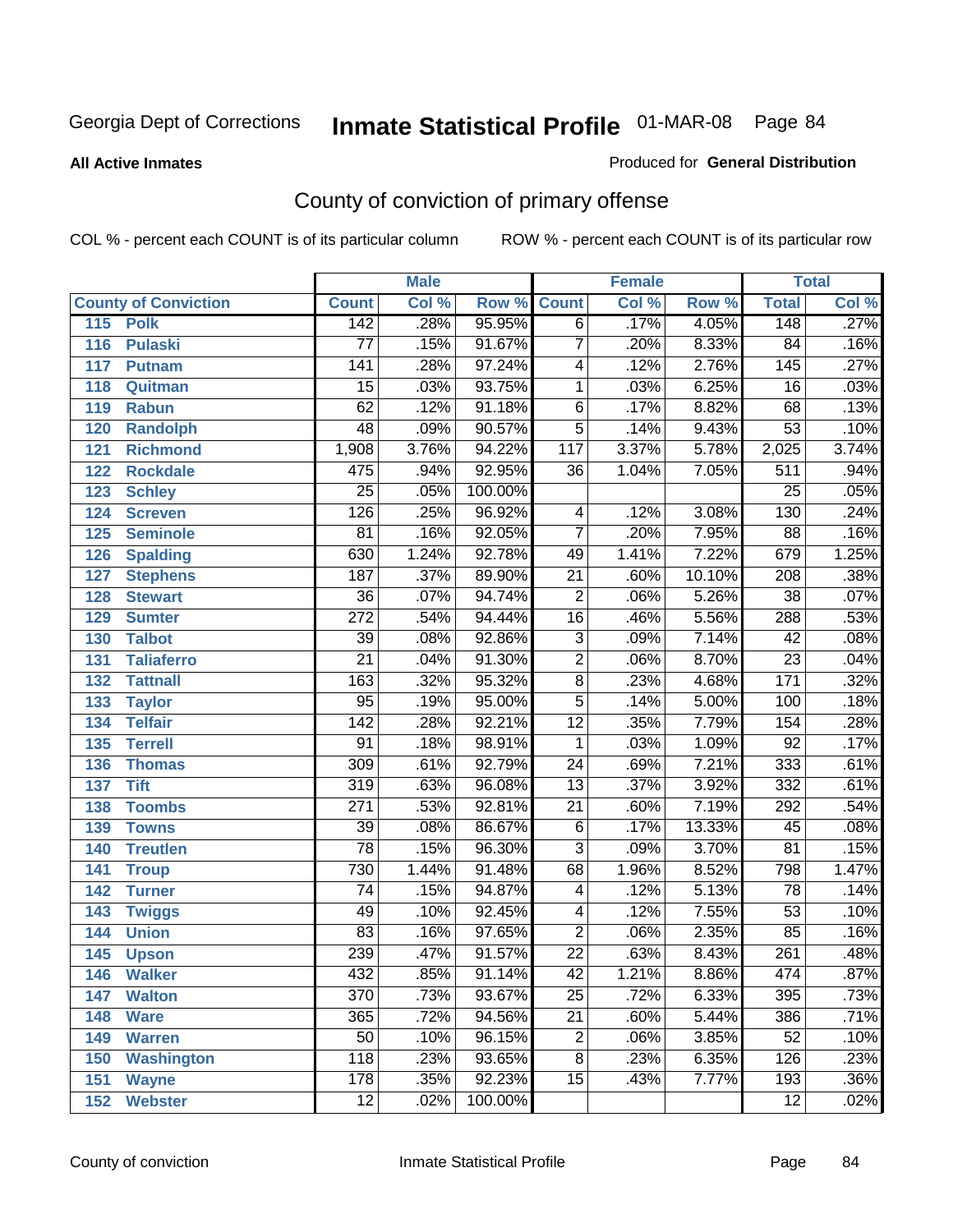**All Active Inmates**

#### Produced for **General Distribution**

# County of conviction of primary offense

|                             |              | <b>Male</b> |             |       | <b>Female</b> |        |              | <b>Total</b> |
|-----------------------------|--------------|-------------|-------------|-------|---------------|--------|--------------|--------------|
| <b>County of Conviction</b> | <b>Count</b> | Col %       | Row % Count |       | Col %         | Row %  | <b>Total</b> | Col %        |
| <b>Wheeler</b><br>153       | 38           | $.07\%$     | 88.37%      | 5     | .14%          | 11.63% | 43           | .08%         |
| <b>White</b><br>154         | 93           | .18%        | 88.57%      | 12    | .35%          | 11.43% | 105          | .19%         |
| <b>Whitfield</b><br>155     | 748          | 1.47%       | 89.69%      | 86    | 2.48%         | 10.31% | 834          | 1.54%        |
| <b>Wilcox</b><br>156        | 66           | .13%        | 94.29%      | 4     | .12%          | 5.71%  | 70           | .13%         |
| <b>Wilkes</b><br>157        | 92           | .18%        | 98.92%      |       | $.03\%$       | 1.08%  | 93           | .17%         |
| <b>Wilkinson</b><br>158     | 65           | .13%        | 92.86%      | 5     | .14%          | 7.14%  | 70           | .13%         |
| <b>Worth</b><br>159         | 137          | .27%        | 94.48%      | 8     | .23%          | 5.52%  | 145          | .27%         |
| <b>Total Rported</b>        | 50,717       | 100%        | 93.59%      | 3,472 | 100%          | 6.41%  | 54,189       | 100%         |

| <b>Reported</b><br>NO | $\sim$ | $\overline{\phantom{a}}$ | oc<br>໐ະ   |
|-----------------------|--------|--------------------------|------------|
| <b>otal</b>           | 50,789 | 3,489                    | <b>270</b> |

| Mc | ™ulton | Cobb |  |
|----|--------|------|--|
|    |        |      |  |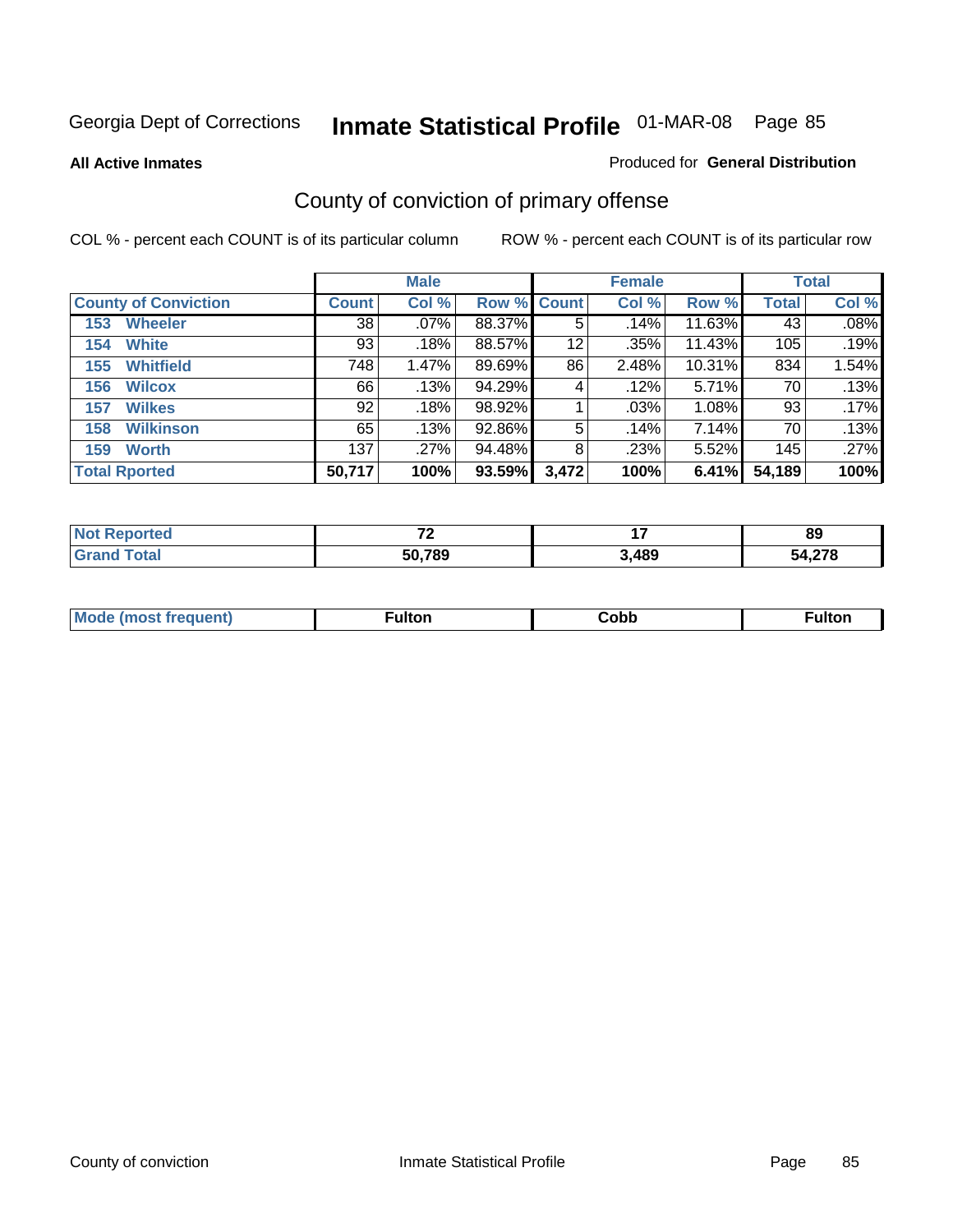**All Active Inmates**

### Produced for **General Distribution**

# Circuit of conviction of primary offense

|                         |                                 |                  | <b>Male</b> |        |                 | <b>Female</b> |       |                  | <b>Total</b> |
|-------------------------|---------------------------------|------------------|-------------|--------|-----------------|---------------|-------|------------------|--------------|
|                         | <b>Circuit of Conviction</b>    | <b>Count</b>     | CoI%        | Row %  | <b>Count</b>    | Col %         | Row % | <b>Total</b>     | Col %        |
| 1                       | <b>Alapaha Circuit</b>          | 373              | .74%        | 91.87% | $\overline{33}$ | .95%          | 8.13% | 406              | .75%         |
| $\overline{2}$          | <b>Alcovy Circuit</b>           | 964              | 1.90%       | 91.81% | $\overline{86}$ | 2.48%         | 8.19% | 1,050            | 1.94%        |
| $\overline{\mathbf{3}}$ | <b>Atlanta Circuit</b>          | 4,269            | 8.42%       | 96.85% | 139             | 4.00%         | 3.15% | 4,408            | 8.13%        |
| 4                       | <b>Atlantic Circuit</b>         | 786              | 1.55%       | 95.62% | $\overline{36}$ | 1.04%         | 4.38% | 822              | 1.52%        |
| 5                       | <b>Augusta Circuit</b>          | 2,418            | 4.77%       | 94.05% | 153             | 4.41%         | 5.95% | 2,571            | 4.74%        |
| $6\phantom{a}$          | <b>Blue Ridge Circuit</b>       | 548              | 1.08%       | 90.43% | $\overline{58}$ | 1.67%         | 9.57% | 606              | 1.12%        |
| $\overline{7}$          | <b>Brunswick Circuit</b>        | 940              | 1.85%       | 94.57% | $\overline{54}$ | 1.56%         | 5.43% | 994              | 1.83%        |
| 8                       | <b>Chattahoochee Circuit</b>    | 2,286            | 4.51%       | 94.07% | 144             | 4.15%         | 5.93% | 2,430            | 4.48%        |
| 9                       | <b>Cherokee Circuit</b>         | 943              | 1.86%       | 90.24% | 102             | 2.94%         | 9.76% | 1,045            | 1.93%        |
| 10                      | <b>Clayton Circuit</b>          | 1,564            | 3.08%       | 92.60% | 125             | 3.60%         | 7.40% | 1,689            | 3.12%        |
| 11                      | <b>Cobb Circuit</b>             | 2,788            | 5.50%       | 91.77% | 250             | 7.20%         | 8.23% | 3,038            | 5.61%        |
| 12                      | <b>Conasauga Circuit</b>        | 1,003            | 1.98%       | 90.69% | 103             | 2.97%         | 9.31% | 1,106            | 2.04%        |
| 13                      | <b>Cordele Circuit</b>          | $\overline{733}$ | 1.45%       | 93.61% | $\overline{50}$ | 1.44%         | 6.39% | 783              | 1.44%        |
| 14                      | <b>Coweta Circuit</b>           | 2,151            | 4.24%       | 91.84% | 191             | 5.50%         | 8.16% | 2,342            | 4.32%        |
| 15                      | <b>Dougherty Circuit</b>        | 1,045            | 2.06%       | 95.61% | 48              | 1.38%         | 4.39% | 1,093            | 2.02%        |
| 16                      | <b>Dublin Circuit</b>           | $\overline{537}$ | 1.06%       | 94.71% | $\overline{30}$ | .86%          | 5.29% | 567              | 1.05%        |
| 17                      | <b>Eastern Circuit</b>          | 2,439            | 4.81%       | 94.94% | 130             | 3.74%         | 5.06% | 2,569            | 4.74%        |
| 18                      | <b>Flint Circuit</b>            | 616              | 1.21%       | 91.39% | $\overline{58}$ | 1.67%         | 8.61% | 674              | 1.24%        |
| 19                      | <b>Griffin Circuit</b>          | 1,243            | 2.45%       | 92.49% | 101             | 2.91%         | 7.51% | 1,344            | 2.48%        |
| 20                      | <b>Gwinnett Circuit</b>         | 1,827            | 3.60%       | 93.36% | 130             | 3.74%         | 6.64% | 1,957            | 3.61%        |
| 21                      | <b>Houston Circuit</b>          | 648              | 1.28%       | 93.78% | $\overline{43}$ | 1.24%         | 6.22% | 691              | 1.28%        |
| 22                      | <b>Lookout Mountain Circuit</b> | 1,106            | 2.18%       | 91.63% | 101             | 2.91%         | 8.37% | 1,207            | 2.23%        |
| 23                      | <b>Macon Circuit</b>            | 1,176            | 2.32%       | 95.45% | 56              | 1.61%         | 4.55% | 1,232            | 2.27%        |
| 24                      | <b>Middle Circuit</b>           | 751              | 1.48%       | 94.11% | 47              | 1.35%         | 5.89% | 798              | 1.47%        |
| 25                      | <b>Mountain Circuit</b>         | $\overline{377}$ | .74%        | 91.73% | $\overline{34}$ | .98%          | 8.27% | 411              | .76%         |
| 26                      | <b>Northeastern Circuit</b>     | $\overline{900}$ | 1.77%       | 92.02% | $\overline{78}$ | 2.25%         | 7.98% | $\overline{978}$ | 1.80%        |
| 27                      | <b>Northern Circuit</b>         | 612              | 1.21%       | 93.72% | 41              | 1.18%         | 6.28% | 653              | 1.21%        |
| 28                      | <b>Ocmulgee Circuit</b>         | 1,019            | 2.01%       | 94.79% | 56              | 1.61%         | 5.21% | 1,075            | 1.98%        |
| 29                      | <b>Oconee Circuit</b>           | 557              | 1.10%       | 91.91% | 49              | 1.41%         | 8.09% | 606              | 1.12%        |
| 30                      | <b>Ogeechee Circuit</b>         | 824              | 1.62%       | 94.39% | 49              | 1.41%         | 5.61% | 873              | 1.61%        |
| 31                      | <b>Pataula Circuit</b>          | 384              | .76%        | 95.76% | $\overline{17}$ | .49%          | 4.24% | 401              | .74%         |
| 32                      | <b>Piedmont Circuit</b>         | $\overline{537}$ | 1.06%       | 92.43% | $\overline{44}$ | 1.27%         | 7.57% | 581              | 1.07%        |
| 33                      | <b>Rome Circuit</b>             | 878              | 1.73%       | 90.61% | $\overline{91}$ | 2.62%         | 9.39% | 969              | 1.79%        |
| 34                      | <b>South Georgia Circuit</b>    | 794              | 1.57%       | 93.52% | $\overline{55}$ | 1.58%         | 6.48% | 849              | 1.57%        |
| 35                      | <b>Southern Circuit</b>         | 1,375            | 2.71%       | 94.76% | 76              | 2.19%         | 5.24% | 1,451            | 2.68%        |
| 36                      | <b>Southwestern Circuit</b>     | 509              | 1.00%       | 95.32% | 25              | .72%          | 4.68% | $\overline{534}$ | .99%         |
| 37                      | <b>Stone Mountain Circuit</b>   | 3,020            | 5.95%       | 95.21% | 152             | 4.38%         | 4.79% | 3,172            | 5.85%        |
| 38                      | <b>Tallapoosa Circuit</b>       | 232              | .46%        | 95.87% | 10              | .29%          | 4.13% | 242              | .45%         |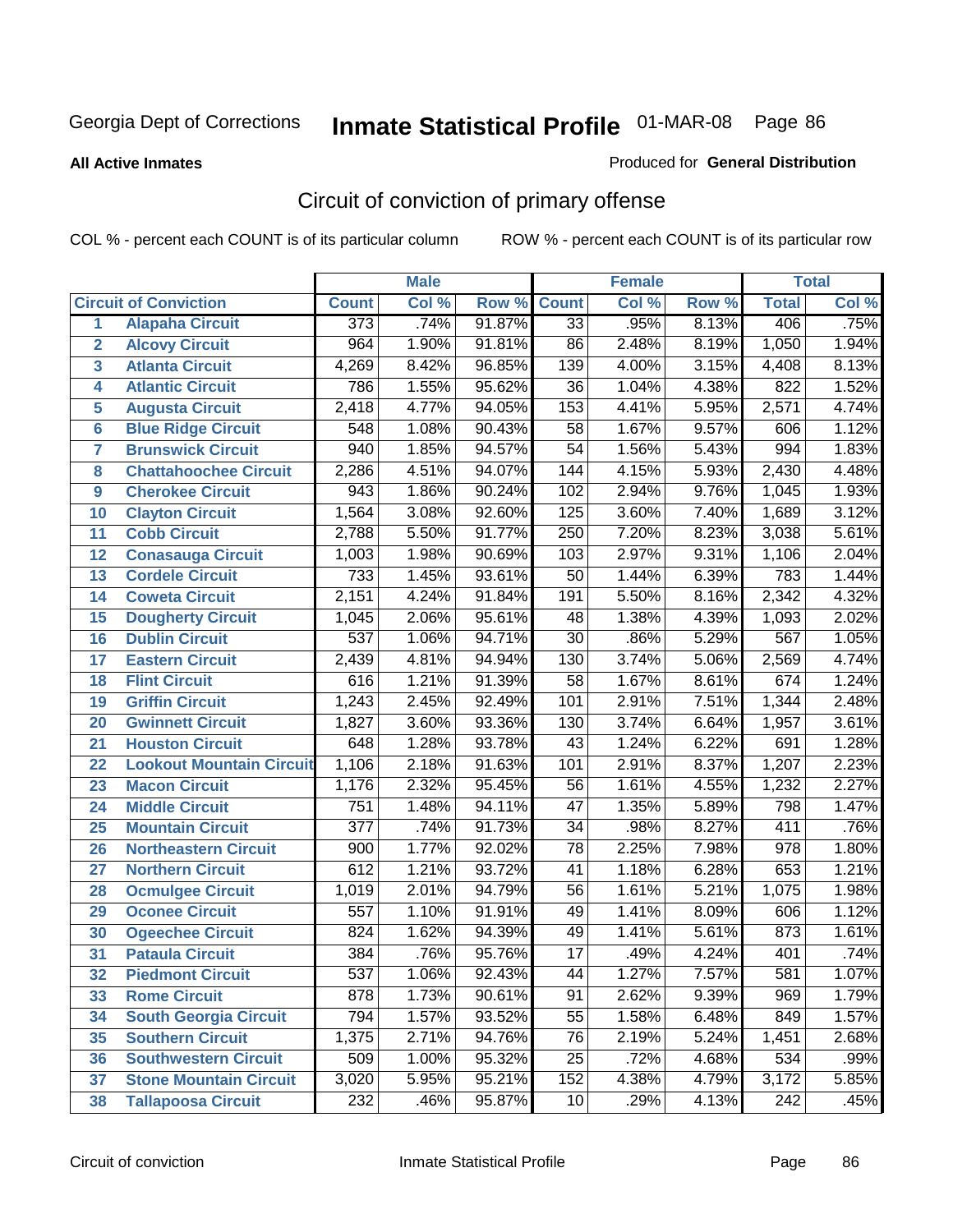**All Active Inmates**

#### Produced for **General Distribution**

# Circuit of conviction of primary offense

|    |                              |              | <b>Male</b> |        |              | <b>Female</b> |        |              | <b>Total</b> |
|----|------------------------------|--------------|-------------|--------|--------------|---------------|--------|--------------|--------------|
|    | <b>Circuit of Conviction</b> | <b>Count</b> | Col %       | Row %  | <b>Count</b> | Col %         | Row %  | <b>Total</b> | Col %        |
| 39 | <b>Tifton Circuit</b>        | 589          | 1.16%       | 95.62% | 27           | .78%          | 4.38%  | 616          | 1.14%        |
| 40 | <b>Toombs Circuit</b>        | 403          | .79%        | 96.64% | 14           | .40%          | 3.36%  | 417          | .77%         |
| 41 | <b>Waycross Circuit</b>      | 849          | 1.67%       | 94.44% | 50           | 1.44%         | 5.56%  | 899          | $1.66\%$     |
| 42 | <b>Western Circuit</b>       | 523          | 1.03%       | 94.92% | 28           | .81%          | 5.08%  | 551          | 1.02%        |
| 43 | <b>Rockdale Circuit</b>      | 475          | .94%        | 92.95% | 36           | 1.04%         | 7.05%  | 511          | .94%         |
| 44 | <b>Douglas Circuit</b>       | 1,088        | 2.15%       | 89.84% | 123          | 3.54%         | 10.16% | 1,211        | 2.23%        |
| 45 | <b>Appalachian Circuit</b>   | 316          | .62%        | 90.03% | 35           | 1.01%         | 9.97%  | 351          | .65%         |
| 46 | <b>Enotah Circuit</b>        | 331          | .65%        | 91.18% | 32           | .92%          | 8.82%  | 363          | .67%         |
| 47 | <b>Bell-Forsyth Circuit</b>  | 320          | .63%        | 89.39% | 38           | 1.09%         | 10.61% | 358          | .66%         |
| 48 | <b>Towaliga Circuit</b>      | 416          | .82%        | 93.91% | 27           | .78%          | 6.09%  | 443          | .82%         |
| 49 | <b>Paulding Circuit</b>      | 235          | .46%        | 93.25% | 17           | .49%          | 6.75%  | 252          | .47%         |
|    | <b>Total Rported</b>         | 50,717       | 100%        | 93.59% | 3,472        | 100%          | 6.41%  | 54,189       | 100%         |

| ted<br>NI | $\sim$ | . .   | 89        |  |
|-----------|--------|-------|-----------|--|
|           | 50,789 | 3,489 | 270<br>מי |  |

| M, | $+1 - - + -$<br>annu -<br>uu | ∶obb<br>- - - - - | .<br>чна<br>- --------- |
|----|------------------------------|-------------------|-------------------------|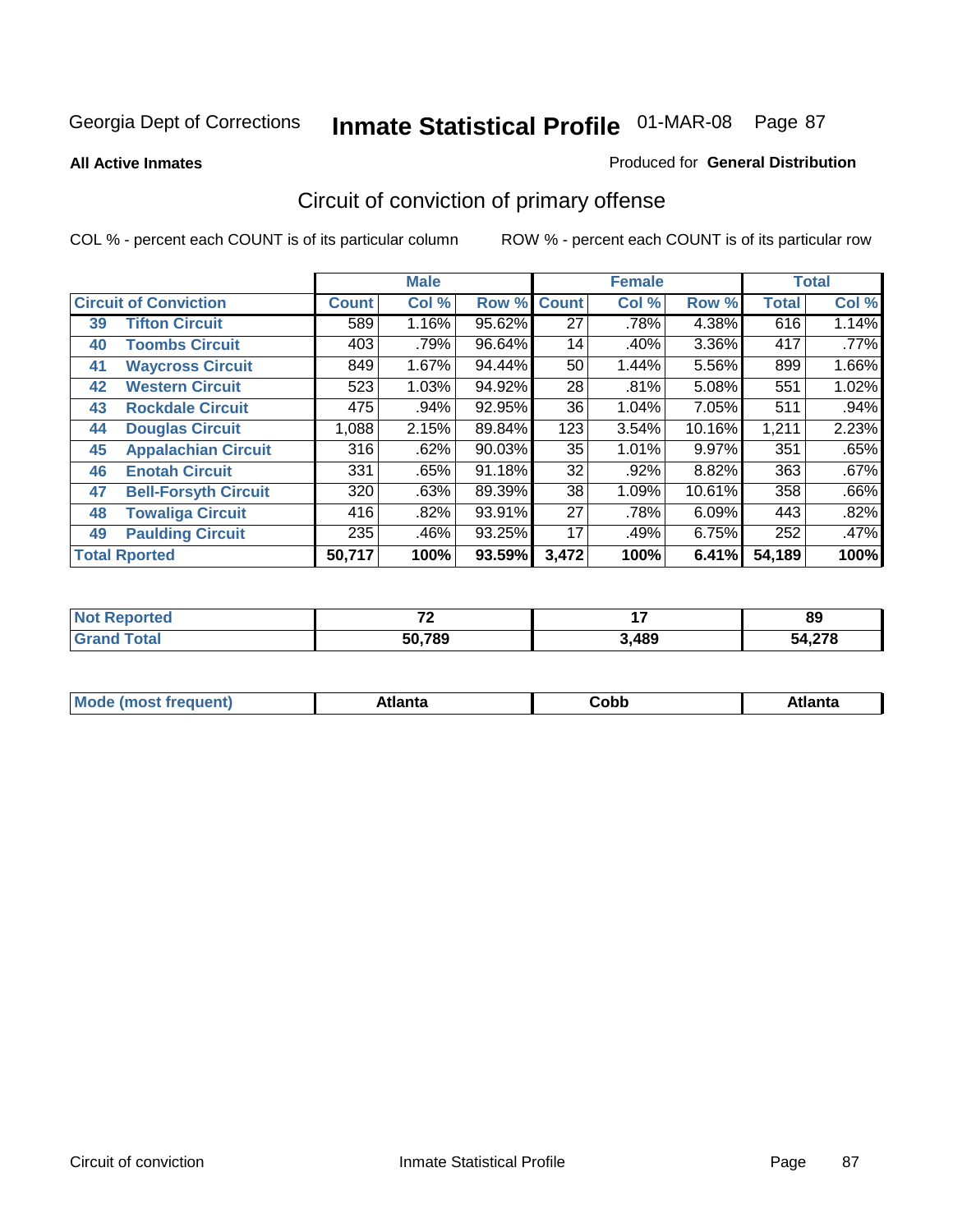### **All Active Inmates**

### Produced for **General Distribution**

## Years served (jail + prison) in this incarceration

|                              |                  | <b>Male</b> |         |                 | <b>Female</b> |       |                  | <b>Total</b> |
|------------------------------|------------------|-------------|---------|-----------------|---------------|-------|------------------|--------------|
| <b>Years Served</b>          | <b>Count</b>     | Col %       | Row %   | <b>Count</b>    | Col %         | Row % | <b>Total</b>     | Col %        |
| Less than one year           | 9,336            | 18.67%      | 90.29%  | 1,004           | 29.19%        | 9.71% | 10,340           | 19.35%       |
| 1 to 1.99 years              | 10,567           | 21.13%      | 91.50%  | 982             | 28.55%        | 8.50% | 11,549           | 21.61%       |
| 2 to 2.99 years              | 6,876            | 13.75%      | 93.42%  | 484             | 14.07%        | 6.58% | 7,360            | 13.77%       |
| 3 to 3.99 years              | 4,036            | 8.07%       | 94.90%  | 217             | 6.31%         | 5.10% | 4,253            | 7.96%        |
| 4 to 4.99 years              | 2,917            | 5.83%       | 95.70%  | 131             | 3.81%         | 4.30% | 3,048            | 5.70%        |
| 5 to 5.99 years              | 2,254            | 4.51%       | 95.39%  | 109             | 3.17%         | 4.61% | 2,363            | 4.42%        |
| 6 to 6.99 years              | 1,982            | 3.96%       | 95.80%  | $\overline{87}$ | 2.53%         | 4.20% | 2,069            | 3.87%        |
| $\overline{7}$ to 7.99 years | 1,658            | 3.32%       | 96.00%  | 69              | 2.01%         | 4.00% | 1,727            | 3.23%        |
| 8 to 8.99 years              | 1,532            | 3.06%       | 95.87%  | 66              | 1.92%         | 4.13% | 1,598            | 2.99%        |
| 9 to 9.99 years              | 1,539            | 3.08%       | 96.07%  | $\overline{63}$ | 1.83%         | 3.93% | 1,602            | 3.00%        |
| 10 to 10.99 years            | 1,105            | 2.21%       | 96.76%  | $\overline{37}$ | 1.08%         | 3.24% | 1,142            | 2.14%        |
| 11 to 11.99 years            | $\overline{976}$ | 1.95%       | 97.11%  | 29              | 0.84%         | 2.89% | 1,005            | 1.88%        |
| 12 to 12.99 years            | 805              | 1.61%       | 97.10%  | $\overline{24}$ | 0.70%         | 2.90% | 829              | 1.55%        |
| 13 to 13.99 years            | 693              | 1.39%       | 96.12%  | $\overline{28}$ | 0.81%         | 3.88% | $\overline{721}$ | 1.35%        |
| 14 to 14.99 years            | 688              | 1.38%       | 95.56%  | $\overline{32}$ | 0.93%         | 4.44% | $\overline{720}$ | 1.35%        |
| 15 to 15.99 years            | 471              | 0.94%       | 96.91%  | $\overline{15}$ | 0.44%         | 3.09% | 486              | 0.91%        |
| 16 to 16.99 years            | 444              | 0.89%       | 96.94%  | $\overline{14}$ | 0.41%         | 3.06% | 458              | 0.86%        |
| 17 to 17.99 years            | 393              | 0.79%       | 96.56%  | $\overline{14}$ | 0.41%         | 3.44% | 407              | 0.76%        |
| 18 to 18.99 years            | 293              | 0.59%       | 97.67%  | $\overline{7}$  | 0.20%         | 2.33% | 300              | 0.56%        |
| 19 to 19.99 years            | 269              | 0.54%       | 97.46%  | $\overline{7}$  | 0.20%         | 2.54% | $\overline{276}$ | 0.52%        |
| 20 to 20.99 years            | $\overline{215}$ | 0.43%       | 96.85%  | $\overline{7}$  | 0.20%         | 3.15% | $\overline{222}$ | 0.42%        |
| 21 to 21.99 years            | 154              | 0.31%       | 99.35%  | 1               | 0.03%         | 0.65% | 155              | 0.29%        |
| 22 to 22.99 years            | 153              | 0.31%       | 98.08%  | $\overline{3}$  | 0.09%         | 1.92% | 156              | 0.29%        |
| 23 to 23.99 years            | 116              | 0.23%       | 96.67%  | $\overline{4}$  | 0.12%         | 3.33% | 120              | 0.22%        |
| 24 to 24.99 years            | $\overline{97}$  | 0.19%       | 97.98%  | $\overline{2}$  | 0.06%         | 2.02% | 99               | 0.19%        |
| 25 to 25.99 years            | 66               | 0.13%       | 100.00% |                 |               |       | 66               | 0.12%        |
| 26 to 26.99 years            | 81               | 0.16%       | 98.78%  | 1               | 0.03%         | 1.22% | 82               | 0.15%        |
| 27 to 27.99 years            | $\overline{57}$  | 0.11%       | 98.28%  | 1               | 0.03%         | 1.72% | 58               | 0.11%        |
| 28 to 28.99 years            | 44               | 0.09%       | 100.00% |                 |               |       | $\overline{44}$  | 0.08%        |
| 29 to 29.99 years            | 43               | 0.09%       | 97.73%  | $\mathbf 1$     | 0.03%         | 2.27% | 44               | 0.08%        |
| Thirty + years               | $\overline{142}$ | 0.28%       | 99.30%  | $\mathbf{1}$    | 0.03%         | 0.70% | $\overline{143}$ | 0.27%        |
| <b>Total Reported</b>        | 50,002           | 100%        | 93.56%  | 3,440           | 100%          | 6.44% | 53,442           | 100%         |

| re o | 787    | 49    | 836  |
|------|--------|-------|------|
|      | 50,789 | 3,489 | .278 |

| Mean<br>(average)       | 4.87               | 3.13               | 4.76          |
|-------------------------|--------------------|--------------------|---------------|
| Median (middle)         | 2.695              | 1.66               | 2.61          |
| Mode<br>(most frequent) | Less than one year | Less than one year | Less than one |
|                         |                    |                    | vear          |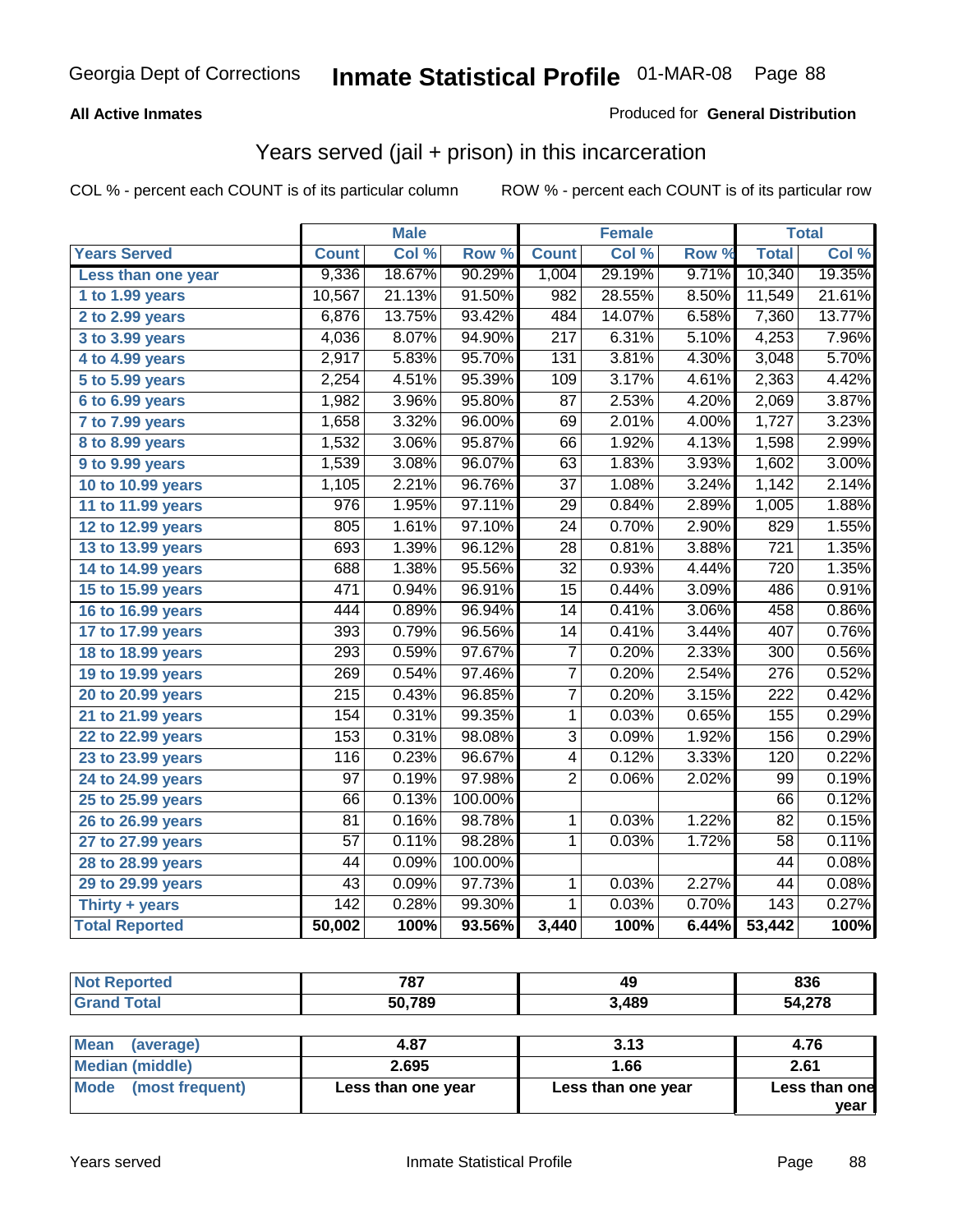#### **All Active Inmates**

Produced for **General Distribution**

### Results of most recent HIV tests

|                         |              | <b>Male</b> |           |              | <b>Female</b> |          |              | <b>Total</b> |
|-------------------------|--------------|-------------|-----------|--------------|---------------|----------|--------------|--------------|
| <b>HIV Test Results</b> | <b>Count</b> | Col %       | Row %     | <b>Count</b> | Col %         | Row %    | <b>Total</b> | Col %        |
| <b>Positive</b>         | 877          | 1.76%       | $91.07\%$ | 86           | 2.51%         | $8.93\%$ | 963          | 1.81%        |
| <b>Negative</b>         | 48,953       | $98.22\%$   | 93.62%    | 3,334        | 97.46%        | $6.38\%$ | 52,287       | 98.17%       |
| <b>Indeterminate</b>    | 9            | $0.02\%$    | $90.00\%$ |              | 0.03%         | 10.00%   | 10           | 0.02%        |
| <b>Refused</b>          |              | 0.01%       | 100.00%   |              |               |          |              | 0.01%        |
| <b>Total Reported</b>   | 49,840       | 100%        | 93.58%    | 3.421        | 100%          | 6.42%    | 53,261       | 100.0%       |

| <b>Not</b><br>Reported       | 949    | 68    | .017   |
|------------------------------|--------|-------|--------|
| <b>Total</b><br><b>Grand</b> | 50,789 | 3,489 | 54,278 |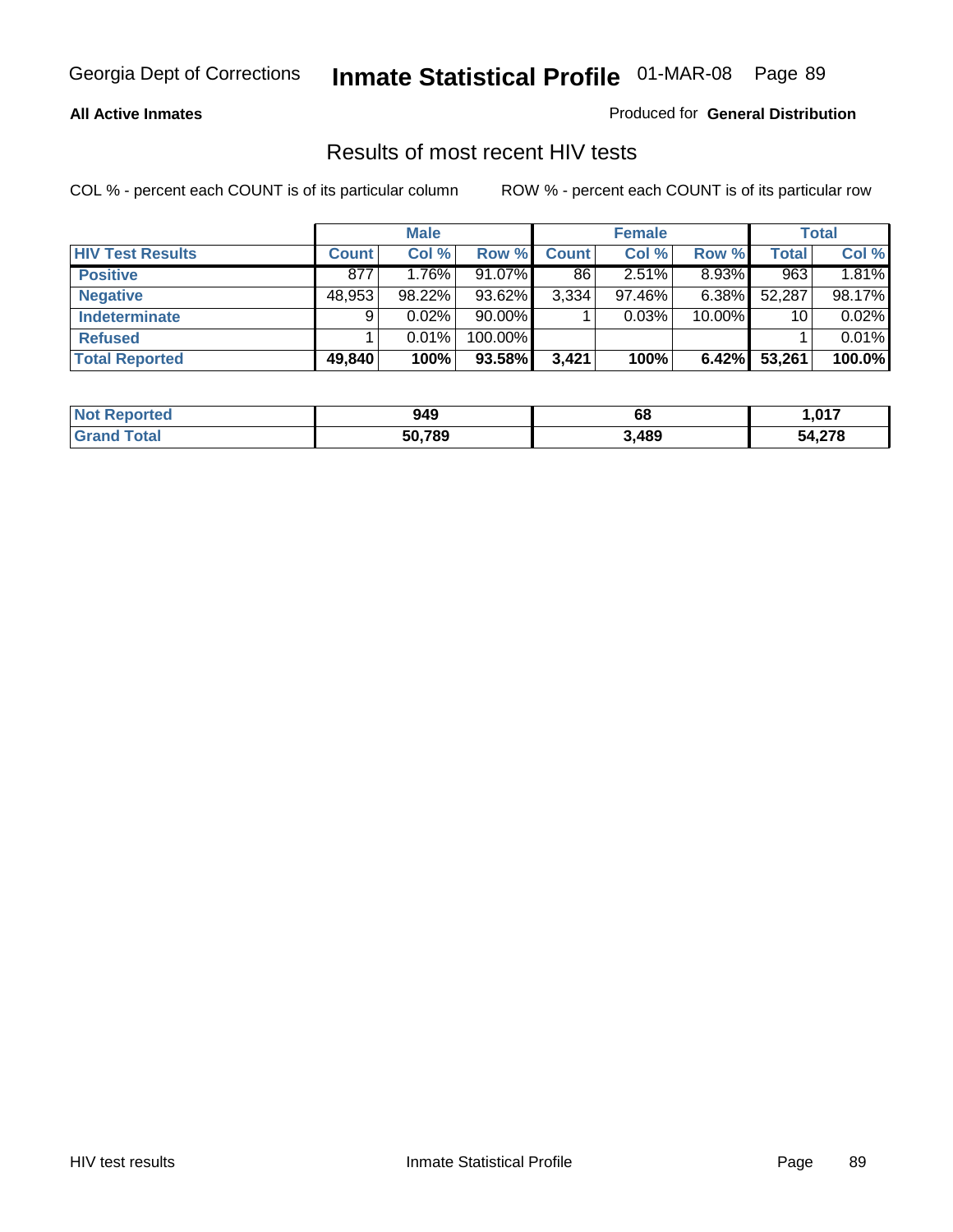### **All Active Inmates**

### Produced for **General Distribution**

### Results of most recent tuberculosis test

|                                  |                 | <b>Male</b> |           |              | <b>Female</b> |          |              | <b>Total</b> |
|----------------------------------|-----------------|-------------|-----------|--------------|---------------|----------|--------------|--------------|
| <b>Tuberculosis Test Results</b> | <b>Count</b>    | Col %       | Row %     | <b>Count</b> | Col %         | Row %    | <b>Total</b> | Col %        |
| <b>Positive on current test</b>  | 3,270           | $6.57\%$    | $98.17\%$ | 61           | 1.78%         | 1.83%    | 3,331        | 6.26%        |
| <b>Positive on previous test</b> | 5.738           | $11.52\%$   | $96.10\%$ | 233          | $6.82\%$      | $3.90\%$ | 5,971        | 11.22%       |
| <b>Negative</b>                  | 40.777          | 81.89%      | $92.88\%$ | 3.124        | $91.40\%$     | $7.12\%$ | 43,901       | 82.50%       |
| <b>Refused</b>                   | 12 <sup>°</sup> | $0.02\%$    | 100.00%   |              |               |          | 12           | 0.02%        |
| <b>Total Reported</b>            | 49,797          | 100%        | 93.58%    | 3,418        | 100%          | $6.42\%$ | 53,215       | 100%         |

| <b>Not Reported</b> | 992    | - 4   | 063, ا |
|---------------------|--------|-------|--------|
| ' Grand<br>Total    | 50,789 | 3,489 | 54,278 |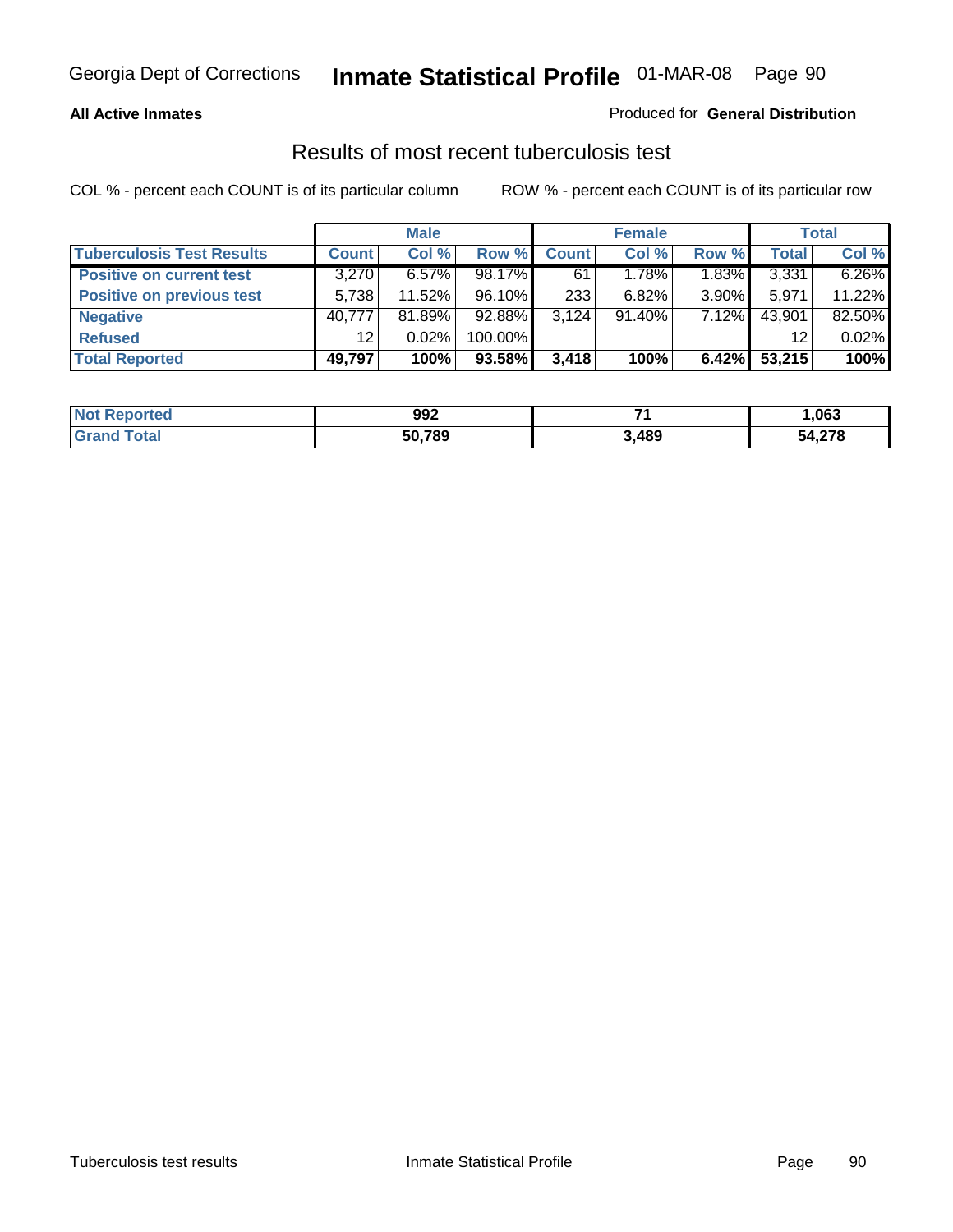### **All Active Inmates**

Produced for **General Distribution**

### Results of most recent syphilis test

|                                 |              | <b>Male</b> |           |              | <b>Female</b> |           |                 | Total  |
|---------------------------------|--------------|-------------|-----------|--------------|---------------|-----------|-----------------|--------|
| <b>Syphilis Test Results</b>    | <b>Count</b> | Col %       | Row %     | <b>Count</b> | Col %         | Row %     | <b>Total</b>    | Col %  |
| <b>Positive on current test</b> | 890          | $1.81\%$    | 87.68%I   | 125          | $3.67\%$      | $12.32\%$ | 1.015           | 1.93%  |
| <b>Negative</b>                 | 48.221       | 98.19%      | 93.63%    | 3,283        | 96.33%        |           | 6.37% 51,504    | 98.07% |
| <b>Total Reported</b>           | 49,111       | 100%        | $93.51\%$ | 3,408        | 100%          |           | $6.49\%$ 52,519 | 100%   |

| <b>Not Reported</b>     | .678   | о.<br>ິ | 759,ا  |
|-------------------------|--------|---------|--------|
| <b>Total</b><br>' Grand | 50,789 | 3,489   | 54,278 |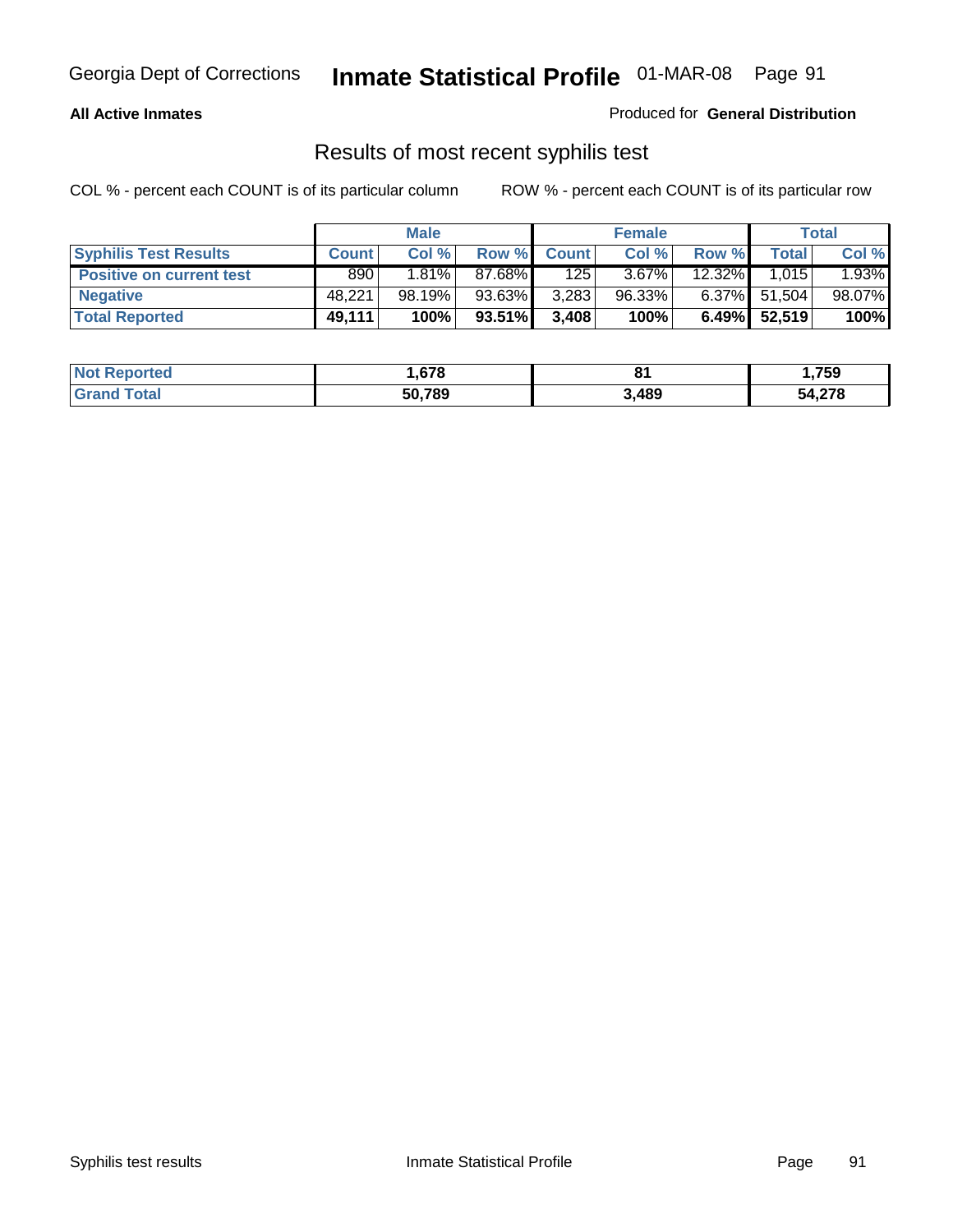### **All Active Inmates**

Produced for **General Distribution**

### Results of most recent Hepatitis-C test

|                                 |              | <b>Male</b> |        |              | <b>Female</b> |          |             | Total  |
|---------------------------------|--------------|-------------|--------|--------------|---------------|----------|-------------|--------|
| <b>Hepatitis-C Test Results</b> | <b>Count</b> | Col %       | Row %I | <b>Count</b> | Col %         | Row %    | $\tau$ otal | Col %  |
| <b>Positive on current test</b> | 174          | $54.21\%$   | 96.67% |              | 66.67%        | $3.33\%$ | 180         | 54.55% |
| <b>Negative</b>                 | 147          | 45.79%      | 98.00% |              | 33.33%        | $2.00\%$ | 150         | 45.45% |
| <b>Total Reported</b>           | 321          | 100%        | 97.27% |              | 100%          | 2.73%    | 330         | 100%   |

| <b>Not Reported</b> | 50,468 | 3,480 | 53,948 |
|---------------------|--------|-------|--------|
| <b>Grand Total</b>  | 50,789 | 3,489 | 54,278 |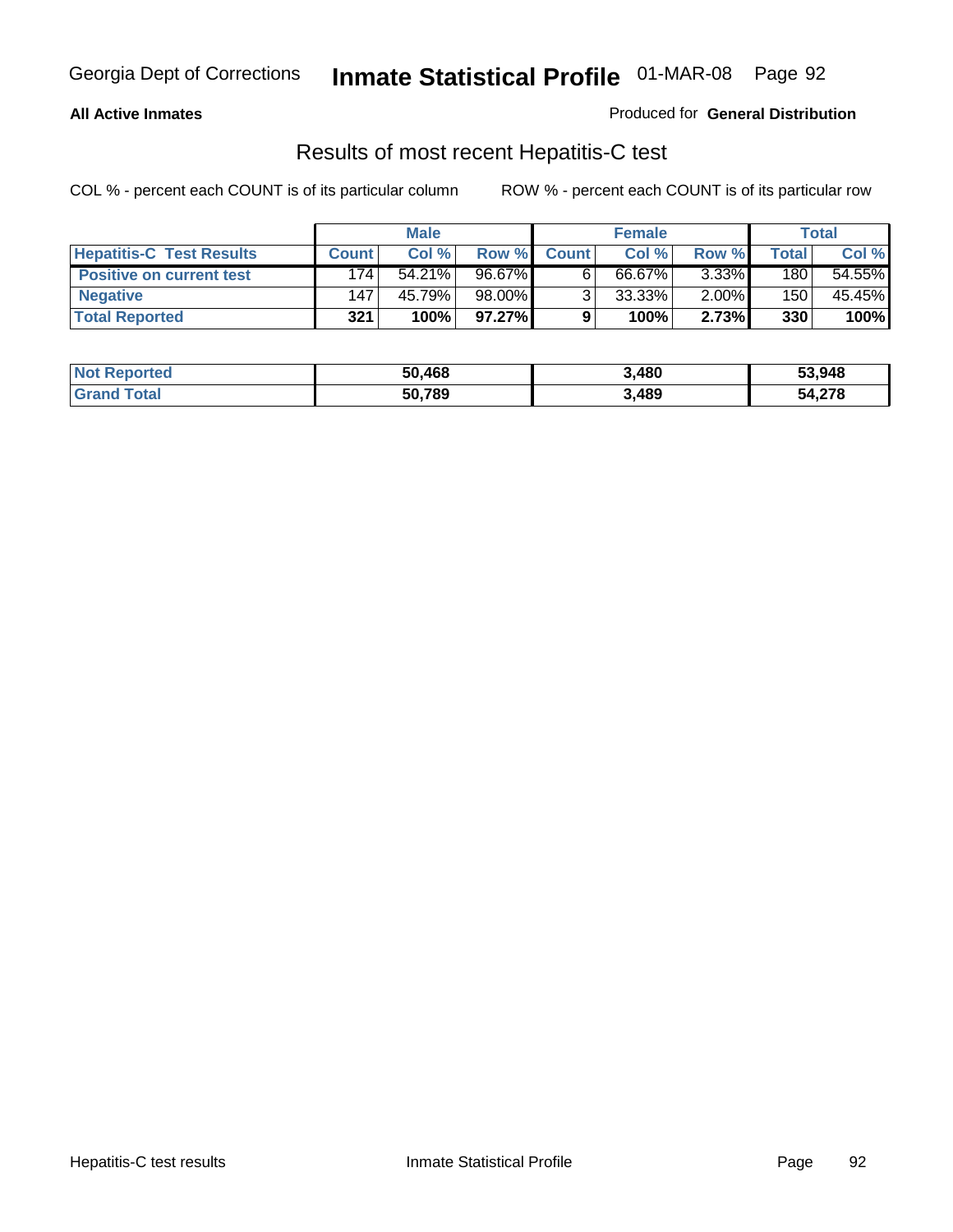### **All Active Inmates**

### Produced for **General Distribution**

### Results of most recent pregnancy test

|                                 |              | <b>Male</b> |          |              | <b>Female</b> |         |              | <b>Total</b> |
|---------------------------------|--------------|-------------|----------|--------------|---------------|---------|--------------|--------------|
| <b>Pregnancy Test Results</b>   | <b>Count</b> | Col%        | Row %    | <b>Count</b> | Col %         | Row %   | <b>Total</b> | Col %        |
| <b>Positive on current test</b> |              |             |          | 60           | $1.82\%$      | 100.00% | 60           | 1.82%        |
| <b>Negative</b>                 |              |             |          | 3,236        | 98.18%        | 100.00% | 3,236        | 98.18%       |
| <b>Total Reported</b>           |              | $\%$        | $0.00\%$ | 3.296        | 100%          | 100.00% | 3,296        | 100%         |

| <b>Not Reported</b> | 50,789 | 193   | 50,982 |
|---------------------|--------|-------|--------|
| <b>Grand Total</b>  | 50,789 | 3,489 | 54,278 |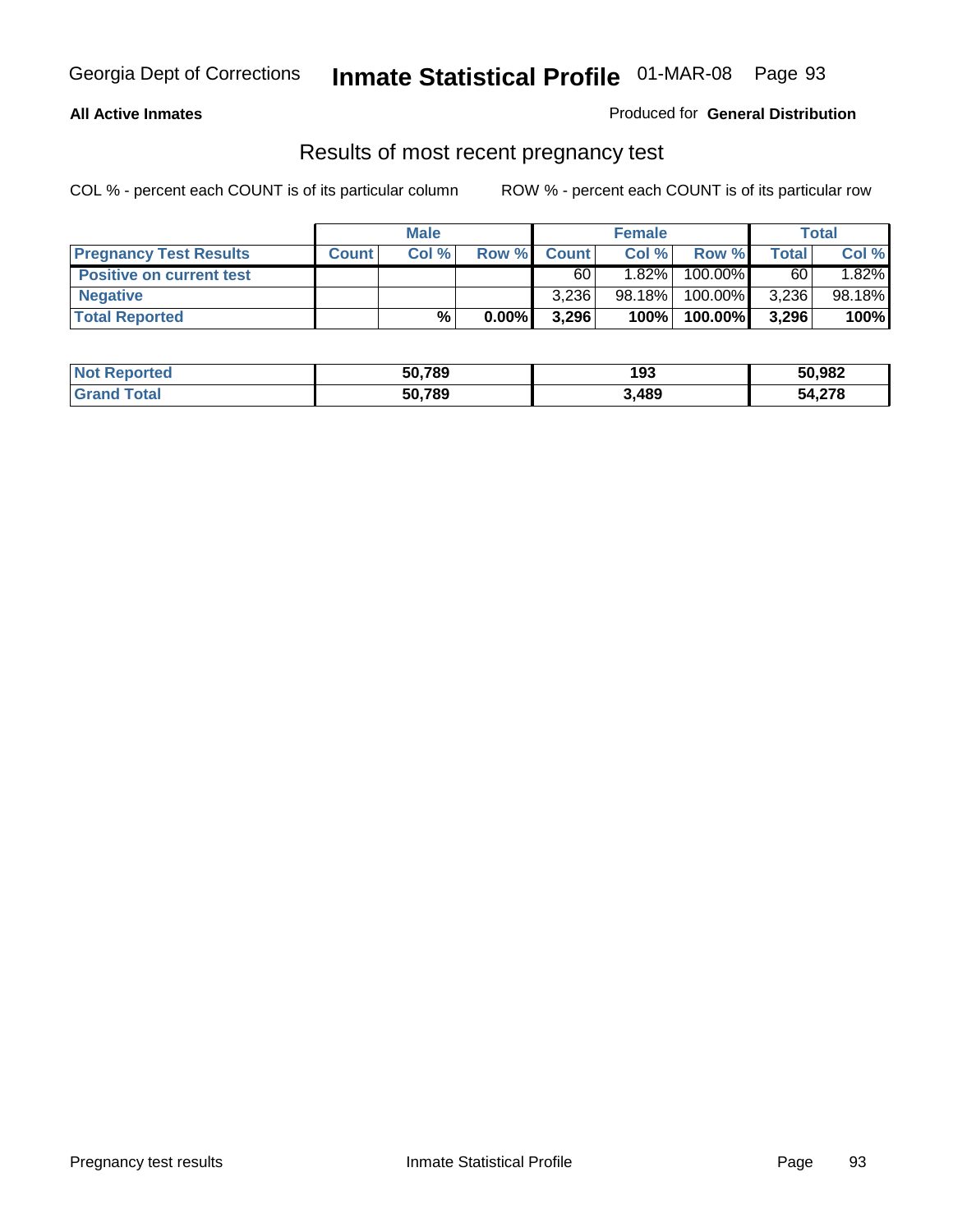### **All Active Inmates**

### Produced for **General Distribution**

### Results of most recent diabetes test

|                                 | <b>Male</b>     |         |         | <b>Female</b> |            |          | Total |         |
|---------------------------------|-----------------|---------|---------|---------------|------------|----------|-------|---------|
| <b>Diabetes Test Results</b>    | <b>Count</b>    | Col %   | Row %   | <b>Count</b>  | Col %      | Row %I   | Total | Col %   |
| <b>Positive on current test</b> | 72 <sub>1</sub> | 100.00% | 98.63%I |               | $100.00\%$ | $1.37\%$ | 731   | 100.00% |
| <b>Total Reported</b>           | 72 <sub>1</sub> | 100%    | 98.63%  |               | 100%       | 1.37%    | 73    | 100%    |

| <b>Not Reported</b> | 50.717 | 3,488 | 54,205 |
|---------------------|--------|-------|--------|
| Total<br>Grand      | 50,789 | 3,489 | 54,278 |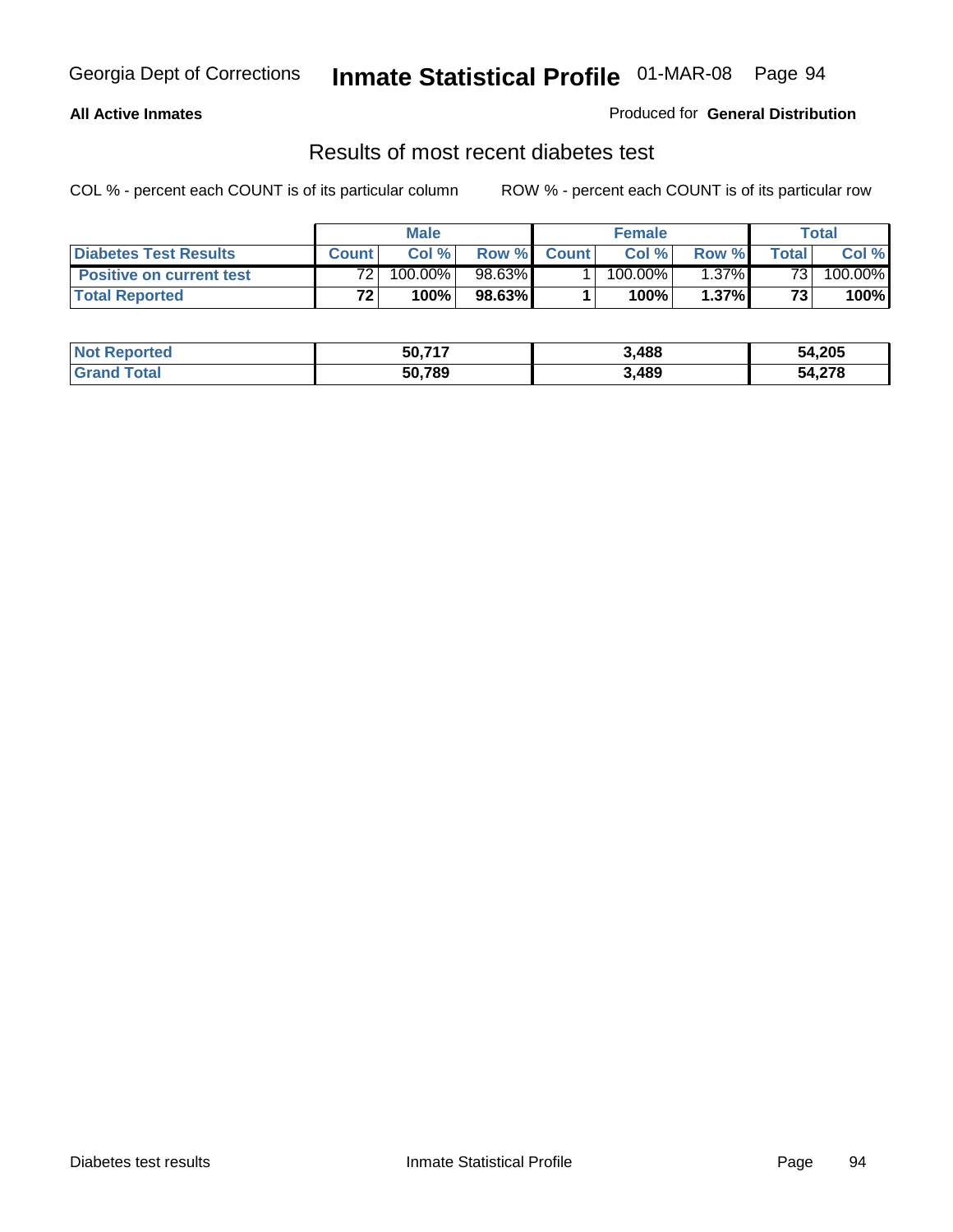### **All Active Inmates**

### Produced for **General Distribution**

### Results of most recent hypertension test

|                                  | <b>Male</b>      |          |         | <b>Female</b> |         |          | <b>Total</b> |        |
|----------------------------------|------------------|----------|---------|---------------|---------|----------|--------------|--------|
| <b>Hypertension Test Results</b> | <b>Count</b>     | Col %    | Row %   | <b>Count</b>  | Col%    | Row %    | Total        | Col %  |
| <b>Positive on current test</b>  | 340 <sub>1</sub> | 97.98%   | 98.84%  |               | 100.00% | $1.16\%$ | 344          | 98.01% |
| <b>Negative</b>                  |                  | $2.02\%$ | 100.00% |               |         |          |              | .99%   |
| <b>Total Reported</b>            | 347              | 100%     | 98.86%  |               | 100%    | $1.14\%$ | 351          | 100%   |

| <b>Not Reported</b> | 50,442 | 3,485 | 53,927 |
|---------------------|--------|-------|--------|
| <b>Grand Total</b>  | 50,789 | 3,489 | 54,278 |